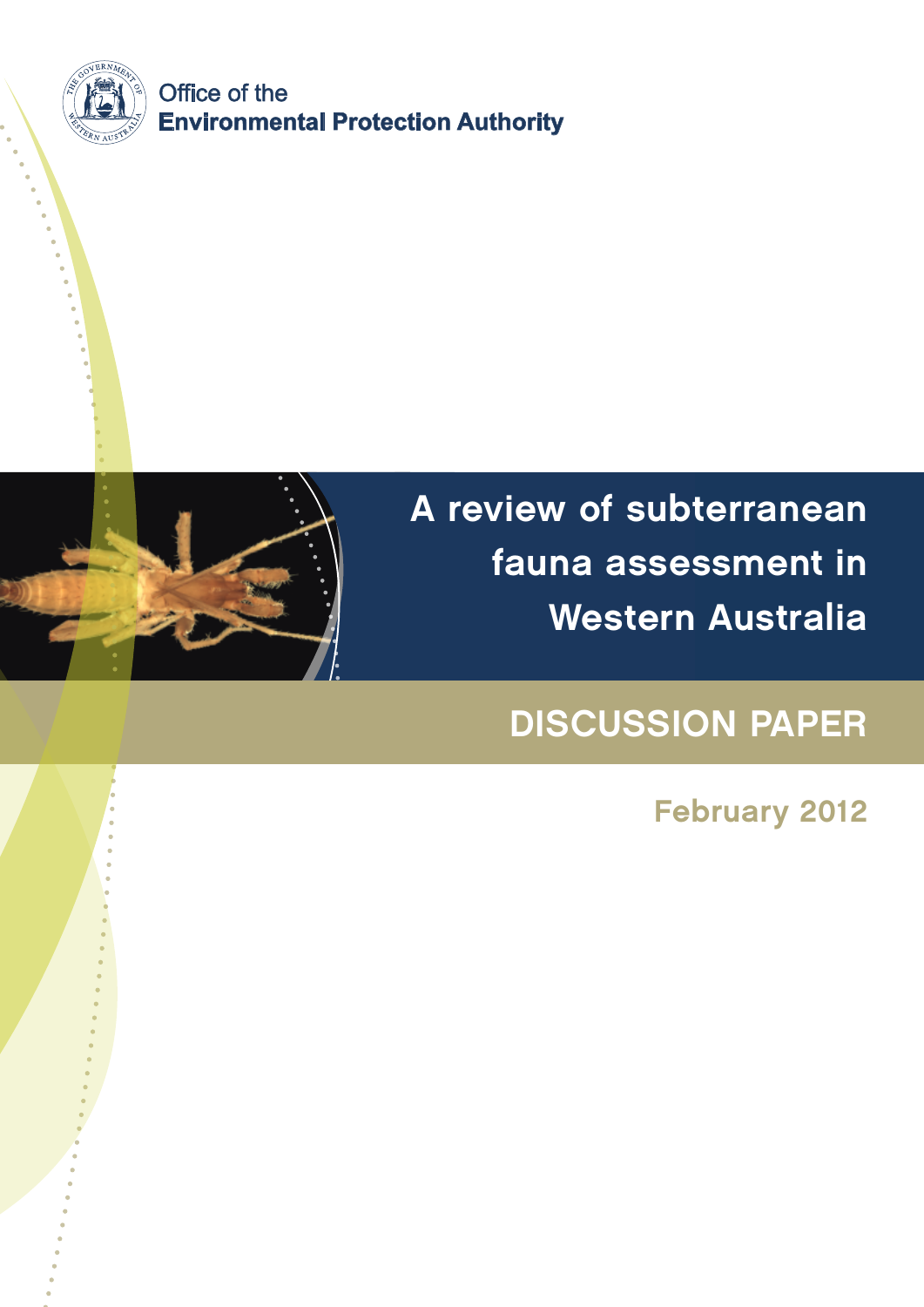Acknowledgment: Cover photo *Paradraculoides bythius* courtesy of the WA Museum*.*

Recommended citation:

EPA (2012) *A review of subterranean fauna assessment in Western Australia*. Environmental Protection Authority, Perth.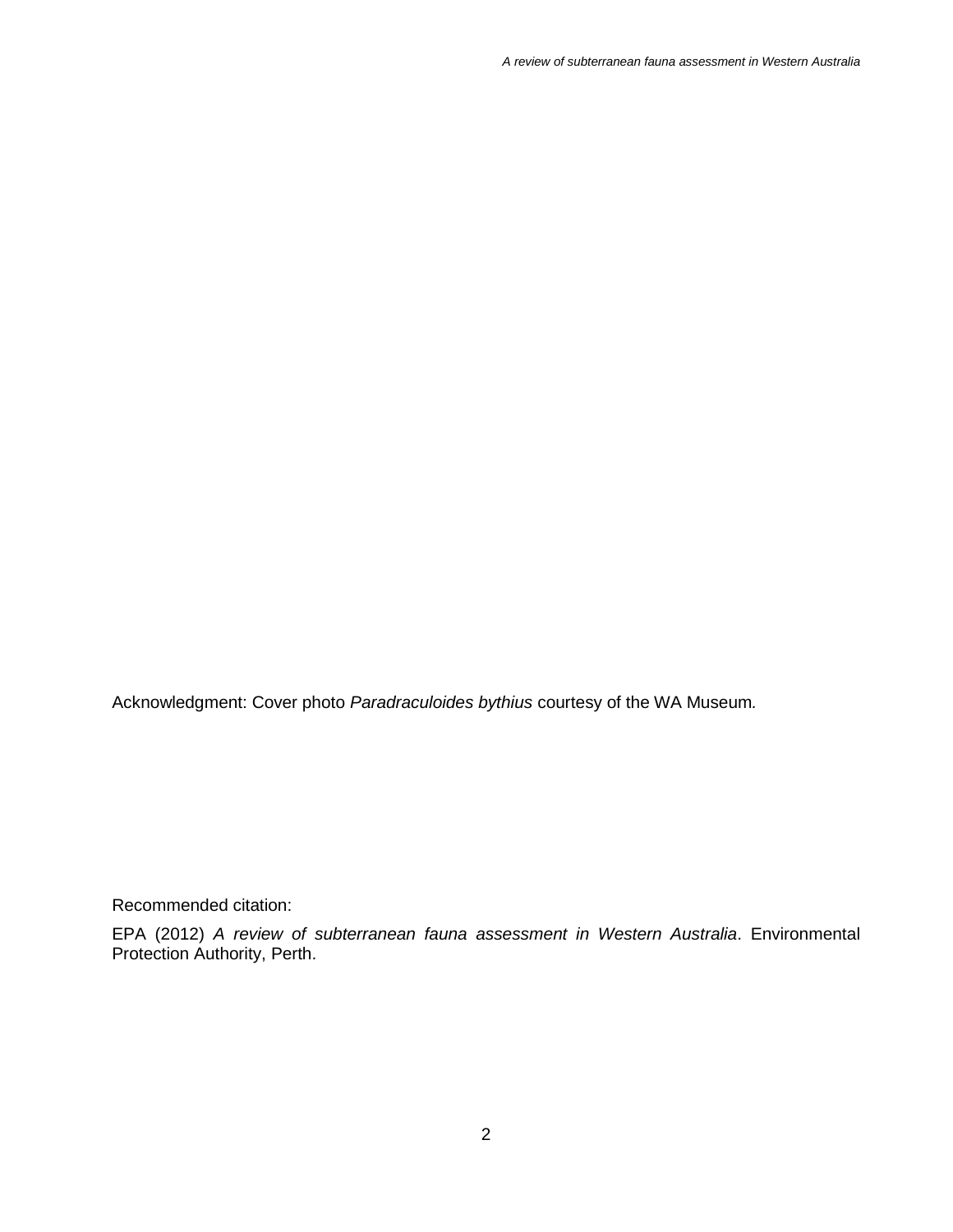#### **EPA Chairman's foreword**

The Environmental Protection Authority (EPA) has legislative responsibility to protect the environment and to prevent, control and abate pollution and environmental harm.

It fulfils these duties in part by conducting environmental impact assessment (EIA) of major projects and providing advice to Government on whether the environmental risks and impacts can be managed.

While the EPA has been conducting assessments for four decades, it is only in the last 17 years that subterranean fauna has become prominent as a key environmental factor in around 40 major project assessments.

Questions have been raised about:

- the legal and policy drivers behind EPA consideration of subterranean fauna;
- the changing state of knowledge of subterranean fauna in WA;
- what has been learned through EIA practice since subterranean fauna was first identified as an environmental factor;
- the effectiveness of current assessment practices in meeting the EPA's objectives;
- opportunities to move towards a risk-based approach in considering subterranean fauna; and
- potential alternative assessment procedures.

In 2011, the EPA resolved to pursue a more risk-based approach to environmental impact assessment of subterranean fauna related issues. The need for and possible approaches to such a change are laid out in this discussion paper.

Stakeholder feedback on this discussion paper is invited and will assist the EPA when producing an Environmental Assessment Guideline, which will provide advice to proponents on future requirements for environmental assessment of subterranean fauna. Comments on the following questions are particularly sought, however comments are welcomed on any part of the discussion paper:

- 1. Your views of the current assessment procedures and what aspects could be changed.
- 2. The EIA review (EPA 2009a) stated that a risk-based approach to assessment requires the establishment of a systematic, consistent and transparent way of identifying key environmental issues and determining the scale and acceptability of impact. What is your view on applying a risk-based approach?
- 3. What is your view on using habitat mapping and analysis of gene flow as a surrogate to demonstrate landscape connectivity? This would represent a risk-based approach and an alternative to additional sampling for species found in low numbers.
- 4. A strategic approach could use regions or geology to predict the likelihood of finding subterranean fauna. This is consistent with the approach used for short range endemic invertebrates (Guidance Statement 20) and current procedures for terrestrial vertebrate fauna. Regional context, type of impacts and existing site knowledge about subterranean fauna could then be used to determine the information required for assessment. In your view, is this a valid approach for subterranean fauna assessment?

Your comments to [policy@epa.wa.gov.au](mailto:policy@epa.wa.gov.au) would be appreciated by **30 March 2012**.

Dr Paul Vogel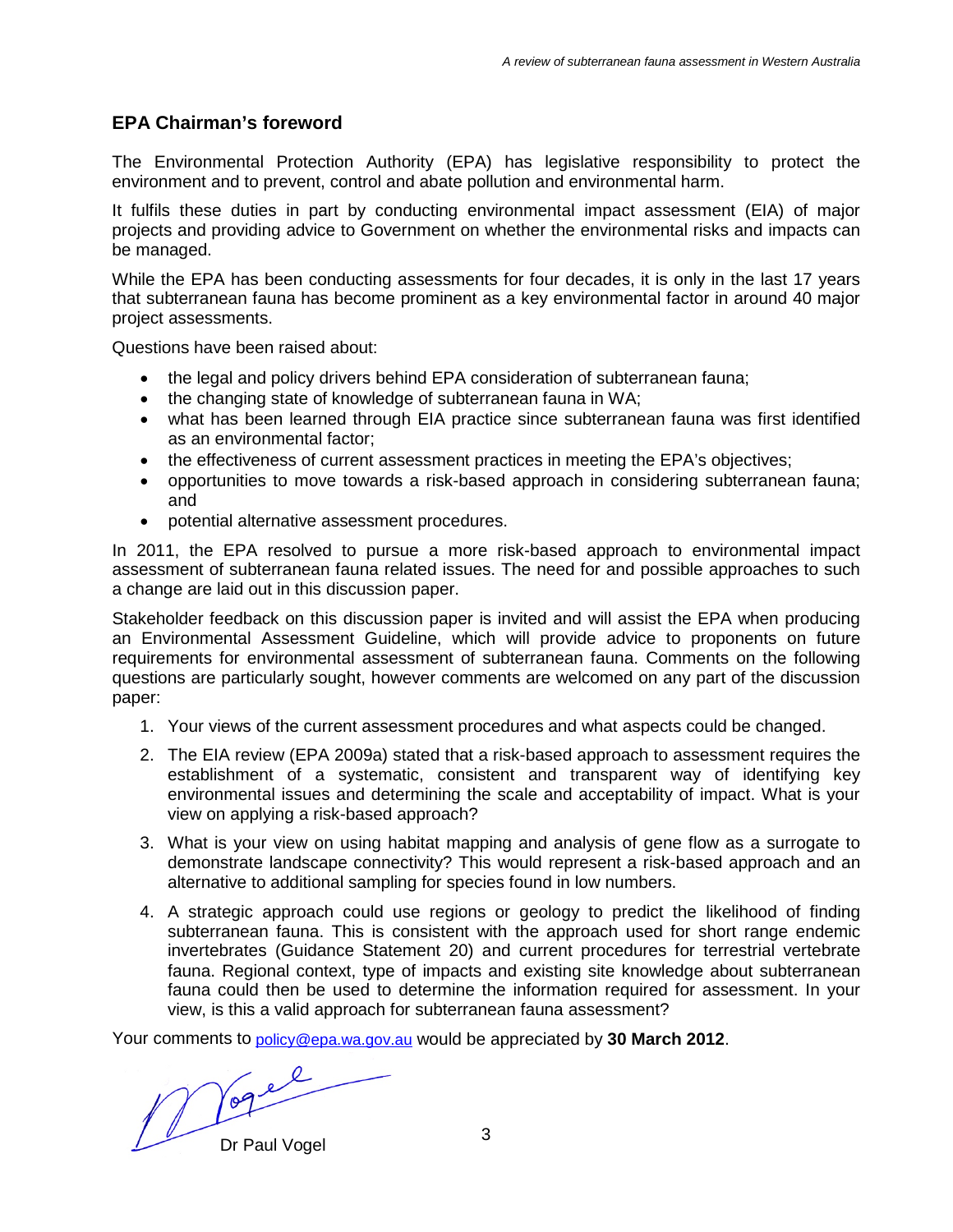#### **Executive summary**

Subterranean fauna occur below the surface of the earth and include two groups - stygofauna (aquatic) and troglofauna (air-breathing). Micro-habitats are provided by geology, water and spaces, ranging from small pores to aquifers. Subterranean fauna are known from karst (such as limestones and calcretes) and non-karst (banded iron formations, alluvial deposits and fractured rock aquifers) geologies. Species now occupying subterranean habitats have evolved from the fauna which lived at the surface before the aridification of the Australian continent.

There are several ecological characteristics of subterranean fauna;

- They are restricted to specific habitat types;
- They often display evolutionary adaptations such as reduced pigment and reduced, poorly functioning or non-existent eyes;
- They have simple food webs with few trophic links, species are either predators or detritivores;
- They are thought to have slow metabolism, be slow-growing and long-lived, and have few young (although the life-histories of WA subterranean fauna are poorly known); and
- They often have discontinuous distributions.

The challenges faced in understanding the subterranean environment are significant and fauna can defy orthodox understanding of species and genetic diversity. In addition, the nature of the subterranean environment means that fauna may be vulnerable to local impacts if they have limited ranges and poor dispersal abilities.

Western Australia has a diverse subterranean fauna, estimated to be over 4000 species including 500 – 550 species thought to occur in Pilbara groundwater alone. Subterranean fauna found at Cape Range and Barrow Island, the Yilgarn and the Pilbara have been recognised as significant (diversity and endemicity of species). The Cape Range area has been inscribed on the World Heritage list for its biodiversity values (including the subterranean fauna). WA is home to forty threatened subterranean fauna species (two fish and 38 invertebrate) and nine threatened subterranean ecological communities.

The EPA has released two guidance statements regarding subterranean fauna (dealing with consideration during environmental impact assessment in 2003 and sampling and survey in 2007) which have informed assessment of environmental impacts. Subterranean fauna were first recognised as a key environmental factor in the mid-1990s and subsequently about 40 proposals have included the factor. Since 2000, the Pilbara has become the main focus of subterranean fauna assessment, as a result of the significance of the fauna and number of resource developments. The EPA may recommend conditions for implementation that are designed to increase knowledge and reduce risks to subterranean fauna. The Minister for Environment is responsible for issuing a statement to allow implementation, and in almost all cases, the EPA's recommendations have been included by the Minister.

This discussion paper includes a series of case studies which show the evolution in environmental impact assessment thinking and methodology. Many advances in knowledge of subterranean fauna have been made, particularly in the description of new species, however there are still major gaps in the knowledge of biology, environmental requirements and impacts on subterranean fauna. In addition, the information gained in assessment and post-approval conditions is often not used effectively to improve knowledge of subterranean fauna, although the EPA acknowledges the reasons for this are complex. Despite this, WA's approach, when compared to other jurisdictions is integrated and consistent in assessment of subterranean fauna.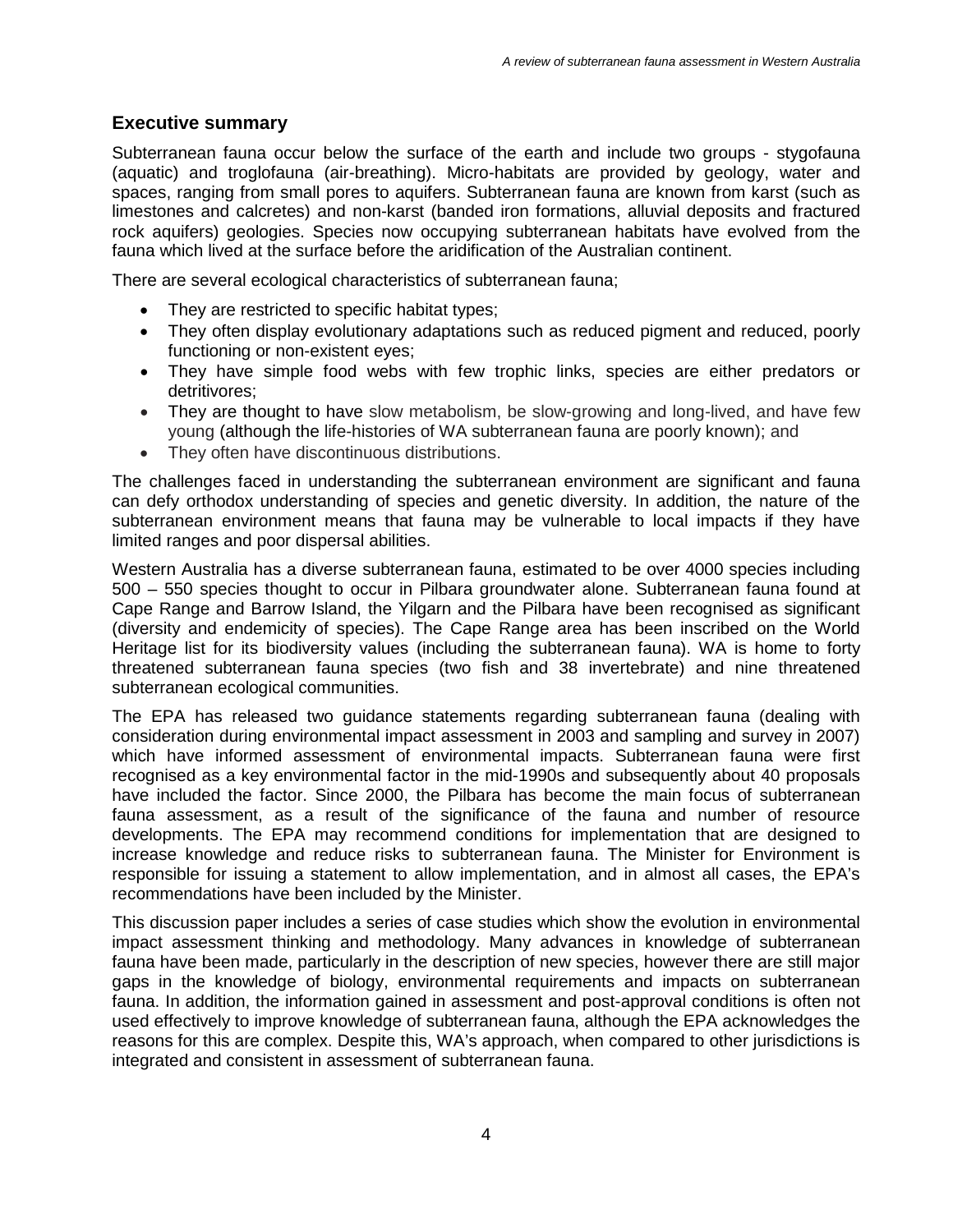There are a number of limitations with the EPA's current approach to assessment of impacts on subterranean fauna. These include:

- requirements to advise the Minister regarding the risk of species extinction;
- interactions between genetic and morphological variations;
- understanding assemblages and distributions when the representativeness of survey is arguable and many species are sampled infrequently;
- difficulties with access to the subterranean environment (e.g. requirement for drill holes or bores) and surrounding areas for comparison as part of assessment;
- distinguishing environmental impacts from background environmental variability; and
- inconsistency between existing guidance for subterranean fauna and other EPA policy (notably that relevant to short range endemic invertebrates).

The EPA has identified the need to adopt a more strategic and risk-based approach to the assessment of impacts on subterranean fauna. This discussion paper examines options for future directions in assessment and how this may be applied.

The EPA proposes using information on the distribution and population structure of widespread species as surrogates and the extent of relevant habitat to demonstrate landscape and genetic connectivity. Multiple lines of evidence and on-ground survey (although perhaps different from that which is undertaken currently) would be necessary to satisfy the EPA that subterranean species are not restricted to an area impacted by development. The EPA is also considering a strategic approach which could use regions or geology to predict the likelihood of finding subterranean fauna (consistent with the approach for short range endemic invertebrates). Requirements for information during assessment could be based on regional context, type of impacts and existing site knowledge about subterranean fauna, but this would likely result in significant differences across WA.

This discussion paper forms the basis for a stakeholder comment process to determine direction and content for a future Environmental Assessment Guideline, which will provide advice to proponents on future EPA requirements (including specific procedures, methodologies, minimum requirements, when a strategic approach would be appropriate and managing uncertainty) where subterranean fauna is a likely to be an environmental factor.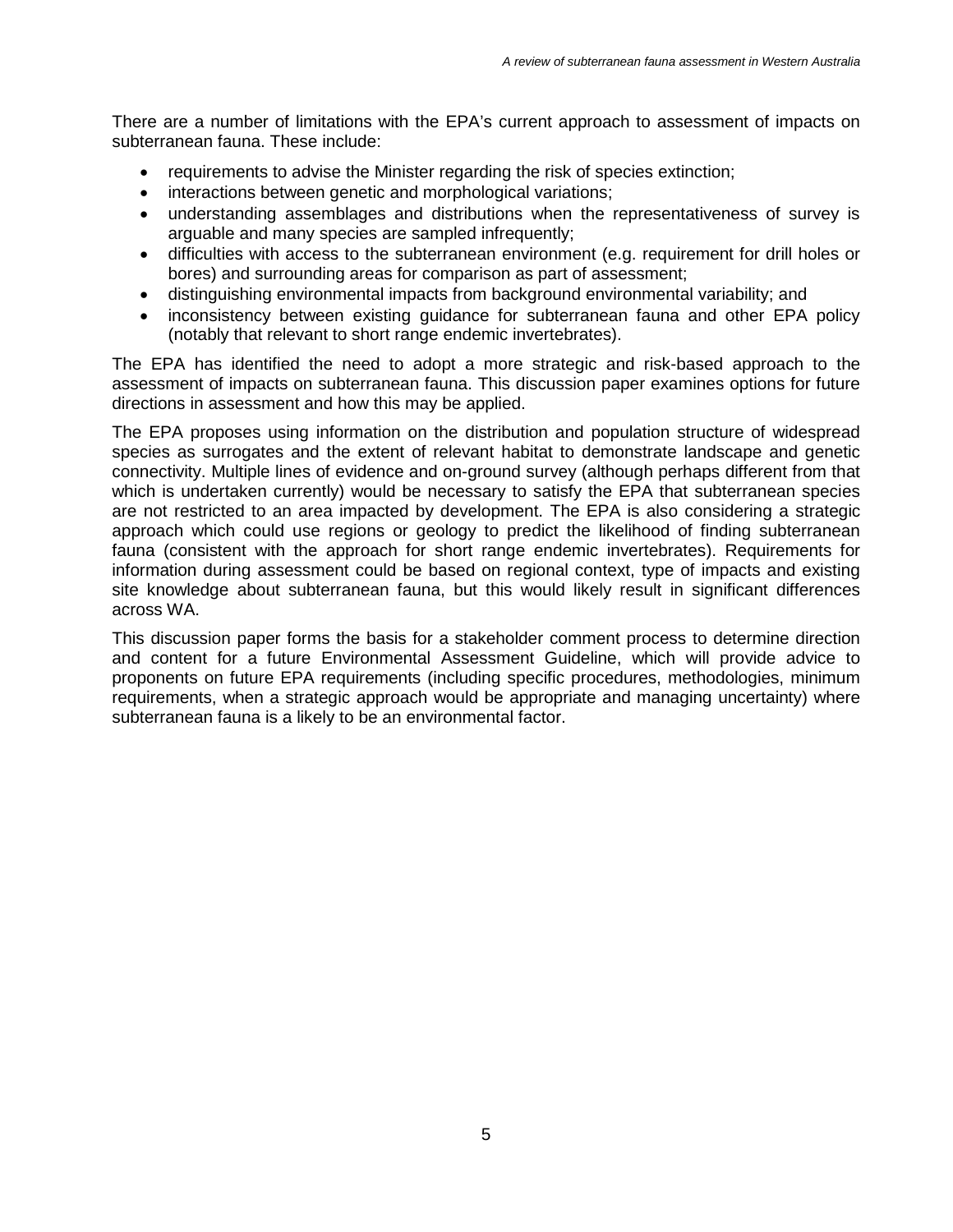### **Table of contents**

| 3.1.3 Environment Protection and Biodiversity Conservation Act 1999 |  |
|---------------------------------------------------------------------|--|
|                                                                     |  |
|                                                                     |  |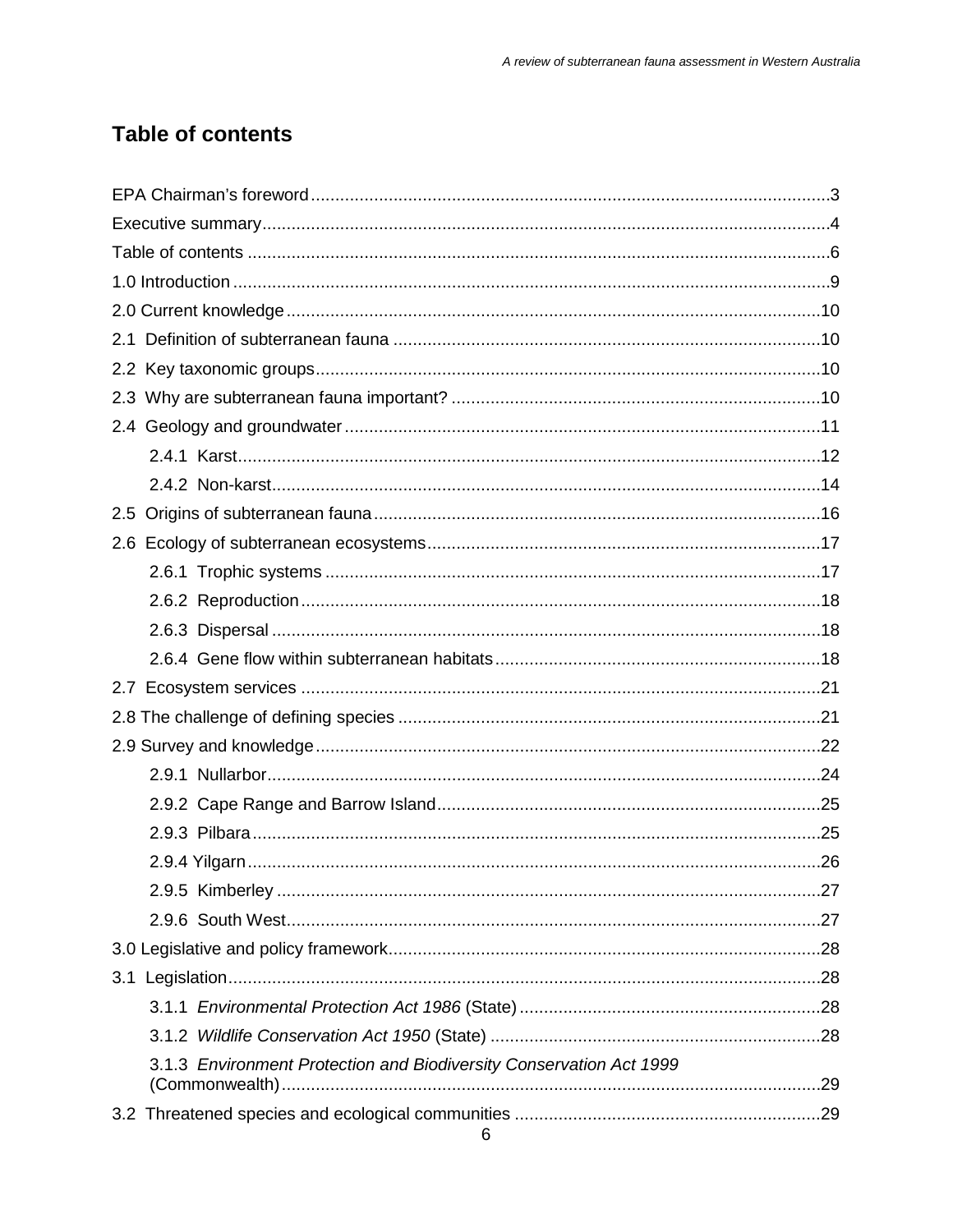|  | 3.2.2 Cape Range Remipede Community and Camerons Cave TECs 30                                                                                             |  |
|--|-----------------------------------------------------------------------------------------------------------------------------------------------------------|--|
|  | 3.2.3 Aquatic root mat communities (Swan Coastal Plain and Leeuwin                                                                                        |  |
|  |                                                                                                                                                           |  |
|  |                                                                                                                                                           |  |
|  |                                                                                                                                                           |  |
|  |                                                                                                                                                           |  |
|  | 3.6.1 Karst Management Considerations for the Cape Range Karst Province of                                                                                |  |
|  | 3.6.2 Environmental protection Cape Range Province (Position Statement 1) 199934                                                                          |  |
|  |                                                                                                                                                           |  |
|  | 3.6.4 Consideration of subterranean fauna in groundwater and caves during<br>environmental impact assessment in Western Australia (Guidance Statement 54, |  |
|  | 3.6.5 Sampling methods and survey considerations for subterranean fauna in Western                                                                        |  |
|  | 3.6.6 Environmental Guidance for Planning and Development (Guidance                                                                                       |  |
|  |                                                                                                                                                           |  |
|  |                                                                                                                                                           |  |
|  |                                                                                                                                                           |  |
|  | 4.2 Evolution of EPA assessment of subterranean fauna as a key environmental                                                                              |  |
|  |                                                                                                                                                           |  |
|  |                                                                                                                                                           |  |
|  |                                                                                                                                                           |  |
|  |                                                                                                                                                           |  |
|  | 4.2.5 Change to dewatering rate at Pilbara Iron Ore and Infrastructure Project                                                                            |  |
|  |                                                                                                                                                           |  |
|  |                                                                                                                                                           |  |
|  |                                                                                                                                                           |  |
|  |                                                                                                                                                           |  |
|  |                                                                                                                                                           |  |
|  |                                                                                                                                                           |  |
|  |                                                                                                                                                           |  |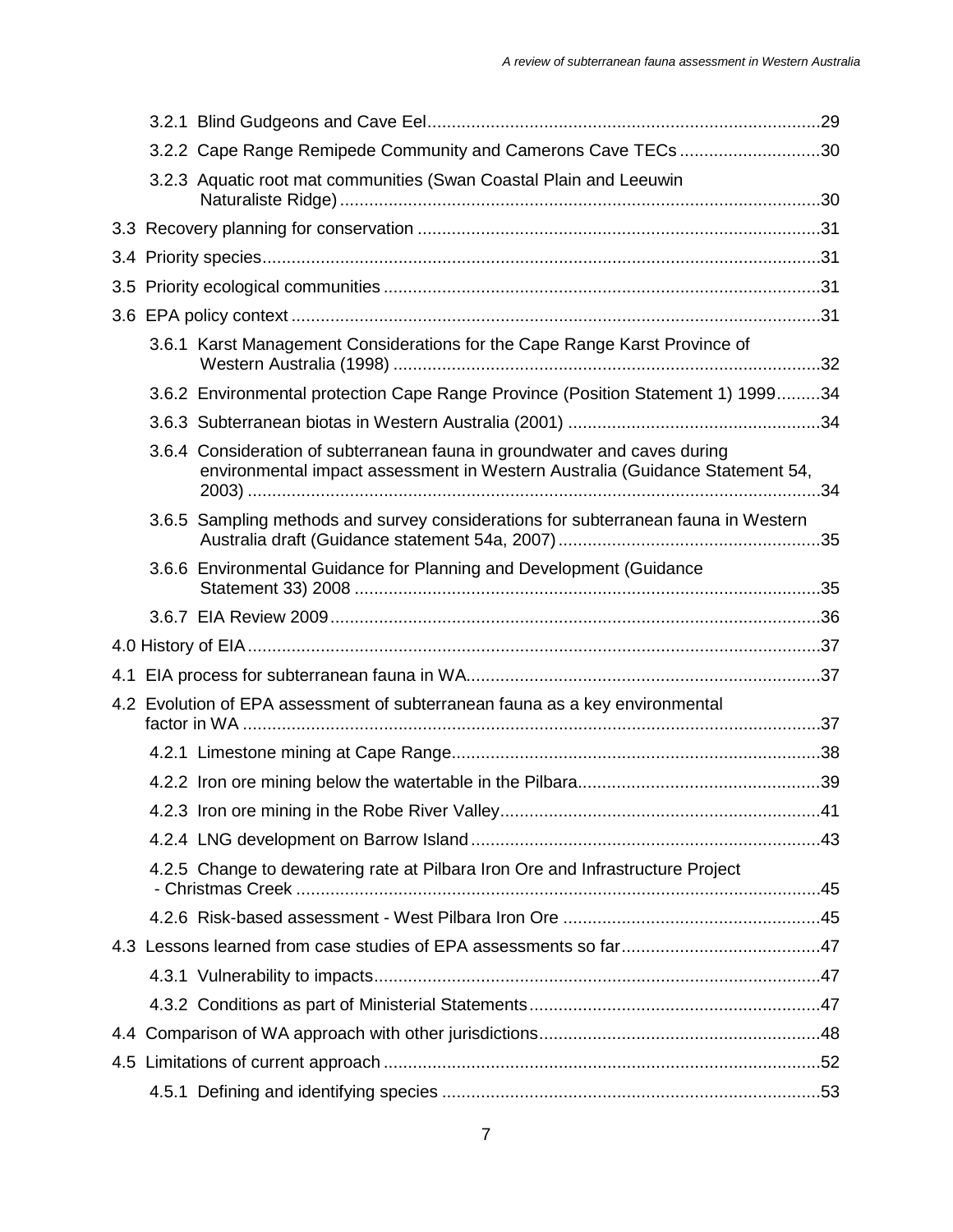#### **Figures**

| Figure 1: Location of hard and soft rock karst geologies (limestones) in Western Australia |  |
|--------------------------------------------------------------------------------------------|--|
|                                                                                            |  |
| Figure 3: Locations of banded ironstone formation geologies in Western Australia 15        |  |
|                                                                                            |  |
| Figure 5: timeline of important dates, EPA assessments, reports and EPA guidance           |  |

#### **Tables**

| Table 3: Subterranean fauna summary of legislation, inclusion in impact assessment, |  |
|-------------------------------------------------------------------------------------|--|

#### **Appendices**

Appendix 1: Threatened subterranean fauna listed under Schedule 1 of the *Wildlife Conservation Act 1950* and *Environment Protection Biodiversity Conservation Act 1999*

Appendix 2: Subterranean Threatened Ecological Communities of WA

Appendix 3: Summary of major EPA decisions, Ministerial decisions and conditions where subterranean fauna is a relevant environmental factor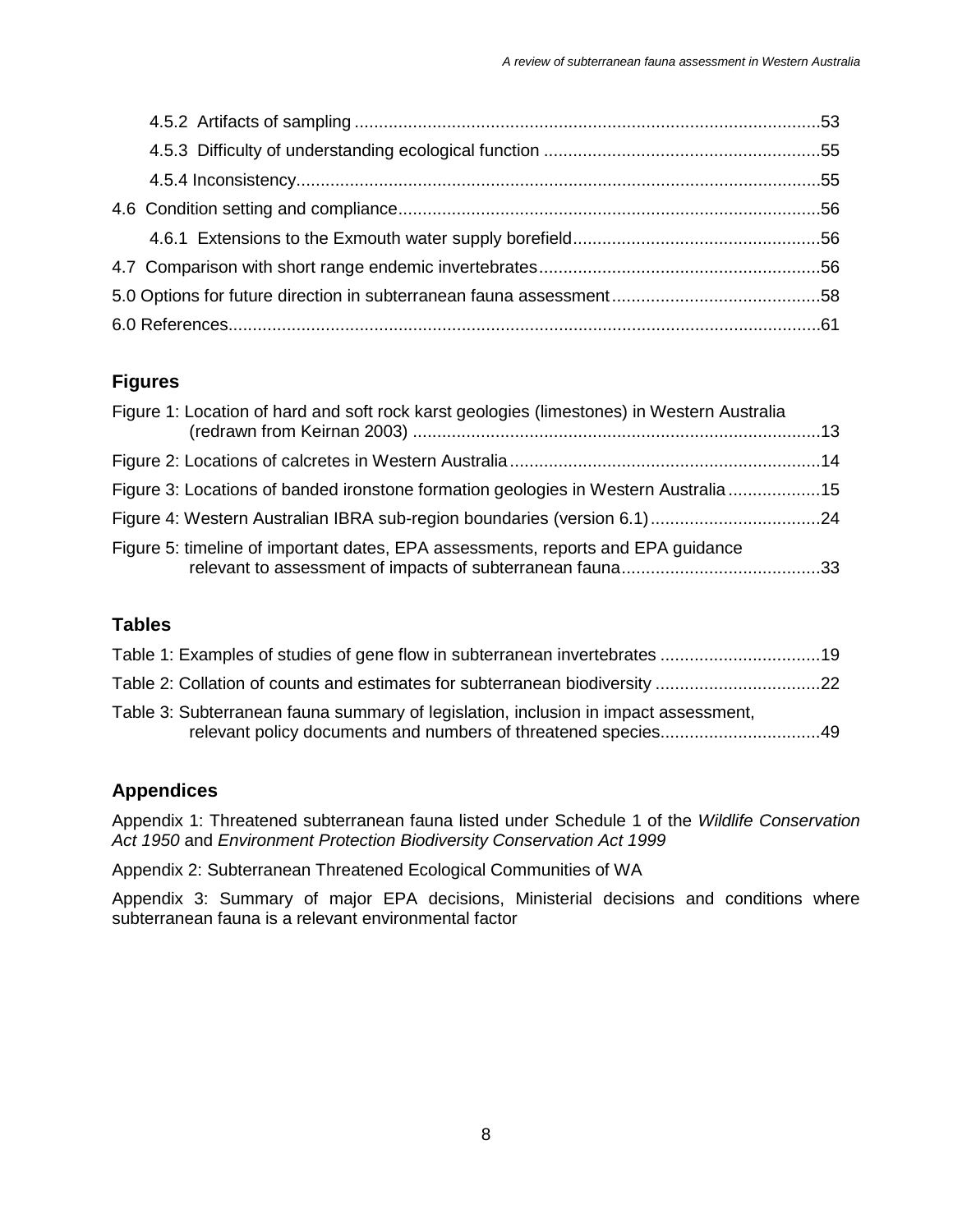## **1.0 Introduction**

Subterranean fauna have long been studied in other parts of the world, but their importance has only recently been appreciated in Western Australia.

The EPA is responsible for providing advice to the Minister for Environment regarding the environmental acceptability (or otherwise) of significant development proposals. This responsibility requires assessment of environmental impacts on a wide array of environmental factors, one of which is subterranean fauna. The EPA has identified the need to adopt a more strategic and riskbased approach to the assessment of impacts on subterranean fauna.

The EPA has convened an advisory group to assist with providing direction and guidance on the adoption of a more strategic and risk-based approach for assessing proposals where subterranean fauna is a factor. The five member advisory group comprises Dr Paul Vogel, Chairman EPA; Dr Rod Lukatelich, member EPA; Prof. Lyn Beazley; Prof. Linc Schmitt and Dr Mark Harvey.

This discussion paper summarises developments in subterranean fauna science, how the EPA's assessment of subterranean fauna has changed over time, concerns with current EPA guidance statements, and provides some options for the future direction of subterranean fauna assessment. It is divided into three parts:

- current knowledge and scientific research;
- existing legislative, policy and environmental impact assessment frameworks; and
- options for future direction in the assessment of impacts on subterranean fauna.

The EPA provides detailed guidance in Environmental Assessment Guidelines (EAGs, formerly known as Guidance Statements) in relation to the practice, procedures, and requirements to be met by proponents. It is anticipated that the existing guidance statements relevant to assessment of subterranean fauna (54 and 54a) will be replaced with an EAG in 2012.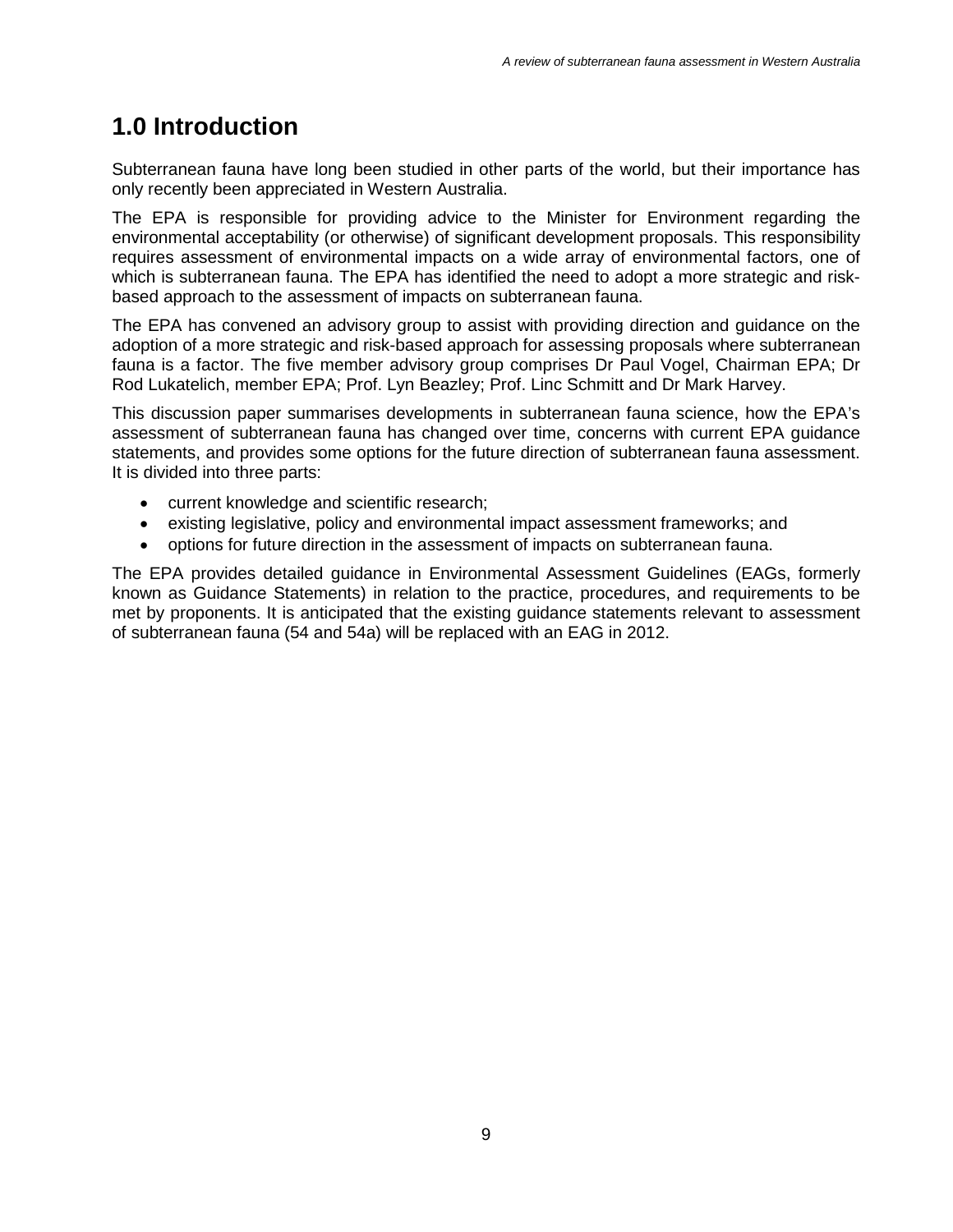## **2.0 Current knowledge**

#### **2.1 Definition of subterranean fauna**

Subterranean fauna are defined as fauna which live their entire lives (obligate) below the surface of the earth (EPA 2003a). They are usually divided into two groups:

- stygofauna aquatic and living in groundwater; and
- troglofauna air-breathing and living in caves and voids.

Fauna that use a subterranean or cave environment for only part of the day (e.g. soil-dwelling and burrowing species or cave-dwelling bats or birds) are not defined as subterranean fauna. Subterranean fauna often display evolutionary adaptations to underground life, particularly reduced pigment and reduced, poorly functioning or non-existent eyes.

The EPA recognises that it is difficult to draw boundaries around fauna groups found in continuous environments. In particular, the term stygofauna has been applied differently across ecosystem types (Tomlinson & Boulton 2008) but, for the purpose of consideration for environmental impact assessment, the EPA accepts a wide definition of stygofauna that includes all species found in groundwater. However, primary concern regarding impacts on subterranean fauna is for those stygofauna which are restricted to groundwater and not those that occur in both subterranean and surface water habitats.

Other fauna groups (such as those with restricted ranges in surface waters) are included in other guidance statements and policies.

#### **2.2 Key taxonomic groups**

Examples of subterranean fauna are found within a large number of invertebrate fauna groups, and invertebrate groups dominate the subterranean fauna of WA. Crustacean groups including subterranean representatives are remipedes, ostracods, isopods, copepods, syncarids, amphipods and decapods. Hexapod groups include Blattodea (cockroaches), Orthoptera (crickets), Coleoptera (beetles), Hemiptera (bugs), Thysanura (thrips), Diplura and Collembola (springtails). Subterranean arachnid groups include Aranae (spiders), pseudoscorpions, schizomids, Trombidiformes (mites), Opiliones (harvestmen), and scorpions. Myriapod groups are also represented – diplopods (millipedes) and chilipods (centipedes). Oligochaete, polychaete and aphanoneuran worms are represented. Two main gastropod groups are known to include subterranean fauna - Neotaeniglossa (family Hydrobiidae) and Basommatophora (family Planorbidae). Stygofauna communities are often dominated by crustaceans whereas troglofauna can include a wide range of taxonomic groups which have adapted to underground life.

Vertebrates are rarely recorded as subterranean fauna in WA, however are known from Cape Range, Barrow Island and a mainland Pilbara site. Three fish are recorded - two gudgeons and an eel, and there is some evidence of a subterranean reptile but this has not been formally recorded.

#### **2.3 Why are subterranean fauna important?**

Subterranean communities share the following characteristics (from Gibert & Deharveng 2002):

- High endemism but low local diversity relative to regional diversity;
- A relatively small number of genetic lineages resulting in species which look dissimilar to related groups;
- Many relicts from previous climatic conditions; and
- Truncated food webs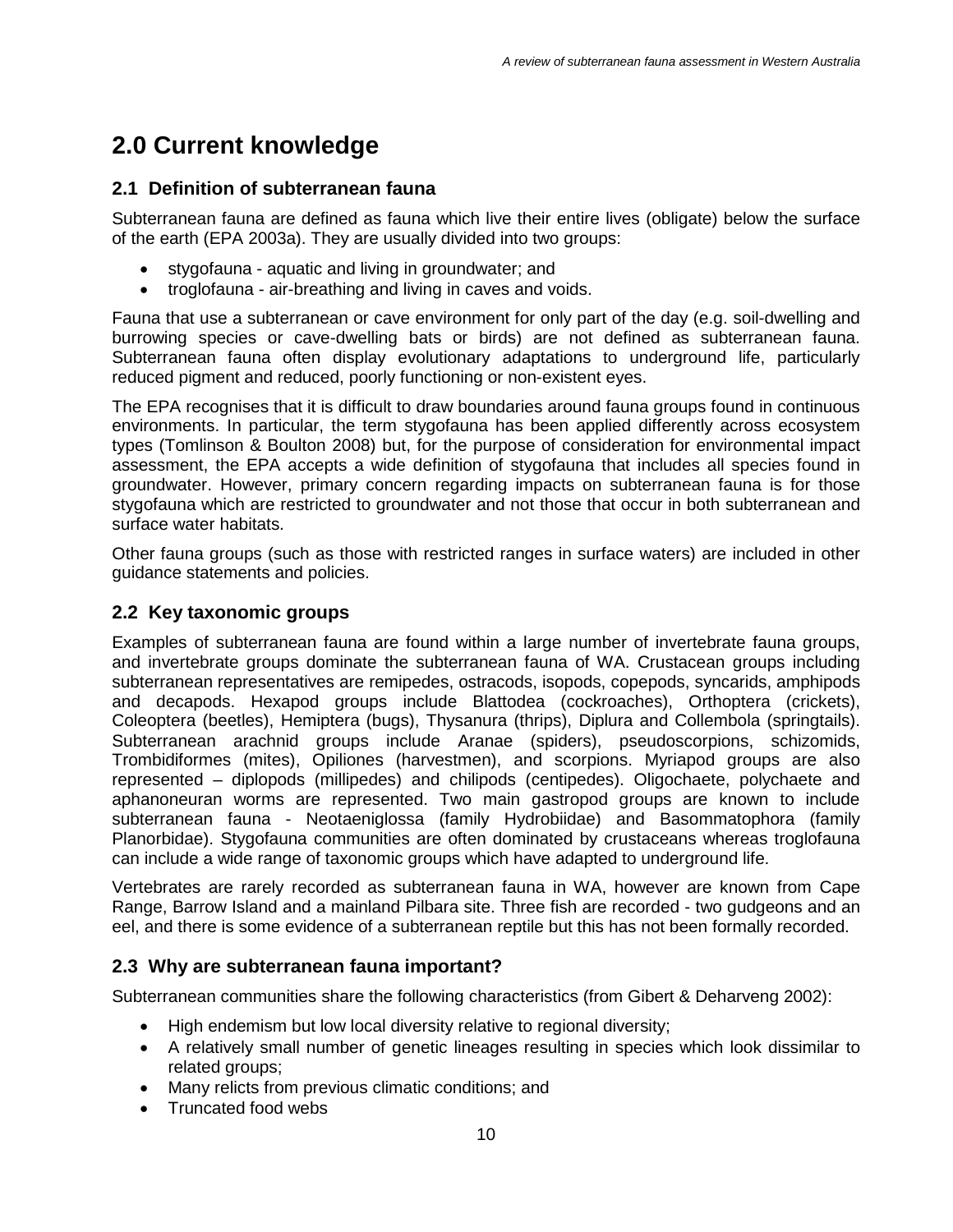The importance of retaining subterranean fauna biodiversity lies in preserving both the ecosystem function and intrinsic values. However, it is vulnerable to impacts due to limited distribution and specialised habitats of ancient evolutionary origin which has resulted in generally high rates of endemism. There are many motivations for human interest in conservation of biodiversity such as cultural, scientific and economic values. These can be broadly described as "use values", i.e. interest in conservation is in retaining functions for direct use as well as "non-use values" such as ecological function (Boulton *et al.* 2008).

#### **2.4 Geology and groundwater**

The presence of subterranean fauna is strongly linked to underlying geology and hydrology, and the availability of suitable micro-habitats. Geology is influenced by chemical and physical processes occurring over time and shows evidence of past climatic conditions (Butt & Zeegers 1992). Schmidt *et al*. (2007) examined the influence of different types of groundwater exchange on faunal assemblages found in a Swan Coastal Plain catchment in WA. The hydrological exchange was largely governed by pore space (thus by geological formation) and different geological formations did not lead to hydrochemically distinct groundwater zones.

The geology of areas in which subterranean fauna are currently found provides clues about their evolutionary origins. Subterranean environments allow the avoidance of surface climatic conditions (Hancock *et al.* 2005) and therefore the fauna can be considered "time capsules" which offer a link to previous mesic climatic conditions. It is thought that subterranean fauna often occupy current palaeodrainage channels or underground interstitial spaces because these are the last remnants of mesic areas since the aridification of the Australian continent.

Subterranean fauna species usually have small distributions and do not move outside their specific habitats due to poor dispersal ability and the discontinuous nature of their habitats. Where underground geology allows the passage of fauna, movement is possible within habitats. Halse *et al.* (2002) suggested that subterranean aquatic fauna distributions ranged from directly under stream beds to groundwater, and species ranged from widespread to locally restricted. Subterranean fauna habitats also vary vertically, such as stratification in water columns or varying humidity levels with depth.

The relationship between hydrogeology and groundwater ecology has been established and the requirements and tolerance limits of subterranean species differ from those found in surface water species (Humphreys 2009). Aquifers have low concentrations of nutrients and carbon, limited dissolved oxygen and no light (Hancock *et al.* 2005; Humphreys 2009). Stygofauna assemblages have been found to be strongly linked to abiotic features including dissolved oxygen, land-use, and temperature (Schmidt *et al*. 2007). Water chemistry and ionic balances are important for stygofauna, particularly as many require the presence of appropriate pH and minerals (such as calcium for the formation of shells in ostracods) (Humphreys 2009). Subterranean terrestrial environments also tend to have very high humidity.

Subterranean ecosystems are thought to have reduced habitat diversity compared to terrestrial systems, mainly due to the absence of vegetation (Gibert *et al.* 1994). Physical heterogeneity exists as a consequence of geology and hydrology and community dynamics reflect the collective responses of organisms to their environmental conditions (Gibert *et al.* 1994). In some cases, there is separation of groups of organisms that occur close together as a result of different environmental conditions. For example, at Cape Range, it is likely that the perched fresh waters within Cape Range and the coastal aquifer do not connect and thus the subterranean fauna present appears to be restricted to the low salinity waters, although this may be an artifact of inaccessibility to sample marine waters (Knott 1993). Subterranean fauna assemblages have been found to occupy different niches defined by abiotic conditions (salinity, temperature, dissolved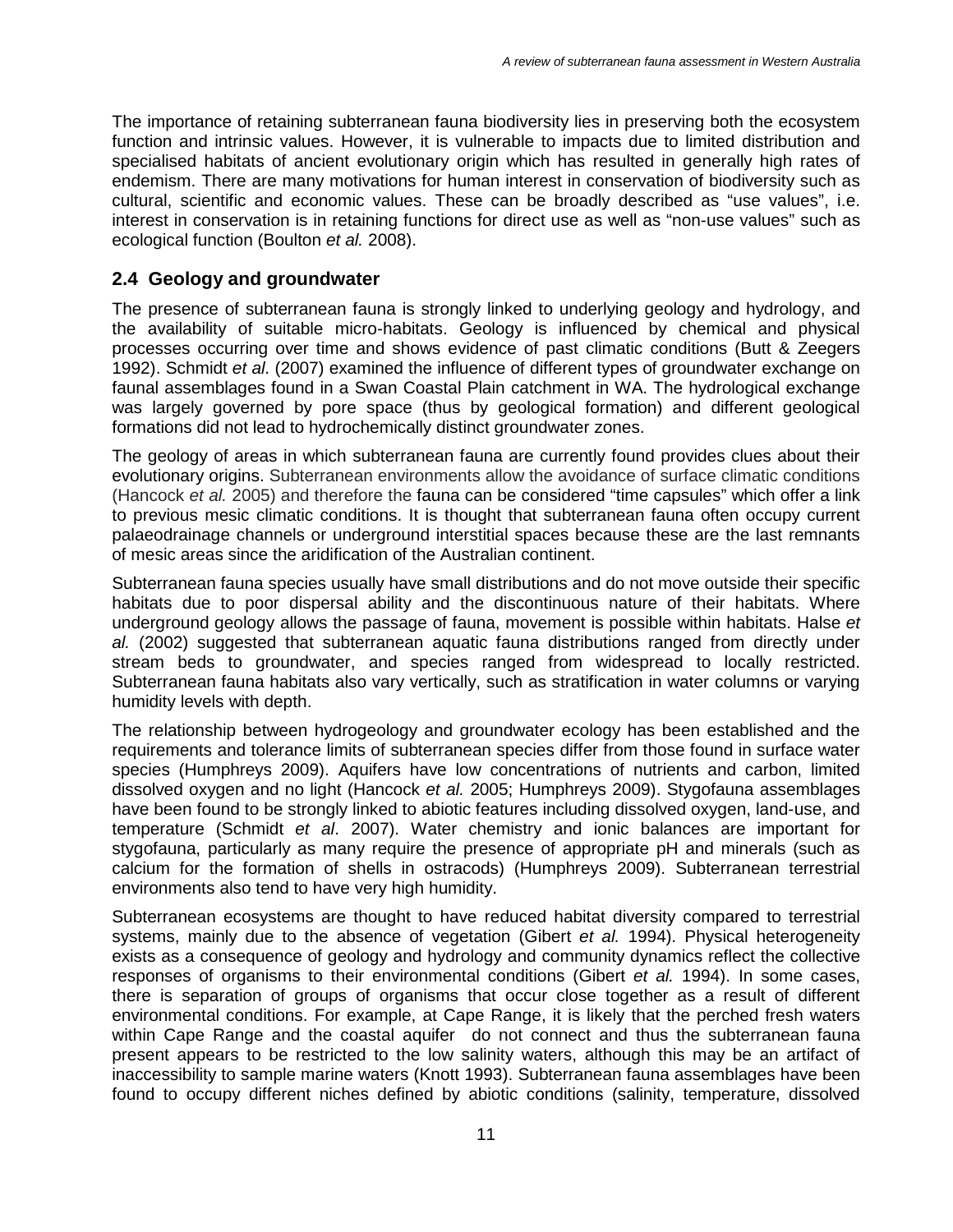oxygen, and precipitation rates) although some species displayed a range of tolerances (Schmidt *et al.* 2007).

Some groundwater-dependent ecosystems occur in the subterranean environment. These may be comprised of aquatic fauna or include troglofauna which are dependent on humid conditions caused by proximity to groundwater (Tomlinson & Boulton 2008). Humphreys (2006) described the diverse subterranean faunas of karst, alluvial and fractured rock aquifers as the ultimate groundwater-dependent ecosystem because of their stability and reliance on hydrogeology.

Subterranean fauna is known from both karst and non-karst geologies, in areas where physical and chemical weathering over time has allowed formation of suitable habitats.

#### **2.4.1 Karst**

Karst geology results from weakly acidic water acting on weakly soluble bedrock, where the acidic water begins to dissolve the rock along fracture lines or at the bedding plane of bedrock. Over time the fractures increase in size and allow the underground drainage of water and accelerated formation of underground features. Karst geology extends above and below ground with features that include enclosed surface depressions (dolines), cave fissures, solution pipes, subterranean streams, and small interstitial spaces which provide habitat for fauna and ecological communities either above or below the watertable (EPA 2008a).

Areas of hard and soft rock karst geology (limestones) in WA include the Nullarbor Plain, Cape Range/Exmouth area, parts of the Kimberley, Swan Coastal Plain and Leeuwin–Naturaliste Ridge (EPA 2008a; Kiernan 2003).The great age of the ancient shield of which much of the Australian continent is comprised has contributed to the relative paucity of karst, and very significant erosion of surface features is evident (Kiernan 2003).

Subterranean fauna have traditionally been studied in limestone geologies where natural features such as caves have provided access to the subterranean environment. Anchialine systems are karst features which are not connected to the ocean but are influenced by tides, and tend to be stratified, showing a variety of salinity, temperature and biological gradients (Humphreys 2006; Humphreys 1999b). Anchialine systems are known from Cape Range, Barrow Island and the Pilbara coast (W.F. Humphreys pers. comm.).

Calcretes have been recognised as providing important habitats for subterranean fauna and in the Yilgarn calcrete aquifers some fauna assemblages may have been isolated between five and eight million years ago (Humphreys *et al.* 2009), These are areas of deposited calcium carbonate sedimentary rock that form by precipitation of shallow groundwater along the paleodrainage channel flow paths (Leys *et al.* 2003) immediately upstream of salt lakes (Humphreys 2009). The calcretes contain steep biogeochemical gradients (analogous to estuaries) which influence microbiological and invertebrate communities (Humphreys *et al.* 2009).Calcrete aquifers are effectively isolated from each other, which has resulted in the evolution of very diverse stygofauna assemblages (Cooper *et al.* 2007; Humphreys *et al.* 2009). Despite isolation and changes to climate and surface water, these assemblages have persisted in situ for very long periods of time (Guzik *et al.* 2011).

Karsts are particularly sensitive environments as they have a low capacity to cope with disturbance, and are difficult, if not impossible, to restore if degraded (Hamilton-Smith *et al.* 1998). The porous nature of the rock and movement of groundwater can easily transport contaminants or sediments from the surface to subterranean environments.

Locations of karst geologies in WA are shown in Figure 1 (limestones) and Figure 2 (calcretes).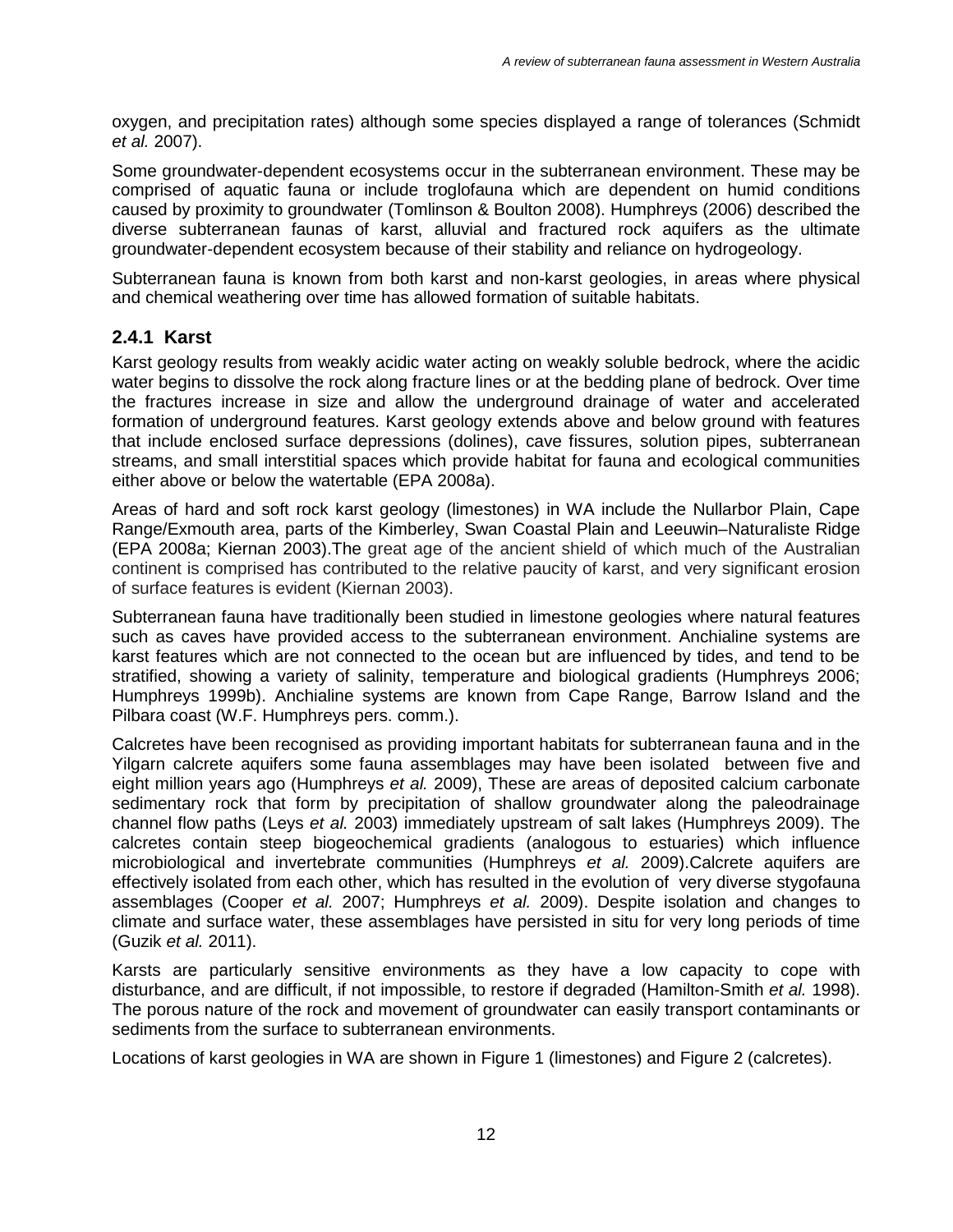

*Figure 1: Location of hard and soft rock karst geologies (limestones) in Western Australia (redrawn from Keirnan 2003)*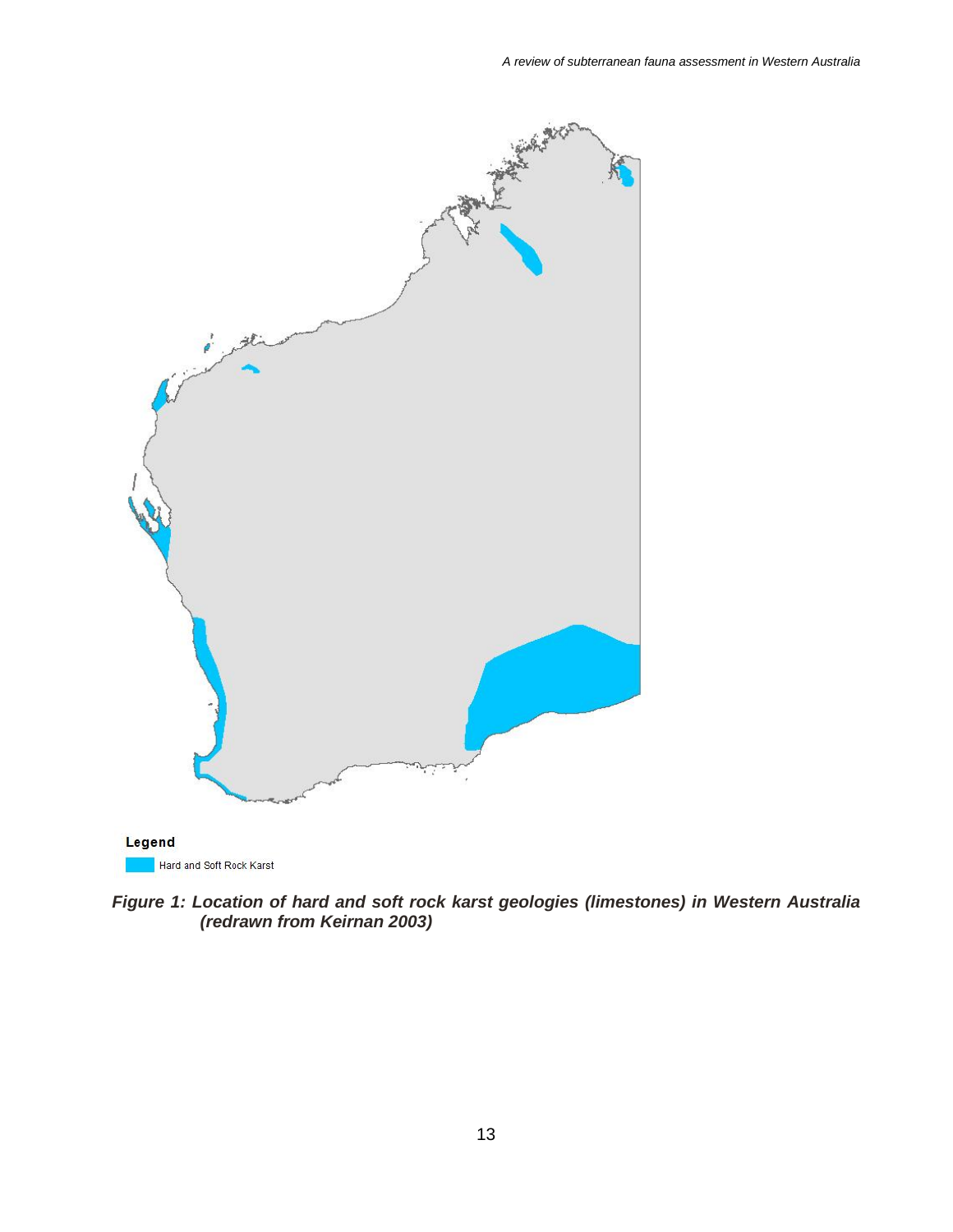

*Figure 2: Locations of calcretes in Western Australia*

#### **2.4.2 Non-karst**

Subterranean fauna also occur in non-karst environments, notably banded iron formations, alluvium and fractured rock aquifers.

Banded iron formations are thought to have originated in oceans where seawater high in dissolved iron and silica came into contact with water containing higher amounts of oxygen, which resulted in the precipitation of hematite and chert (microcrystalline quartz) (WA Museum, no date). Sediment laid down in alternate layers has resulted in bands of minerals. The Pilbara region (see also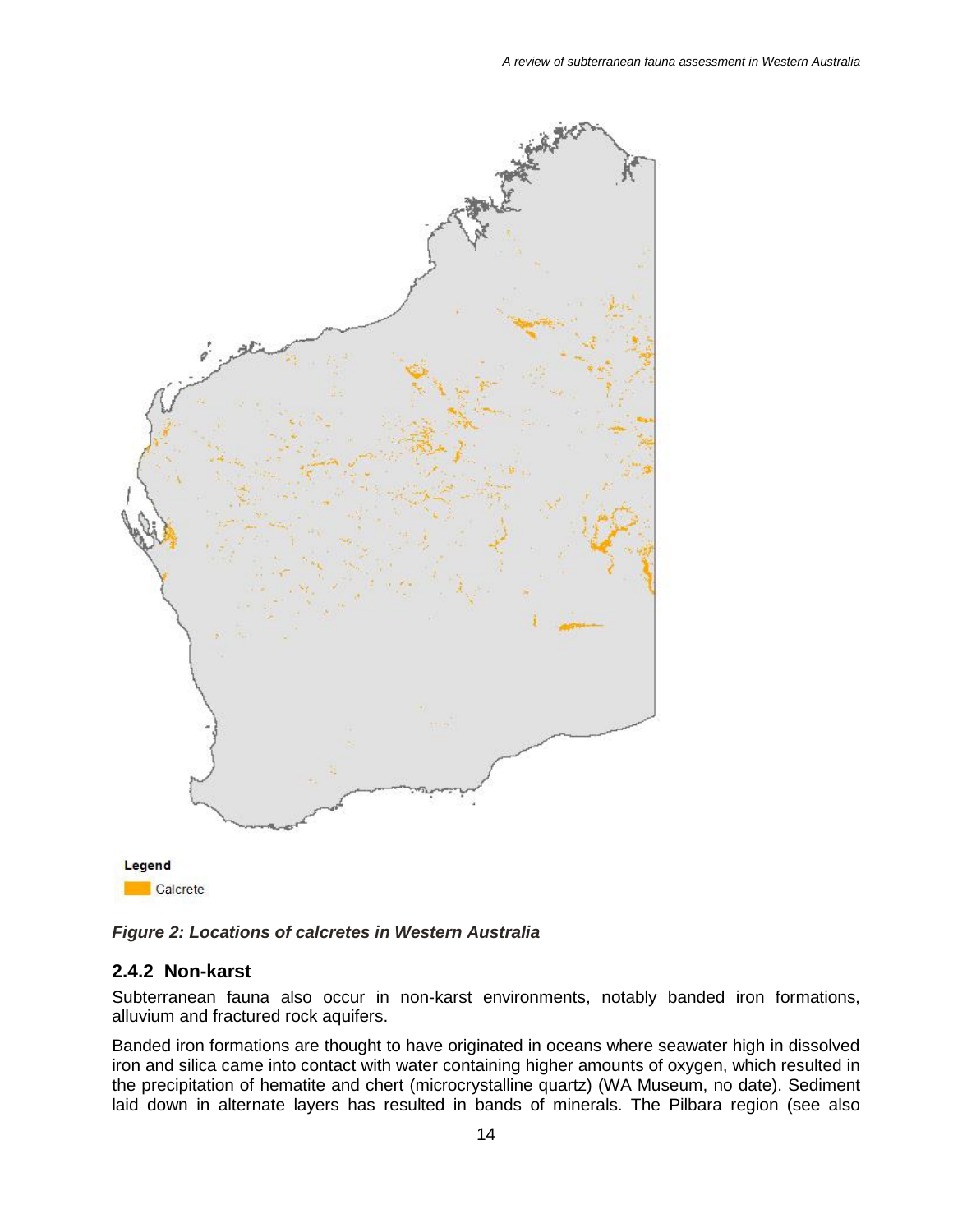section 2.9.3) contains the thickest and most extensive rocks of this type in the world, estimated to have been deposited about 2470 to 2450 million years ago. Banded iron formations are also found as more isolated outcrops throughout the Yilgarn region. Paleodrainage channels and vuggy geologies provide habitats for subterranean fauna.

Subterranean fauna have also been found in alluvial deposits such as the Robe and Fortescue deltas in the Pilbara and the Perth Basin and very high species richness has been recorded (up to 20 species in one bore) (Humphreys 2006; Eberhard 2005a). Fractured rock aquifers are also recognised as important habitats for subterranean fauna, and the use of bore holes for sampling has allowed more access to these systems (Humphreys 2006). Locations of banded iron formations in WA are included in Figure 3.



*Figure 3: Locations of banded ironstone formation geologies in Western Australia*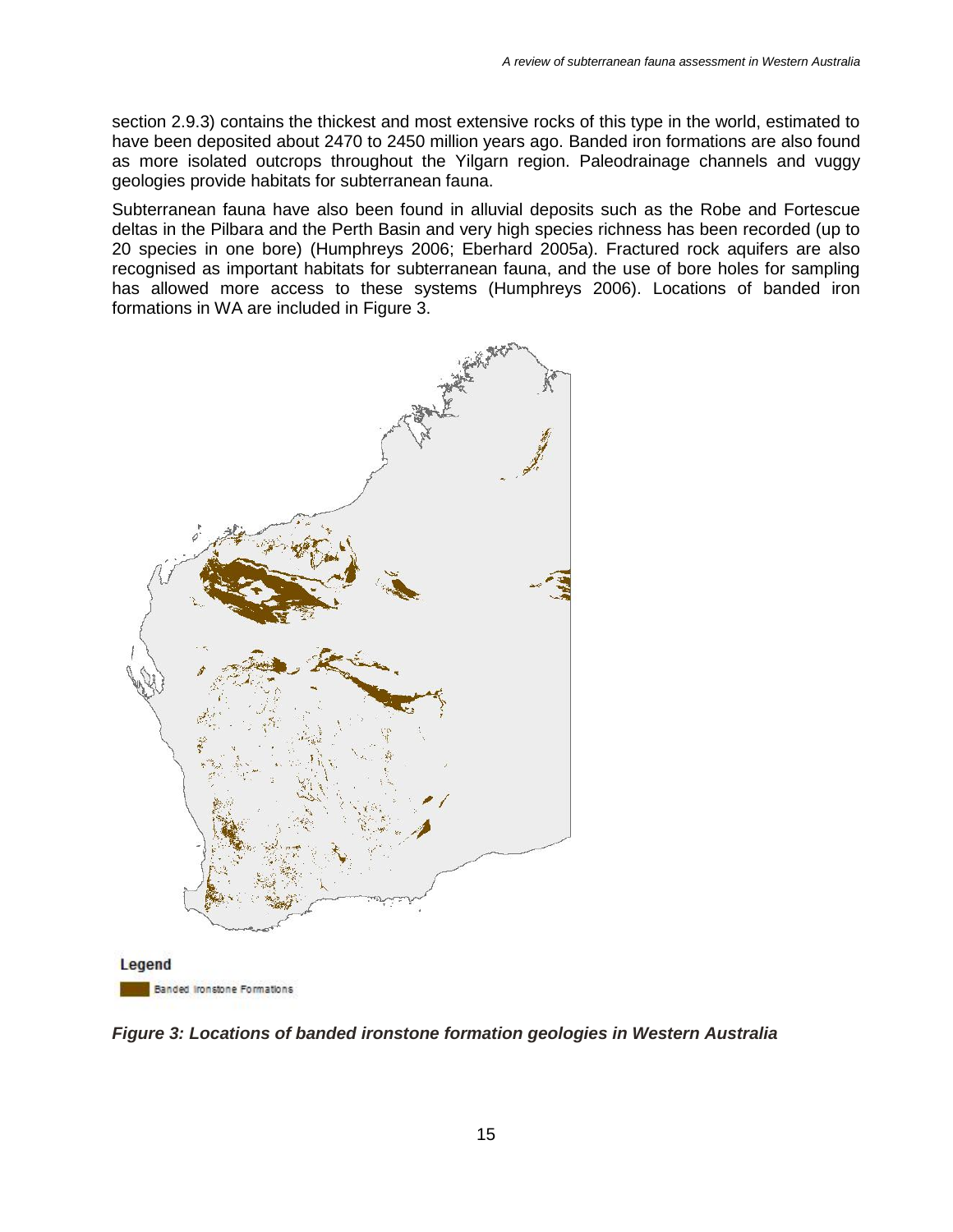#### **2.5 Origins of subterranean fauna**

There are two main hypotheses regarding the origins of subterranean fauna which account for the observed species diversity and vicariant distributions. These hypotheses are not mutually exclusive:

- 1. Adaptive shift, where a surface species has pre-adaptations which allow it to expand into subterranean environments (such as in Buhay & Crandall 2005) thus inferring that subterranean species are descended from previous surface or aquatic fauna. Changed climatic conditions at the surface may cause significant changes to surface fauna.
- 2. Subterranean environments acting as below ground "islands" providing a mechanism for genetic isolation and evolutionary radiation.

Adaptive shift and evolutionary response can be seen in the following examples in WA:

- Troglofauna of the Nullarbor Plain have been described as survivors of evolutionary processes of genetic reorganisation that has preserved a tiny sample of the late Tertiary/Pleistocene surface fauna, which is now almost entirely absent from the region (Davey *et al.* 1992);
- Many examples of troglofauna at Cape Range (Humphreys 1993);
- Current distribution of schizomids across northern Australia, with some subterranean and some rainforest species indicating that although current subterranean species are now found in semi-arid areas, they are descendent from species similar to those occupying rainforest leaf litter (Harvey *et al.* 2008);
- Crangonyctoid and Chiltonid amphipods in the Yilgarn region calcretes, where changes to palaeodrainage channels over geological history appear to have prevented gene flow between calcretes and supports the hypothesis that colonisation originally occurred from surface waters, although further work is needed to show this conclusively (Cooper *et al*. 2007);
- Diving beetles in the Yilgarn region where most individual calcrete aquifers contain an assemblage of diving beetle species of distantly related lineages and/or a single pair of sister species that significantly differ in size and morphology indicating multiple independent origins (Leys *et al.* 2003). The climate and geology of the Pilbara region have remained relatively unchanged for 100 million years, and it is likely that ancient river systems would be the source of aquatic species now found in groundwater (Finston *et al.* 2007).

The alternative "island" hypothesis is supported in the following example:

• Stygofauna assemblages of two extensively sampled calcrete aquifers in the Yilgarn region found preferred pockets of habitat and complex connectivity such that there was evidence of genetic isolation over very short spatial scales, seemingly indicating diversification in situ (Guzik *et al.* 2011).

The current distributions of related subterranean fauna can be very disjunct on a world scale, indicating relationships from land masses and continental movements in geological history. For example, the Cape Range remipede is the only known example of the group in the southern hemisphere, with its closest relatives found around the Caribbean (Yager & Humphreys 1996; CALM undated a). An endemic WA subterranean shrimp (genus *Stygiocaris*) exhibits affinities (through nuclear and mitochondrial DNA analyses) with a sister genus found in Mexican caves, but is not related to numerous surface and cave atyids from Australia or the Indo-Pacific region (Page *et al.* 2008). These animals represent links to the time when Australia was part of Gondwanaland, bordered by the Tethys Sea (Humphreys 1999a), and was subsequently separated by plate tectonic movements (Page *et al.* 2008). In the Kimberley region, subterranean isopod species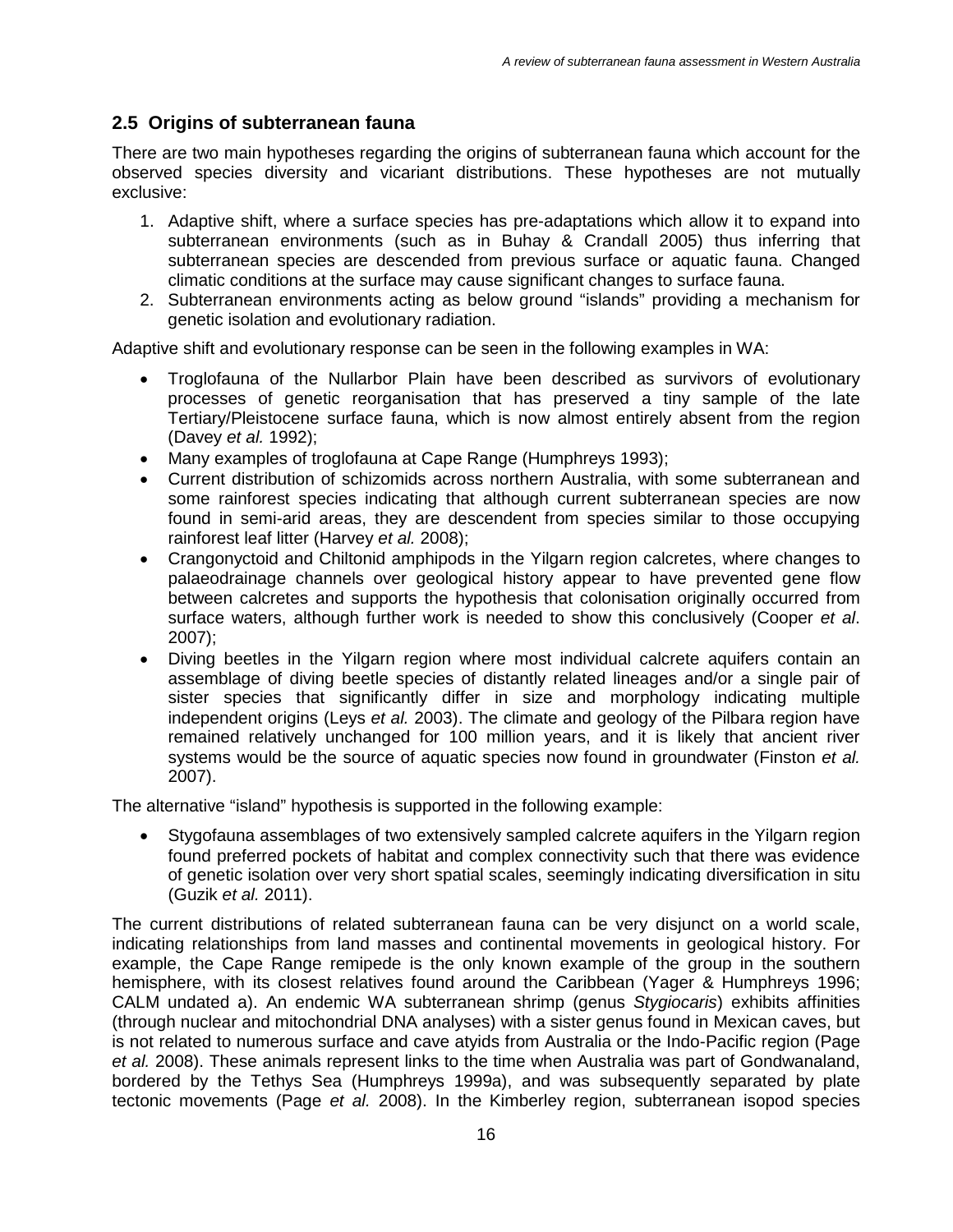present in limestone fossil reefs are thought to be relictual from freshwater species in the Devonian period (Wilson & Ponder 1992), while calcrete aquifers of the arid zone represent evolution within groups of surface fauna that became isolated with climate change (Humphreys *et al.* 2009).

Remnant fauna demonstrates remarkable persistence, and also shows that subterranean environments are likely to have been invaded and colonised many times, leading to the assemblages now observed.

#### **2.6 Ecology of subterranean ecosystems**

Invertebrates have been described as "the little things that run the world" (Wilson 1987), and this includes those living in subterranean environments. Recognition of their diversity, abundance, biomass and the ecological services they provide has increased over time but is still not well understood (Wilson 1987).

Research is increasingly showing that subterranean habitats contain many more species than previously recognised and are a significant proportion of global biodiversity (EPA 2007a; Gibert & Deharveng 2002). In recent years, understanding of subterranean groups has significantly increased in WA, mostly focused on the description of new species and determination of evolutionary relationships. However, many aspects of ecology, such as trophic, reproduction and dispersal systems are not well known for most subterranean groups. A summary of current information is presented below.

#### **2.6.1 Trophic systems**

The lack of light in subterranean ecosystems precludes primary producers, and food webs are usually simple with few trophic links – the fauna are either predators or detritivores (Gibert *et al.* 1994; Gibert & Deharveng 2002). Food resources may be scarce (in comparison to surface ecosystems) and reliant on organic material (such as dissolved or sedimentary organic carbon) and water flows from the surface environment (Gibert *et al.* 1994; Humphreys 2009) or in some cases on chemo-autotrophic generation (Boulton *et al.* 2008; Humphreys 2009). Aquifers tend to have low dissolved oxygen, and many stygofauna are known to tolerate low oxygen environments but not severe hypoxia (Gibert & Deharveng 2002), however some subterranean fauna in WA have been found in groundwater with dissolved oxygen concentrations close to anoxia (e.g. Schmidt *et al.* 2007). Groundwater may also be subject to high or low concentrations of other nutrients or dissolved salts or gasses dependent on local hydrogeology.

Bacteria are also present in many subterranean ecosystems and form biofilms at interfaces where water and geology meet, providing a food source for stygofauna (Boulton *et al.* 2008). Interaction and nutrient exchange occurs between stygofauna and bacteria through feeding and respiration.

Chemo-autotrophic systems are present at Bundera Sinkhole in Cape Range and at some Nullarbor caves (Humphreys 1999b; Eberhard & Moulds 2007) where anaerobic bacteria use alternative metabolic pathways (such as sulphur) to provide energy inputs. Detailed study of Bundera Sinkhole has shown stratification for dissolved oxygen, temperature,salinity (Humphreys 1999b) and microbial communities (Seymour *et al.* 2007) but stratification of groundwater/aquifers has not been well studied elsewhere.

Guano is known to provide a major energy input to cave systems, however caves containing guano are relatively rare in WA, although some do exist in the Nullarbor, Jurien Bay and Christmas Island (Moulds 2004). In WA caves, major contributors to guano deposits are birds, bats and crickets, and some invertebrate species are known to specialise in these habitats (Moulds 2004). Subterranean fauna can feed directly on guano or associated fungus or be predators.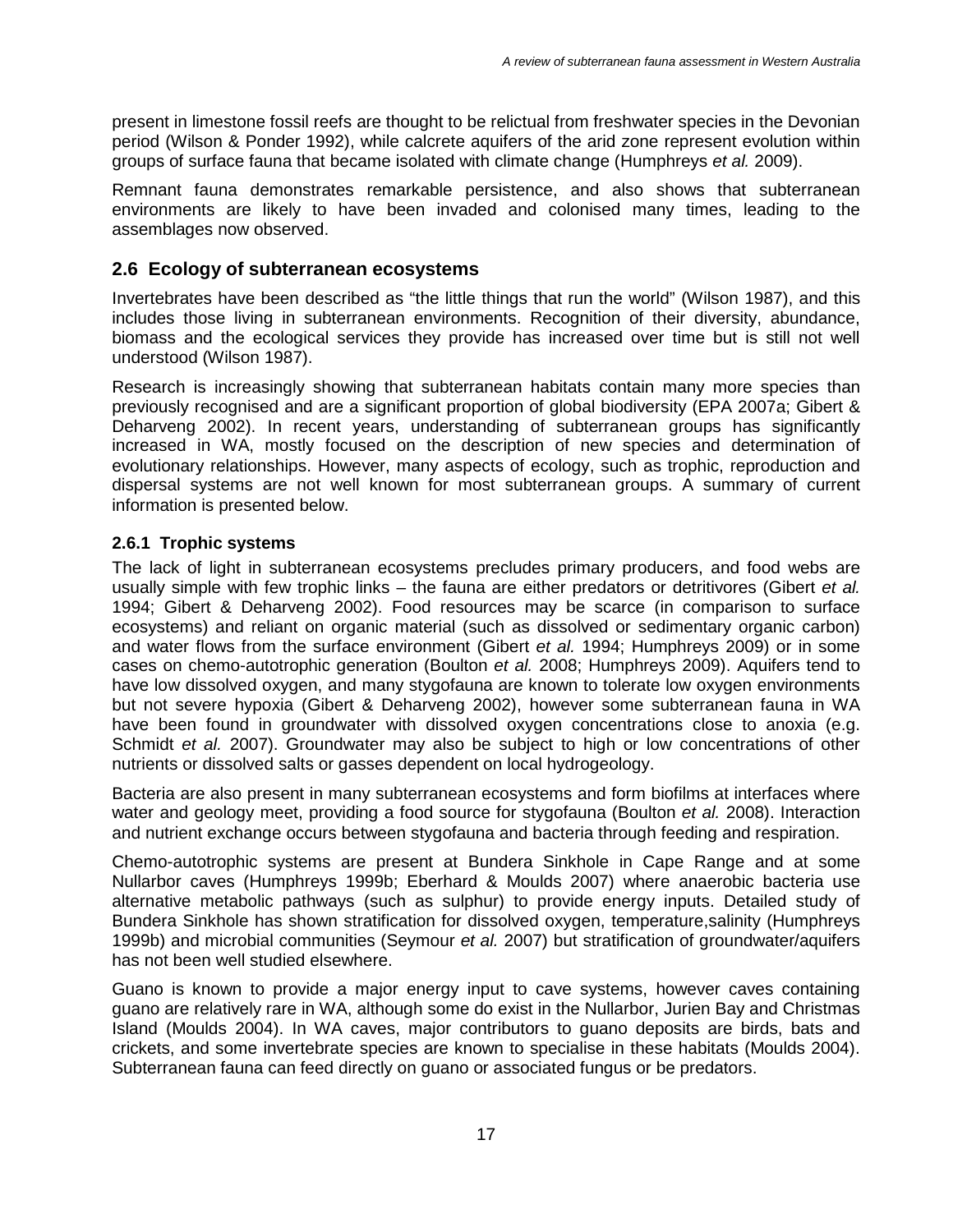Aquatic root mat communites are an exception to the generally low productivity of WA subterranean ecosystems. They are very diverse, with 41 species recorded in a 20 m length of cave stream in Yanchep, however most of the species are not considered to be obligate subterranean (Jasinska *et al.* 1996). The tree roots and associated mycorrhizal fungi provide habitat and a food source for subterranean fauna.

#### **2.6.2 Reproduction**

It is thought that stygofauna have slow metabolism, are long-lived and slow-growing, and have few young (Gibert & Deharveng 2002; Hancock *et al.* 2005). Subterranean fauna typically have no resting or dispersal stages (Humphreys 2009) but the life-histories of WA subterranean fauna have not been studied.

#### **2.6.3 Dispersal**

Vicariance and dispersal are both important in understanding the distributions and spatial patterns of species richness of subterranean fauna (Culver *et al.* 2007). Changes in sea level over time are thought to have led to current distributions of stygofauna (many with marine origins) around the Mediterranean, especially Slovenia (Culver *et al.* 2007). However, elsewhere (such as in the USA) the species richness cannot be explained by vicariance and it is likely that geologies favouring development of subterranean fauna over time provided opportunities for expansion into underground systems (Culver *et al.* 2007). Christman *et al.* (2005) found that, somewhat paradoxically, opportunities for migration measured by number of caves in an area increased the number of single-cave endemic troglofauna found. There may be an optimum level of cave/void density for speciation to occur (Christman *et al.* 2005).

Humphreys (1991) conducted an experiment in a cave at Cape Range to re-establish a depauperate terrestrial troglofauna community and examine succession in a pulse-driven environment. At Cape Range, the influx of water and organic matter is highly variable and there may be no inputs for many years. A cave was provided with an artificial water supply and organic matter (leaf litter) and monitored to determine the rate and process of colonisation. Areas that had both water and organic matter were rapidly colonised by cave fauna, compared to those areas without. The proportion of predator species in the cave community was very high and Humphreys (1991) concluded that the ability of fauna to colonise resource areas from within the same cave or adjacent caves was largely stochastic and took place through immigration of adults and subadults.

Trontelj *et al.* (2009) examined the ranges of European large stygofauna and cryptic diversity (i.e. morphologically similar animals which are genetically diverse). Many of the stygofauna studied were able to disperse (despite non-continuous habitats) but also others seem confined without obvious boundaries. More than 10% of the species examined occupied relatively large ranges from several hundred to over 2000 km in length but their dispersal and long-term gene flow mechanisms were unknown. Conversely, where the DNA analysis indicated cryptic lineages, 94% had ranges of less than 200 km in length, and half were recorded at single sites only.

#### **2.6.4 Gene flow within subterranean habitats**

There are two main methods for describing gene flow within a subterranean population (Gentile & Sbordoni 1998):

- Direct attempts to estimate gene flow by measuring dispersal of individuals; and
- Indirect estimate gene flow from the spatial distribution of gene frequencies, under the assumption that there is a balance between drift and gene flow.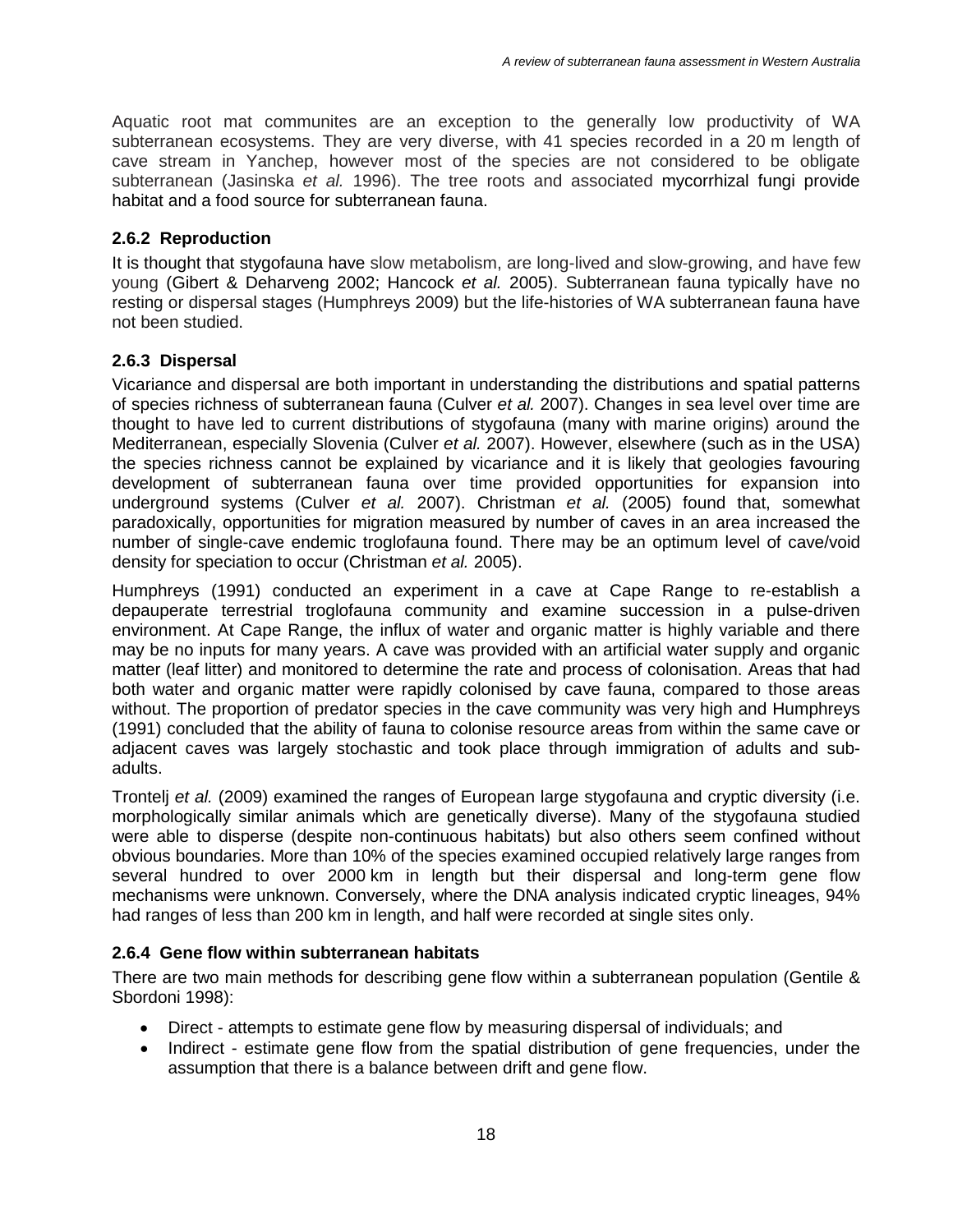Estimates of population sizes and distributions for subterranean animals are subject to many potential sources of error, such as difficulties with understanding movement patterns, sampling and ecological roles. Therefore, for subterranean species, indirect methods are preferred, even though they are based on some assumptions (for example, regarding the model of population structure, the action of selection, and the sampling strategy) (Gentile & Sbordoni 1998).

Troglofauna within a cave system may show very different levels of gene flow, and Caccone (1985) attributed this difference to both the habitat type (i.e. cave system) and dispersal abilities and behaviour. In general, subterranean species displayed less gene flow than epigean species, however complex divisions below the species level confounded results for some species (Caccone 1985). Table 1 provides some examples of findings of studies examining gene flow in subterranean environments, particularly where examples of (relatively) widespread species of invertebrates have been used.

| Type of organism/s and<br><b>location</b>                                                                                                                     | <b>Method of</b><br>analysis                                                                                              | <b>Major findings</b>                                                                                                                                                                                                                                                                                                                                                                                           | <b>Authors</b>                    |
|---------------------------------------------------------------------------------------------------------------------------------------------------------------|---------------------------------------------------------------------------------------------------------------------------|-----------------------------------------------------------------------------------------------------------------------------------------------------------------------------------------------------------------------------------------------------------------------------------------------------------------------------------------------------------------------------------------------------------------|-----------------------------------|
| Isopod woodlouse. Humid edaphic<br>environments<br>natural<br>and<br>and<br>artificial caves across Central Europe,<br>Great Britain, Italy and North Africa. | Two indices and<br>the private alleles<br>method, studied in<br>central Italy                                             | Expectation of high gene flow based<br>on lack of morphological variation.<br>However results show populations<br>are isolated with high degree of<br>differentiation<br>genetic<br>among<br>populations<br>independent<br>Οf<br>geographic distance. The absence of<br>gene flow reveals an important role<br>played by geographic isolation in<br>determining evolutionary divergence<br>between populations. | Gentile<br>&<br>Sbordoni<br>1998  |
| (millipedes)<br>Myriapods<br>Cape<br>at<br>Range;                                                                                                             | Allozyme analysis<br>of 18 loci for allele<br>frequencies                                                                 | <b>Three</b><br>geographical<br>separations<br>were identified showing where one<br>species (Stygiochiropus<br>endemic<br>communis) does not show evidence<br>of gene flow between any of the<br>three provinces and inferring that<br>there is no subterranean connection<br>between the provinces.                                                                                                            | Humphreys<br>and<br>Adams<br>2001 |
| Troglofauna at Cape Range - isopod,<br>schizomid, millipede, amphipod, cave<br>shrimp, fish                                                                   | Allozome<br>characterization                                                                                              | levels of genetic<br>Wide ranging<br>divergence<br>exhibited<br>between<br>populations, depending on predicted<br>time of isolation, the potential for<br>gene flow between localities and the<br>number of cryptic species present in<br>the sample.                                                                                                                                                           | Adams<br>and<br>Humphreys<br>1993 |
| Pilbara<br>Two widespread endemic<br>amphipod<br>subterranean<br>genera<br>Pilbarus and Chydaekata                                                            | Mitochondrial DNA<br>used to examine<br>the<br>relationships<br>between drainage<br>patterns<br>and<br>genetic diversity. | No evidence of contemporary gene<br>flow among populations of either<br>genus, and each tributary (of three<br>basins) contained<br>highly<br>river<br>divergent lineages, which were not<br>associated<br>with<br>similar<br>morphological differentiation.<br>Cryptic speciation is suggested,                                                                                                                | Finston et al.<br>2007            |

#### *Table 1: Examples of studies of gene flow in subterranean invertebrates*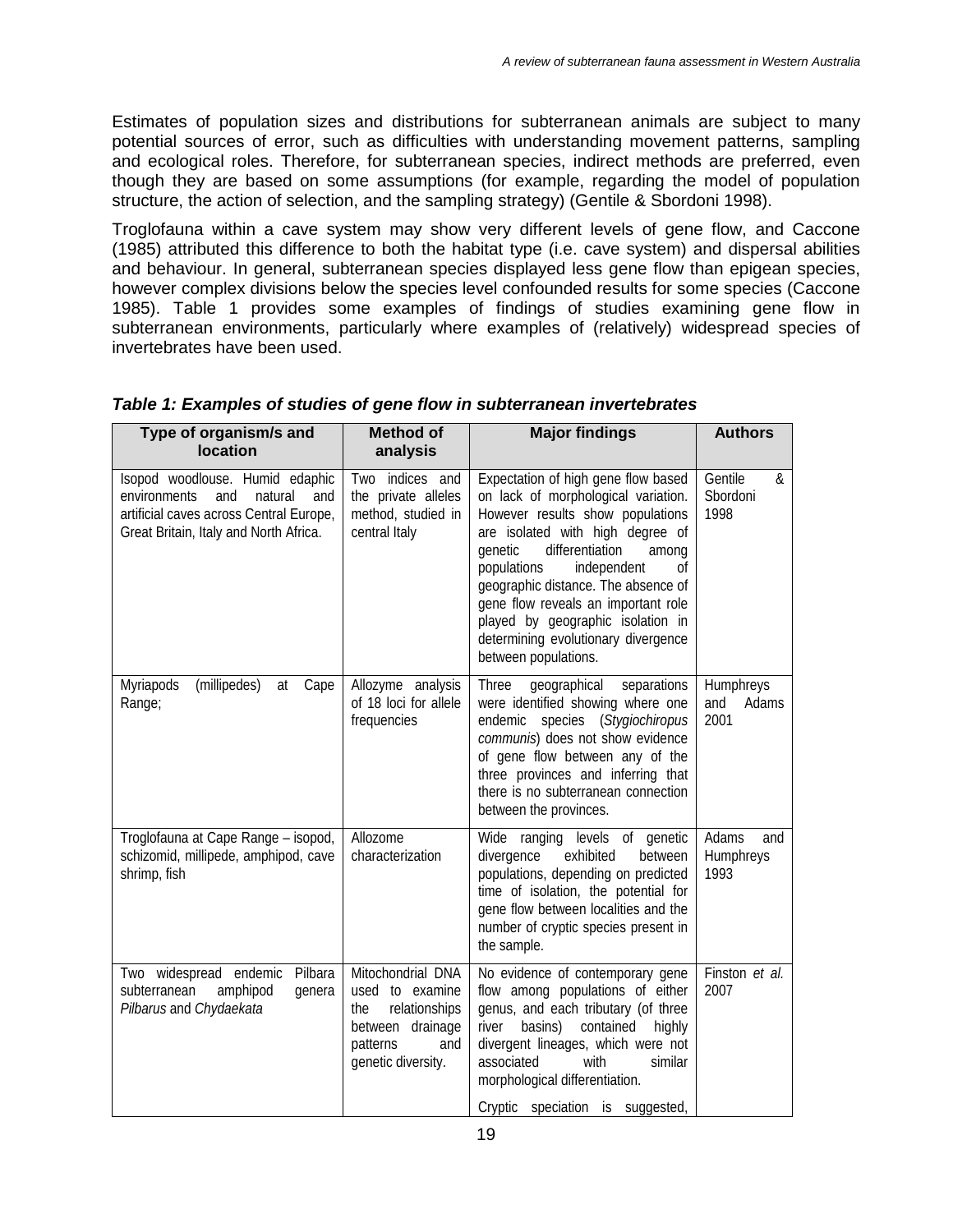| Type of organism/s and<br>location                                                                                                   | Method of<br>analysis                                                             | <b>Major findings</b>                                                                                                                                                                                                                                                                                                                                                                                                  | <b>Authors</b>              |
|--------------------------------------------------------------------------------------------------------------------------------------|-----------------------------------------------------------------------------------|------------------------------------------------------------------------------------------------------------------------------------------------------------------------------------------------------------------------------------------------------------------------------------------------------------------------------------------------------------------------------------------------------------------------|-----------------------------|
|                                                                                                                                      |                                                                                   | resulting in the lack of congruence<br>between molecular diversity and<br>morphology.                                                                                                                                                                                                                                                                                                                                  |                             |
| Three taxa of large stygobiticcray<br>fishes, genus Orconectes<br>inhabiting karst groundwaters of the<br>southeastern United States | extensive<br>geographic<br>sampling<br>and<br>molecular data                      | Subterranean crayfish species have<br>attained moderate to high levels of<br>genetic<br>diversity<br>over<br>their<br>evolutionary histories with<br>large<br>population sizes and extensive gene<br>flow among karst systems.                                                                                                                                                                                         | Buhay<br>&Crandall<br>2005  |
| species<br>0f<br>cave-dwelling<br>Two<br>amphipods were<br>examined<br>for<br>genetic relationships in a karst region<br>in WA       | Allozyme<br>electrophoresis of<br>surface water and<br>cave-dwelling<br>amphipods | Contemporary populations of Perthia<br>sp. 1, in geographically<br>and<br>hydrologically<br>separated<br>areas<br>(Calgardup Cave, Strongs Cave, and<br>the Jewel Cave karst system) are<br>also genetically isolated from each<br>other.                                                                                                                                                                              | Eberhard<br>et<br>al. 2005b |
|                                                                                                                                      |                                                                                   | The population in the Jewel Cave<br>karst system was genetically isolated<br>from populations in nearby springs<br>and surface waters in adjacent<br>catchments.                                                                                                                                                                                                                                                       |                             |
|                                                                                                                                      |                                                                                   | Populations in the Jewel<br>and<br>Strongs cave systems displayed<br>significantly reduced<br>levels<br>0f<br>genetic variability when compared to<br>non-cave dwelling populations in<br>nearby surface streams and springs,<br>but the Calgardup Cave population<br>did not display reduced levels of<br>genetic variability (probably because<br>the cave drainage system is less<br>isolated from surface waters). |                             |
| Stygofauna were sampled at three<br>sites within the Laverton Downs<br>Calcrete (Yilgarn region of WA)                               |                                                                                   | Connectivity within the aquifer was<br>complex and likely to vary over time<br>depending<br>on the levels of<br>groundwater and potential barriers.                                                                                                                                                                                                                                                                    | Guzik et al.<br>2011        |
|                                                                                                                                      |                                                                                   | Different species assemblages were<br>found at the three sites. Some<br>species were found at all three,<br>however there was clear potential for<br>population genetic fragmentation<br>within the calcrete. Below species-<br>level<br>genetic divergence<br>was<br>observed in<br>some widespread<br>(notably isopods<br>species<br>and<br>amphipods), and different tolerances                                     |                             |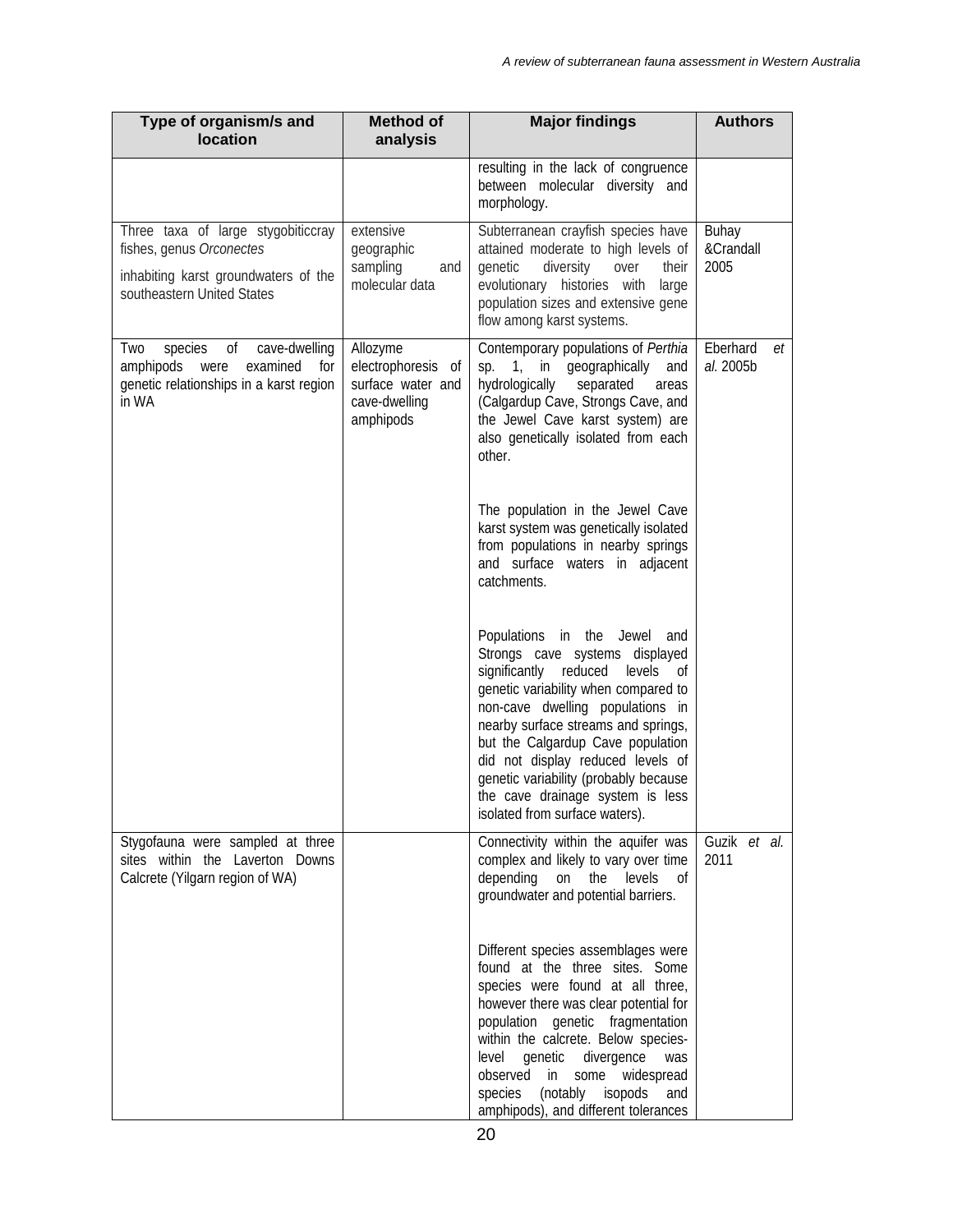| Type of organism/s and<br><b>location</b> | Method of<br>analysis |                                   | <b>Authors</b> |
|-------------------------------------------|-----------------------|-----------------------------------|----------------|
| recorded.                                 |                       | of physiochemical conditions were |                |

#### **2.7 Ecosystem services**

Extrapolation from the study of surface waters suggests that stygofauna have important ecosystem service functions, such as the maintenance of water quality in groundwater aquifers (EPA 2003a). Subsurface groundwater-dependent ecosystems provide four types of ecosystem services: provisioning, supporting (e.g. bioremediation, nutrient cycling, sustaining linked ecosystems, providing refugia), regulating (e.g. flood control and erosion prevention) and cultural (e.g. religious or scientific values, tourism) (National Water Commission 2008). In WA, groundwater is important for drinking water, irrigation, stock and industrial use (EPA 2003a).

There are few studies on the consequences of the loss of subterranean species on ecosystem function and services. However Boulton *et al*. (2008) indicated that species loss in terrestrial plant communities leads to a reduction in ecosystem function, and it is likely to be similar for subterranean systems.

#### **2.8 The challenge of defining species**

Species can be difficult to define where morphological characteristics are at variance with genetic information (EPA 2007a), and this issue is particularly pronounced for invertebrate subterranean fauna. Cryptic species (that look morphologically similar but are genetically distinct) can also contribute to taxonomic difficulty. EPA Guidance Statement 54a *Sampling methods and survey considerations for subterranean fauna in Western Australia* considered that the biological species concept as described by Paterson (1992) provided a useful framework for species conservation - a group of organisms that share the same mate recognition system and which, if occurring together, will interbreed. However, this concept of species definition is confounded for subterranean fauna as little specific life history and reproductive data are known, therefore it is hard to verify whether genetic and/or morphological species have the capacity to interbreed. Adaptation to the subterranean environment may lead to major modifications in morphology and convergent evolution can mask species differences or lead to problems in the classification of species (Bradford *et al.* 2010).

It may be a reasonable proposition that DNA analysis can use mutation rates and extent of variation to identify differences within and between species. An absence of gene flow strongly suggests that populations belong to different species (EPA 2007a). This situation can occur when populations are separated by long-term geological barriers (such as lack of suitable habitat for subterranean fauna) and genetic divergence is expected independent of whether speciation has occurred. However this approach leads to problems in understanding the differences in DNA sequences – the boundaries for inter- and intra- species variation may be complex. A combination of morphology and molecular analyses may be required to identify and discover many cryptic stygofauna (Bradford *et al.* 2010 and references cited therein).

The procedure of DNA barcoding has been investigated as a method of rapidly determining the species present in a sample and also differentiating any cryptic species (e.g. Bradford *et al*. 2010). In the Yilgarn region, a large number of unique calcrete communities have been described, however progress on understanding species differences in some of the groups (such as amphipods) has been impeded by their cryptic morphology (Bradford *et al.* 2008). A group of amphipod species (originally thought to comprise a single species based on morphology), has been subject to DNA analysis. Results showed there was reproductive isolation within the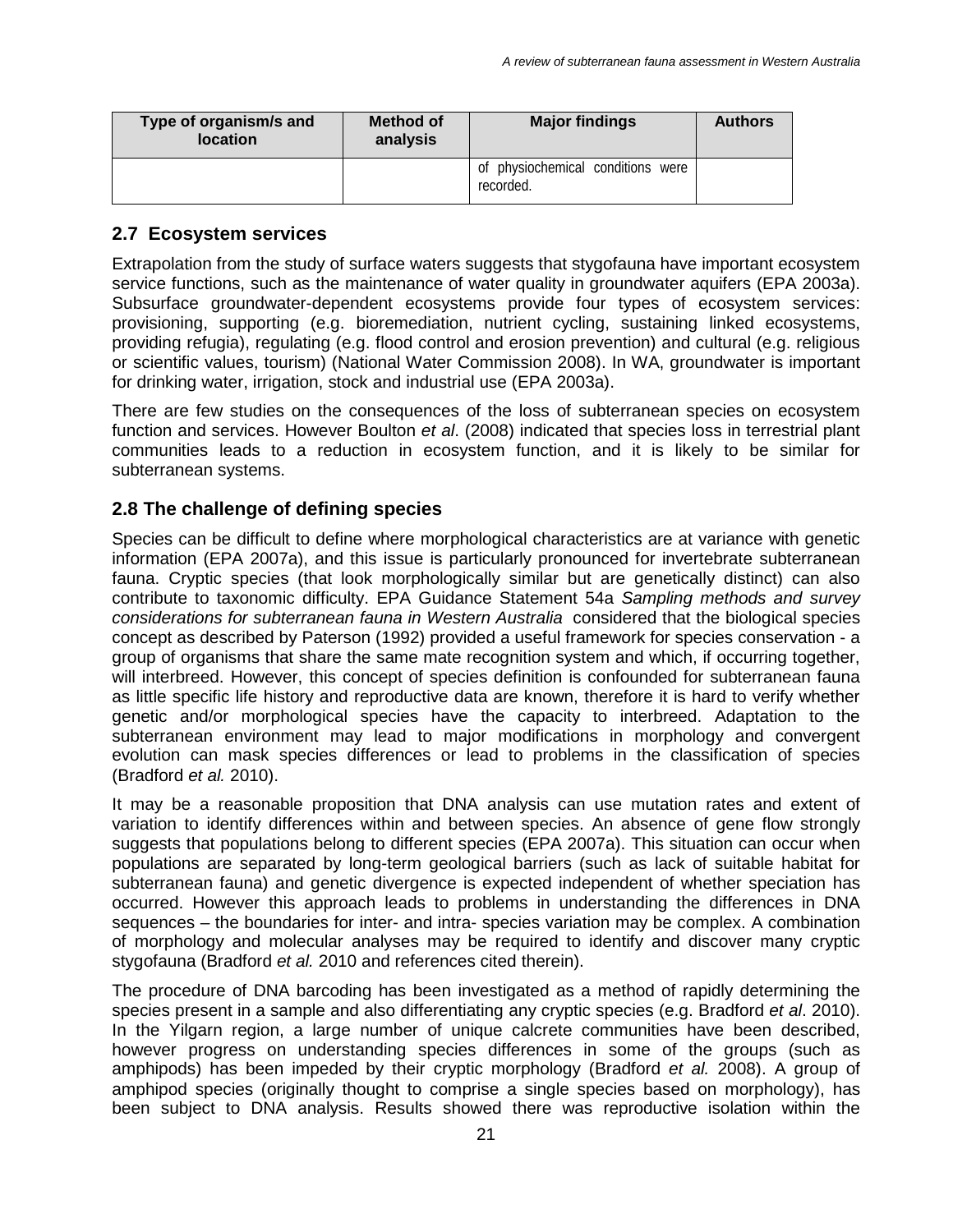amphipod group, with those found in WA's Yilgarn region more closely related to mound spring species from South Australia and species found at a distance of hundreds of kilometres than to amphipods of very similar appearance within the same or neighbouring calcrete system.

While DNA barcoding provides some promise for identifying species based on genetic material, it is likely that the EPA will continue to face challenges in understanding species-level diversity, especially in relation to extinction risks.

#### **2.9 Survey and knowledge**

Traditionally, arid and semi-arid areas have been considered poor potential habitat for subterranean fauna as organisms are moisture-dependent and the length of time since surface aridification occurred has been in the order of millions of years (Harvey *et al.* 2008). However the recent descriptions of subterranean fauna in the arid zone of WA have indicated the presence of a diverse fauna.

Guzik *et al.* (2010) posed the question "is the Australian subterranean fauna uniquely diverse?" and estimated that 4140 subterranean taxa are found in the western half of Australia, mostly in the arid and semi-arid regions. A total of 403 species are currently described and an additional 367 are known but not described. Based on this estimate, over 80% of the fauna likely to be present has not yet been documented (Guzik *et al.* 2010). While the potential scale for unique diversity in Australian subterranean fauna is not known, the summary (Table 2 below) is a collation of regional and continental scale counts and estimates of diversity taken from a series of publications. Thus the estimate provided by Guzik *et al.* (2010) seems to indicate that the Australian (and particularly WA) fauna is uniquely diverse. In addition, the rates of endemism and short ranges are high (Harvey 2002).

| <b>Region/Country</b>               | Number of taxa                                                                              | <b>Count/Estimate?</b> | <b>Authors</b>        |
|-------------------------------------|---------------------------------------------------------------------------------------------|------------------------|-----------------------|
| Australia (whole)                   | At least 750                                                                                | count                  | Humphreys 2008        |
| Australia - western half            | 4140                                                                                        | estimate               | Guzik et al. 2010     |
|                                     | 770                                                                                         | count                  |                       |
| Australia - NSW                     | 422<br>invertebrate<br>subterranean<br>fauna but<br>only 83 are<br>obligate<br>subterranean | count                  | Thurgate et al. 2001  |
| Australia - Pilbara region<br>of WA | 78 species of stygofauna<br>known                                                           | count                  | Eberhard et al. 2005a |
|                                     | 350 species of stygofauna<br>after<br>Pilbara<br>known<br><b>Biological Survey</b>          | count                  | DEC undated a         |
|                                     | 550<br>500<br>species<br>groundwater fauna                                                  | estimate               | Eberhard et al. 2009  |

*Table 2: Collation of counts and estimates for subterranean biodiversity*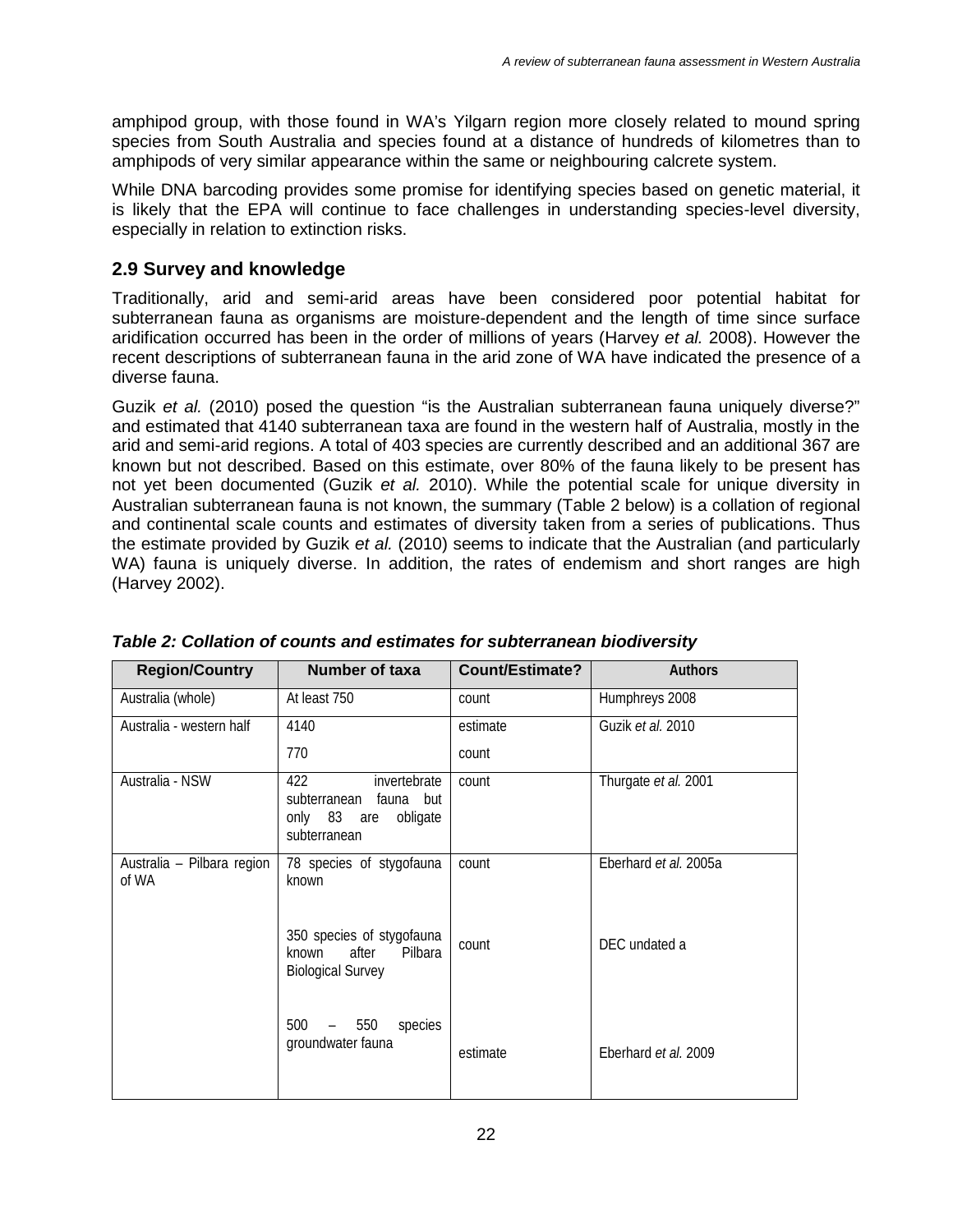| <b>Region/Country</b>                                    | <b>Number of taxa</b>                                                                                                             | <b>Count/Estimate?</b> | <b>Authors</b>            |
|----------------------------------------------------------|-----------------------------------------------------------------------------------------------------------------------------------|------------------------|---------------------------|
| Australia<br>Carnarvon<br>$\sim 10^{-1}$<br><b>Basin</b> | Approximately 35 species<br>in karst                                                                                              | count                  | Humphreys 2008            |
| Christmas<br>Australia<br>$\equiv$<br>Island             | 6 troglofauna                                                                                                                     | count                  | Humphreys & Eberhard 2001 |
|                                                          | 12 stygofauna                                                                                                                     |                        |                           |
| New Zealand                                              | 130 in ground water                                                                                                               | count                  | Fenwick & Scarsbrook 2004 |
| mainland USA                                             | 973 (673 terrestrial and<br>300 aquatic)                                                                                          | count                  | Culver et al.2000         |
| Balkan Peninsula (mostly<br>Western region)              | 1625 (975 terrestrial, >650<br>aquatic - species only,<br>subspecies excluded)                                                    | count                  | Sket et al. 2004          |
| Portugal                                                 | 110                                                                                                                               | count                  | Reboleira et al. 2011     |
| <b>Brazil</b>                                            | 537 invertebrate taxa and<br>76 vertebrate taxa from<br>(including)<br>caves<br>troglobites,<br>troglophiles,<br>and trogloxenes) | count                  | Trajano 2000              |
| Puerto Rico                                              | 78 species of invertebrates<br>inhabit caves, 23 are<br>endemic to Puerto Rico.                                                   | count                  | Peck 1974                 |
| islands<br>Galapagos<br>(Ecuador)                        | 56 eyeless and reduced-<br>macroscopic<br>eye<br>arthropods                                                                       | count                  | Peck 1990                 |

The first subterranean fauna described for Cape Range was between 1945 and 1960, however significant research attention has only been applied to the WA fauna since 1988 (Humphreys 1993). Recognition of the importance of subterranean fauna was largely the result of survey work carried out by the WA Museum, initially at Cape Range and then expanding to Barrow Island, the Pilbara and other areas of WA. More recently (since the mid-1990s), stygofauna of WA has been recognised as being of global significance (Humphreys 2008). Regional information is summarised below. Figure 4 shows the Interim Biogeographic Regionalisation of Australia (IBRA) boundaries.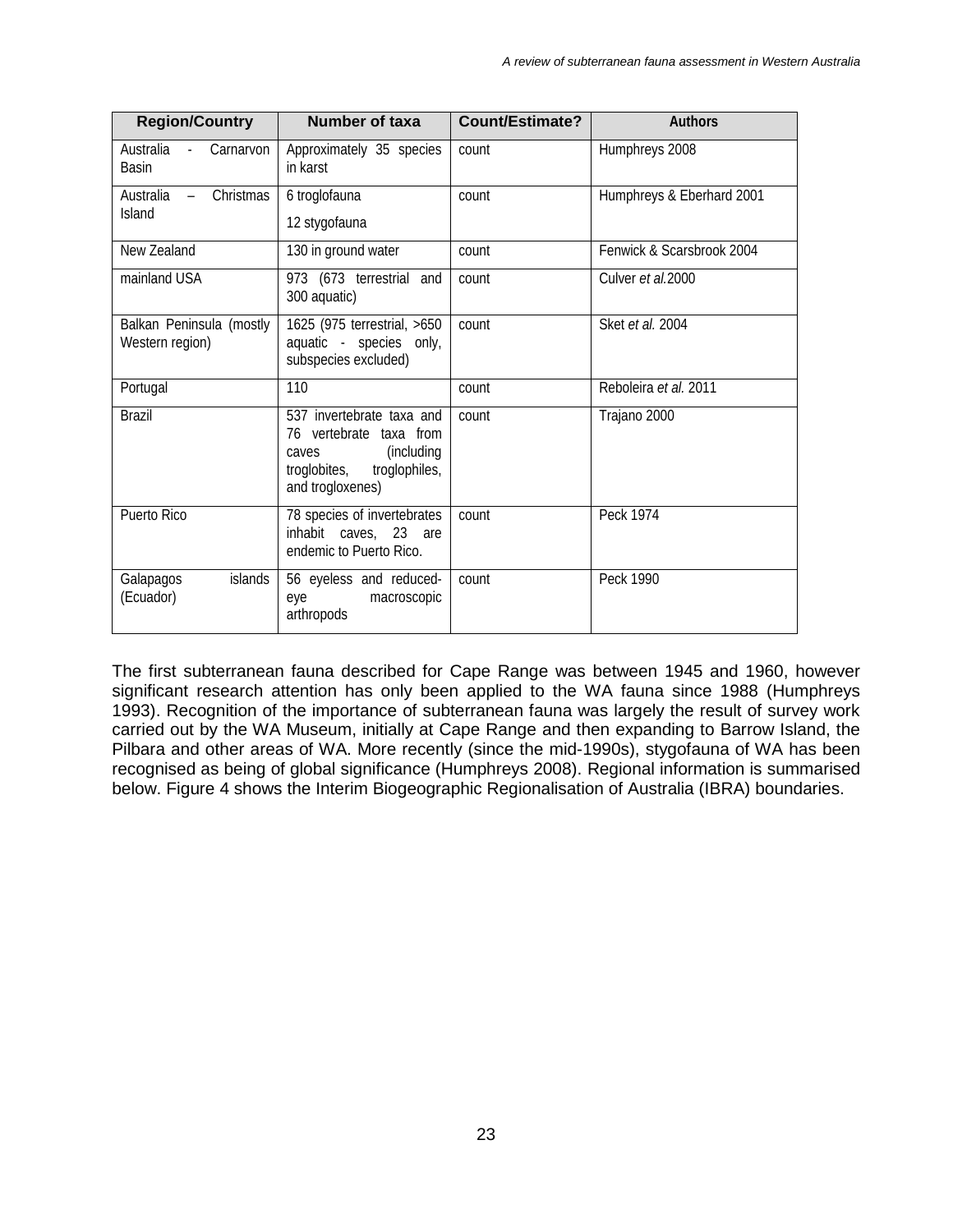

#### Legend

**IBRA** Sub-Regions

#### *Figure 4: Western Australian IBRA sub-region boundaries (version 6.1)*

#### **2.9.1 Nullarbor**

The Nullarbor region is a vast area of tertiary limestone plain with low relief adjacent to the southern Australian coast (Davey *et al*. 1992; McKenzie *et al*. 2004). It is the world's largest contiguous karst area and the largest arid karst.

There has been interest in the natural heritage values of the Nullarbor region for many years. Some troglofauna survey was undertaken, as part of the nomination of the area for World Heritage status, which documented a diverse invertebrate fauna (Davey *et al.* 1992).

Eberhard & Moulds (2007) reviewed existing surveys and data for subterranean fauna on the Nullarbor and found 200 karst features with subterranean fauna records. Approximately 90% of the records were for invertebrates. Conservatively, 178 species of subterranean fauna were recorded, however species counts and analysis were confounded by records of epigean species thought to have been washed in to cave systems, and many of the records did not identify specimens to genus or species level. The most diverse cave system was Cocklebiddy (47 species), with five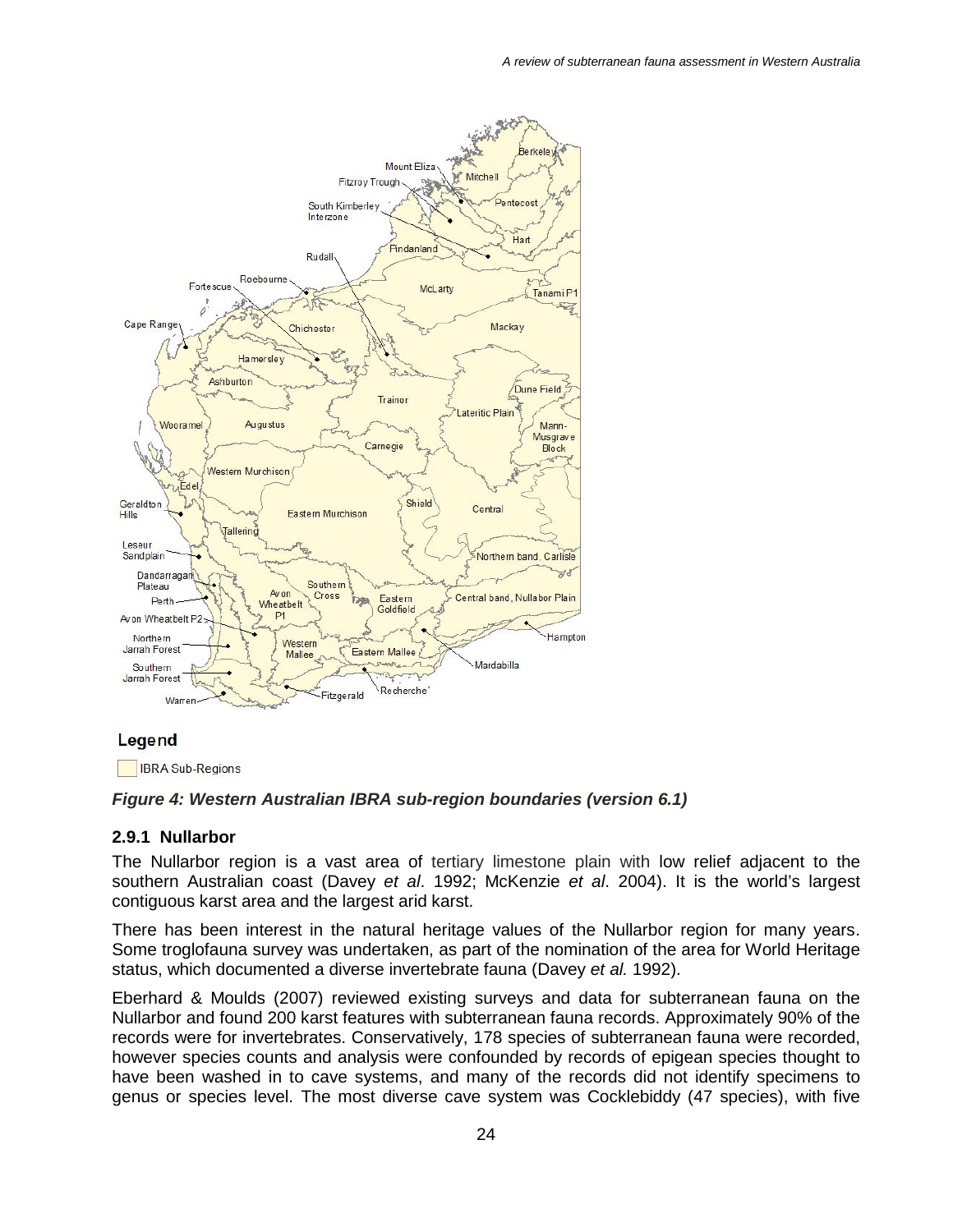caves having 30 or more species. However, fauna was only recorded from approximately 7% of the known karst features with a mean richness of five species per site.

Nullarbor stygofauna is depauperate, with only one species described (an amphipod), although several others are reported to be present (Humphreys 2008).

#### **2.9.2 Cape Range and Barrow Island**

Cape Range is a peninsula approx 80 km long and 20 km wide on the north western coastline of WA (Allen 1993). The geology of Cape Range is exposed Tertiary marine calcareous sediment and comprised of two main limestone types (underlying Mandu Calcarenite which is friable and chalky and overlying Tulki which is hard and nodular) (Playford *et al.* 1975). A thin cap of Trealla limestone is evident on the western side of Cape Range and the drainage systems are deeply incised (Allen 1993). Groundwater is a lens of freshwater over sea water (Allen 1993). The climate is arid with occasional tropical cyclones (McKenzie *et al*. 2004).

The karst of Cape Range has been recently recognised by the inscription of the area on the World Heritage list for landscapes/seascapes and biological diversity values. The highly diverse subterranean fauna was noted for being comprised of rare, relictual, and taxonomically diverse species not found elsewhere (UNESCO 2011).

The significance of Cape Range subterranean fauna was first recognised in the early 1990s when significant survey effort was undertaken (especially by the WA Museum) and when a biogeography symposium and resulting publications publicised the high proportion of endemic species of both troglofauna and stygofauna (Humphreys 1993), the presence of subterranean fish, the only known troblobitic vertebrates in Australia (Humphreys & Adams 1991), and genetic and geographic separations of troglofauna and stygofauna (Knott 1993; Adams &Humphreys 1993; Humphreys & Adams 2001). Approximately 35 species of subterranean fauna have been recorded from karsts in the Carnarvon Basin (Humphreys 2008). Bundera Sinkhole and Cameron's Cave are significant karst features in Cape Range and contain distinctive and significant subterranean fauna (Kendrick & Mau 2004).

The first management plan for Cape Range National Park acknowledged troglofauna as one of the conservation and recreation values of the park and importance of maintaining water resources for subterranean fauna habitat (CALM 1987). However since then, knowledge of the very significant biodiversity values of the subterranean fauna has increased and the most recent management plan (2010) focuses on park management to maintain subterranean biodiversity (DEC 2010a).

Barrow Island is biogeographically linked with Cape Range (Kendrick & Mau 2004; Eberhard 2005a) and contains subterranean fauna communities of high conservation significance (Biota & RPS Bowman Bishaw Gorham 2005). At least 34 species of subterranean invertebrates have been recorded from Barrow Island, of which over 20 are endemic to the island (Biota & RPS Bowman Bishaw Gorham 2005; Moro and MacAuley undated). Subterranean vertebrates are also known from Barrow Island including; two subterranean fish species (also found at Cape Range) and potentially a reptile (blind snake). Investigations of subterranean ecosystems at Barrow Island have demonstrated chemo-autotrophic energy generation.

#### **2.9.3 Pilbara**

The Western Shield comprising weathered Precambrian rock underlies much of WA and is divided into the Pilbara and Yilgarn blocks (Trendall 1975a). The Pilbara block is comprised of ancient Archaean rock and the surface geology includes sandplain, extensive granitic rock and metamorphic rock (Blockley 1975). The region commonly referred to as the Pilbara also includes the Hamersley Basin and includes geologies rich in iron. The Pilbara has a semi-desert tropical climate, with active drainage from three river systems (McKenzie *et al*. 2004).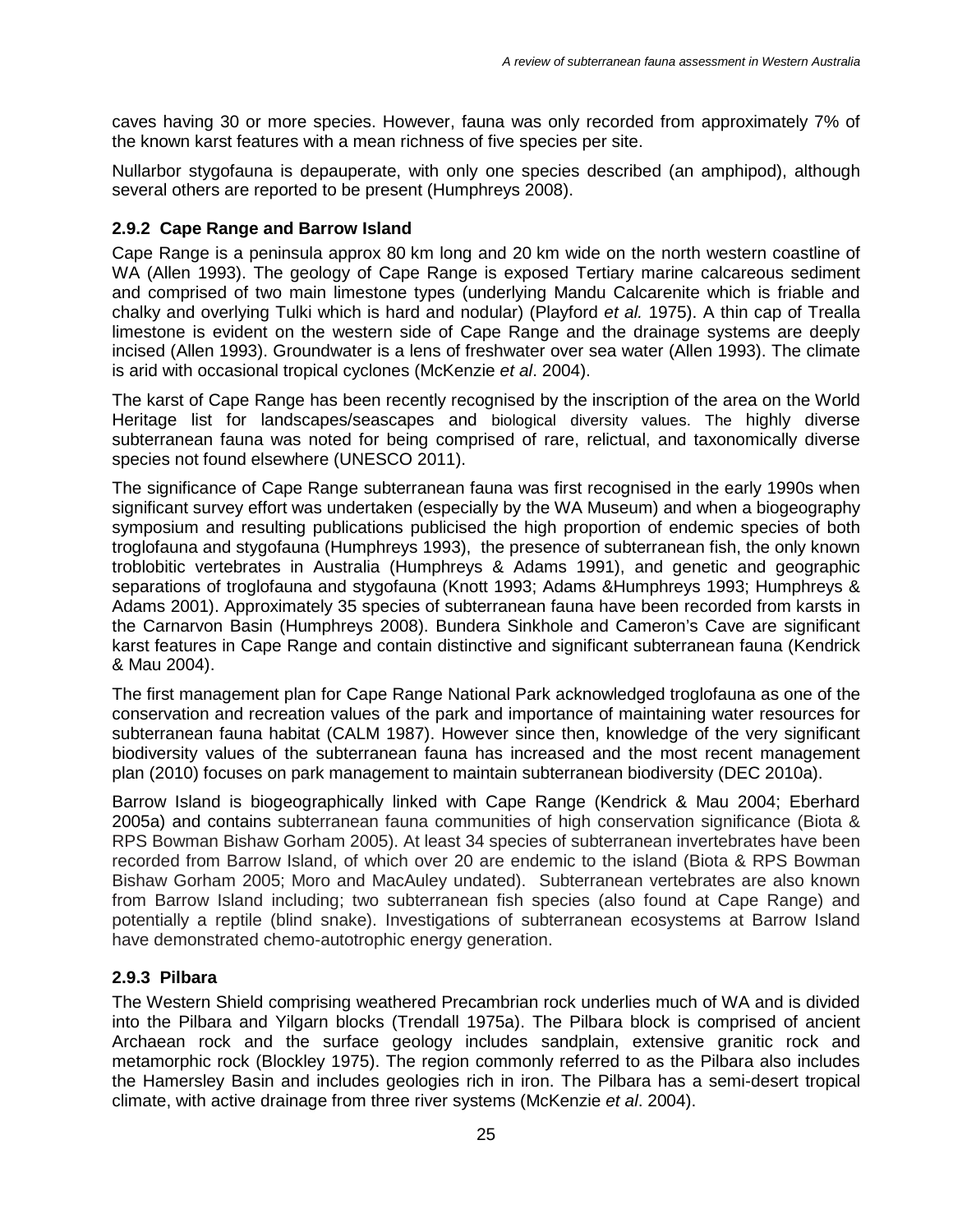A regional biodiversity survey was undertaken for the Pilbara between 2002 and 2007, and included a comprehensive sampling and identification program for stygofauna (over 500 bore sites and 20 wetland springs were sampled) (DEC undated a). The survey sites were selected to represent a cross section of the Pilbara's major geological features and groundwater types (DEC undated a), with the aim of providing a regional context for smaller scale studies.

Prior to the Pilbara Regional Biodiversity survey, only about 40 species of stygofauna were known from the Pilbara, but after the survey, this rose to 350 species (DEC undated a). The estimated total number of stygofauna species for the Pilbara is between 500 and 550 (Eberhard *et al.* 2009). The Pilbara stands out as an area of globally significant stygofauna diversity, although the specieslevel taxonomy of most groups remains incomplete (see Table 2) (Eberhard *et al*. 2005a). Regional endemism also appears to be significant, including fauna from a variety of evolutionary origins.

A diverse schizomid troglofauna of the Pilbara has been discovered as a result of existing EPA requirements in environmental impact assessment (Harvey *et al*. 2011). This has brought considerable insight to a group of poorly known arachnids. The first WA schizomid species was described in 1988 (from Cape Range), and there are currently 12 described species for the Pilbara, with at least another 15 yet to be described. One schizomid has been removed from the threatened species (WC Act) as it was more widespread than initially thought, but other species which are often confined to individual mesas in the Pilbara are currently listed as threatened.

#### **2.9.4 Yilgarn**

The Yilgarn region is extensive, stretching from below the Pilbara, through the arid and semi-arid areas of the midwest, Gascoyne/Murchison and Goldfields. It is comprised of Archaean rocks, predominantly granitoids and the surface geology is gently undulating and deeply weathered (Anand & Paine 2002).

After the Pilbara, the central and northern Yilgarn region is the next best sampled for subterranean fauna and approximately 210 species have been recorded (records are predominantly of a family of predatory diving beetles) (Humphreys 2008).

Investigations of subterranean fauna in the Yilgarn region have focused on calcrete geology. Calcrete aquifers support diverse stygofauna (crustaceans and diving beetles) which are often endemic to the aquifer. Diving beetles (Dytiscidae) in the Yilgarn region display the world's highest known subterranean diversity with individual calcretes containing between one and five unique species (Leys *et al.* 2003). Humphreys *et al.* 2009 examined 107 discrete calcrete bodies from 15 palaeodrainage systems predominantly in the northern Yilgarn area. Stygofauna were found to have convergent characteristics and represent a wide variety of invertebrate families. One stygofauna taxon (genus *Haloniscus*, oniscidean isopods) was found to have an affinity with a species found in surface salt lakes (which has a widespread distribution across southern Australia) (Humphreys *et al.* 2009). The distribution of the surface salt lake species is remarkable because of the isolation of salt lakes and the lack of an aerial phase or resistant egg phase on the reproductive cycle, but numerous *Haloniscus* species occur within calcrete aquifers, with species restricted to single calcrete aquifers and some calcretes having sympatric species). Some calcretes contain marine and near-marine species alongside ancient freshwater lineages.

DNA barcoding has been used in the Yilgarn region to discern morphologically cryptic species (Bradford *et al*. 2010), and genetic information has been used to affirm the isolation of calcrete systems (Guzik *et al.* 2011).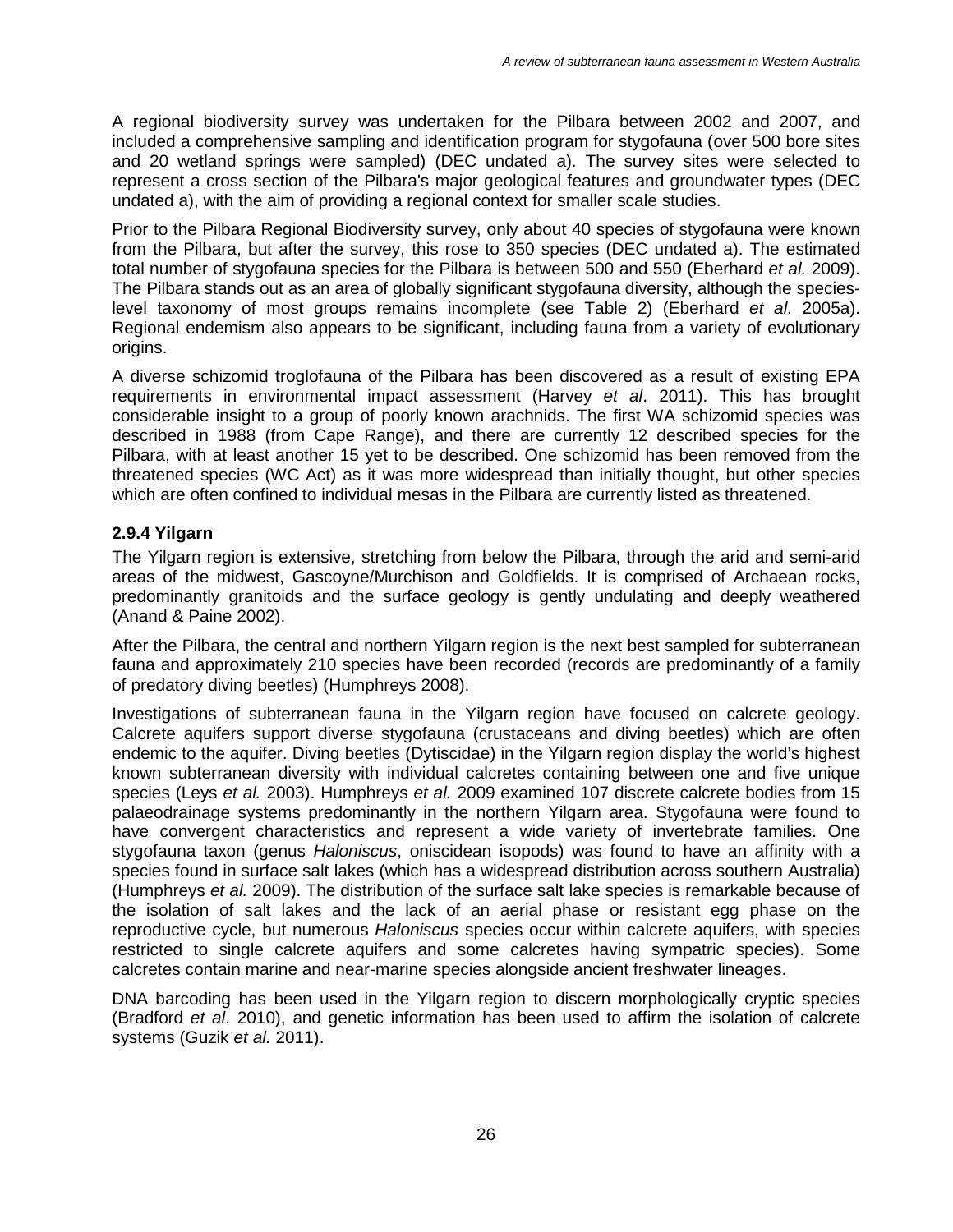#### **2.9.5 Kimberley**

The Kimberley region of Western Australia shows wide geological diversity and varied topography (Thom 1975). It includes the dissected plateau of the Kimberley Basin in the north, siliceous ranges and valleys of Proterozoic sedimentary rocks further south and alluvial plains to the east (McKenzie *et al.* 2004). Climates range from tropical to semi-arid.

The Kimberley region is poorly surveyed but sampling to date has shown that alluvium and karstic limestone, dolomite and sandstone systems, as well as offshore islands in the region, support stygofauna (EPA 2007a). The communities recorded are not as rich as in the Pilbara but this difference may be the result of less sampling effort. However, significant troglofauna communities are likely to occur.

Taxonomically interesting freshwater subterranean isopods were recorded from limestone fossil reefs (Wilson & Ponder 1992). When the isopods were described, the genus could not be assigned to any known isopod suborders or families because it displayed a unique combination of characters. Subsequent discovery of a related group found in deep bores in calcrete aquifers of the Fortescue River drainages in the Pilbara lead to the description of a new isopod family that is endemic to WA (Wilson 2003).

#### **2.9.6 South West**

The South West includes a wide range of geologies including coastal limestones, alluvial sand plain and dissected granite in inland areas. The climate ranges from Mediterranean in southern coastal areas to semi-arid inland (McKenzie *et al.* 2004).

Comprehensive surveys of subterranean fauna of the South West have not been conducted, however small areas (notably caves) have been targeted for scientific investigation. Detailed studies have been conducted on the hydrology and fauna of the Jewel Cave karst system (e.g. Eberhard *et al.* 2005b), caves at Yanchep National Park (Jasinska *et al.* 1996), and root mat Threatened Ecological Communities of the Leeuwin Naturaliste ridge and Swan Coastal Plain (DEC 2008; English *et al.* 2003). The root mat communities have been threatened by falling groundwater levels in the caves and bore and watering systems have been used to retain the Yanchep cave root mats (Durrant 2009).

Studies of the Gnangara Mound (underlying the northern part of Perth and forming its major water supply) have been conducted as a result of declining water levels, and have lead to concern about long term persistence of groundwater dependent ecosystems in the area. Biodiversity assessments conducted for the production of the Gnangara Sustainability Strategy included some subterranean fauna and habitats such as the Yanchep cave systems (Durrant 2009) and stygofauna of the Yarragadee and Leederville aquifers.

Stygofauna surveys of the Gnangara Mound have shown that stygofauna do occur within the unconfined aquifer, but species richness is low with 11 species recorded from a moderately extensive sampling program (Bennelongia Environmental Consultants 2008). Sampling of the Yanchep area has also shown low species richness in the area (Bennelongia Environmental Consultants 2008), with the exception of the aquatic root mat communities (threatened ecological community) from which an unusually rich cave fauna of 41 species was reported from a 20 m section of a shallow groundwater stream in a small limestone cave, Cabaret Cave (Jasinska *et al.* 1996).

The first stygofauna records for the Albany region were made during a survey conducted for environmental impact assessment for a magnetite project in 2005 (Rockwater 2006). The survey recorded 15 taxa, with between one and six taxa recorded for those sites where stygofauna were found. Some of those taxa found were known to be common and widespread in WA and two of the taxa were thought likely to have a restricted distribution.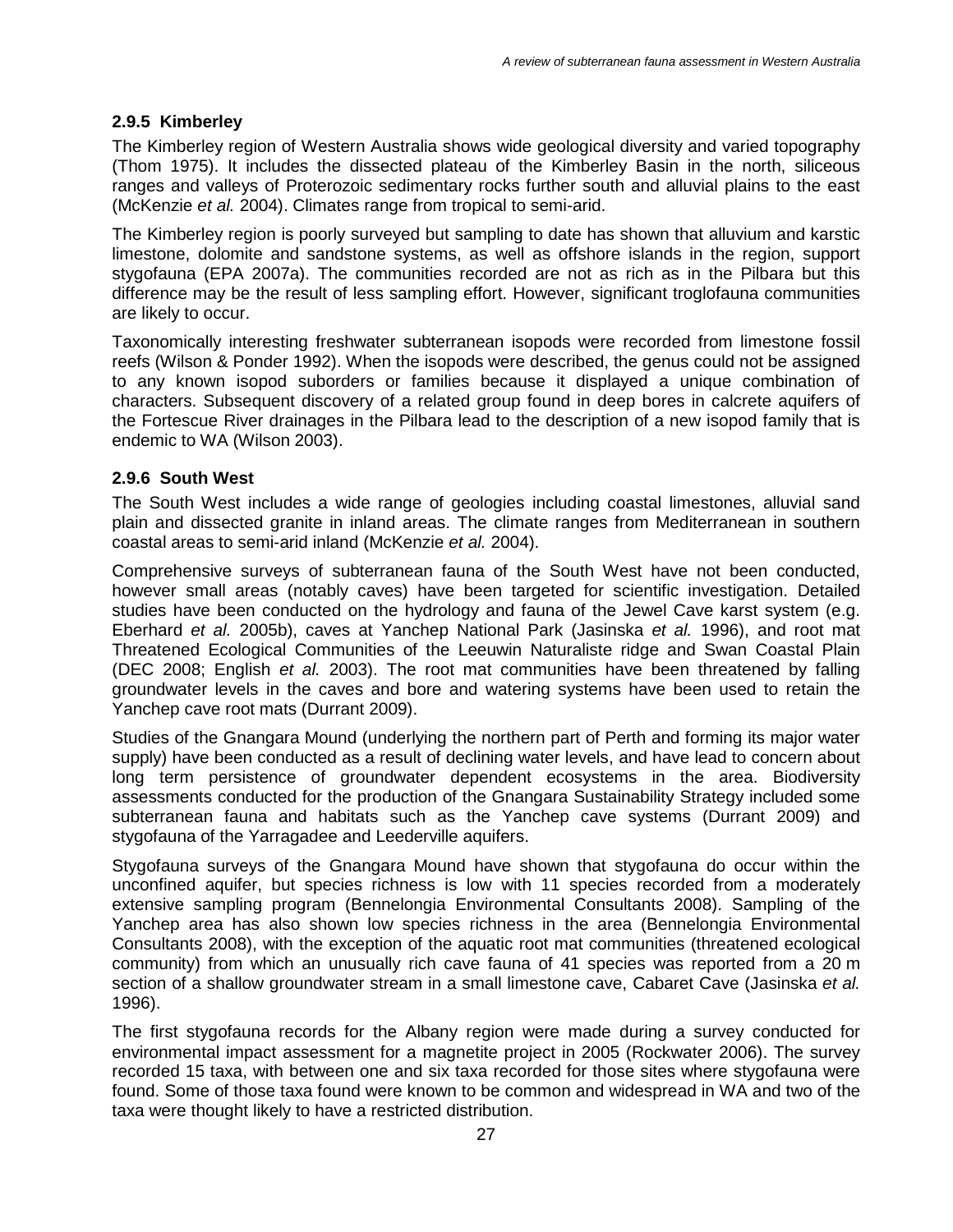## **3.0 Legislative and policy framework**

A number of State and Commonwealth Acts are relevant to biodiversity conservation in WA and apply to subterranean fauna environmental impact assessment. They are listed and discussed below.

#### **3.1 Legislation**

#### **3.1.1** *Environmental Protection Act 1986* **(State)**

The *Environmental Protection Act 1986* (EP Act) is the legislation that provides for "the prevention, control and abatement of pollution and environmental harm, for the conservation, preservation, protection, enhancement and management of the environment and for matters incidental to or connected with the foregoing". It established the EPA as an independent authority, to make recommendations to the Minister for Environment on the environmental acceptability (or otherwise) of proposals. The Office of the EPA administers and operates under Part IV of the EP Act and its Regulations, and the Department of Environment and Conservation (DEC) has responsibilities under Part V.

If a proposal is likely to have a significant effect on the environment, it may be referred (under section 38 of the EP Act) to the EPA for a decision on whether or not it requires assessment (section 39). If an assessment is required (Assessment on Proponent Information or Public Environmental Review), the EPA takes a number of principles into account (section 4A). Under section 44, if the EPA assesses a proposal, it must prepare a report on the outcome of the assessment for the Minister, including the key environmental factors identified, recommendations on whether or not the proposal may be implemented, and any accompanying conditions. The EPA expects proponents to address impacts on fauna (including subterranean) during the scoping and assessment of the proposal where it is identified as a key environmental factor.

#### **3.1.2** *Wildlife Conservation Act 1950* **(State)**

The *Wildlife Conservation Act 1950* (WC Act) provides for the conservation and protection of wildlife, with DEC being responsible for its administration. Notices issued by the Minister for Environment are used to periodically update lists of species recognised under the WC Act, including specially protected fauna. Species appearing on the current list are collectively known as threatened species. The Minister takes recommendations from the Threatened Species Scientific Committee on species which should be listed. Although some fauna has special recognition, the WC Act wholly protects all fauna throughout WA at all times, except if the Minister declares otherwise by notice published in the *Government Gazette* (section 14(1))*.* 

Section 15 of the WC Act provides that the Minister may issue a licence "to take" fauna, which within the context of the Act, means to kill or capture any fauna by any means or to disturb or molest any fauna by any means or to use any method whatsoever to hunt or kill any fauna whether this results in killing or capturing any fauna or not. This definition also includes attempts to take fauna and acts of assistance to others attempting to take fauna. The Minister may impose fines if fauna is taken without a licence. Although it is an offence "to take" fauna without a licence, the habitat for listed species is not protected.

Surveys, including trapping or collecting fauna, for all fauna (subterranean and epigean) require a licence to take (see section 3.2) and personnel holding a current and applicable Regulation 17 *Licence to Take Fauna for Scientific Purposes* from DEC before beginning each fauna survey (EPA & DEC 2010). A condition on the issue of a licence is the appropriate vouchering of samples through lodgment with the WA Museum.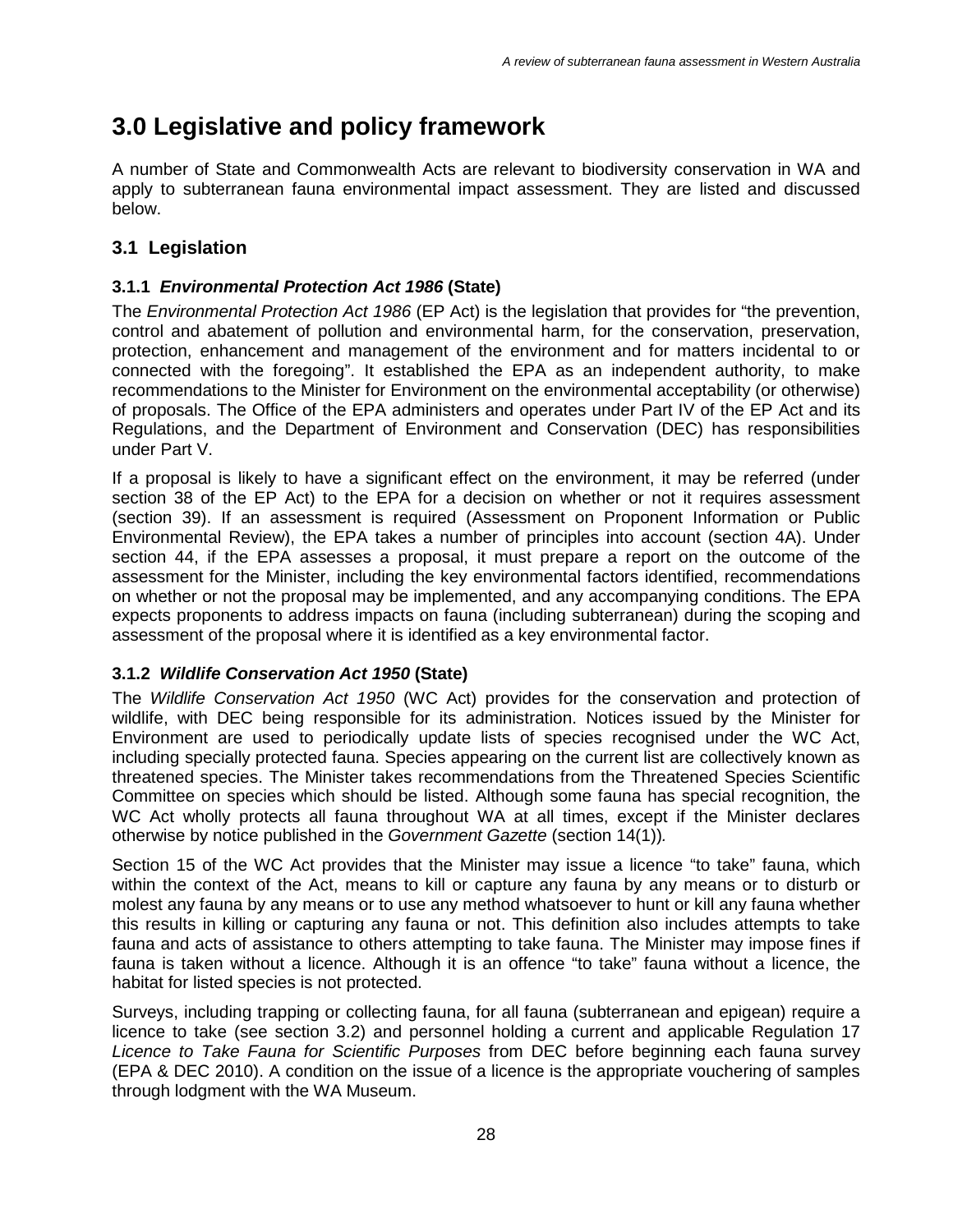#### **3.1.3** *Environment Protection and Biodiversity Conservation Act 1999* **(Commonwealth)**

The *Environment Protection and Biodiversity Conservation Act 1999* (EPBC Act) provides a framework for protection of the Australian environment, including biodiversity. The EPBC Act includes a range of processes to help protect and promote the recovery of threatened species and ecological communities, and protect significant places from decline. The EPBC Act is administered by the Commonwealth Department of Sustainability, Environment, Water, Population and Communities).Three species and five ecological communities of WA subterranean fauna are listed as threatened under the EPBC Act (and are also listed under the WC Act).

Threatened species and ecological communities are matters of national environmental significance and projects having impacts on these must be referred to the federal environment department, for assessment.

A proposed amendment to the EPBC Act (Protecting Australia's Water Resources bill), if passed, includes requirements for Commonwealth assessment and approval where mining operations would be likely to have a significant impact on Australia's water resources. This may have implications for subterranean fauna which is dependent on groundwater or recharge zones.

#### **3.2 Threatened species and ecological communities**

Forty subterranean fauna (two vertebrate and 38 invertebrate) of a total of 233 threatened fauna are currently listed under Schedule 1 of the WC Act (see Appendix 1). The first subterranean species listed under the WC Act were two fish (Blind Gudgeon and Blind Cave Eel) in 1990 and the first invertebrates to be listed for species-level protection under the WC Act were listed in 1994 (*Wildlife Conservation (Protected Invertebrate Fauna) Notice 1994).* No recorded species of subterranean fauna are known to have become extinct in WA.

Ecological communities are defined as naturally occurring biological assemblages that occur in a particular type of habitat (DEC undated b). They are the sum of species within an ecosystem and, as a whole, they provide many of the processes which support specific ecosystems and provide ecological services. As with species, ecological communities can be threatened with extinction. Nine of the 69 Threatened Ecological Communities (TECs) endorsed by the Minister for Environment are subterranean, including aquatic root mat, cave and stygofauna communities (see Appendix 2).

#### **3.2.1 Blind Gudgeons and Cave Eel**

The Blind Gudgeon (*Milyeringa veritas*), listed as Vulnerable under both the WC Act and the EPBC Act, is found in groundwaters of Cape Range, Barrow Island and the mainland Pilbara. However, there is almost a complete lack of basic biological information (Humphreys 1999b). The species appears to feed opportunistically, preying on stygofauna and invertebrates accidentally trapped in water.

Genetic studies indicated a different species was present in the southern-most part of the range of the Blind Gudgeon. Aalthough the new species is morphologically similar to *M. veritas,* genetic analysis indicated it was a different species. A new species of Blind Gudgeon (*M. brooksi*) was described in 2010 (Chakrabarty 2010), however the current taxonomy is undergoing revision (W.F. Humphreys, pers. comm.). The conservation status of the newly described species has not yet been evaluated but is likely to be similar to that of *M. veritas*.

The Blind Cave Eel (*Ophisternon candidum*) is also listed as Vulnerable under both the WC Act and the EPBC Act. It is known from Cape Range and has also been anecdotally recorded from Bungaroo Creek near Pannawonica.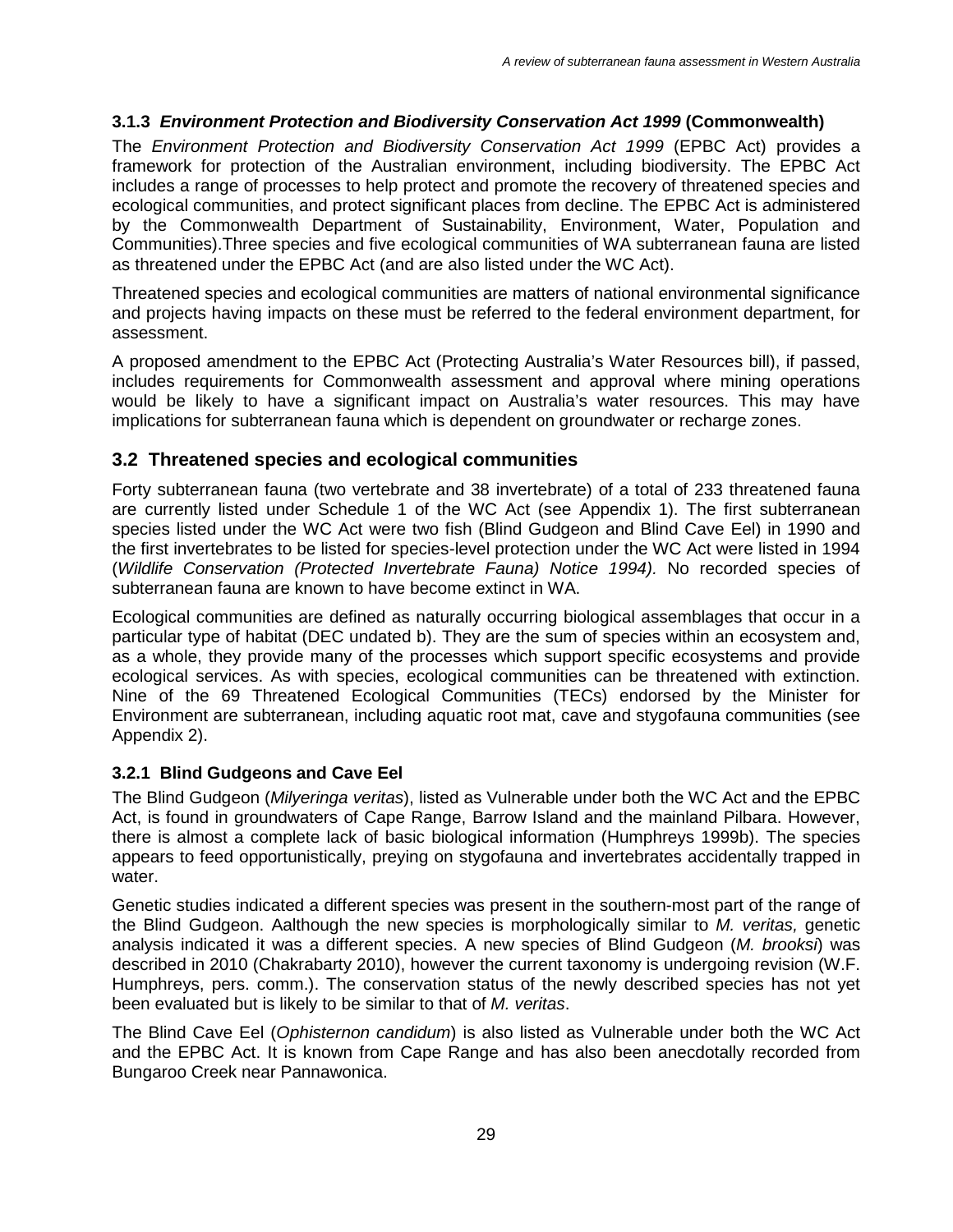#### **3.2.2 Cape Range Remipede Community and Camerons Cave TECs**

The Cape Range Remipede Community found at Bundera Sinkhole (near Exmouth) is a unique fauna assemblage. The TEC is Critically Endangered in WA (but not listed under the EPBC Act). One of the species which makes up the community is the Cape Range Remipede (*Lasionectes exleyi*) which is listed as Critically Endangered under the WC Act and Vulnerable under the EPBC Act. It is a free-swimming, segmented crustacean. Bundera Sinkhole is the only known example of a remipede community in the southern hemisphere, with the only other members of its genus found in the Bahamas, Mexico and Cuba (Kendrick & Mau 2004; Yager &Humphreys 1996). The sinkhole provides habitat for a wide range of other crustaceans and two fish (Black *et al.*2001a).

The Bundera Sinkhole is a water-filled anchialine cave found on the western side of the Cape Range peninsula about 1.7 km inland with subsurface connections to seawater. It contains water that is low in oxygen below a density-induced layer separating surface and deeper waters (Black *et al.* 2001a). Strata which differ in salt concentration, temperature, pH, dissolved oxygen, redox, dissolved inorganic nitrogen series and hydrogen sulphide (Humphreys1999b) are easily disrupted. Threats to the community include disturbance of the chemico-physical attributes of the water body (for example, by diving), dumping of rubbish or toxic waste in the sinkhole, introduction of exotic species such as fish, and eutrophication or pollution of the water body (CALM undated a). In the longer term, a decline in groundwater quality and levels in the adjoining aquifer could also be a threat. An interim recovery plan has been written to progress the recovery of the TEC.

Camerons Cave is a cave system near the Exmouth townsite that contains a unique assemblage of troglofauna and stygofauna and the TEC is considered Critically Endangered in WA (Black *et al.* 2001a; DEC 2010b). The cave contains a number of endemic and threatened species, including Camerons Cave Millipede (*Stygiochiropus peculiaris*), Camerons Cave Pseudoscorpion (*Indohya gollum*), Blind Gudgeon, a schizomid (*Draculoides brooksi*) (Black *et al.* 2001a). The cave contains the most diverse subterranean fauna assemblage known from Cape Range (Kendrick & Mau 2004).

#### **3.2.3 Aquatic root mat communities (Swan Coastal Plain and Leeuwin Naturaliste Ridge)**

There are five different types of invertebrate communities defined as TECs and ranked as Critically Endangered as a result of highly restricted distributions. These communities were formed when living trees above the ground formed root mats within underground cave streams or pools which provide a source of food and habitat for aquatic fauna. The root mat communities have high species richness and abundance with 30-40 species of invertebrates, although many of these also occur in surface water (CALM undated b).

The caves vary greatly in species composition and abundance and in aspects of water quality (pH, temperature, electrical conductivity). The root mat communities are threatened by decline in groundwater levels as many of the species do not have drought-resistant stages and are unable to survive drying (CALM undated b). Causes of declining groundwater levels are likely to be a combination of a drying climate and increased abstraction. Additional threats include the loss of trees and pollution of groundwater. The Crystal Cave crangonyctoid (also separately listed as a threatened species) is one of the component fauna and is a Gondwanan relict (CALM undated b).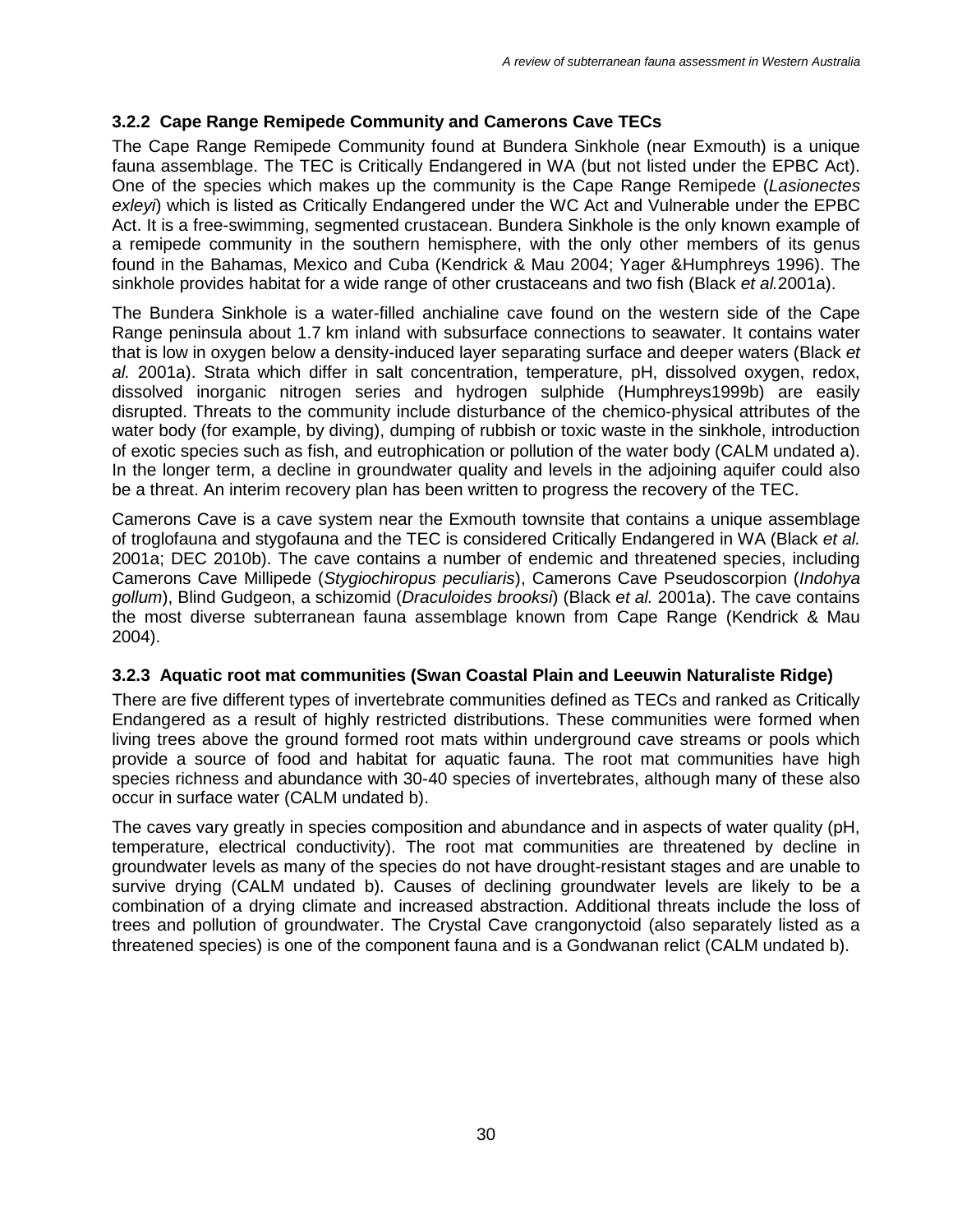#### **3.3 Recovery planning for conservation**

Recovery plans (or interim recovery plans) are prepared as part of management of threatened species and communities, usually by DEC and often in conjunction with the establishment of recovery teams and consultation with stakeholders. There are four current interim recovery plans for subterranean TECs – two covering cave communities at Cape Range (Bundera Sinkhole and Camerons Cave) and two covering aquatic root mat communities (Swan Coastal Plain and Leeuwin Naturaliste Ridge) (see sections 3.2.2 and 3.2.3) (Black *et al*. 2001a; Black *et al.* 2001b; English *et al.* 2003; DEC 2008). Although no subterranean threatened fauna have full species recovery plans, some of the interim recovery plans for TECs also cover the threatened species in those communities – a pseudoscorpion and millipede are included in the interim recovery plan for Camerons Cave TEC; a remipede crustacean is included in the interim recovery plan for Cape Range Remipede Community (Bundera Sinkhole).

#### **3.4 Priority species**

Species that have yet to be adequately surveyed to be considered for listing as threatened species can be added to priority lists and ranked in order of priority for survey and evaluation of conservation status (priorities 1, 2 or 3), or are in need of regular monitoring (priority 4) or dependant on ongoing conservation actions (priority 5) (DEC 2010c). Two blind snakes known from Cape Range (*Ramphotyphlops* sp 'Cape Range') and Barrow Island (*Ramphotyphlops longissimus*) are listed as priority 1 and 2 respectively and the Cape Range Blind Cockroach (*Nocticola flabella)* is listed as priority 2 (DEC 2010d).

#### **3.5 Priority ecological communities**

Possible threatened ecological communities that do not meet survey criteria or that are not adequately defined are added to the priority ecological community list administered by DEC (DEC 2011). There are three categories in order of priority for survey and/or definition of the community and evaluation of conservation status, so that consideration can be given to their declaration as TECs. There are 83 priority ecological communities defined by assemblages of subterranean fauna, of a total of 284 defined community and sub-community types (DEC 2011). The majority of priority ecological communities are calcrete groundwater assemblages of the Yilgarn region, with 39 found in the Mid-west region and 34 in the Goldfields (DEC regions).

#### **3.6 EPA policy context**

The EPA develops various policy and guidance documents, ranging from statutory policy that carries the force of law to documents outlining the EPA's position on different environmental matters, and technical guidance to help proponents during the environmental impact assessment process. A number of EPA policy statements provide direct or indirect advice on subterranean fauna. The two guidance statements focusing on subterranean fauna are:

- *Consideration of subterranean fauna in groundwater and caves during environmental impact assessment in WA* (Guidance Statement 54, 2003) which provides information to proponents about how the EPA will assess proposals where the protection of troglofauna and stygofauna is a relevant environmental factor (EPA 2003a); and
- *Sampling methods and survey considerations for subterranean fauna in WA* (Guidance Statement 54a, 2007) which provides the detail on sampling efforts and methodologies that the EPA considers acceptable as well as reporting requirements (EPA 2007a).

Other policy statements which relate to subterranean fauna include: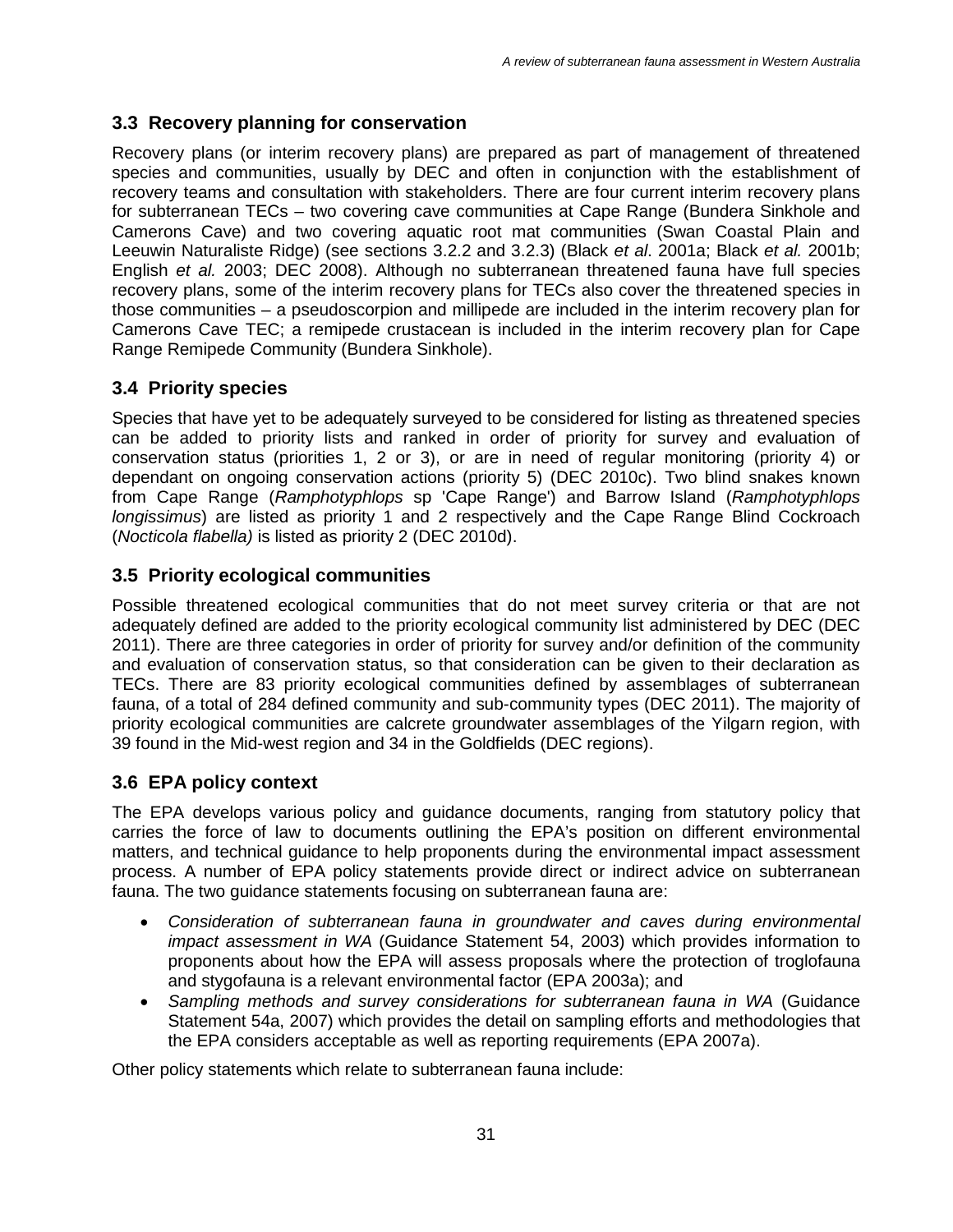- *Environmental guidance for planning and development* (Guidance Statement 33 2008) defined the EPA's expectations on a wide variety of planning issues, and included significant information about karst management and impacts on associated fauna (EPA 2008a); and
- Position Statement 1, *Environmental protection of Cape Range Province* (EPA 1999) identified the importance of the Cape Range area of WA and its significance largely as a result of the diversity of subterranean fauna.

*Sampling of Short Range Endemic Invertebrate Fauna for Environmental Impact Assessment in Western Australia* (Guidance Statement 20) was produced in 2009 and describes methods for sampling and environmental impact assessment of short range endemic (SRE) invertebrate fauna. While this guidance specifically excludes subterranean fauna (because of the existing guidance statements) the approach used could have application for subterranean fauna, many of which meet the criteria for SREs (see section 4.7).

Figure 5 shows the timeline and context to assist understanding of events and evolution of thinking with respect to subterranean fauna assessment and policy.

The preparation of this discussion paper is the beginning of a process to update Guidance Statements 54 and 54a. Following stakeholder review of the discussion paper the guidance statements will be revised (see also section 5.0).

The major reports and policy documents identified in Figure 1 are summarised below. Case study examples of EPA assessments are summarised in section 4.2.

#### **3.6.1 Karst Management Considerations for the Cape Range Karst Province of Western Australia (1998)**

A number of development proposals requiring assessment in the Cape Range area during the late 1990s prompted the then Department of Environmental Protection to commission Hamilton-Smith, Kiernan and Spate to undertake an investigation of the significance of the Exmouth/Cape Range region for karst and karst management issues and prepare a report. The report was to contribute to the development of a policy to guide environmental management and the protection of karst in the context of current and anticipated development proposals. The report and recommendations to the EPA recognised the importance of the area and considered environmental protection and consistent conservation management; maintenance of water quality and quantity; and assessment of environmental impacts resulting from development along with social recommendations.

The importance and uniqueness of the Cape Range area on a world scale was identified (Hamilton-Smith *et al.* 1998). The types of geological features present were explained in detail, along with the movement of water through the karst. Biological values were also highlighted, with particular attention focused on the troglofauna of caves.

Concern was expressed by Hamilton-Smith *et al.* (1998) about the management of the aquifer beneath Cape Range, particularly pumping for human use and the potential for saline incursion under the lens of freshwater if over-extraction was to occur. They noted that there was some evidence over-extraction had already occurred. Management of waste water was also flagged as a particular problem in a karst environment, with high potential for contamination of groundwater but also extra difficulty in implementing solutions (e.g. sewerage). Hamilton-Smith *et al.* (1998) recognised the work that the Water Corporation was undertaking to better understand aquifer behaviour and stygofauna.

Current and proposed developments for Cape Range, notably for limestone quarries, a marina and canals and urban expansions were described by Hamilton-Smith *et al.* (1998). Engineering challenges associated with karst were identified, and potential impacts on subterranean fauna and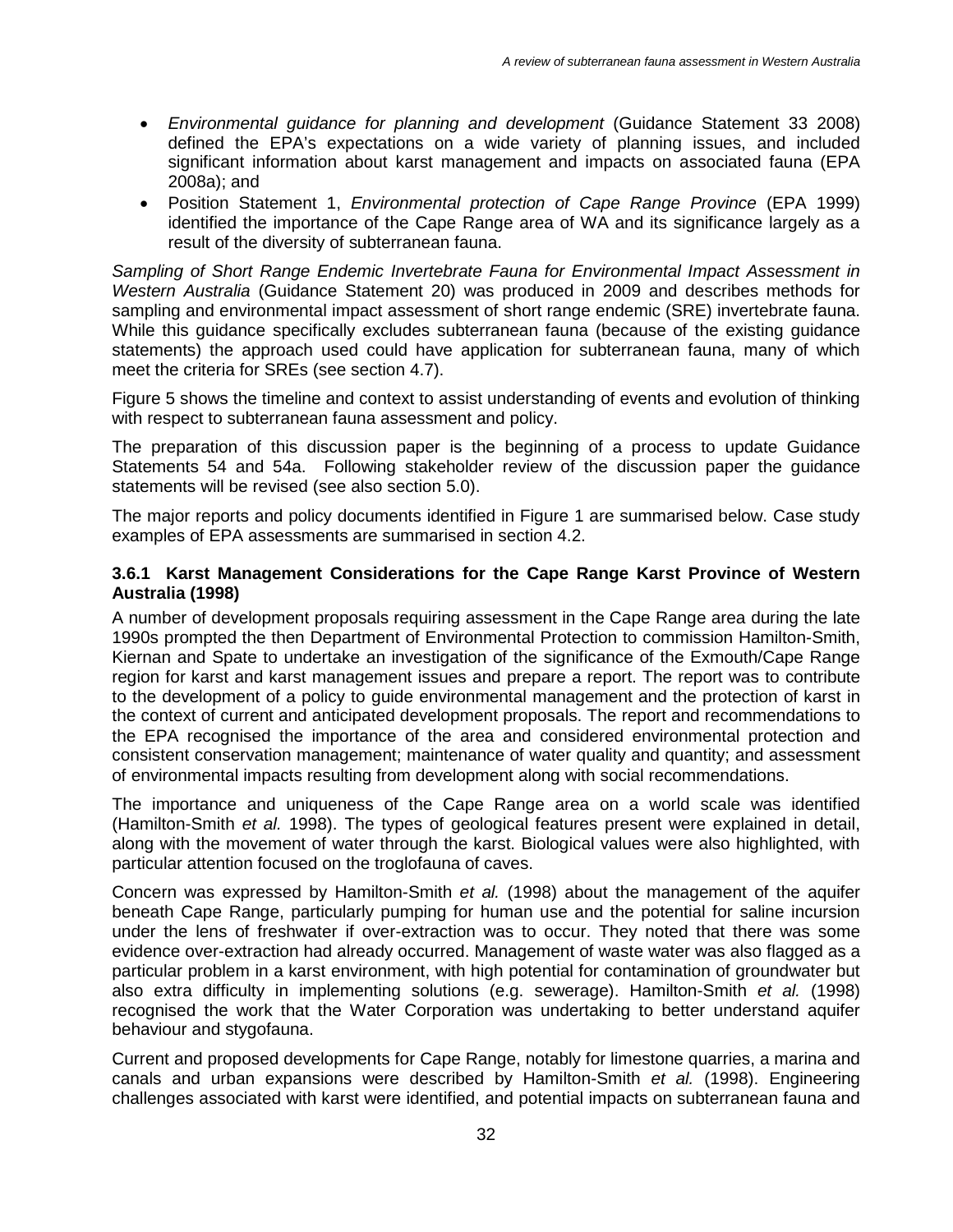the aquifer were thought to be potentially significant. Concern was expressed that proponents had not adequately taken into account siting of quarries, potential for aquifer pollution, potential damage to caves known to contain important fauna, and the inadequacy of water management data (with respect to quarrying activities). The report emphasised the artificial nature of human boundaries in an environment where actions in one part of the landscape could affect the subterranean environment more widely.



*Figure 5: timeline of important dates, EPA assessments, reports and EPA guidance relevant to assessment of impacts of subterranean fauna*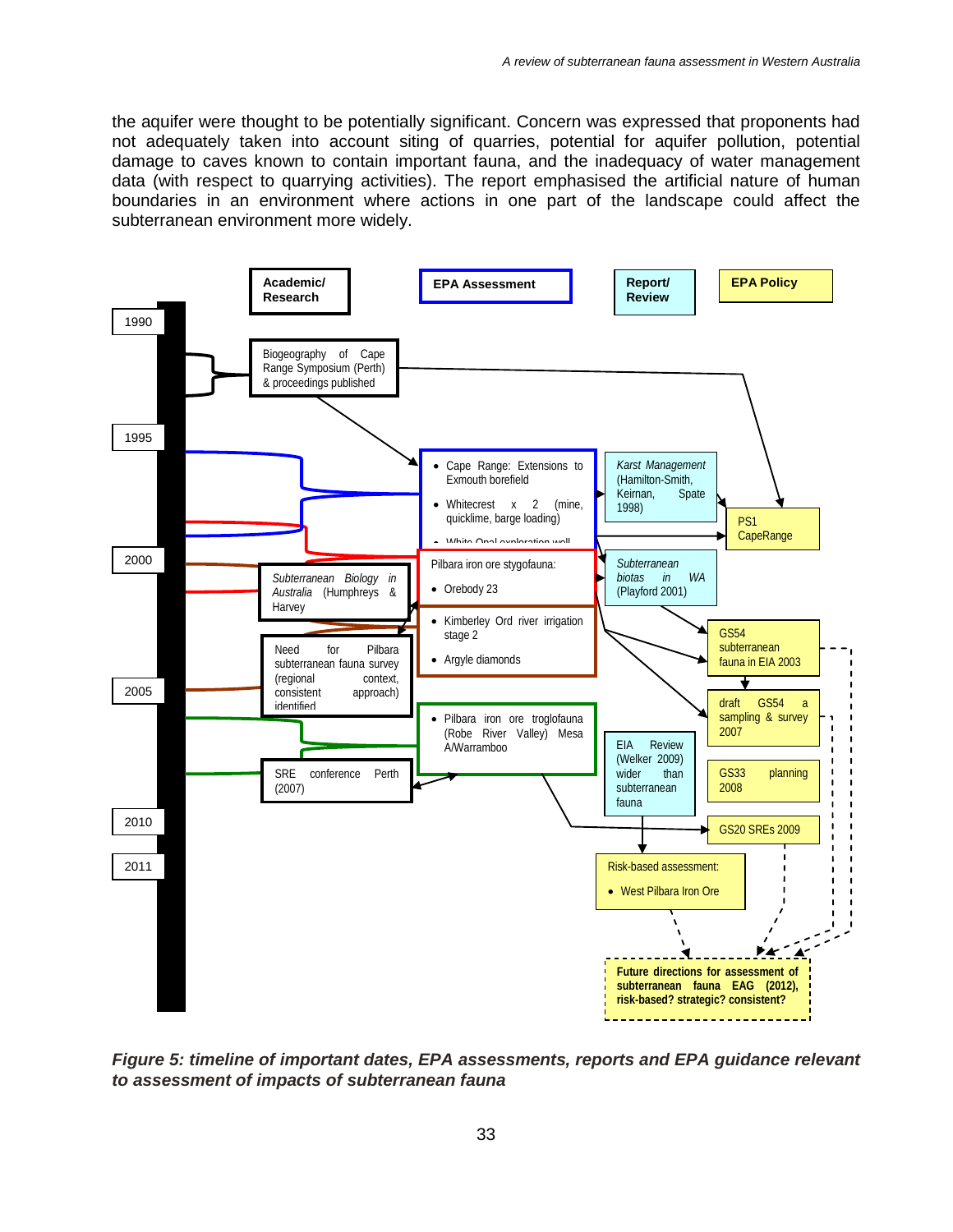#### **3.6.2 Environmental protection Cape Range Province (Position Statement 1) 1999**

Following the release of the karst management report by Hamilton-Smith *et al.* (1998) the EPA published a position statement on environmental protection of Cape Range, which included recognition of the importance and diversity of subterranean fauna (EPA 1999). This position statement defined objectives to protect the environmental quality of all environmental systems to ensure that they are managed in accordance with principles of ecologically sustainable development and the National Strategy for the Conservation of Australia's Biological Diversity (ANZECC 1996). Some key constraints on development were identified and these included the availability of potable water and the need to maintain ecological processes and important subterranean fauna habitats.

#### **3.6.3 Subterranean biotas in Western Australia (2001)**

A report prepared for the EPA by Playford (2001), was largely the proceedings of a symposium attended by delegates of government agencies, private industry (mostly mining companies) and the EPA. Studies conducted in the Pilbara for a proposal to mine below the water table at Orebody 23 (near Newman) raised difficulties in understanding the distribution and impacts of dewatering on stygofauna (see case study 4.2.2) which had relevance for other projects in the Pilbara and more widely. Consequently, there was considerable interest in subterranean fauna, and proponent and agency frustration about the delays and uncertainties caused by assessment of subterranean fauna.

Playford (2001) reported considerable differences of scientific opinion, falling into two main views:

- largely endemic stygofauna across different types of paleodrainage; or
- genetic information to demonstrate that fauna displaying very different morphologies represented a small number of widespread variable species.

Also noted was the largely unknown nature of subterranean fauna (especially troglofauna) and the small number of specialists working in the field.

Playford (2001) identified three categories of conditions relating to subterranean fauna:

- identification of samples from the proposed minesite and sometimes further afield;
- identification of expected effects of mining operations on the fauna; and
- preparation of action/management plans to conserve fauna if the results show they are adversely affected by mining.

Playford (2001) included a number of recommendations on development of research programs, refining environmental conditions, developing guidelines on assessment requirements, use of a pilot project to study the effects of extensive dewatering on stygofauna, and the promotion of the importance of subterranean fauna.

#### **3.6.4 Consideration of subterranean fauna in groundwater and caves during environmental impact assessment in Western Australia (Guidance Statement 54, 2003)**

Playford (2001) and early assessments at Cape Range and in the Pilbara (Figure 1) demonstrated the need for guidance on how subterranean fauna are considered during environmental impact assessment (EIA). Guidance Statement 54 (EPA 2003a) was developed to meet this need and sets out the information that the EPA requires when assessing proposals where the protection of stygofauna or troglofauna is a relevant environmental factor. It takes into account:

- a) protection of the environment as defined by the EP Act with a focus on conservation of stygofauna and troglofauna, their habitats and the bio-physical processes that support them; and
- b) the conservation of stygofauna and troglofauna as required by the WC Act.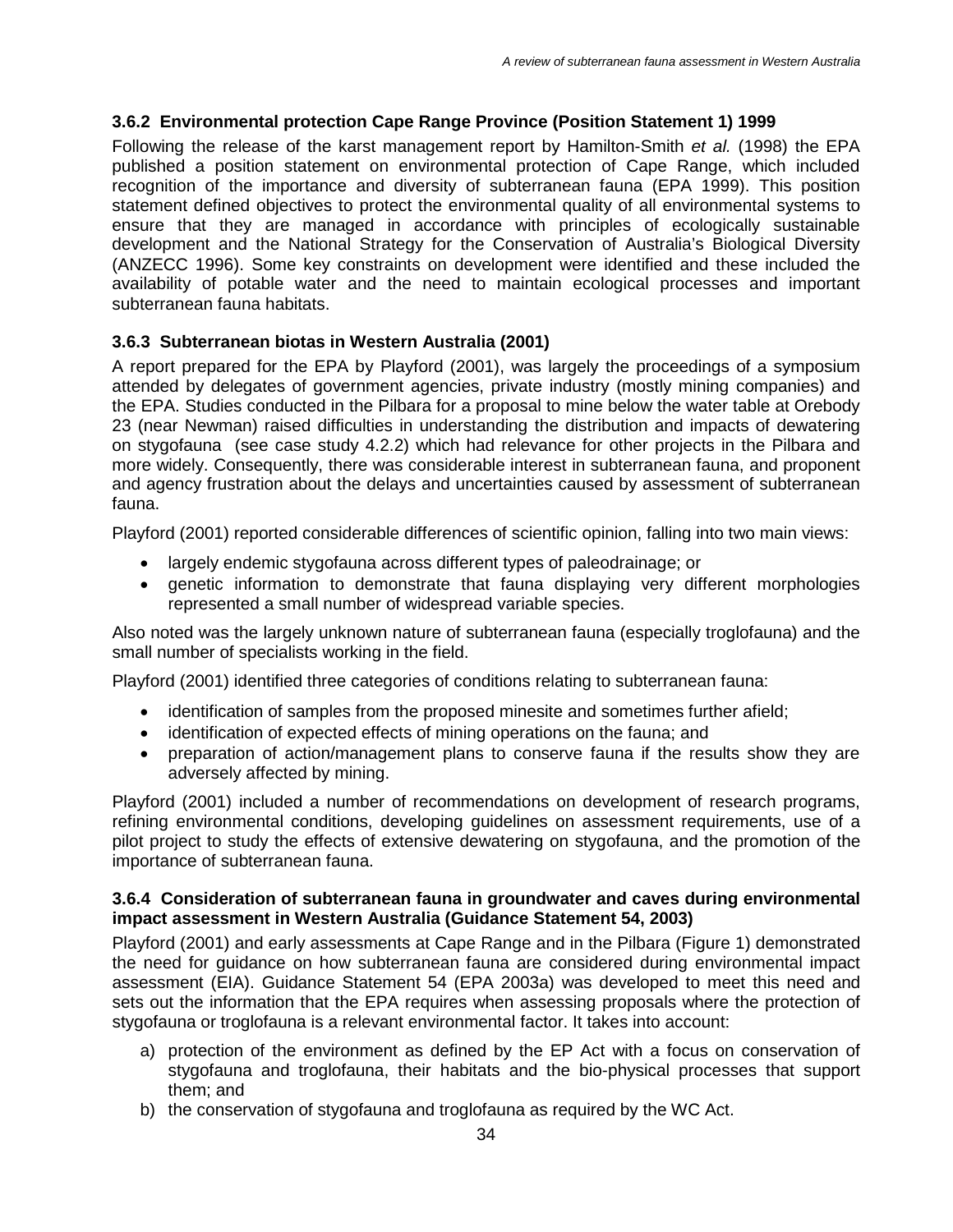The focus of Guidance Statement 54 is to ensure that proposals do not potentially threaten the viability of any subterranean species in accordance with the WC Act (EPA 2003a). This has been done by suggesting that proponents:

- show that species within the potential impact zone also occur outside this area (i.e. no species is restricted to the impact zone);
- provide evidence that likely impacts will not significantly affect species within the potential impact zone; and
- produce a management plan for the potential impact zone and species to ensures the persistence of those species.

#### **3.6.5 Sampling methods and survey considerations for subterranean fauna in Western Australia draft (Guidance statement 54a, 2007)**

At the time that Guidance Statement 54 was released, relatively few surveys for subterranean fauna had been done and the distribution, conservation status and optimal survey techniques for most subterranean species were poorly known. Consequently, Guidance Statement 54a was developed to describe the sampling methods, survey considerations and reporting requirements for subterranean fauna, as a technical appendix to Guidance Statement 54. Guidance Statement 54a built on the previous guidance and reiterated the geographically restricted range of many subterranean species and their vulnerability to extinction if confined to highly restricted habitats or individual geological features.

The guidance addressed the risk of extinction using a matrix of probabilities to provide the basis for determining whether subterranean fauna would need formal consideration in an EIA. In addition, local geological setting, and other emerging information was used to indicate whether subterranean fauna surveys would be required. The guidance recommends the circumstances in which a desktop survey and/or a pilot study may be appropriate.

Guidance Statement 54a gives the EPA's expectations regarding adequate sampling effort and appropriate survey design and methodologies, detail for species level identifications, collection of other data, the public availability of survey documents and vouchering.

The EPA obtained comments on draft Guidance Statement 54a from several stakeholders regarding the prescriptiveness of the guidance and difficulties in understanding extinction risk in the context of poorly understood natural systems. The guidance statement remains a draft but is the most up-to-date guidance to proponents.

#### **3.6.6 Environmental Guidance for Planning and Development (Guidance Statement 33) 2008**

Guidance Statement 33 is a wide-ranging document which describes the EPA's approach to environmental protection and sets out what it considers as part of an assessment. It includes detailed advice on protecting a range of biophysical factors including fauna, and describes areas of high conservation significance and when the EPA is unlikely to recommend the approval of projects.

The EPA's recommended approach is an integrated natural resource management for karst and subterranean wetlands and fauna because of the inter-related nature of geology, hydrology and biology. The guidance supports the development of regional strategies for the protection of key fauna and biodiversity values, and the integration of land use planning with regional biodiversity protection measures.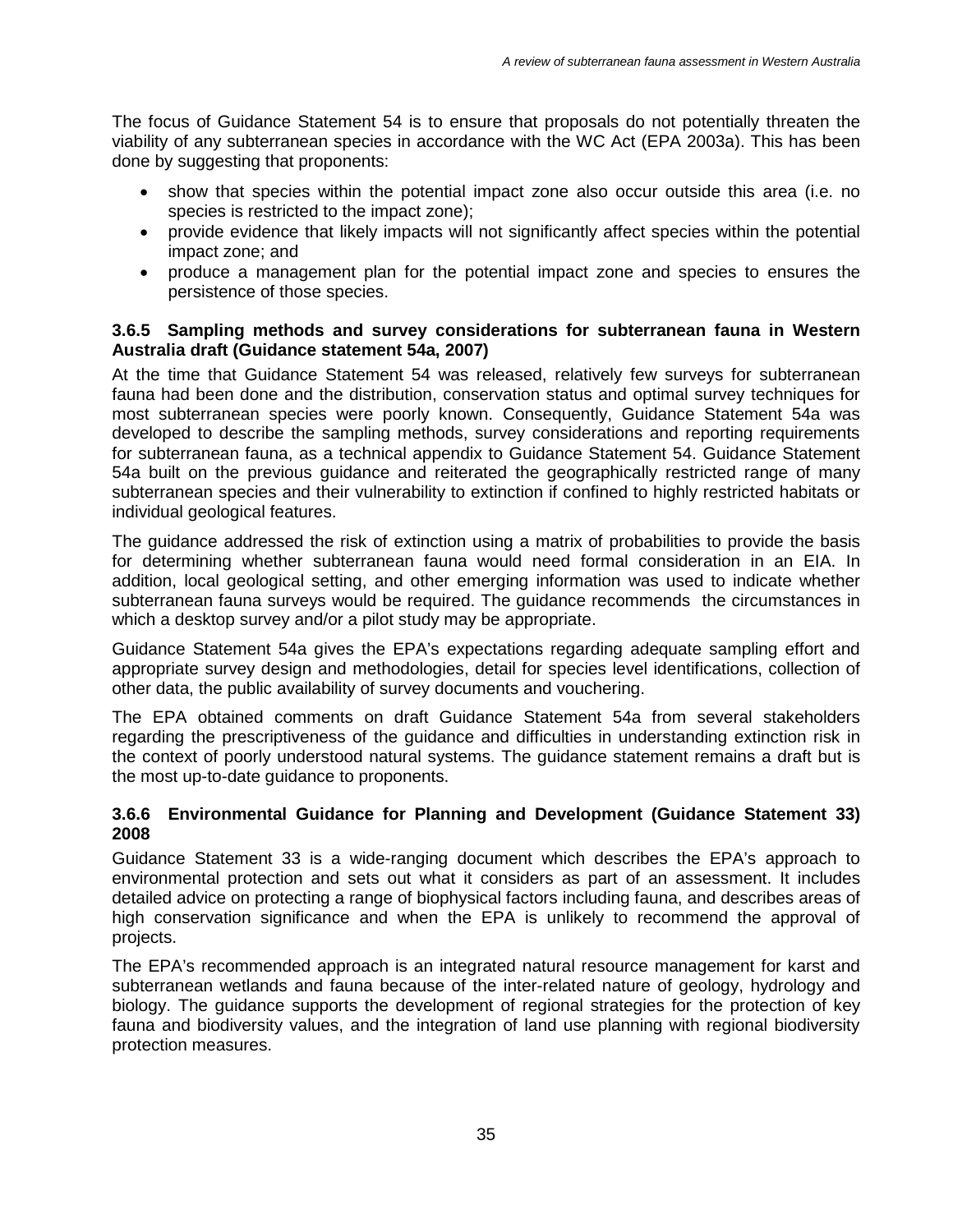#### **3.6.7 EIA Review 2009**

Subterranean fauna policy and practice has evolved over time and has been part of wider changes to EPA processes. A review of the EIA process made a total of 47 recommendations on improvements to the operation of EIA in WA (EPA 2009a).The reform program included the use of risk-based assessment where applicable, as well as other measures to improve the timeliness and effectiveness of the EPA's functions. The application of risk-based assessment to subterranean fauna is discussed in section 5.0.The EIA reforms were designed to achieve a thorough, clear, consistent and timely EIA process that meets the expectations of government, industry and the community.

The recommendations focused on the need to address the certainty and timeliness of EIA to deliver better environmental protection and to improve the efficiency and transparency of the EIA process (EPA 2009c). Some of the recommendations related to implementing more strategic environmental assessment, with the EPA subsequently developing detailed guidelines and toolkits to help responsible authorities and proponents. Changes have subsequently been made to EPA guidance, policy, and business process procedures. The EPA has since trialled the use of a riskbased approach for one assessment involving impacts of iron ore mining in the Pilbara (see 4.2.6). Section 5.0 suggests the use of a risk-based approach for assessment of subterranean fauna.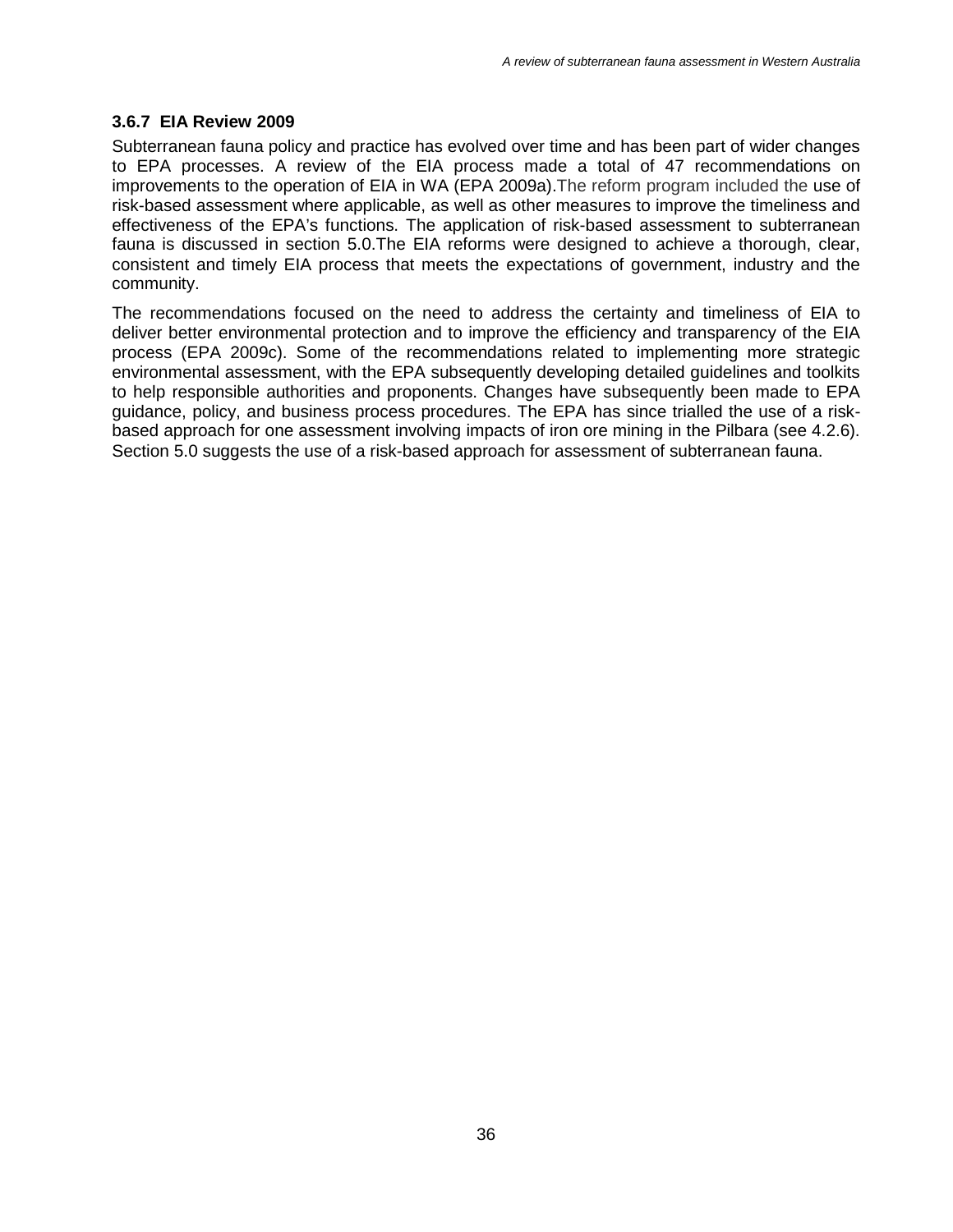# **4.0 History of EIA**

## **4.1 EIA process for subterranean fauna in WA**

Identification of subterranean fauna as a key factor occurs in the scoping stage of the EIA process. This is currently conducted according to the geological and regional probabilities of subterranean fauna occurring as described in draft Guidance Statement 54a. Proponents are then responsible for designing a survey program to ensure the biodiversity of the site is adequately understood in the context of surrounding areas and the development proposal, and submitting appropriate documentation for public comment. Proponents must demonstrate how the EPA's objective for fauna (to maintain the abundance, diversity, geographic distribution and productivity of fauna at species and ecosystem levels through the avoidance or management of adverse impacts and improvement in knowledge) will be met.

After receiving proponent responses to public submissions further information or proponent amendments to proposals may be requested. The EPA then reports to the Minister for Environment on the outcome of the assessment and its recommendations. The assessment report describes the key factors identified, and makes a recommendation regarding environmental acceptability of the proposal and recommend conditions as appropriate. The EPA's report and recommended conditions may be appealed, after which the Minister makes a decision as to whether the proposal can be implemented. A summary of the assessments in which subterranean fauna has been a key environmental factor is provided at Appendix 3.

#### **4.2 Evolution of EPA assessment of subterranean fauna as a key environmental factor in WA**

Between 1994 and 2011, the EPA provided reports and recommendations to the Minister for around 40 assessments for which subterranean fauna was a key environmental factor.

The first EPA assessment to include subterranean fauna as a key environmental factor was the extension to the Exmouth water supply borefield received in 1994. The proponent proposed to increase the number of bores and significantly increase the pumping capacity of the borefield. The potential impacts on stygofauna was a significant issue in the assessment and the Minister for Environment included endorsement of the proponent commitments of the need to document the assemblage and effects of pumping as a condition of approval (see 4.3.2 and Appendix 3 for further details). Subsequently, several other proposals in the Cape Range area, particularly for limestone mining, were assessed by the EPA and similar issues were encountered for troglofauna (see case study 4.2.1).

Advice to the EPA from the WA Museum and conservation and environmental protection agencies focused on the importance of conserving and documenting subterranean biodiversity and avoiding impacts that would potentially lead to the extinction of a species. A number of appeals on the EPA recommendations to the Minister raised the profile of subterranean fauna issues within the community, and prompted legal advice on the operations and interactions of the EP Act and the WC Act.

Since 2000, the Pilbara region has become the main focus of subterranean fauna assessment. This situation is primarily related to the significance of the fauna found in the region and the large number of resource developments that require assessment. Approximately 60% of proposals for which the EPA has made recommendations to the Minister (shown in Appendix 3) are located in the Pilbara, with smaller numbers of proposals for the Kimberley, Cape Range/Barrow Island and Yilgarn regions.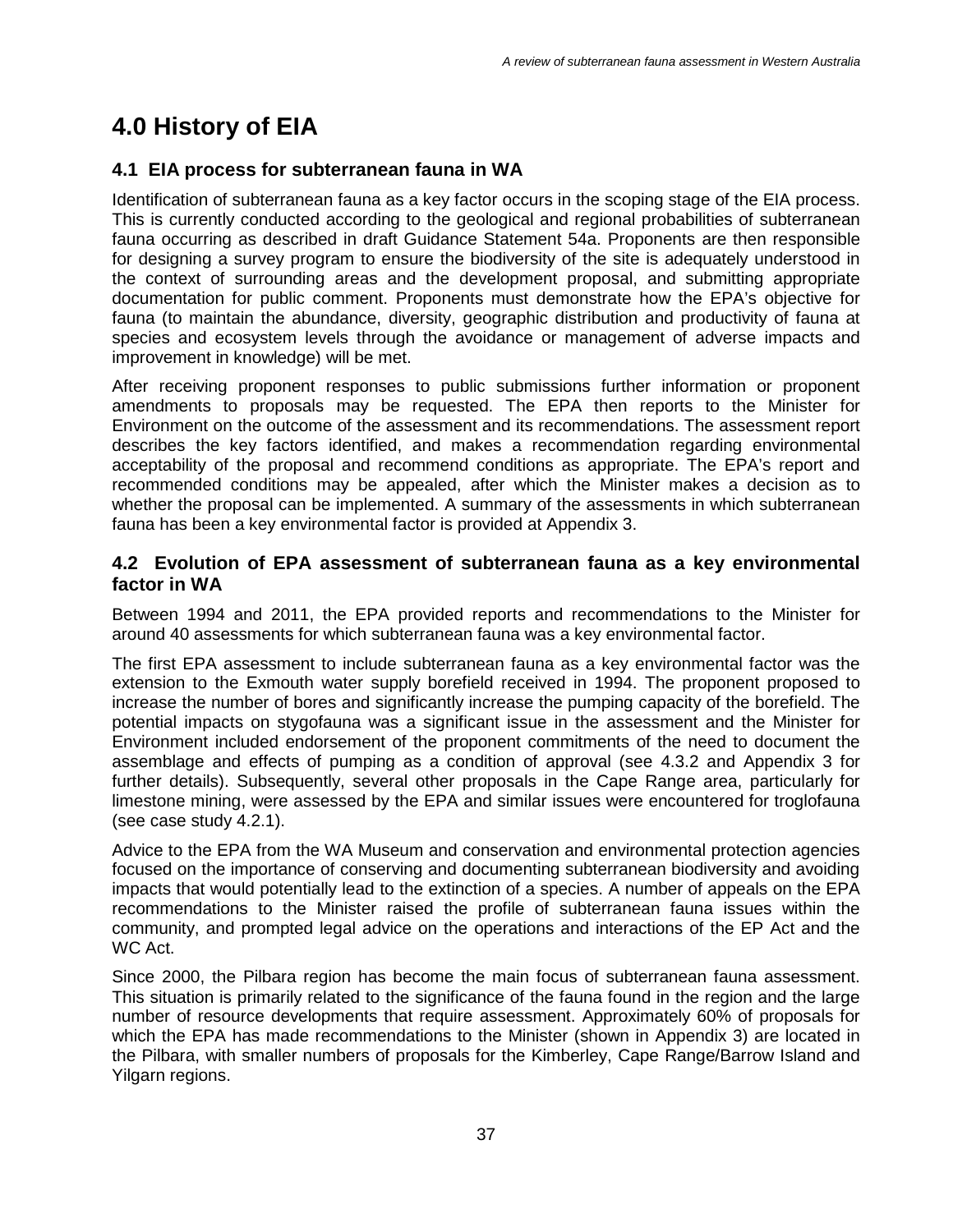Since 2009, the EPA has received scoping documents for proposed uranium mining proposals in the Yilgarn for which subterranean fauna is a key environmental factor. Future assessments of uranium mining are likely to include subterranean fauna.

Where the EPA identified subterranean fauna as a key environmental factor, recommendations for conditions under which the proponents need to operate have usually been included. The Minister may accept the EPA recommended conditions or develop others as appropriate (for example to accommodate the outcome of appeals and/or consultation with decision-making authorities). The assessments which have resulted in a report and recommendations from the EPA to the Minister, associated appeals and Ministerial Statement conditions are summarised at Appendix 3. Some case studies are included below which show the evolution of the EPA's consideration of subterranean fauna over time.

## **4.2.1 Limestone mining at Cape Range**

Two limestone projects were assessed by the EPA in the Shire of Exmouth, approximately eight kilometres south of Exmouth:

- a limestone mine, quicklime project and use of existing port facility (Point Murat), originally referred in 1992, EPA Bulletin 846; and
- Exmouth limestone project barge loading facility (Mowbra Creek) assessed in 1997, EPA Bulletin 871.

EPA assessment of the limestone mining and quicklime proposal raised considerable community and government agency discussion and came at a time when the importance of subterranean fauna at Cape Range was first being recognised. The EPA was satisfied that the proposal could be implemented in a manner which would not pose an unacceptable risk to the environment (EPA1997a).The potential impacts of the proposed mining were recognised, however the EPA concluded only a relatively small percentage of the karst landscape would be destroyed. Despite limited information available about the subterranean biodiversity available at that time, the EPA accepted that the research indicated a high degree of endemism and the high likelihood of finding undescribed species. The EPA considered the risk to species diversity to be acceptable, provided that Cape Range National Park was extended and a research program undertaken.

After the release of the report on the first limestone proposal (EPA 1997a), nine appeals were received, covering a wide range of subjects relating to social and environmental impacts (Appeals Convenor records, appeals 74, 75, 76, 79, 83, 84, 85 and 87 of 1997). The appeals relevant to impacts on subterranean fauna included:

- concern regarding the lack of consideration of the report by Hamilton-Smith *et al.* (1998);
- risk of reduction in genetic diversity of troglofauna;
- destruction of caves;
- potential for pollution of groundwater; and
- the inappropriateness of giving approval before the release of an environmental policy and integrated approach to development (Position Statement 1).

The Minister allowed in part those appeals which addressed subterranean fauna and environmental management plan issues and agreed with the appeal comments that a survey of the site should be conducted before mining, and that sampling should be extended to outside the area of impact. The Minister did allow implementation of the proposal with conditions for a public review of the management plan before implementation (Minister for the Environment 1997a).

The proponent decided to change the way in which the limestone was exported and submitted a second proposal for a barge loading facility at Point Murat (EPA 1997b). Ministerial approval was given for the facility in 1998 (Minister for the Environment 1997b).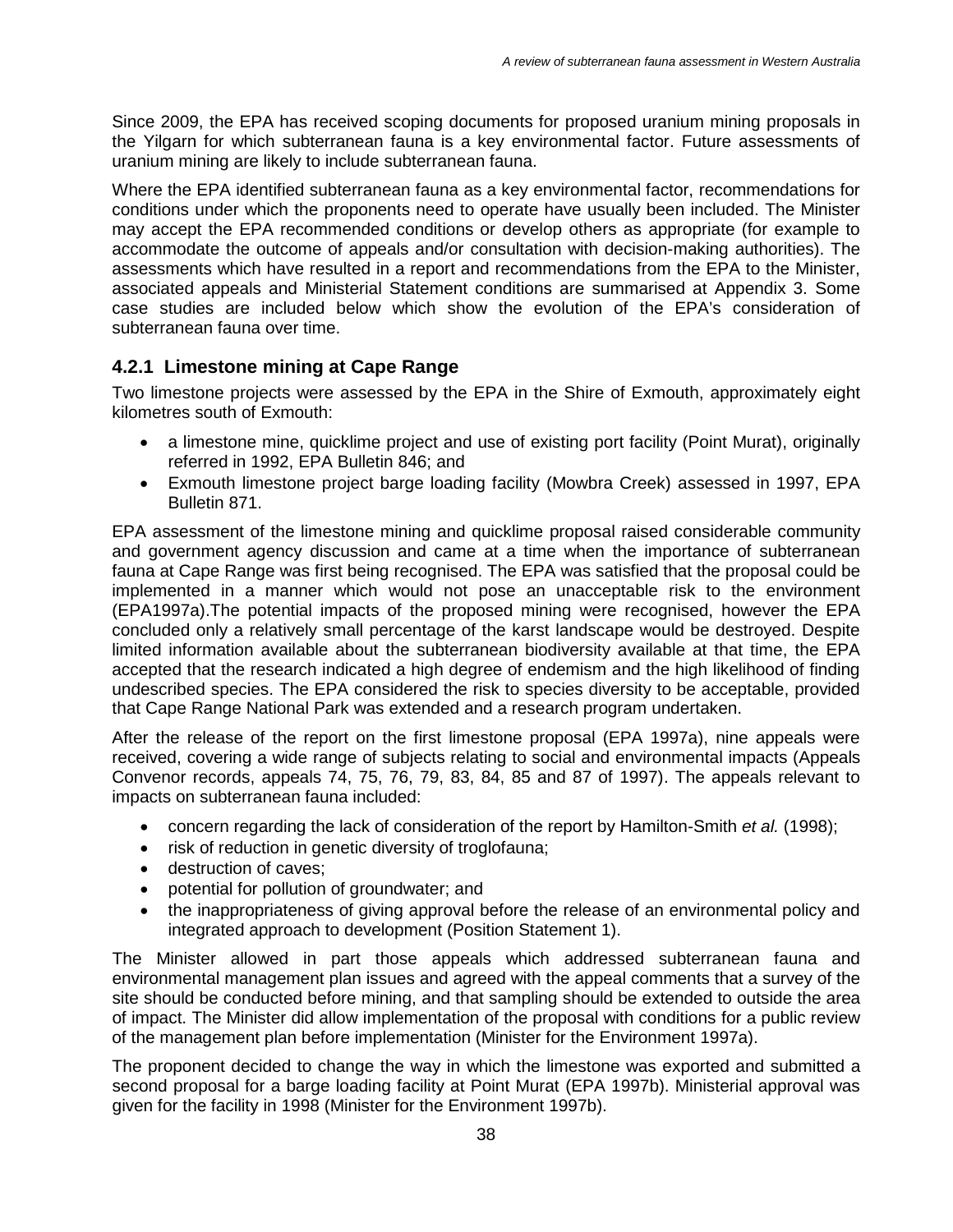Ongoing monitoring in accordance with approval conditions at the mine site has recorded 18 troglofauna species from the overall study area including mined and non-mined areas (unpublished data submitted to the EPA 2011). Half of the species recorded were singletons, five have been collected from other areas of Cape Range and an additional two were thought to correspond to species now known from elsewhere. The proponent considered that the species were probably more widely distributed than the data demonstrated and that their apparent restriction was due to chance, stochastic processes and other ecological sampling effects.

#### **Summary:**

- Proposal to mine limestone in an important area of subterranean fauna diversity.
- EPA recommended implementation could proceed with conditions, and the decision was appealed.
- Minister allowed implementation of the proposal with conditions.
- Ministerial Statement conditions required a site survey before mining (inside and outside the area of impact) to identify and document the subterranean fauna, notification of voids encountered during mining operations, public review of the management plan.
- Ongoing monitoring has detected a total of 18 subterranean fauna species at the site.

#### **4.2.2 Iron ore mining below the watertable in the Pilbara**

A proposal to mine below the water table at the Orebody 23 iron ore deposit (13 km northeast of Newman), was referred to the EPA in July 1997. Mining commenced at the site in 1992, and the proposal would extend the life of the mine (EPA 1998). The planned approach required significant dewatering and drawdown of the unconfined aquifer was predicted.

The impacts of the mine dewatering on aquifer habitat of stygofauna was identified as a relevant environmental factor. The proponent prepared a Consultative Environmental Review, and the WA Museum made a submission regarding the importance of stygofauna in the calcretes in the vicinity of Ethel Gorge and the upper Fortescue River system. Groundwater investigations of the area surrounding the mine site confirmed there was hydraulic connection between the aquifers.

The EPA's objective was to maintain the abundance, species diversity and geographical distribution of the subterranean fauna, and it advised the Minister that the proposal could meet the objective (as long as management and research conditions were met). The EPA was satisfied that, provided the area of impact was small and of short duration, the impact to various species of stygofauna may be negligible as stygofauna could move between habitats.

The proponent agreed to undertake further work with the WA Museum and the then CALM, and also to identify stygofauna species already sampled, assess the conservation significance, map local distributions for species, and undertake further sampling in the Ophthalmia region to further identify stygofauna distribution. The Minister allowed implementation of the proposal (Minister for the Environment 1998) with conditions that the proponent implement the agreed environmental management commitments which include conditions relating to stygofauna.

At the time of Ministerial approval for implementation of the proposal, the stygofauna at site had not been identified. The species found were new to science and required scientific description, including descriptions of the genera (Bradbury 2000). Amphipods (a type of crustacean) comprise a significant proportion of the subterranean fauna of Orebody 23 and Ethel Gorge, and Bradbury (2000) described two new genera and sixteen new species of amphipods from the Orebody 23 site.

During 2001, mining activity was stopped at Orebody 23 due to the discovery of a locally endemic stygofauna community. Bradbury (2000) described fifteen species of the new genus *Chydaekata* and one of the new genus *Molina*, The *Chydaekata* species were found with extremely restricted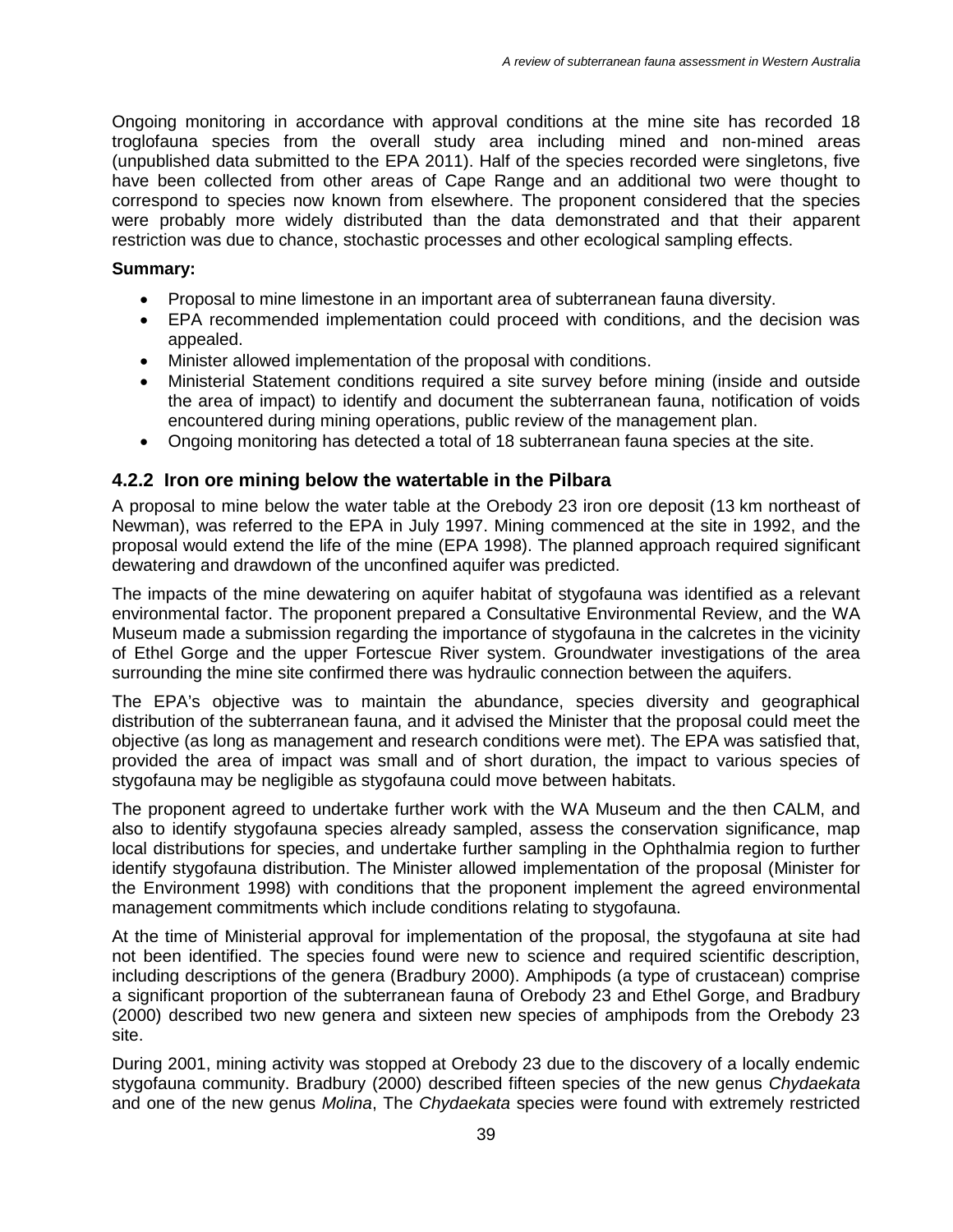ranges (single bore locations) over a distance of approximately 35 km along the Fortescue River catchment north of Newman (with one found about 100 km downstream) (Finston & Johnson 2004). Three bores were present in the project footprint area (subject to dewatering), one of which contained six of the newly described species.

The findings were critical for compliance with Ministerial conditions, particularly the requirement to assess the conservation significance of the stygofauna (Finston & Johnson 2004), which required an understanding of the current and projected (as a result of dewatering) distributions of species. The Ethel Gorge region was described as a hotspot of stygofauna biodiversity by Boulton *et al.* (2003) and listed as an Endangered TEC (Ethel Gorge Aquifer Stygobiont Community) in WA.

Finston & Johnsons study (2004) was not able to identify all specimens using the Bradbury (2000) key because many specimens appeared to possess mixtures of morphological characteristics of more than one species and the extreme morphological diversity made species identifications difficult. However, eight species could be tentatively identified on morphology and these were found to have broader distributions than were indicated by the initial survey. The Finston & Johnson (2004) study concluded that only one species (*C. transversa*) appeared to be restricted to the dewatering zone.

Finston & Johnson (2004) found that the patterns of variation produced by genetic analysis differed from those described on morphology and that the original taxonomy was based on a limited amount of material. Many of the specimens were juveniles, for which character variation was not feasible. Additional sampling increased the number of specimens examined and revealed greater morphological complexity, including new combinations of characters. However the most important finding was that genetic analyses indicated the presence of one apparently common, widespread species which directly contradicted the identifications based on morphology. The study found that the stygofauna was not highly restricted (such as to individual boreholes), with the exception of one individual found at bore W245 which was significantly different from all other fauna sampled.

After the study by Finston & Johnson (2004), the then CALM advised the EPA that dewatering at the site would not lead to the extinction of a species, based on three criteria:

- 1. most species previously thought to be restricted to the dewatering zone were found to have broader distributions beyond the area of impact;
- 2. morphological boundaries between species were ambiguous; and
- 3. the DNA evidence did not support distinct species.

The EPA advised the Minister that mining could be resumed at Orebody 23, with a condition to continue regular stygofauna monitoring. The case study highlights the difficulties in decisionmaking where sampling is inadequate but only shown to be so after the fact, and that the interruption to operations resulted in a significant cost to mine operators. Monitoring data submitted to the EPA since 2004 indicates that dewatering does not appear to have impacted the stygofauna community. However, DEC remained concerned about the long term cumulative impacts of dewatering (from Orebodies 23, 24 and 25) and dewatering discharges on the Ethel Gorge Aquifer Stygobiont TEC. In 2010 a two-year extension to the life of the mine was approved by the EPA under section 45c of the EP Act.

#### **Summary:**

- First proposal to include assessment of subterranean fauna in the Pilbara.
- Main impact was effect of dewatering on stygofauna communities.
- Minister allowed implementation of the proposal but with conditions to undertake sampling and identification of stygofauna and describe distributions.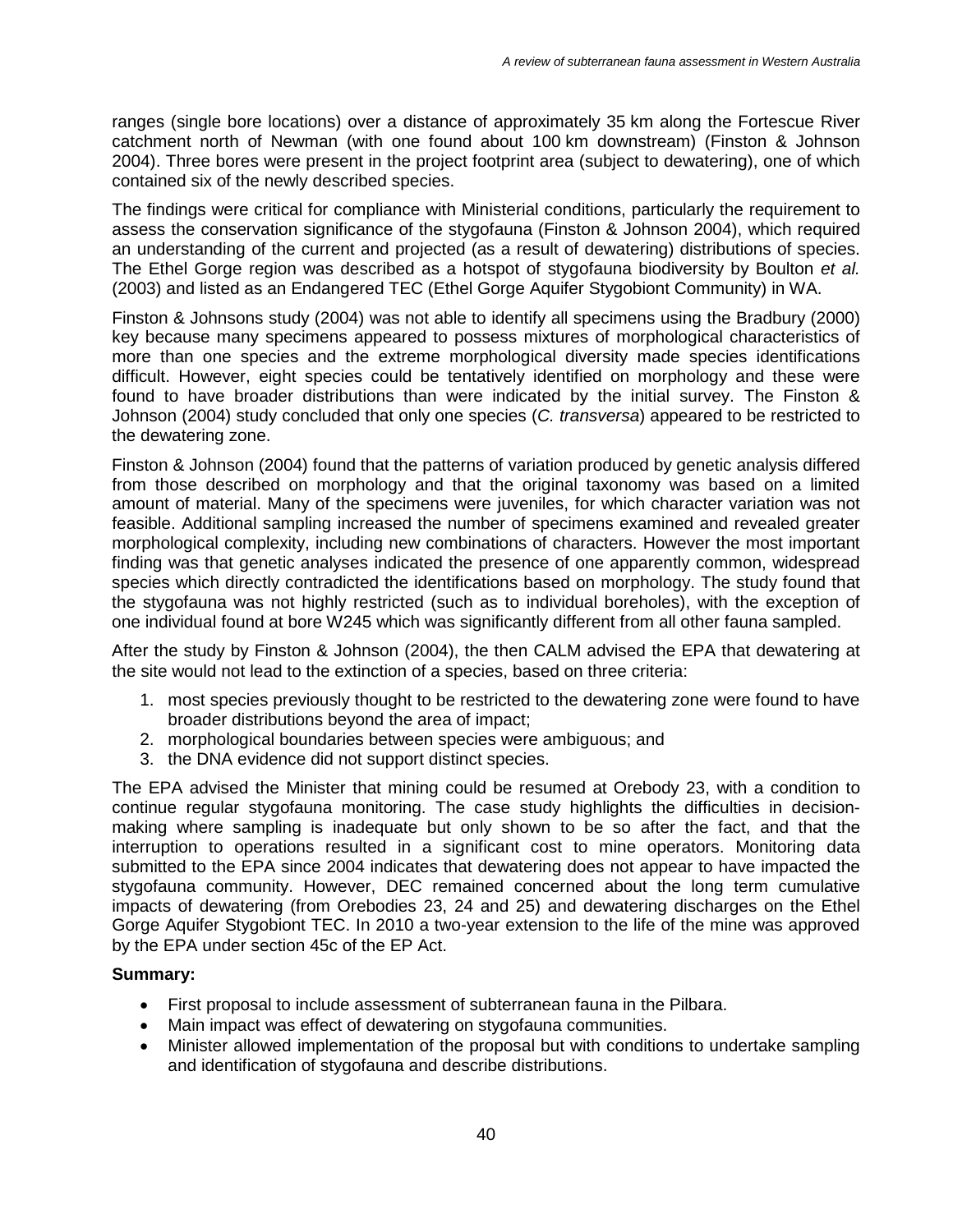- Initial identification based on morphology described two genera and sixteen species of amphipods, many of which were thought to be confined to the area of impact. A key to identification was produced.
- Uncertainty regarding impacts stopped mining activities at the Orebody 23 site in 2001.
- Later analysis showed the key based on morphology was inconsistent (extreme variability in characteristics used to define species) and genetic analysis indicated one widespread and common species was present. As of 2010, dewatering does not appear to have had an effect on the stygofauna community.

#### **4.2.3 Iron ore mining in the Robe River Valley**

#### *Mesa A*

In 2005 the EPA received a proposal to develop an iron ore mine at Mesa A and Warramboo 43 km west of Pannawonica, including mine pits, a processing plant, mine infrastructure and a rail line to an existing mining operation (EPA2007b). The mesas of the Robe Valley were amongst the first areas of the Pilbara from which troglofauna fauna had been collected, and this fauna was deemed a key environmental factor in assessment of the proposal.

The proposed mining was to remove the majority of the ore body (approx 570 ha), but to retain 87 ha of mining exclusion zone of between 50 m and 200 m width (effectively the rim of the mesa) (EPA2007b). Stygofauna sampling at bore holes in the area revealed only one contained species (oligochaete worms) which were considered to be widespread. Eleven species of troglofauna were identified from Mesa A, five of which were only recorded in the proposed pit area. However, interpretation of the species accumulation curves presented indicated that the total troglofauna species richness for Mesa A could range from 18 to 25 species. The species found at Mesa A were not identified anywhere else in the Robe Valley region, and it was possible that the species were restricted to micro-habitats within the orebody (EPA 2007c). There was also concern that even if the mining exclusion zone allowed for the retention of existing species, its shape (long and narrow) may cause desiccation of the orebody and thus become unsuitable for troglofauna over time.

The EPA considered that there would be impacts on the troglofauna and that the proposed mining exclusion zone was inadequate to conserve the troglofauna. Based on the information available the EPA concluded that the proposal as a whole was environmentally unacceptable and should not be implemented (EPA 2007b).

Three appeals were made against the EPA's decision, including one by the proponent. Additional geotechnical and subterranean fauna survey information was presented during the appeals. The Minister for the Environment allowed the appeals in part as the additional information showed that there was an acceptable risk to troglofauna populations as long as conditions were set regarding retention of habitats and that monitoring took place (Minister for the Environment 2007). The Minister then re-submitted the proposal so that the EPA could re-examine it with the additional information provided by the proponent (EPA 2007c).

In the second assessment, the proponent addressed the EPA's key concern regarding troglofauna by providing greater surety that all fauna species would be protected through provision of further information (evidence that subterranean fauna occur in sub-grade ore that was proposed to be retained as habitat and that it persisted at Mesa K in the Robe Valley after mining) and modifications to the mining exclusion zone (EPA 2007c). The EPA considered that the sampling effort undertaken by the proponents was significant, and considered that although additional survey would record more species it would be unreasonable to require further survey. The Minister for the Environment gave approval for the modified proposal with conditions for monitoring and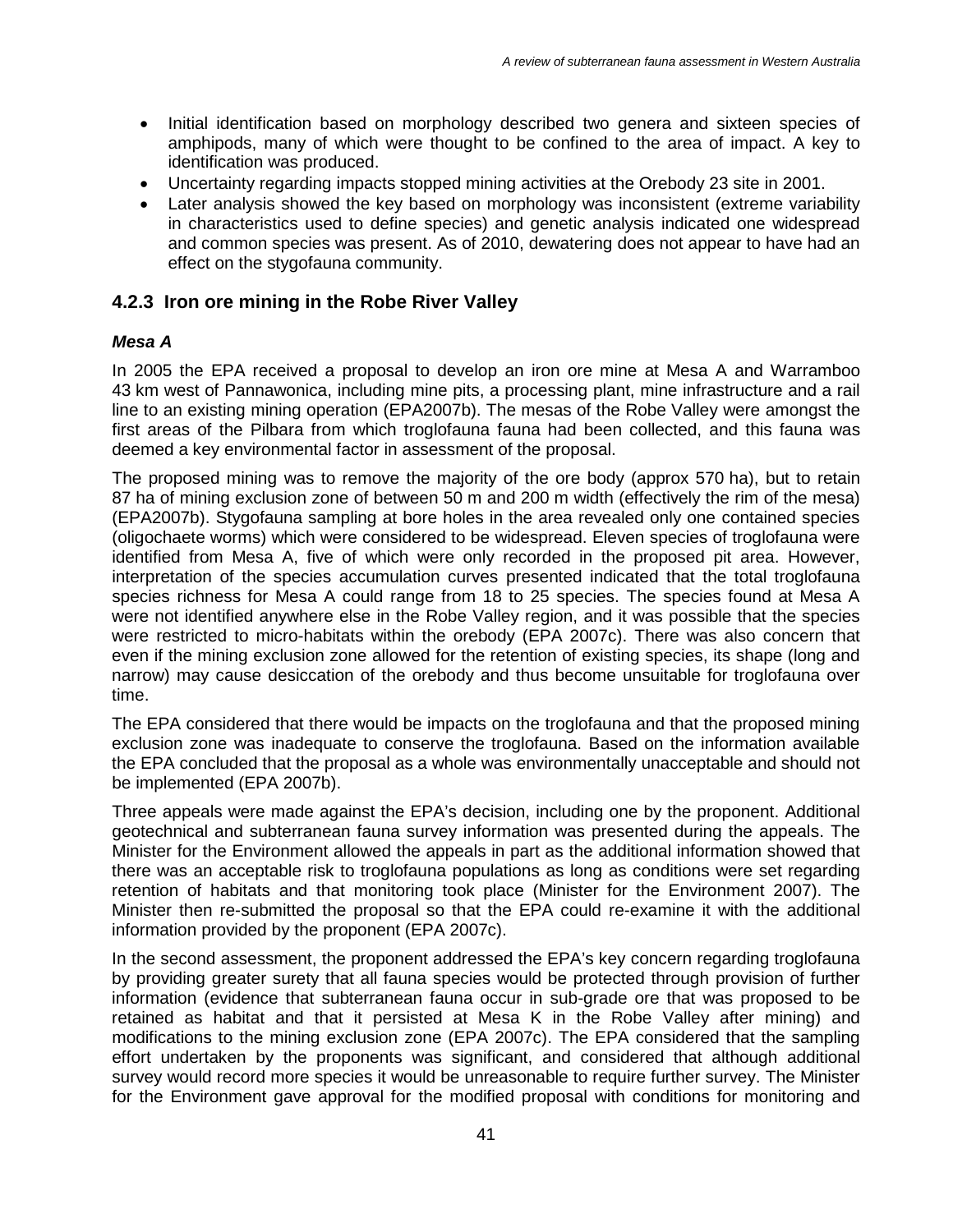investigating the effects of blasting and recreating habitat on subterranean fauna (Minister for the Environment).

In 2008 the proponent applied (under section 45c of the EP Act) to remove an extra 60 m of the mining exclusion zone. This was approved by the EPA as it did not consider there would be an effect on subterranean fauna (unpublished data submitted to the EPA). The proponent studied the effects of vibration on subterranean fauna and temperature and humidity conditions in subterranean environments at Mesa A (unpublished data submitted to the EPA). Sampling after Ministerial approval has found the continued presence of troglofauna at Mesa A during mining operations, including three taxa not previously collected (unpublished data submitted to the EPA). No increased risks to troglofauna were identified as a result of mining operations.

#### **Summary:**

- First troglofauna collected in pisolite iron ore formations in WA.
- Troglofauna sampling recorded 11 species, five of which were only found in the proposed pit area.
- Mesa fauna assemblages are different from each other and endemic.
- Initial proposal was found by the EPA to be environmentally unacceptable.
- Changes were made to the mining exclusion zone and additional information satisfied the EPA that troglofauna continued to persist at Mesa A.
- The proponent attempted to provide troglofauna habitat using waste rock and undertook a monitoring program.
- Monitoring has shown the continued presence of troglofauna at Mesa A.

#### *Mesa K*

In 2007 a proposal was referred to the EPA to mine the remnant of a previously mined deposit at Mesa K in the Robe River Valley, 11 km southwest of Pannawonica (EPA 2008b). Approximately 90 ha of the 254 ha Mesa K formation was proposed to be disturbed including a small area to be newly mined. Surveys conducted during the assessment indicated that considerably more troglofauna were collected from historically disturbed areas than from relatively undisturbed areas. However, because there were no baseline surveys available prior to the original mining it could not be determined whether all species previously present had survived post mining. Despite the fact that all taxa recorded at Mesa K were considered to be endemic to the mesa, the EPA considered that because of the number of troglofauna species found at Mesa K, even in areas where there has not been any active rehabilitation, there was greater confidence regarding the resilience and persistence of troglofauna (EPA 2008b). The proponent also proposed to minimise new disturbance and retain some habitats.

The EPA found that the proposal could be managed to meet the environmental objectives for the factor, provided that conditions were imposed. The EPA report (EPA 2008b) recommended that a 50 m buffer around the locations of five singleton species would be adequate to address the risk of species extinction (based on information proponent from Mesa A). The EPA also requested that the proponent undertake investigations of environmental conditions within the orebody to attempt to define troglofauna habitat during and post mining. Rehabilitation using native plant species was also required to provide optimal conditions for long-term survival of troglofauna.

One appeal was received relating to the level of knowledge and understanding of the troglofauna communities. However the Minister for the Environment found that the EPA was justified in concluding that the implementation of this proposal was not likely to result in extinction of a species and potential impacts could be managed through the implementation of mining exclusion zones (Minister for the Environment 2008). Although the species present at Mesa A were different from those found at Mesa K, the use of mining exclusion zones around key species/habitats and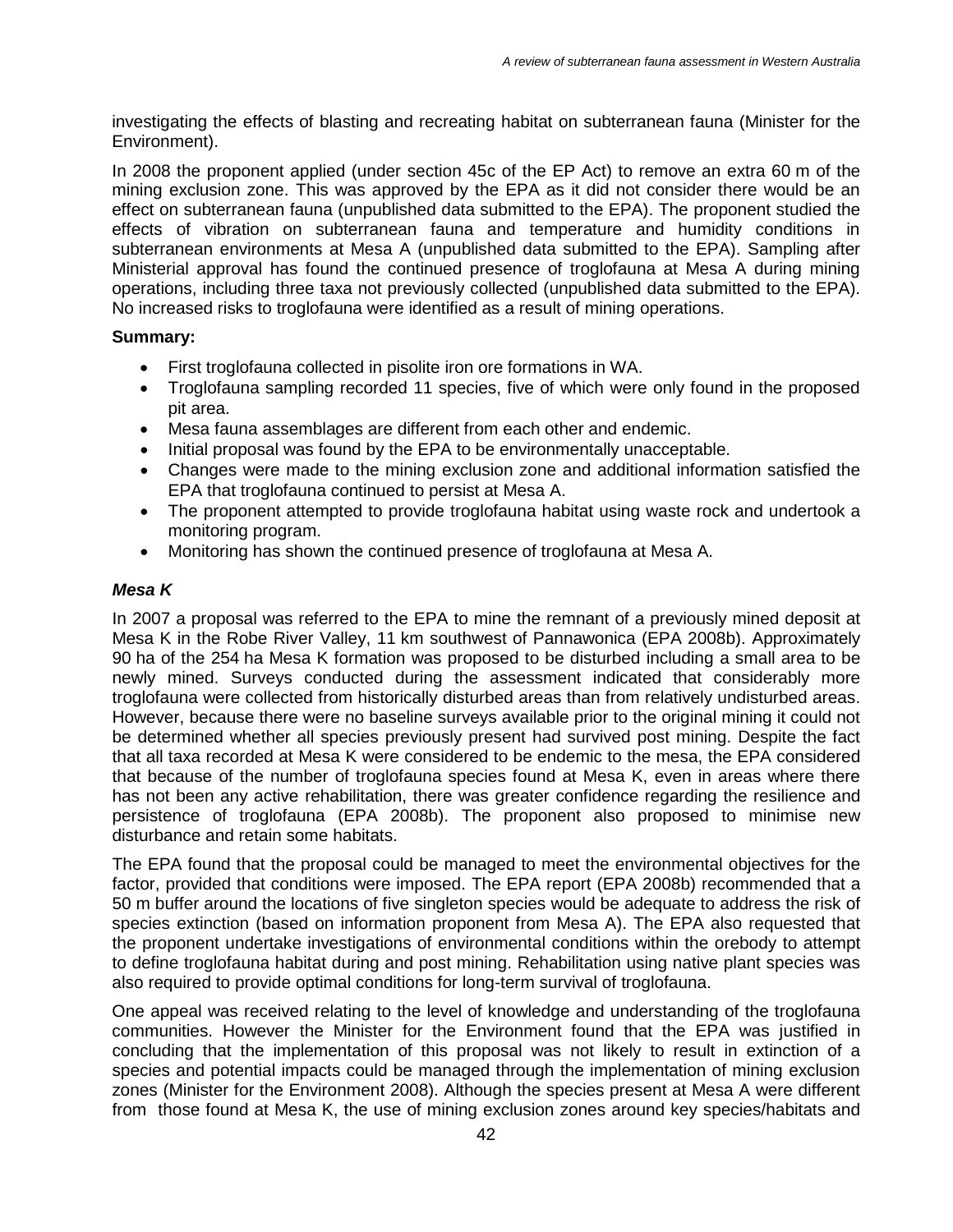providing linkages with larger areas of habitat was considered an acceptable strategy for minimising the risks to troglofauna species.

#### **Summary:**

- Proposal was to mine the remnant of a previously mined deposit.
- No baseline surveys were conducted before the first mining operations thus the previous subterranean fauna assemblage was unknown.
- A high proportion of the mesa was proposed to be retained.
- Sampling showed that subterranean fauna was present in previously mined areas.
- Mining disturbance was excluded from areas where troglofauna were represented by single records of species, and a monitoring program implemented.

### **4.2.4 LNG development on Barrow Island**

Barrow Island was made a flora and fauna reserve in 1908 and upgraded to a Class A Nature Reserve in 1910 because of its very high conservation values. A petroleum lease was established in 1966, which lead to the development of an oil field.

In 2003, the WA Government provided in-principle agreement for restricted access to the island for gas processing facilities. The EPA conducted an assessment of the Gorgon Gas Development proposal for construction of a liquefied natural gas (LNG) plant and associated pipeline infrastructure (EPA 2006). The EPA identified subterranean fauna was one of the key environmental factors due to the endemicity and diversity of species, of which twelve are listed as threatened under the WC Act (see Appendix 1). Clearing, earthworks, construction activities, waste water discharges and spills of fuel or hazardous materials, and groundwater extraction were identified as potential impacts on subterranean fauna. Surveys showed that seven taxa were found only in the project footprint and a proposed new accommodation area had not been adequately sampled.

The proponent committed to carrying out management measures to minimise the impacts, however, the EPA assessment showed that the risk of extinction of subterranean fauna was high (EPA 2006). The Barrow Island Draculoides exhibited substantial genetic differentiation across the island, which suggested that there was limited underground movement of fauna and there were significant knowledge gaps regarding the distribution and taxonomy of undescribed taxa. The EPA considered the risk of significant environmental impacts on subterranean fauna were not acceptable.

There were eleven appeals against the EPA report and the Minister for the Environment appointed an Appeals Committee to investigate the matters raised and to make recommendations (Appeals Committee 2006). The appeals raised concerns about aspects of the EPA's report including subterranean fauna (Minister for the Environment 2006). In response, the proponent presented advice to the Appeals Committee that further surveys identified some species previously thought to be restricted to the footprint were now recorded outside (Appeals Committee 2006). The proponent contended that further sampling was likely to record all taxa in other parts of the island. However, the Appeals Committee noted that there was no certainty that the species would be found elsewhere and recommended to the Minister that the proposal be remitted to the EPA for further assessment or subject to further survey the proponent's appeal be allowed.

The Minister allowed the proponent's appeal on the basis that subterranean fauna surveys typically experience considerable species accumulation over time; that the hydrogeological environment showed no physical impediment to dispersal; and that with further survey it was likely that the remaining subterranean taxa would be found elsewhere on Barrow Island with only a small risk they would not be found outside the project footprint (Minister for the Environment 2006).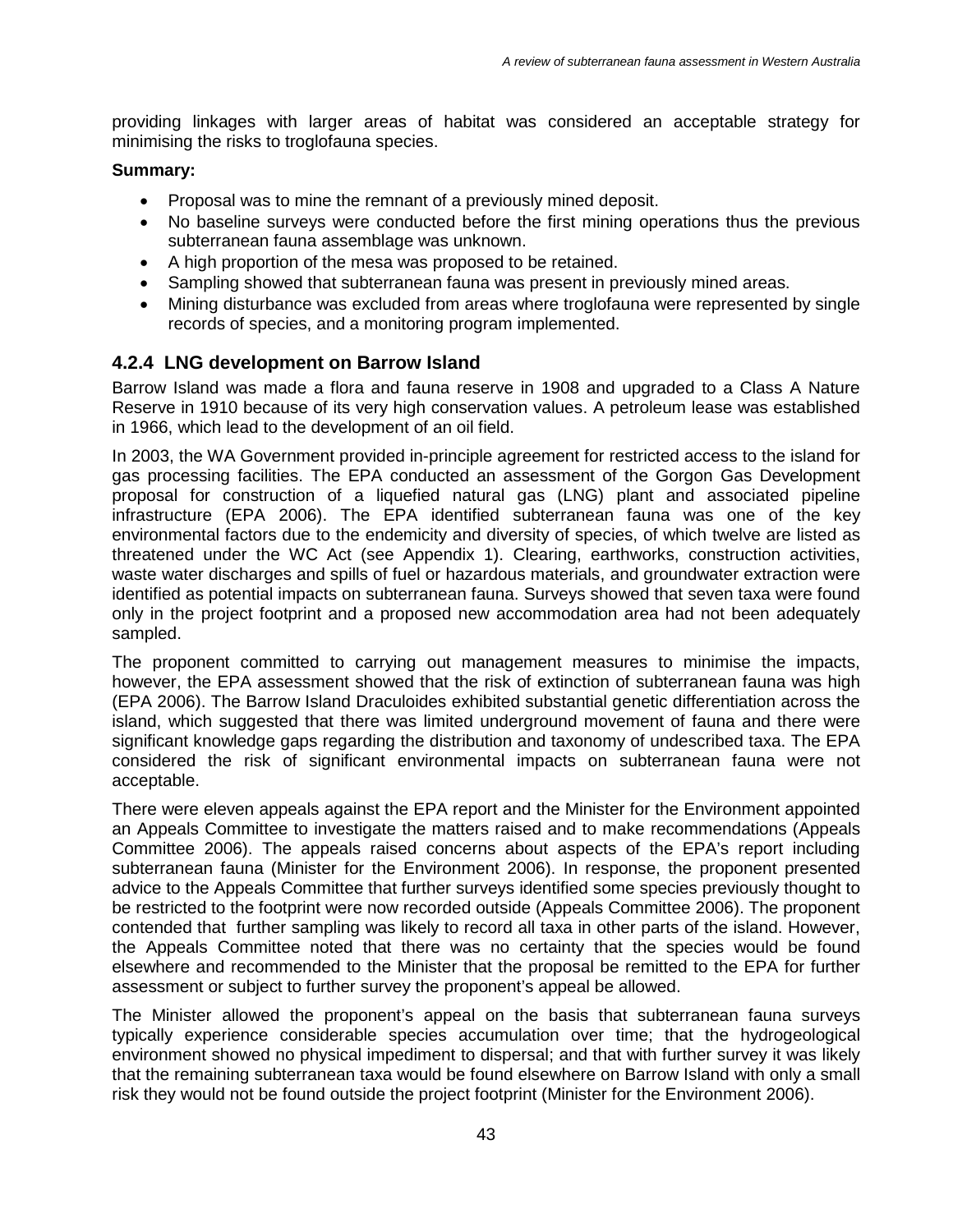The Minister approved the proposal and required terrestrial and subterranean fauna baseline survey, environmental impact report, environmental protection plan, environment monitoring program and a groundwater abstraction management plan. Ministerial conditions required further surveys until the species were located outside the footprint area (Minister for the Environment 2007, Ministerial Statement 748).

In 2008, the EPA received a new proposal (Gorgon Gas Development Revised and Expanded Proposal) to increase production from 10 to 15 million tonnes per annum by the addition of a third gas processing train (EPA 2009d). This required significant revisions to the layout, size and orientation of infrastructure. The EPA assessed the revised proposal and determined that subterranean fauna was a key environmental factor. The proposal included a 20% increase in clearing with a proportional reduction in subterranean habitat, and increased risks for spills and contamination of subterranean habitats. In addition to the four taxa not recorded outside the footprint area, from the previous assessment, additional surveys showed another three subterranean taxa were also not found outside. The EPA concluded that the risk of extinction of subterranean fauna was unacceptable and could not be managed to meet its objective (EPA 2009d, Bulletin 1323).

Construction of the first proposal had not commenced at the time of assessment of the new proposal, and therefore the EPA could not evaluate the effectiveness of Ministerial conditions for the first proposal (EPA 2009d). The EPA concluded that the proposal could only meet its objectives if stringent conditions were applied. The EPA examined the conditions associated with the first proposal and suggested ways in which conditions could be modified to meet the EPA's objectives for the new proposal (Appendix 3 of EPA 2009d). For subterranean fauna, these additional conditions included further survey to address concerns of extinction risk. The EPA's recommendations to the Minister in Bulletin 1323 were appealed (Appeals Convenor 2009).

As part of their appeal the proponent stated that an extensive and ongoing field monitoring and taxonomic research program was in place to establish the presence of the species outside the footprint area, as required by conditions in Ministerial Statement 748, and the expectation that future sampling would meet the EPA's objectives. The EPA disagreed that conditions in Ministerial Statement 748 required ongoing survey (hence the recommendation for additional surveys). The Minister found that there was a sound basis for the EPA's recommendation and this ground of appeal was dismissed (Minister for Environment 2009). The Minister allowed the proposal to be implemented with new conditions (Ministerial Statement 800).

#### **Summary:**

- Barrow Island is a Class A Nature Reserve and highly significant for subterranean fauna.
- The EPA assessed the first proposal for construction of an LNG plant and associated infrastructure for which subterranean fauna was a key factor.
- Seven of the species identified within the project footprint were not located elsewhere on the island.
- The EPA concluded that the overall impacts of the proposal would be environmentally unacceptable.
- The EPA report was subject to appeal, the Minister partly upheld the appeals and issued Ministerial Statement 748 which allowed the proposal to be implemented.
- The EPA received a new proposal and conducted a second assessment.
- Additional surveys reduced the number of subterranean taxa were known only from the footprint in the first proposal but located another three.
- The EPA remained concerned about the risks of species extinction for subterranean fauna, however overall found that overall the proposal could only meet its objectives if stringent conditions were applied.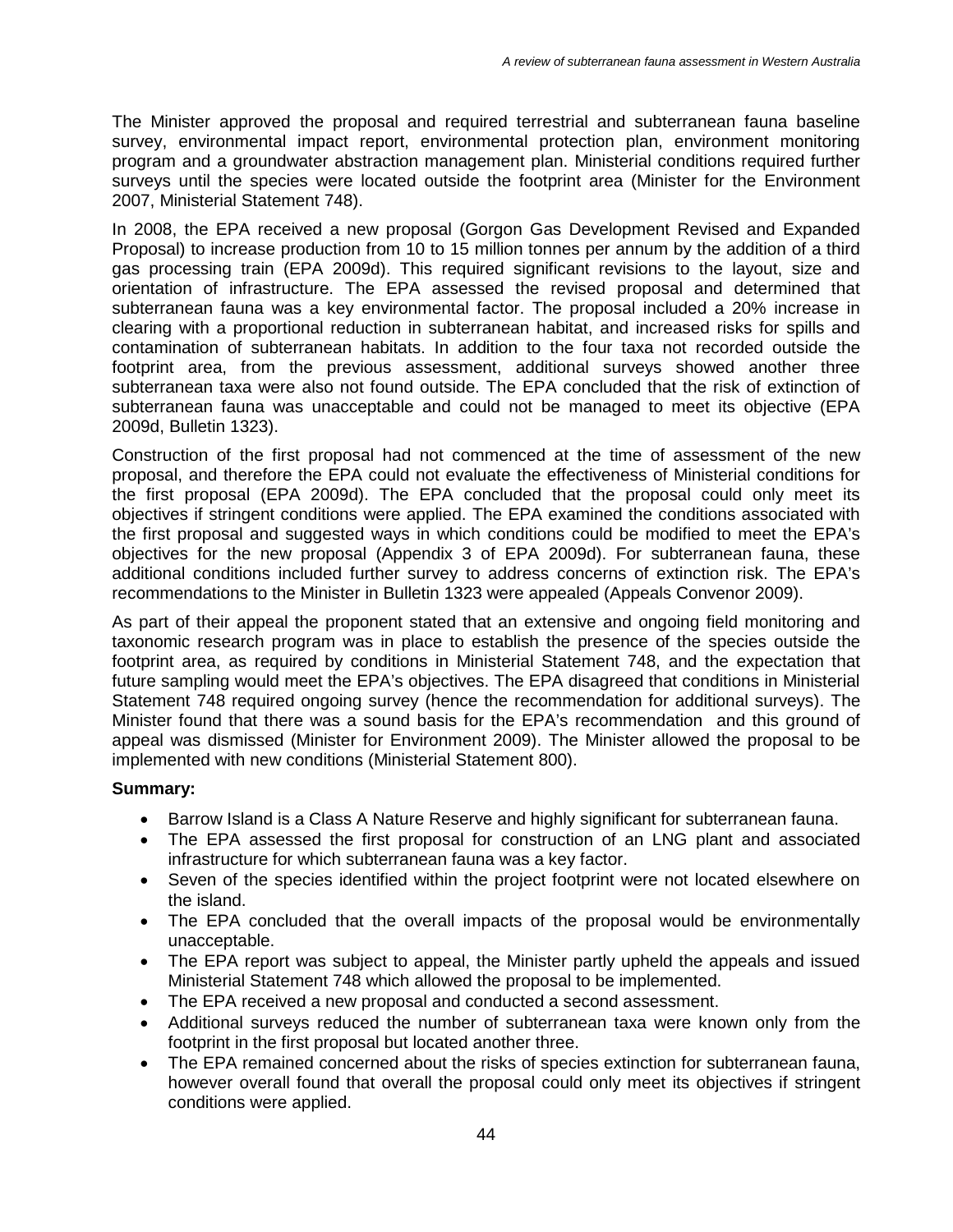• Ministerial Statement 800 allowed implementation of the new proposal with conditions.

#### **4.2.5 Change to dewatering rate at Pilbara Iron Ore and Infrastructure Project - Christmas Creek**

The EPA assessed the development of iron ore mines north of Newman at Christmas Creek and Mindy Mindy (as well as a borefield, railway system and accommodation village) in 2005 (EPA 2005). The EPA found that it was unlikely that its objectives would be compromised provided there was satisfactory implementation by the proponent of their commitments and the recommended conditions. Ministerial Statement 707 was issued so that the proposal could be implemented (Minister for the Environment 2005). Stygofauna sampling was conducted as part of the assessment, but identifications had not been completed. The proponent prepared a subterranean fauna management plan to continue monitoring (EPA 2005). The management plan only addressed stygofauna and the lack of likely troglofauna habitats in the project area was noted (FMG 2004).

In 2011, the EPA assessed the Christmas Creek Water Management Scheme proposal which involved the dewatering and injection of groundwater within the Christmas Creek project area to enable mining of iron ore below the water table (EPA 2011a). This significantly increased the dewatering rate (from 11.4 to up to 50 gigalitres per annum). Six stygofauna species were recorded within the proposal area but all were considered widespread as they were all recorded outside the area of impact and therefore impact to stygofauna from the proposal was unlikely to be significant (EPA 2011a).

Desktop survey for troglofauna concluded that it was likely that species occurred within the project area and mounding of groundwater was predicted to reduce the total volume of potential troglofauna habitat (up to 19%), but there were difficulties in predicting the impact of dewatering on soil humidity within potential troglofauna habitat (EPA 2011a). Field surveys for troglofauna had been undertaken by the proponent but results were not available at the time of assessment. However the connectivity of the geology and size of habitat volume along the Fortescue valley and footslopes of the Chichester range made it unlikely that any troglofauna species was restricted to the impact area and therefore the EPA concluded that the risk to troglofauna species was low.

No conditions relevant to subterranean fauna survey or management were recommended, by the EPA, however conditions to address groundwater mounding and potential effects of dewatering and mounding on vegetation were included. Ministerial Statement 871 was issued so that the proposal could be implemented (Minister for Environment 2011).

#### **Summary:**

- An area not thought to contain troglofauna habitat in 2005 but considered very likely to contain species in 2011.
- Assessment of a dewatering and reinjection proposal was based on desktop survey (not field survey).
- Mounding of groundwater was predicted to reduce the volume of troglofauna habitat by up to 19%, however geological connectivity and habitat volume satisfied the EPA that the risk to troglofauna species was low.

#### **4.2.6 Risk-based assessment - West Pilbara Iron Ore**

A proposal to develop eight iron ore deposits at five locations south of Pannawonica was referred to the EPA in 2008 and a PER level of assessment set (EPA 2011b). In addition, the proposal included a 285 km heavy-haulage railway from the iron ore deposits to a port to be constructed at Anketell Point (25 km north-east of Karratha). The large-scale proposal included mining below the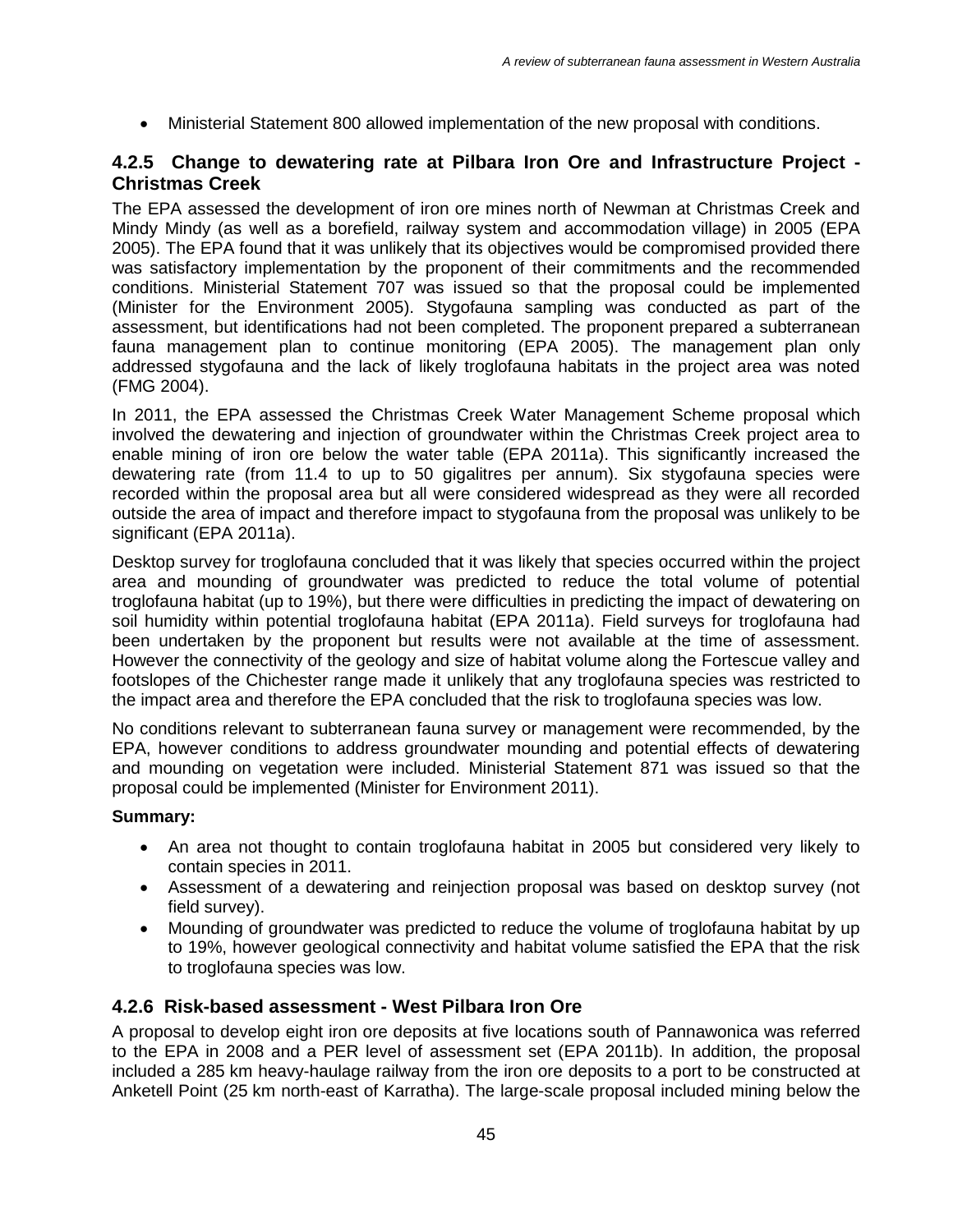watertable at two orebodies (with associated dewatering), a central ore processing facility, rail transport, bridges, sidings, a power station and port facilities.

Subterranean fauna was one of four key environmental factors identified. During the assessment, a regional survey was conducted and a total of 24 species were found in pisolite ore formations. Of these, 13 species were only recorded from the proposed mining impact areas. With the exception of one pseudoscorpion, all those collected during surveys were undescribed or had not been previously collected. Some were likely to warrant listing under the WC Act (EPA 2011).

The proponent undertook geological sampling and was able to show the underground extent of orebodies, however the degree and distribution of interconnected voids within channel iron formations could not be quantified (EPA2011). The extent of orebodies provided the basis for mapping the potential troglofauna habitat.

The proponent considered that singleton records were not representative of true distributions, but reflected sampling bias. Genetic analyses demonstrated apparent subterranean habitat connectivity (EPA 2011):

- molecular data for the best sampled group (schizomids) indicated that in general there was gene flow and interbreeding throughout each mesa landform;
- parallel molecular results were recorded from cockroaches; and
- other members of the same genera occur more widely.

A strong correlation was detected between the distribution of well-collected species and the geomorphology of the palaeodrainage systems, and five habitat units (with associated fauna assemblages) were described by the proponent. Using precedents from other cases (iron ore mining at Mesa K and limestone mining at Cape Range) the proponent argued that troglofauna continued to exist at sites subject to mining (for many generations). The proponent considered that the retention of at least 50% of troglofauna habitat for each palaeodrainage habitat unit constituted a significant amount and was consistent with a precautionary approach, despite not demonstrating the presence of all species found within the mining impact areas occurring beyond mining areas.

The proponent suggested that a minimum of 50% of the channel iron deposits (potential troglofauna habitat) in all palaeodrainage systems impacted by mining would be retained, and other impact minimisation actions would be conducted (e.g. type of blasting, backfilling and rehabilitation).

The EPA accepted the proponent's view that the palaeodrainage habitat for the majority of species extended to large areas outside the area of impact and that gene flow within two widespread species suggested connectivity (EPA 2011). The EPA recommended a condition requiring further sampling of the potential troglofauna habitat outside of areas proposed to be mined.

Mining activities at two of the locations would require dewatering and the subsequent loss of stygofauna habitat. Twenty-one of the 37 taxa recorded in the stygofauna surveys were represented in the groundwater drawdown area at Ken's Bore and Cardo Bore East (EPA 2011). Nineteen of the 21 taxa recorded from the impacted sites have been recorded elsewhere in the region. Most of these have been shown to be widespread or at the outer limits of the drawdown area (within the seasonal variation for water tables). The EPA accepted the proponent's calculations that superficial aquifer stygofauna habitat and the large number of stygofauna species found both within and outside the impact zone indicated that distributions are likely to be regional, and therefore impacts on stygofauna were unlikely to be significant.

#### **Summary:**

- Large proposal to develop eight iron ore deposits at five locations near Pannawonica.
- Regional scale surveys conducted.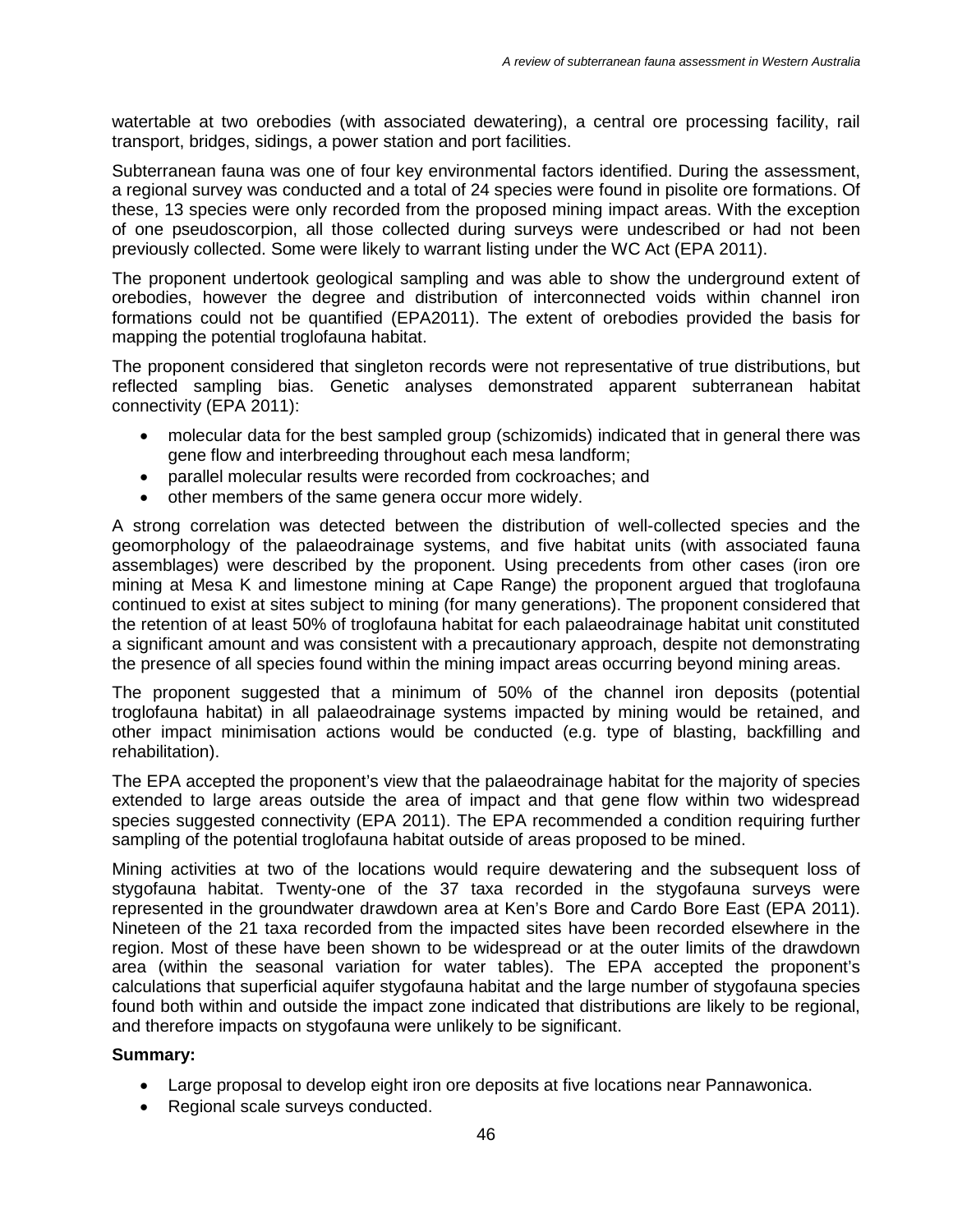- 24 troglofauna species found at ore formations to be mined.
- 37 stygofauna species found within the water drawndown area.
- Troglofauna were strongly associated with palaeodrainage systems and widespread species were used to describe habitat units.
- Molecular data from schizomids indicated that there was gene flow and interbreeding throughout each mesa landform.
- A minimum of 50% of the channel iron deposits was retained as troglofauna habitat.
- 19 of the 21 stygal taxa recorded from the impact sites have been recorded elsewhere in the region.
- The EPA accepted the use of widespread species to define palaeodrainage habitat units.
- Effects of water drawdown on superficial aquifer stygofauna habitats were unlikely to be significant.

#### **4.3 Lessons learned from case studies of EPA assessments so far**

The relatively recent increase in profile of subterranean fauna as a factor in environmental impact assessment has led to an evolution in thinking and assessment procedures. The learning curve is evident with developments in policy and changes in assessment practices and conditions over time. The case studies (4.2.1 to 4.2.6) also demonstrate increase in knowledge over time and how the amount and quality of information available can provide a greater understanding of the potential for subterranean fauna to occur and whether that subterranean fauna is likely to be restricted in distribution and thus more vulnerable to impacts.

### **4.3.1 Vulnerability to impacts**

The observed persistence of subterranean fauna during and after mining operations indicates that species are often likely to have distributions larger than the small areas from which they have been recorded. The post-mining sampling undertaken at Mesa K in the Pilbara demonstrated that subterranean fauna was present despite previous mining activities. The results from Mesa A also show that subterranean fauna persists in areas which are subject to disturbance from mining. Monitoring of subterranean fauna populations at Cape Range have also shown persistence of species recorded prior to mining. Additional species were recorded over time than were recorded in initial surveys.

However, their resilience to impacts remains largely unknown, and many subterranean fauna have small recorded distributions. Those subterranean fauna which have limited ranges and poor dispersal abilities may be vulnerable to localised impacts. Use of groundwater resources has not traditionally taken into account any effects on subterranean fauna in criteria to determine overexploitation, and little information is available on changes to stygofauna as a result of groundwater abstraction or variations in flow rates (Humphreys 2009). Understanding the effects of disturbance on subterranean fauna remains challenging because sampling may not detect all the species that are present which makes determining change overtime difficult.

## **4.3.2 Conditions as part of Ministerial Statements**

Where impacts on subterranean fauna are identified as part of an environmental impact assessment process, conditions may be imposed by the Minister to reduce or mitigate the impacts. A summary of the assessments in which subterranean fauna was a key environmental factor is provided in Appendix 3. This includes conditions that were recommended by the EPA, any appeals and relevant Ministerial Statements.

The earliest examples of Ministerial approvals subject to subterranean fauna conditions (notably at the limestone mine at Cape Range for troglofauna and Orebody 23 iron ore mine in the Pilbara for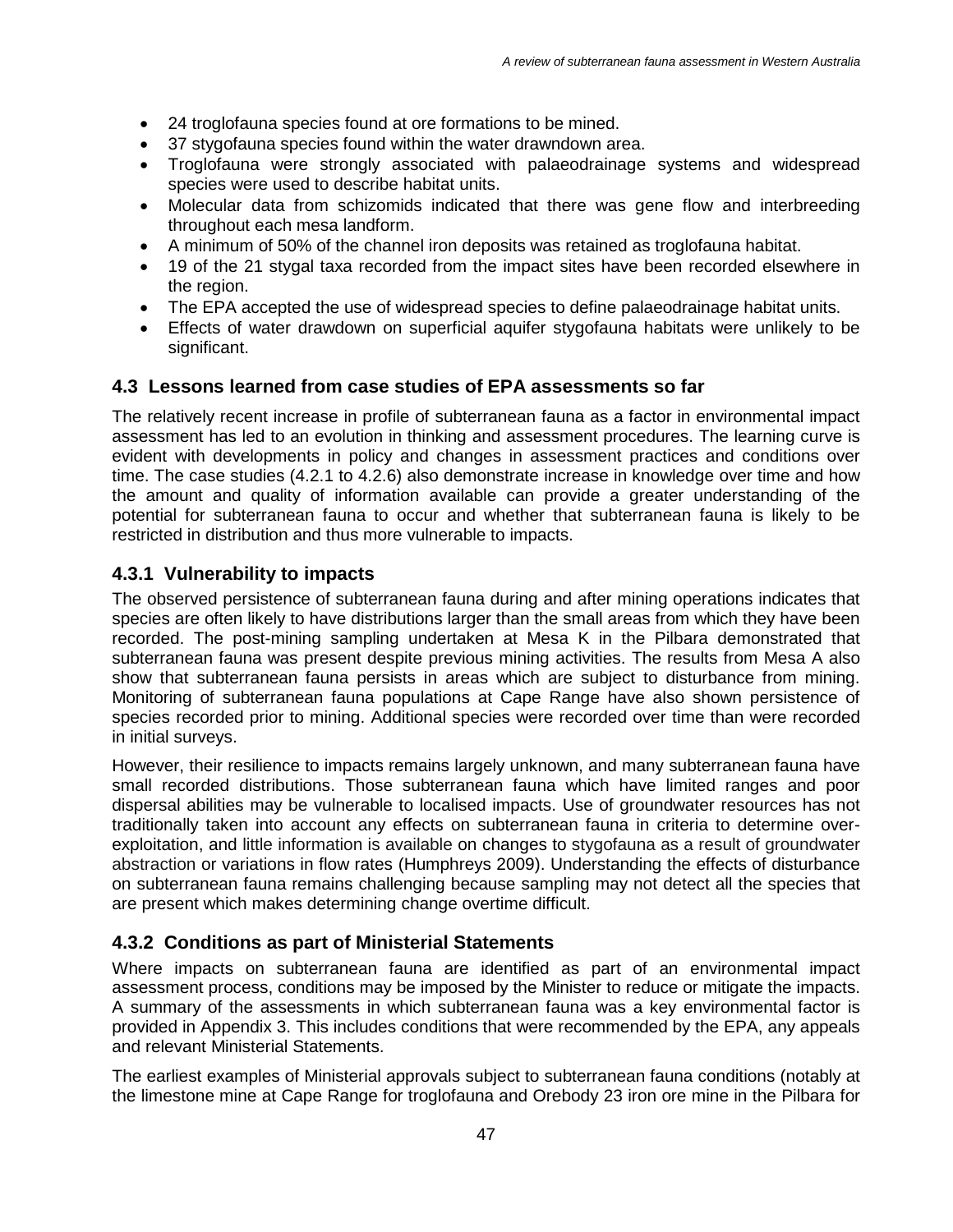stygofauna) included requirements to complete inventory surveys and management plans postapproval. This resulted in significant difficulties for proponents who experienced delays to commencement of operations while survey work and identification of samples was undertaken. In the case of Orebody 23, significant concern about the very small ranges of stygofauna and potential for dewatering to cause extinction of species resulted in cessation of mining activities following post approval survey. Early Ministerial Statements often included conditions relating to identification or management of subterranean fauna in supplementary table of proponent commitments, with the condition to implement those commitments.

During the late 1990s to early 2000s, requirements for survey and monitoring as part of Ministerial conditions were often very extensive (for example for West Angelas Iron Ore Project, Hope Downs and Orebody 24/25, Appendix 3) and included either proponent commitments or conditions on the Ministerial Statement to increase scientific knowledge of subterranean fauna; and often required the use of management plans to address potential threats (especially by dewatering). During this time there was a general trend away from the use of proponent commitments towards inclusion of requirements for survey as part of the Ministerial Statement. The release of Guidance Statement 54 in 2003 resulted in conditions which had a stated purpose of maintaining abundance and diversity and avoiding impacts. Conditions common to many proposals included requirements to: survey areas affected by operations; survey outside the footprint to assist with determining conservation significance (i.e. not found elsewhere) of the species inside the project area; ongoing monitoring of species present; and planning to address adverse issues should they arise (i.e. if monitoring shows a decline in abundance or diversity).

More recently, conditions of Ministerial Statements where much of the survey work was done as part of the assessment have required less detail post approval. EPA reports and Ministerial Statements issued since 2009 commonly do not include any specific conditions relating to subterranean fauna where the EPA has been satisfied by comprehensive information presented regarding species present, extent of habitats and potential threats, for example Western Turner Syncline, Marillana Iron Ore Mine, Balmoral South Iron Ore Project.

The use of subterranean fauna habitat mapping to infer continuous or unimpeded movement has increasingly been used. Ministerial conditions for some projects have required further definition of habitats or validation of assumptions regarding habitat connectivity (e.g. Carina Iron Ore Mine, Balmoral South, Cundaline and Callawa Mining Operations Solomon Project, Appendix 3). West Pilbara Iron Ore (2011) was the first project to use a combination of habitat and genetic analysis to indicate likely habitat connectivity.

New information can result in a condition being removed. During the assessment of Pardoo Direct Shipping Ore Project at Port Hedland a pseudoscorpion was only found within the mining footprint (Bulletin 1289; Report 1320). As a result a condition requiring demonstration of the presence of the species outside the mining footprint was imposed. However, despite substantial survey work the species could not be located again either inside or outside the footprint. Subsequently the proponent applied under s46 of the EP Act to have the condition removed. The Minister sought advice from the EPA who recognised that the condition could not be met and the condition was removed.

#### **4.4 Comparison of WA approach with other jurisdictions**

Much of the research on subterranean fauna in Australia has been conducted in WA, where understanding and knowledge of subterranean fauna has increased significantly since its recognition as an environmental factor in EIA. Outside WA, the understanding of subterranean fauna diversity is also increasing and key areas of karst have been identified in Eastern Australia, with rich fauna now known in NSW (at Jenolan, Wombeyan, Wee Jasper and Stockyard Creek)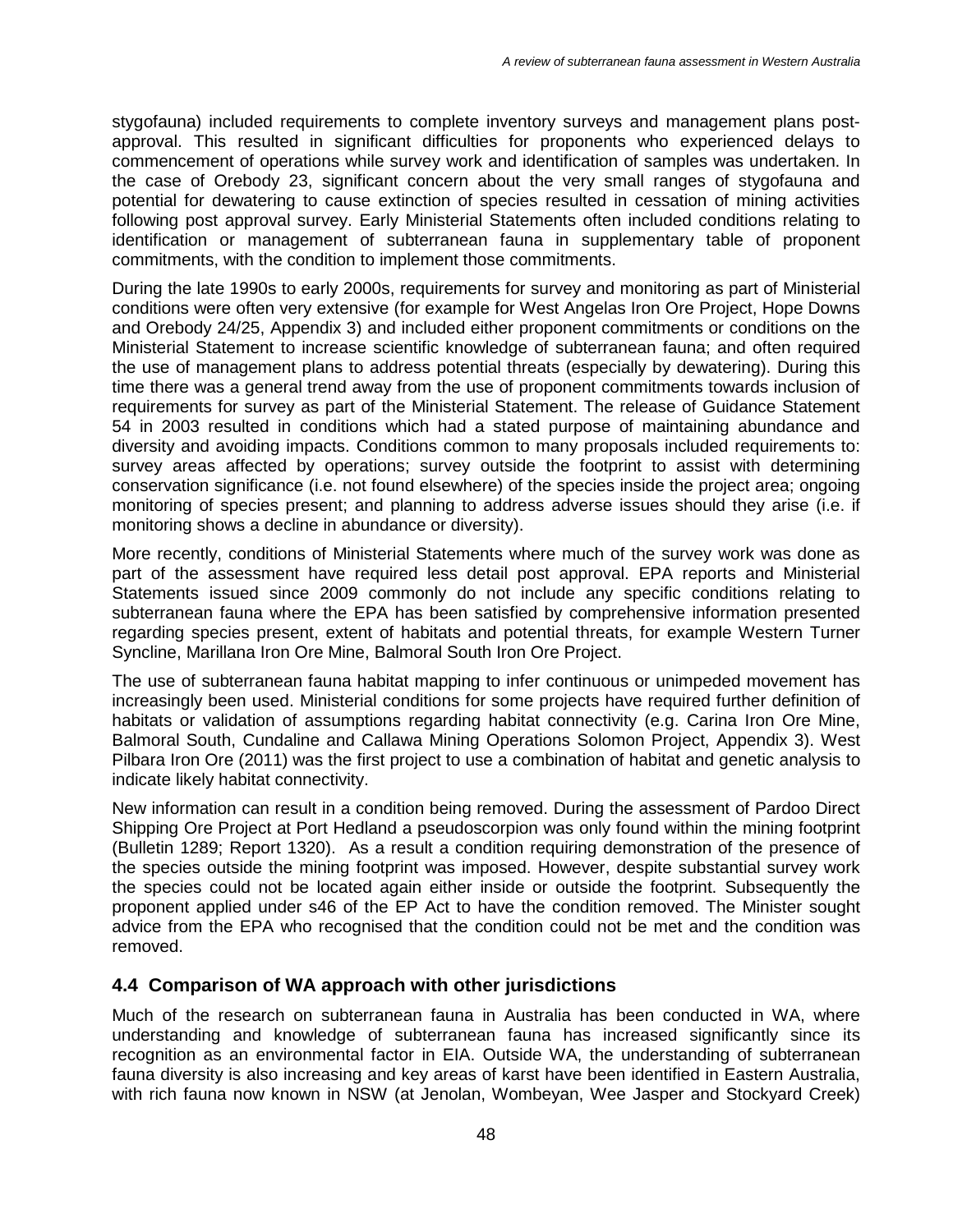and Tasmania, with some diversity also known in central Queensland and arid South Australia (Thurgate *et al.* 2001).

Consideration of subterranean fauna in the EIA of development proposals is only formalised in WA (National Water Commission 2008). Assessment of subterranean fauna is integrated into the EIA process in WA in a manner that is not evident in other states. A summary of environmental protection legislation, EIA process, relevant policy documents and numbers of threatened species of subterranean fauna are included in Table 3.

|                                                             |  | Table 3: Subterranean fauna summary of legislation, inclusion in impact assessment, |  |  |  |  |  |  |  |  |
|-------------------------------------------------------------|--|-------------------------------------------------------------------------------------|--|--|--|--|--|--|--|--|
| relevant policy documents and numbers of threatened species |  |                                                                                     |  |  |  |  |  |  |  |  |

| Jurisdiction | Agency                                                                                                            | Legislation                                                                                                                                                                                                       | Subterranean fauna<br>included in impact<br>assessment?                                                                                                                                                                                                                                                                                                                                                    | Policy documents                                                                                                                                                              | Number of<br>subterranean<br>threatened<br>species                                           |
|--------------|-------------------------------------------------------------------------------------------------------------------|-------------------------------------------------------------------------------------------------------------------------------------------------------------------------------------------------------------------|------------------------------------------------------------------------------------------------------------------------------------------------------------------------------------------------------------------------------------------------------------------------------------------------------------------------------------------------------------------------------------------------------------|-------------------------------------------------------------------------------------------------------------------------------------------------------------------------------|----------------------------------------------------------------------------------------------|
| Commonwealth | <b>SEWPaC</b>                                                                                                     | <b>EPBC Act</b>                                                                                                                                                                                                   | Yes but not<br>comprehensive - where<br>subterranean fauna are<br>covered by other listings<br>such as Ramsar,<br>threatened species and<br>ecological communities or<br>on Commonwealth land<br>these are matters of<br>national environmental<br>significance.                                                                                                                                           | Recovery outline for Blind<br>Cave Eel in Action Plan<br>for Australian Freshwater<br>Fishes.<br>IRP for Aquatic Root Mat<br>Community of Caves of<br>the Swan Coastal Plain. | 3 (all WA)                                                                                   |
| <b>WA</b>    | EPA, Office of<br>the EPA.<br>Advice<br>requested<br>from WA<br>Museum and<br><b>DEC</b>                          | EP Act 1986,<br><b>WC Act</b>                                                                                                                                                                                     | Yes - subterranean fauna<br>can be a key<br>environmental factor in<br>assessment (separate to<br>other fauna and SREs).                                                                                                                                                                                                                                                                                   | GS 54, draft GS 54a, GS<br>33, GS 20.                                                                                                                                         | 40 species, 9<br>ecological<br>communities.                                                  |
| <b>NSW</b>   | Office of<br>Environment<br>and Heritage<br>$(OEH)$ ,<br>Department of<br>Planning and<br>Infrastructure<br>(DPI) | Protection of<br>the<br>Environment<br>Operations<br>(General)<br>Regulation<br>2009;<br>Environmental<br>Planning<br>Assessment<br>Act 1979;<br><b>Threatened</b><br><b>Species</b><br>Conservation<br>Act 1995. | OEH is an environmental<br>regulator and manages<br>parks.<br>Management of karst<br>areas is done by<br>reservation.<br>EIA is conducted under<br>the Environmental<br><b>Planning Assessment Act</b><br>1979 which includes<br>assessment of impacts on<br>biodiversity but<br>subterranean fauna is not<br>specifically included as a<br>factor. However<br>Environmental Impact<br>Statements for some | Guidelines on fauna<br>survey do not include<br>subterranean fauna.<br>WA EPA Guidance<br>Statements referred to in<br>some environmental<br>impact statements.               | <b>None</b><br>(however listed<br>species<br>include surface<br>fauna that<br>utilise caves) |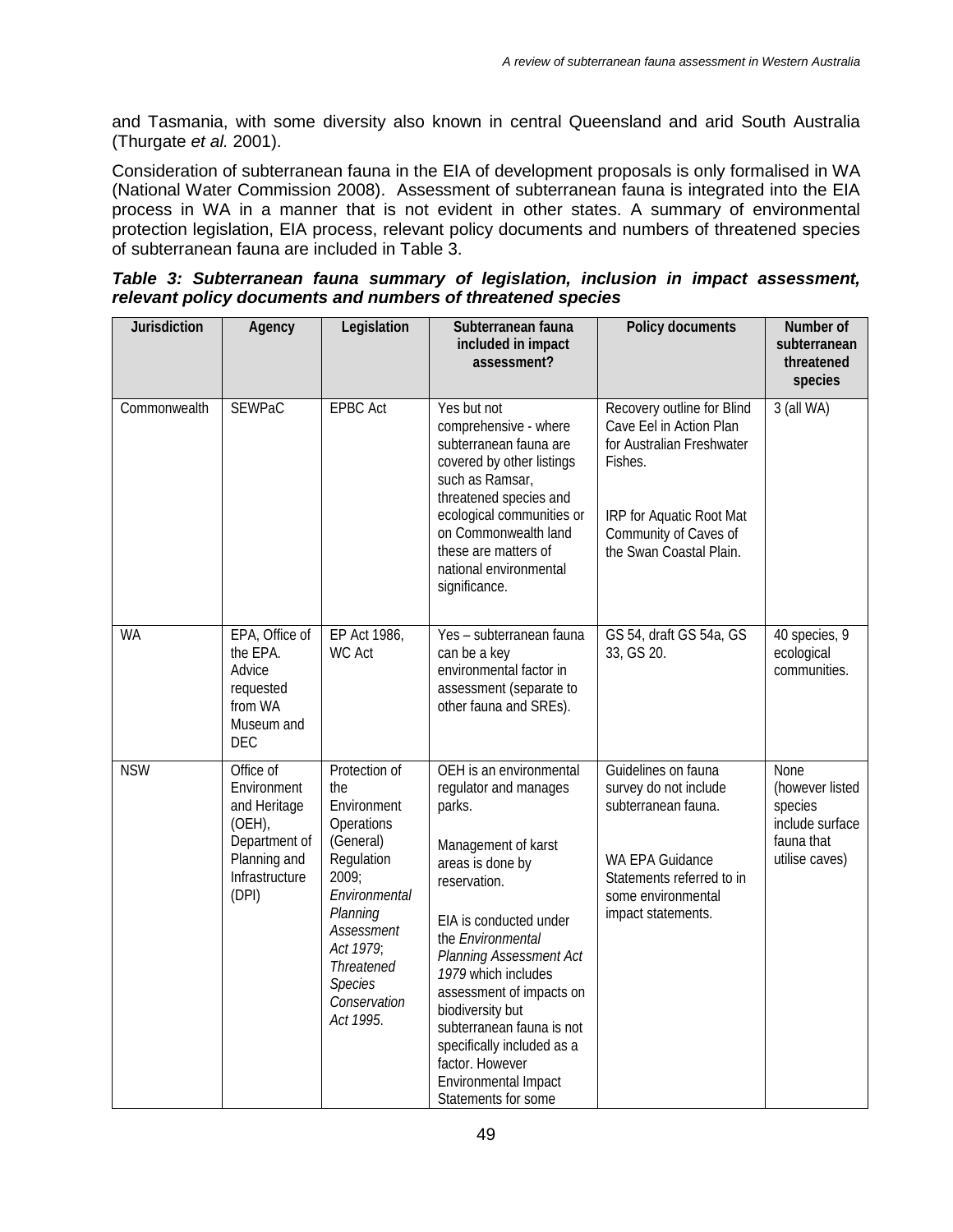| Jurisdiction | Agency                                                                                                            | Legislation                                                                                                                                                                                                                                                                                        | Subterranean fauna<br>included in impact<br>assessment?                                                                                                                                                                                       | Policy documents                                                                                                                                                | Number of<br>subterranean<br>threatened<br>species                                                                                                                                                                                                                                      |
|--------------|-------------------------------------------------------------------------------------------------------------------|----------------------------------------------------------------------------------------------------------------------------------------------------------------------------------------------------------------------------------------------------------------------------------------------------|-----------------------------------------------------------------------------------------------------------------------------------------------------------------------------------------------------------------------------------------------|-----------------------------------------------------------------------------------------------------------------------------------------------------------------|-----------------------------------------------------------------------------------------------------------------------------------------------------------------------------------------------------------------------------------------------------------------------------------------|
|              |                                                                                                                   |                                                                                                                                                                                                                                                                                                    | proponents require<br>inclusion of subterranean<br>fauna                                                                                                                                                                                      |                                                                                                                                                                 |                                                                                                                                                                                                                                                                                         |
| Vic          | EPA Victoria<br>& Department<br>of Planning<br>and<br>Community<br>Development                                    | Environment<br><b>Protection Act</b><br>1970;<br>Environment<br>Protection<br>(Amendment)<br>Act 2006;<br>Environment<br><b>Effects Act</b><br>1978; Flora and<br>Fauna<br>Guarantee Act<br>1988                                                                                                   | Proponent prepares<br><b>Environmental Effects</b><br>Statement (after scoping<br>and public consultation),<br>submitted to the Minister<br>for Planning. Ecological<br>impact statement and<br>licences may also be<br>necessary (from EPA). | <b>State Environment</b><br><b>Protection Policy</b><br>(Groundwaters of Victoria)<br>No. S160                                                                  | Some<br>invertebrates<br>listed but more<br>information<br>required to<br>determine if<br>any are<br>subterranean.<br>No vertebrates<br>of TECs are<br>subterranean.<br>No current<br>Actions for<br>Biodiversity<br>Conservation<br>statements<br>apply to<br>subterranean<br>species. |
| Tas          | <b>EPA Division</b><br>Department of<br>Primary<br>Industries,<br>Parks, Water<br>and<br>Environment              | Environmental<br>Management<br>and Pollution<br>Control Act<br>1994 (EMPCA),<br>Land Use<br>Planning and<br>Approvals Act<br>1993 (LUPAA),<br><b>State Policies</b><br>and Projects<br>Act 1993<br>(SPPA), and<br>Resource<br>Management<br>and Planning<br>Appeals<br><b>Tribunal Act</b><br>1993 | Yes, as for impacts on<br>other fauna (Natural<br>Values Assessments).                                                                                                                                                                        | No but proponent<br>identifies all flora and<br>fauna requiring<br>management in a<br>Proposal and<br>Environmental<br>Management Plan                          | At least 10<br>species (not all<br>have listing<br>statements),<br>no ecological<br>communities<br>listed.                                                                                                                                                                              |
| SA           | Environment<br>Protection<br><b>Authority SA</b><br>& Department<br>0f<br>Environment<br>and Natural<br>Resources | Development<br>Act 1993;<br><b>National Parks</b><br>and Wildlife Act<br>1972                                                                                                                                                                                                                      | Minister for Urban<br>Development and<br>Planning can declare a<br>proposed development a<br>Major Development where<br>the proposal is considered<br>to be of major economic,<br>social or environmental<br>importance. This triggers a      | <b>EPA Guidelines</b><br>Regulatory monitoring and<br>testing Groundwater<br>sampling June 2007 -<br>includes stygofauna but<br>sampling method not<br>defined. | N <sub>0</sub><br>invertebrate<br>species or<br>ecological<br>communities<br>listed.                                                                                                                                                                                                    |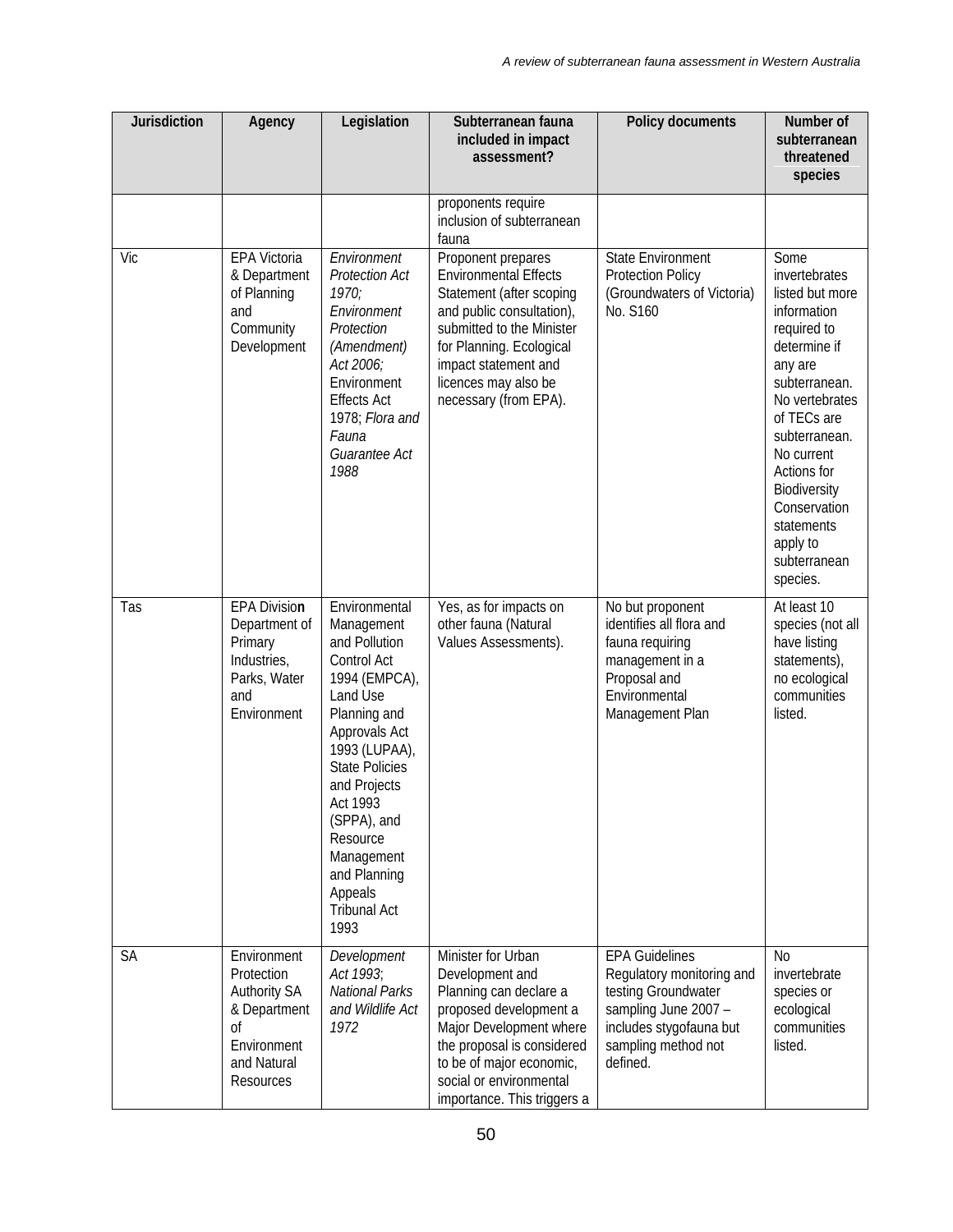| <b>Jurisdiction</b> | Agency                                                                                                                                                                   | Legislation                                                                                                                                                                                                   | Subterranean fauna<br>included in impact<br>assessment?                                                                                                                                                                                                                                                                                                                                             | Policy documents                                                                                                                                                                                  | Number of<br>subterranean<br>threatened<br>species                                   |
|---------------------|--------------------------------------------------------------------------------------------------------------------------------------------------------------------------|---------------------------------------------------------------------------------------------------------------------------------------------------------------------------------------------------------------|-----------------------------------------------------------------------------------------------------------------------------------------------------------------------------------------------------------------------------------------------------------------------------------------------------------------------------------------------------------------------------------------------------|---------------------------------------------------------------------------------------------------------------------------------------------------------------------------------------------------|--------------------------------------------------------------------------------------|
|                     |                                                                                                                                                                          |                                                                                                                                                                                                               | thorough environmental<br>impact assessment<br>process with multiple<br>opportunities for public<br>comment.                                                                                                                                                                                                                                                                                        | No guidelines for<br>troglofauna or<br>invertebrates.                                                                                                                                             |                                                                                      |
| <b>NT</b>           | Environment<br>and Heritage<br>Division of the<br>Northern<br>Territory<br>Department of<br>Natural<br>Resources,<br>Environment<br>The Arts and<br>Sport; and NT<br>EPA | Environmental<br>Assessment<br>Act (EEA);<br>Environment<br>Protection<br><b>Authority Act</b>                                                                                                                | Actions in the Northern<br>Territory that are likely to<br>have significant impacts<br>require environmental<br>impact assessment.<br>Proponent prepares an<br>Environmental Impact<br>Statement or a Public<br><b>Environment Report</b><br>(including identification of<br>relevant environmental<br>issues). No specific<br>guidance on identification<br>of impacts on<br>subterranean species. | NRETAS does not have<br>any specific expertise. If<br>an assessment indicated<br>that subterranean fauna<br>was an issue, agency<br>seeks external advice.                                        | N <sub>0</sub><br>subterranean<br>species or<br>ecological<br>communities<br>listed. |
| Qld                 | EPA agency -<br>Dept of<br>Environment<br>and Resource<br>Management<br>(DERM)                                                                                           | Environmental<br><b>Protection Act</b><br>1994;<br>Integrated<br>Planning Act<br>1997<br>Environmental<br><b>Protection Act</b><br>1994; Nature<br>Conservation<br>Act 1992.                                  | Assessment occurs under<br>Integrated Planning Act<br>1997 for development<br>projects other than mining;<br>under the Environmental<br>Protection Act 1994 for<br>some mining and<br>petroleum activities; under<br>the State Development<br>and Public Works<br>Organisation Act 1971.                                                                                                            | Subterranean<br>groundwater systems are<br>recognised as wetlands.<br>A series of criteria are<br>used in assessment and<br>impacts on biological<br>factors are included but<br>this is general. | N <sub>0</sub><br>subterranean<br>species or<br>ecological<br>communities<br>listed. |
| <b>ACT</b>          | <b>ACT EPA;</b><br>Department of<br>the<br>Environment,<br>Climate<br>Change,<br>Energy and<br>Water                                                                     | Environment<br><b>Protection Act</b><br>1997; Part 4 of<br>the Land<br>(Planning and<br>Environment)<br>Act 1991 and<br><b>Territory Plan</b><br>(plan for land-<br>use); Nature<br>Conservation<br>Act 1980. | Use of environmental<br>impact statements to<br>identify impacts and<br>develop management<br>actions, including for<br>fauna.                                                                                                                                                                                                                                                                      | General policies on<br>preparation of an<br>environmental impact<br>statement and process.                                                                                                        | N <sub>0</sub><br>subterranean<br>species or<br>ecological<br>communities<br>listed  |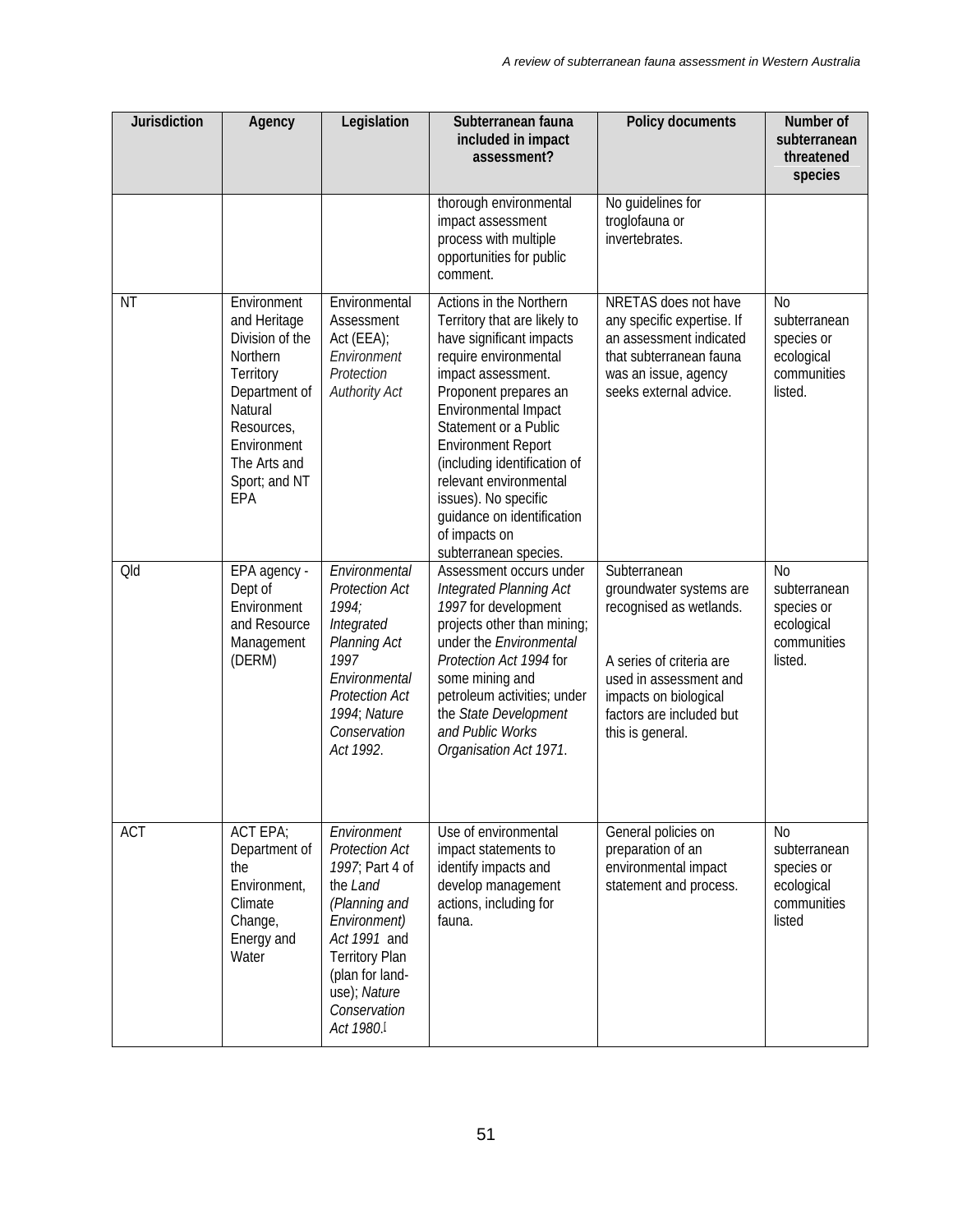#### **4.5 Limitations of current approach**

The EPA's approach to assessment of impacts on subterranean fauna has been to define ways of addressing uncertainty in relation to the organisms that may occur in an area and the effects that implementing a proposal may have on them. The uncertainty primarily results from:

- difficulties in understanding morphology;
- difficulties in defining and identifying species;
- artifacts of sampling, especially singletons;
- lack of understanding of ecological function; and
- inconsistencies between current EPA policies and application over time.

Currently, Guidance Statements 54 and 54a require proponents to show that species within the potential impact zone also occur outside the area, provide evidence that likely impacts will not significantly affect species within the potential impact zone, and include operational conditions that ensure appropriate management and monitoring of subterranean species.

This approach has resulted in proponents undertaking (sometimes extensive) survey work and genetic analyses in isolation of surrounding developments, with results that are not necessarily useful in informing decision-making and management.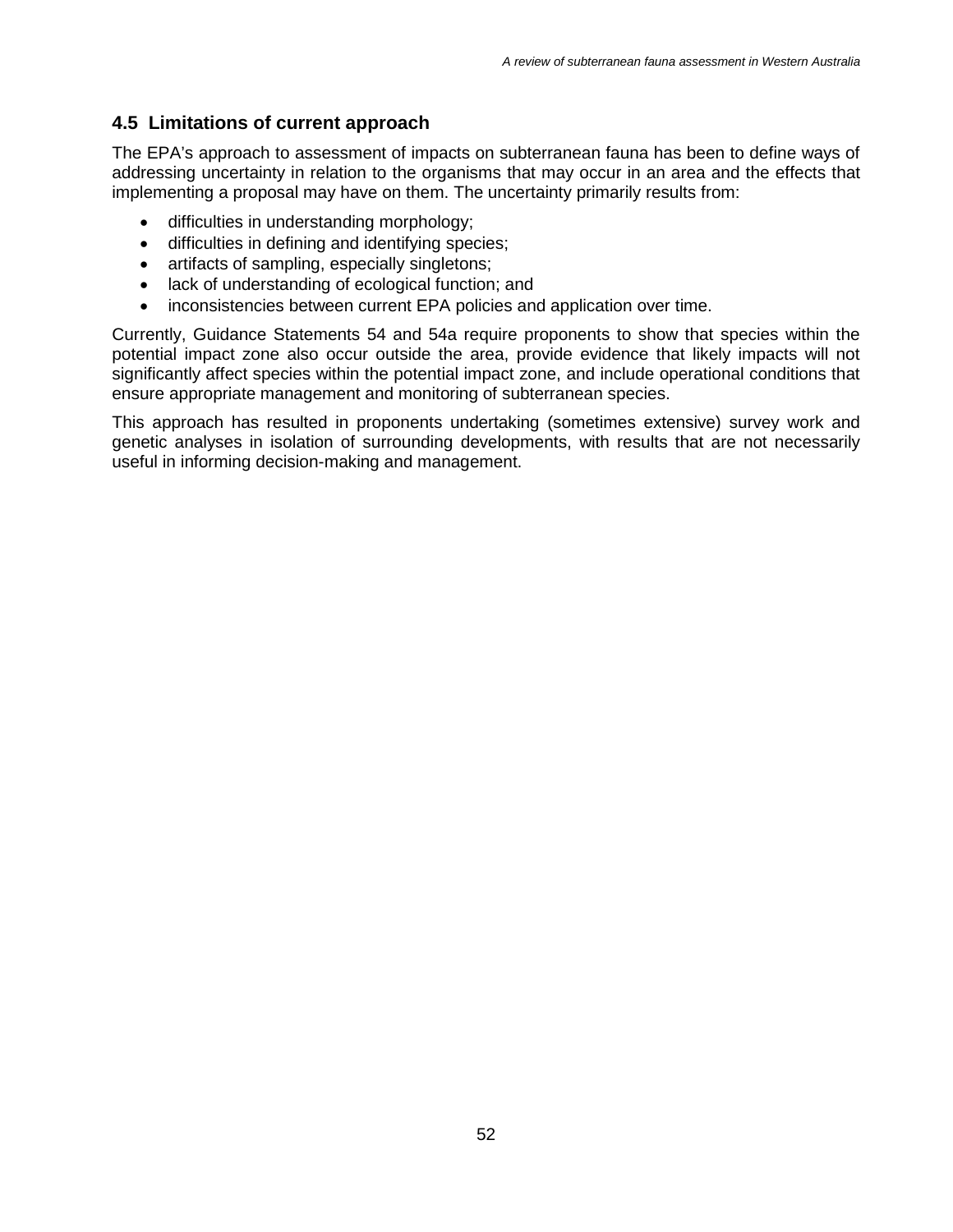## **4.5.1 Defining and identifying species**

Studies of subterranean fauna have highlighted considerable challenges to the traditional understanding of species - whether a species is defined by morphological or genetic similarity (see also section 2.8). The traditional approach to invertebrate systematics is based on displayed characteristics (such as shape and placement of body segments, protrusions, mouth parts or sexual organs). Traditional dichotomous keys distinguish species using these characteristics, however, this can be problematic if:

- the key relies on adult or sex-related characteristics where there is a lack of specimens of the appropriate life stages or gender;
- the specimens show significant variation in body appearance; and
- there is a lack of taxonomic expertise to prepare keys and descriptions.

In a contemporary approach, morphological characteristics alone are often not considered sufficient evidence to deduce lineages and evolutionary relationships, and genetic techniques are increasingly being used to understand the evolutionary relationships between species. A comparison of genomes can give an indication of the degree of similarity, difference and genetic distance. However, the degree of similarity or difference can vary between taxonomic groups (i.e. plasticity in the genome appears to be naturally higher in some groups than others), so there may be difficulty in distinguishing within and between species variation. Guidance Statement 20 on short range invertebrate endemics cautions against species descriptions which are based only on genetic studies (molecular taxonomy) as this may not correspond with more robustly defined species that also incorporate morphological features, distribution and habitat parameters (EPA 2009b).

DNA sequence studies on the schizomids found in different mesas of the Robe Valley concluded there was less than 12% divergence between populations (indicating that the animals found on different mesas may be quite similar) (Harvey *et al.* 2008). However, comparison of specimens has shown that there is enough morphological differentiation between the mesas that the schizomids can be regarded as separate species. This was consistent with the observed genetic divergence between species at Cape Range.

In contrast, geographically isolated amphipods in the Pilbara and Yilgarn displayed divergence of 10% to 35% between populations but show no morphological differences (Finston *et al.* 2007; Cooper *et al.* 2007), which may indicate the presence of more than one cryptic species. In other examples, significant morphological diversity occurs within the same species, for example the amphipods of Orebody 23 (case study 4.2.2), where specimens with significantly different morphologies were identified as being genetically the same species (Finston & Johnson 2004).

Identifying reproductively isolated speciesmay be difficult in cases where the potential for withinspecies variation for less-vagile invertebrates is high. This then contributes to difficulty in understanding the evolutionary relationships between groups (EPA 2009b).

## **4.5.2 Artifacts of sampling**

Sampling of subterranean fauna has similar issues as for epigean species, but sampling limitations may be harder to overcome.

While the representativeness of sampling may be argued, the absence of records during a survey does not necessarily mean a species is not present (false negative). Detection requires appropriate sampling techniques and some species may not be trapped, even if they are present. This may be due to low numbers, size of animals in relation to traps, placement of traps/bores, trap/net design, or seasonal or other movements of the fauna. A species can be found in one location in one sampling effort and then never re-sampled at the same location although nothing in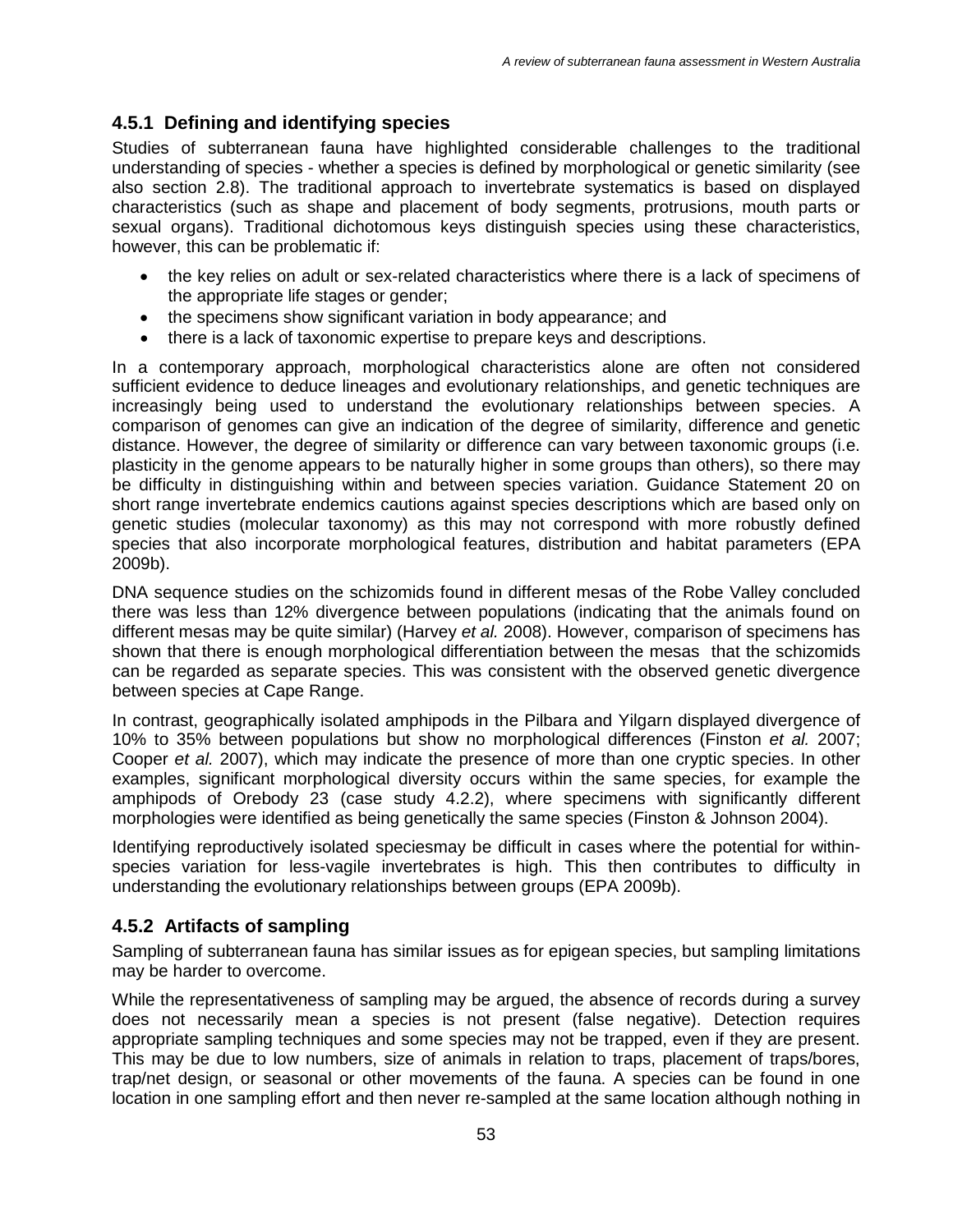the management or land-use of surrounding areas or groundwater appears to have changed. Lack of survey records can lead to underestimations of range and overestimations of probability of extinction (Eberhard *et al.* 2009). There is little information available about the factors affecting species detectability or whether there is any relationship between detectability and conservation status (Eberhard *et al.* 2009).

Eberhard *et al.* (2005a) found that sampling coverage of stygofauna in the Pilbara region was skewed in terms of both areal coverage (not uniform across the region) and the different types of groundwater habitats represented. In addition, logistical constraints have directed sampling towards water supply borefields and mine dewatering areas (access to many bores within a small area) and bores and wells are concentrated in high-yield aquifers with comparatively few bores or wells in low-yielding aquifers. Sampling of springs, or the benthic and interstitial zones of springs, brooks and rivers has been too limited to draw general conclusions about the degree of faunal overlap and importance of groundwater-surface water ecotones, however stygofauna has been found in these habitats.

Eberhard *et al*. (2009) found that some short range endemism was probably an artifact of low sampling effort, however a high proportion of the known groundwater species in the Pilbara appeared to be SREs, as around 55% of the species examined had ranges of less than 10,000 km<sup>2</sup> and very few species were collected at more than three sites in a regional survey (see section 4.5.4).

Comparability of survey technique over time and geography may be affected by survey effort/intensity, mesh size, number of runs, whether or not the sediments are included in the sample or if sediments are agitated (EPA 2007a). The number of species collected from any habitat containing subterranean fauna is likely to increase with sampling effort and time. In addition, some species are not abundant or not frequently caught or may be only collected after significant repeated sampling effort and it is hard to distinguish whether records of species are the result of them moving into a habitat from a surrounding area. The results of monitoring can initiate a management trigger, for example, if a sampling program fails to detect a species then a proponent may be required to implement management or mitigation measures or potentially risk contravening a ministerial condition.

Species accumulation curves measure the relationship between sampling effort and species detection (Eberhard *et al.* 2009). Guidance Statement 56 *Terrestrial Fauna surveys for environmental impact assessment in Western Australia* states the importance of appropriate sampling effort (duration and spatial scale) for fauna (EPA 2004). The use of species accumulation curves to define the trapping effort required to adequately sample fauna has been suggested for vertebrates (e.g. Thompson *et al.* 2007). This is a recommendation in Guidance Statement 54a which suggests aiming to collect 95% of species predicted to be present (EPA 2007). However despite this aim Guidance Statement 54a allows flexibility provided agreement is sought from the OEPA in advance.

Sampling to record a high proportion of the predicted number of species is impractical due to the time constraints of survey, and is not required for the purposes of EIA. The Eberhard *et al.* (2009) analysis of regional survey data from the Pilbara concluded that two rounds of sampling was usually sufficient to identify sites rich in groundwater species but additional sampling was required to document the full richness of the sites.

The use of indices or predictors for presence of subterranean fauna may represent an alternative approach to determining suitable habitat for subterranean fauna. An index to overcome ''bad predictability'' of presence of stygofauna was developed in Germany (Hahn 2006). Environmental conditions were quantitatively measured and variables (oxygen concentration, the relative amount of detritus, and the standard deviation of temperature) were used with stygofauna abundance data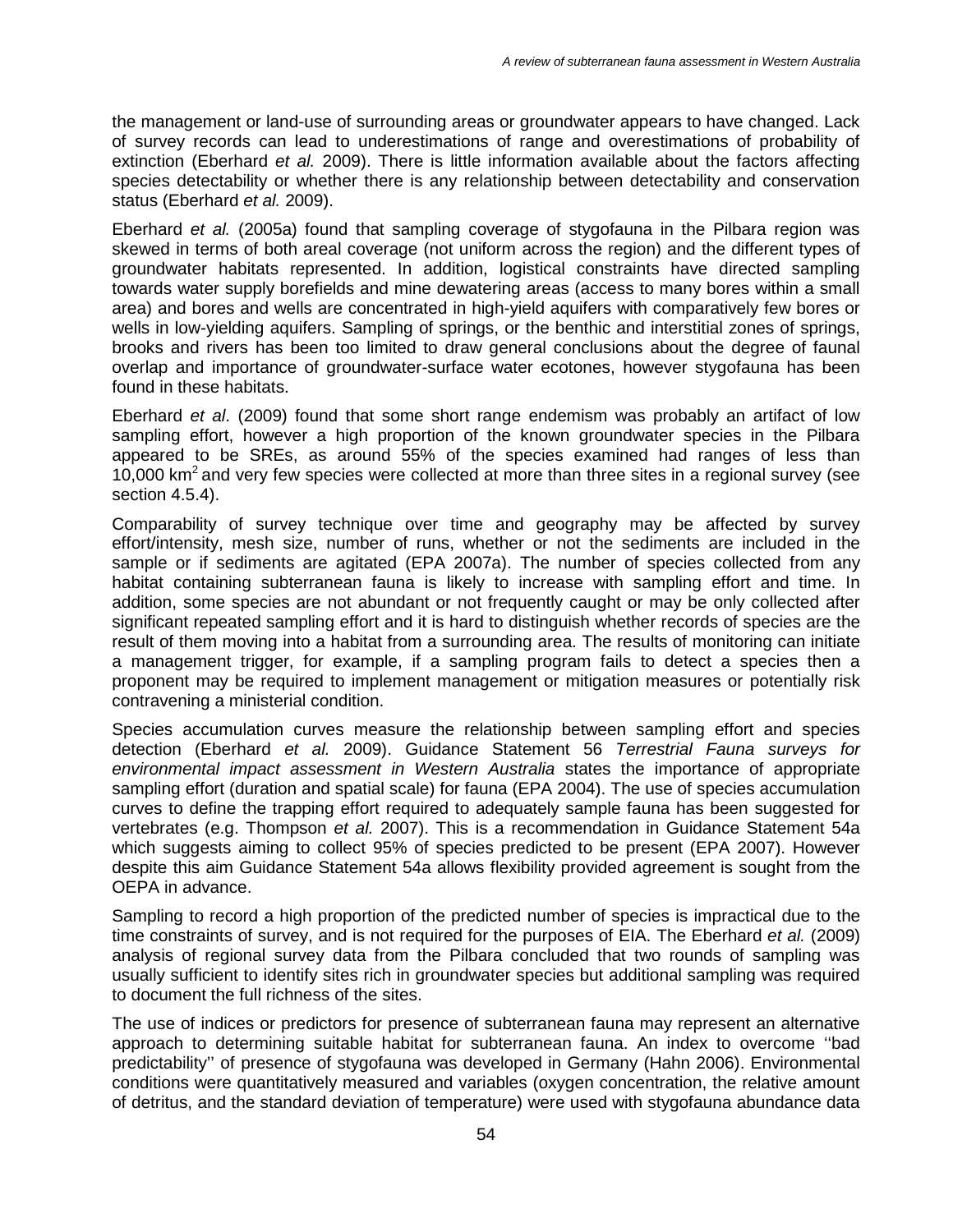to determine whether environmental variables could adequately predict stygofauna habitat. Three groundwater habitat types were characterised, but the results were considered preliminary and further investigations were necessary.

Guidance Statement 54a recognised that there are some inherent issues with sampling and survey. For example, introduction of a bore hole to an aquifer creates an artificial environment which may be favoured by some species and not others, therefore the species sampled may not be representative of those in the aquifer. Evidence from elsewhere in the world suggests that bores contain all species found in the aquifer, although sometimes in different proportions (EPA 2007a; Hahn & Matzke 2005). The guidance statement also prescribes survey techniques (mesh size, number of runs, whether or not the sediments are included in the sample or sediments are agitated) to allow comparison between projects and over time.

Lodgement of adequately documented vouchers of samples is a licence condition under the WC Act (see section 3.2) for undertaking a survey. The licensing (and therefore vouchering) process is administered by DEC.

Creation of drill holes has the potential to significantly change the subterranean environment by creating areas where the above-ground environment is connected with it (such as through drill cores and bores). This may have implications of sampling for small non-mobile populations.

## **4.5.3 Difficulty of understanding ecological function**

Despite recent significant taxonomic study, fundamental questions remain about the ecology and behaviour of many subterranean fauna species. For example:

- the relative importance of stratification of stygofauna within the water column or an aquifer is not known;
- understanding of distribution/range and ecosystem requirements can be distorted by survey artifacts;
- are singleton records representative of rare or restricted species or the result of sampling methodology; and
- behaviour may be particularly pertinent for subterranean species and may impact on sampling results.

For stygofauna, the trapping methodology (involving netting or pumping) makes it very difficult to determine whether there is stratification within the water body or if there is movement of fauna according to climatic or other conditions. Thus, distinguishing any impacts caused by implementing a proposal from natural environmental variation is a challenge, especially against a background of poorly understood biology and ecology (see section 4.6.1 for an example). If conditions of an approval are reliant on results from survey or monitoring and impacts caused by development cannot be determined, it may be difficult for proponents to comply with conditions or for enforcement action to be taken in cases of non-compliance.

#### **4.5.4 Inconsistency**

The EPA's requirements in relation to information where subterranean fauna is a key environmental factor have changed over time. While to some extent this is to be expected inconsistency between guidance and practice is now an issue. For example, Guidance 54 advises that proponents should show that species within the potential impact zone also occur outside. However in a number of recent assessments the EPA has not required this. Instead the EPA has accepted geological information indicating continuity between the impact zone and areas outside to indicate that species are unlikely to be confined within the impact zone. It has also accepted genetic data for widespread species.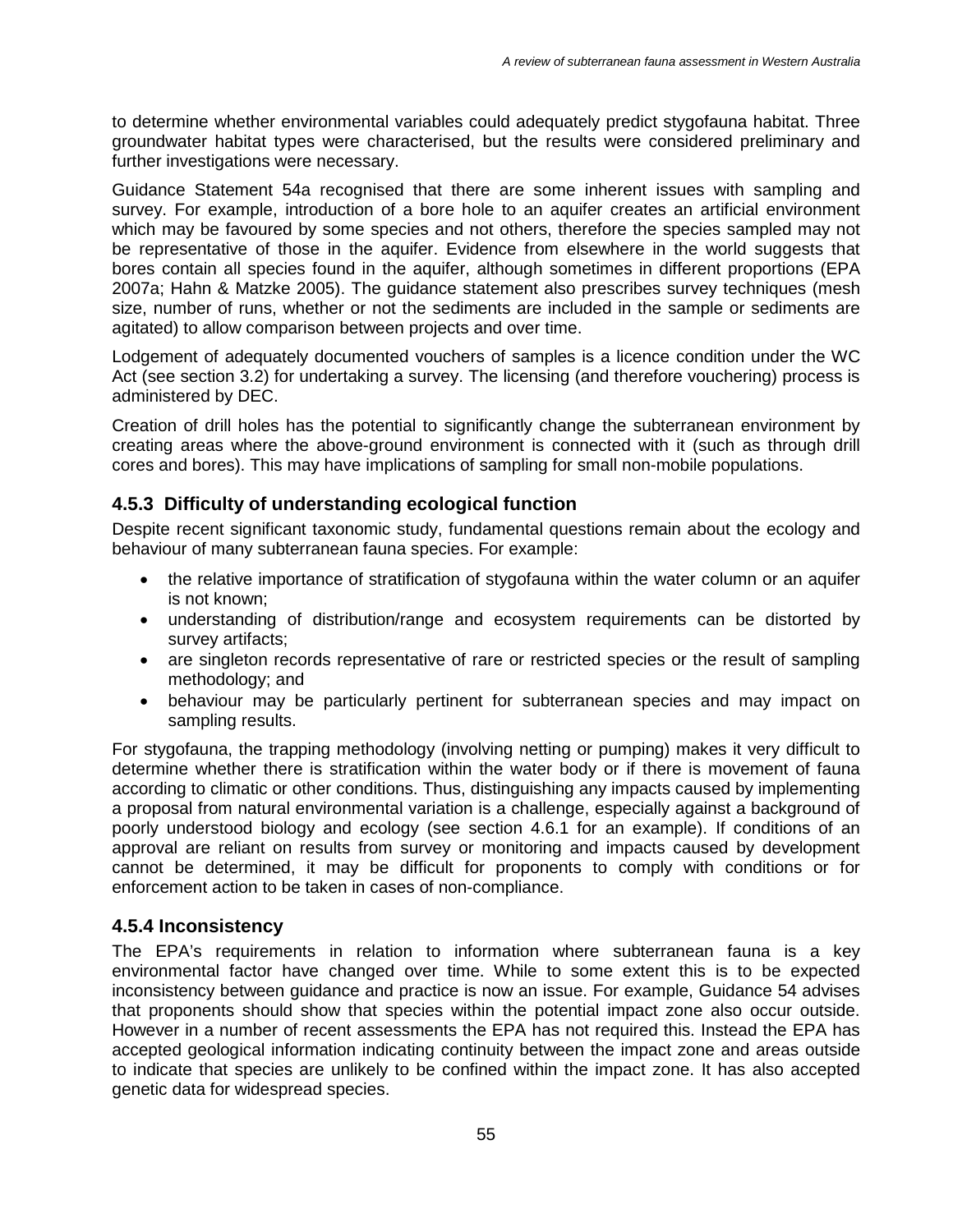### **4.6 Condition setting and compliance**

As discussed in section 4.5, limitations can contribute to difficulties in meeting approval conditions (recommendations by the EPA or included in the Ministerial Statements). The following section provides a case study of the challenges in design of monitoring programs, understanding results, ability to detect environmental change caused by implementing a proposal from natural variation and ability to understand compliance.

### **4.6.1 Extensions to the Exmouth water supply borefield**

This proposal was the first to be assessed where subterranean fauna was a key environmental factor. At the time little was known about the stygofauna assemblages and their ecological requirements and there was limited understanding of the aquifer at Exmouth. However, the importance of subterranean fauna at Cape Range region had been highlighted. There was concern about salt water intrusion as a result of fresh water pumping at unsustainable rates and the impact that would have on the aquifer and stygofauna assemblages (EPA 1997c).

High salinity was thought to impact stygofauna habitat (EPA 1997c) and proponent commitments to report salinity levels and implement management actions if they increased were made (see Appendix 3). Groundwater salinity profiles were collected and submitted to the EPA (1999 to 2007), but limitations in the data and a lack of knowledge of natural variation within the groundwater system meant that key questions regarding changes in salinity or impacts on stygofauna could not be answered (Goater 2009). Data collection methods (especially the location of monitoring equipment relative to the fresh/saline interface), definition of an 'increase' in salinity sufficient to trigger management actions, differences in salinity trend evident in shallow and deeper bores, other aspects of aquifer hydrology (major rain events, high tides, storm surges) and the frequency and timing of data collection in relation to pumping peaks meant that detection of upwelling of underlying saline waters could not be determined and the ecological tolerances of stygofauna for salinity are unknown.

#### **4.7 Comparison with short range endemic invertebrates**

It has been questioned whether an undue level of significance is ascribed to the assessment of subterranean fauna in contrast to terrestrial, aquatic or marine fauna. In examining the impacts of proposed development on the environment, the EIA process has focused special attention on aspects of biodiversity that are restricted in distribution as it has been considered that there are fewer opportunities for them to be conserved outside the area of development.

The most comparable environmental factor to subterranean fauna is SREs. Guidance Statement 20, guides assessment of SRE's, advocates the use of a risk-based approach where the likelihood of SRE fauna occurring is inferred from the occurrence of geographic boundaries, landform changes or habitat isolates, results of previous surveys, or advice from the WA Museum or DEC. If vegetation or geological units are restricted to the potential impact area, and are especially different from adjoining units, there is the potential for some SREs to be similarly confined. In contrast, if similar vegetation units are contiguous and broadly distributed outside the proposed impact area, the likelihood of SREs being confined to the impact area is reduced.

There are parallels between the issues raised in assessment of of subterranean fauna and SREs, particularly where species are represented by a low number of records located with the a proposal footprint (EPA 2009b). Guidance Statement 20 advises that the EPA expects reasonable efforts to be made in attempting to place single SRE records from impact areas into context, although it is recognised that in some cases this may not yield any further records in a reasonable timeframe.. Guidance Statement 20 uses a risk-based approach where the likelihood of SRE fauna occurring is inferred from the occurrence or otherwise of geographic boundaries, landform changes or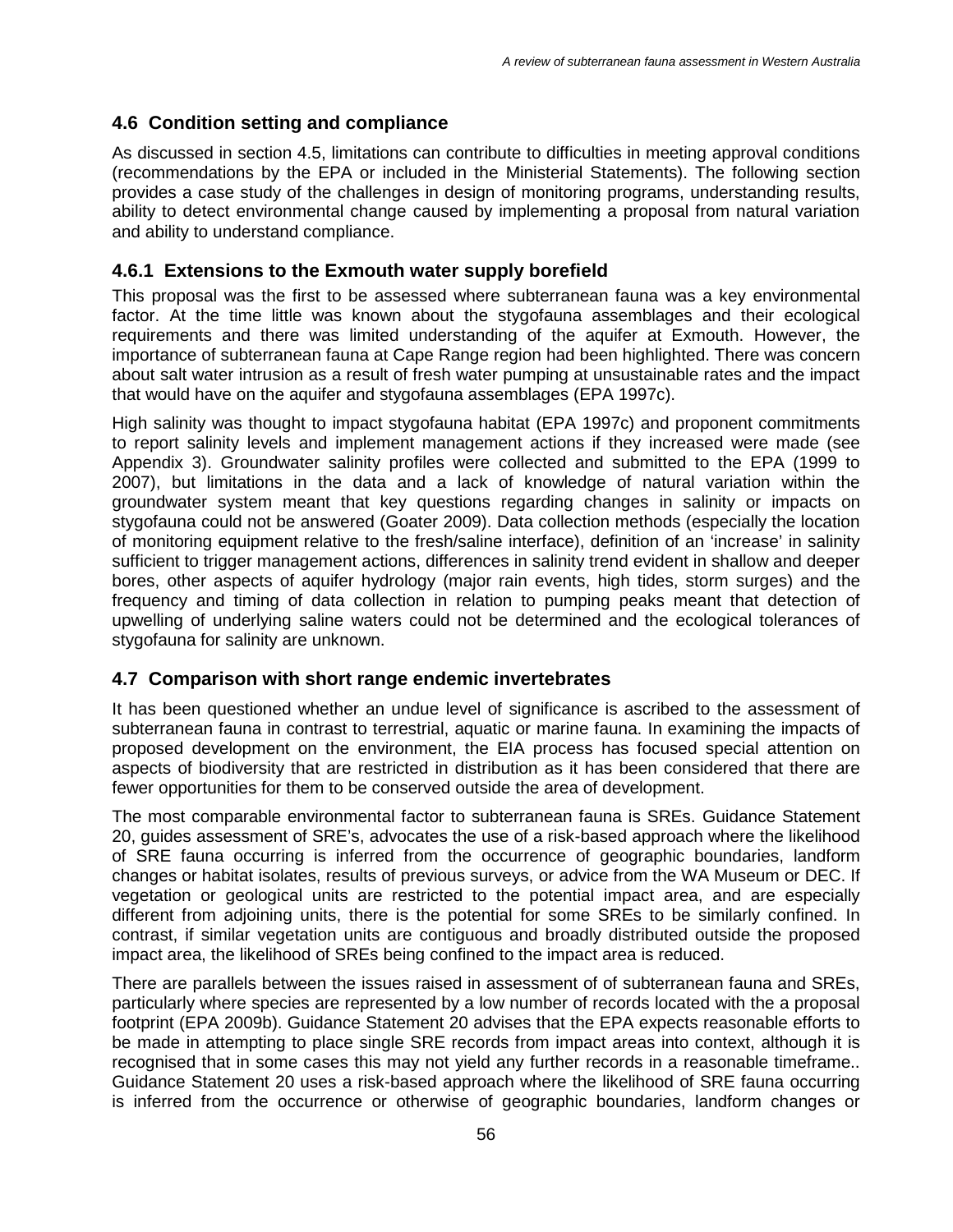habitat isolates, results of previous surveys, and advice from State government agencies. Guidance Statement 20 used vegetation and/or geological units and their degree of landscape connectedness to infer risks to SREs. Guidance Statement 20 is not prescriptive for survey technique (compared to Guidance Statement 54a) and does not advocate additional sampling to record a high proportion of the predicted number of species.

The limitations of the use of surrogates were recognised in the guidance statement. However it provides the only practicable method of undertaking an informed assessment where small-scale distributions are involved (EPA 2009b).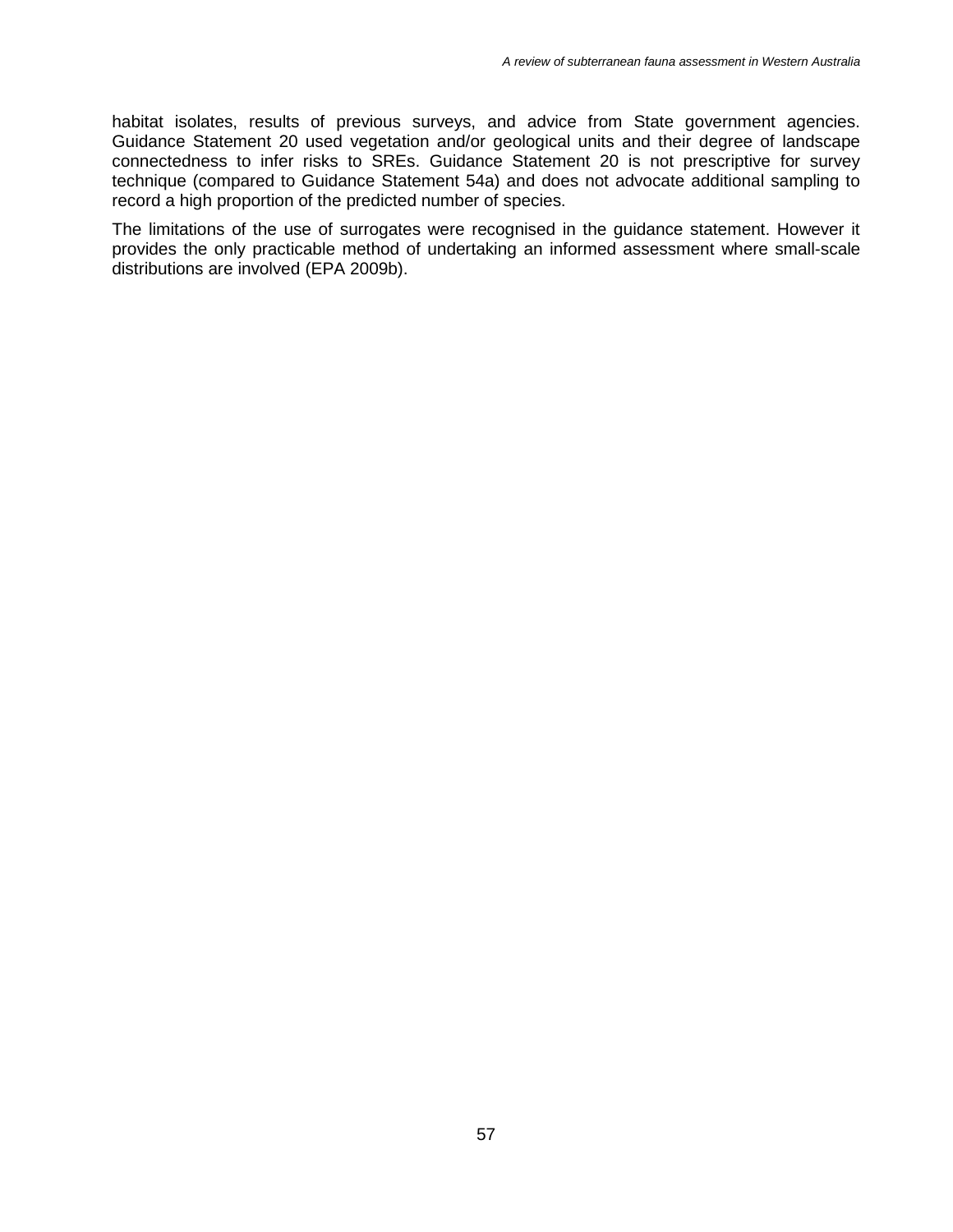## **5.0 Options for future direction in subterranean fauna assessment**

At a meeting on 14 April 2011 the EPA agreed to pursue a more risk-based approach to assessing subterranean fauna as a factor in environmental impact assessment. This would use, for example, information on the distribution and population structure of surrogate species and the extent of relevant habitat. Such an approach would be consistent with the recommendations of the 2009 EIA review, and would make subterranean fauna assessment more consistent with other faunal assessments such as the requirements in Guidance Statement 20 for SRE terrestrial invertebrates. Information provided in this discussion paper indicates that it is clear that some change in the way that the EPA considers subterranean fauna is not only desirable but necessary.

This discussion paper has reviewed current knowledge about subterranean fauna in WA, provides comment on the history of how subterranean fauna has been considered in EIA, the legal and policy drivers that dictate how subterranean fauna is currently surveyed for EIA, and what has been learned through the practice of EIA. While significant knowledge gaps still remain, it must be acknowledged that our understanding of the diversity of subterranean fauna has developed rapidly from information provided as part of the EIA process and compliance monitoring as a part of Ministerial conditions, as well as survey and study outside the EPA's processes. The discussion paper has highlighted the lack of consistency in the way that surveys are conducted for EIA and in the way that data are analysed and reported. Current knowledge needs to be used better to inform assessment and to ensure more consistency of assessment between different proposals.

This discussion paper will form the basis of a new Environmental Assessment Guideline (EAG) about specific procedures, methodologies and the minimum requirements for environmental assessment that the EPA would expect where subterranean fauna is likely to be an environmental factor. Such an EAG would provide certainty to proponents on how the EPA will conduct assessments to protect the extraordinary richness and diversity of subterranean fauna. In preparation of an EAG on assessment of subterranean fauna the EPA is mindful of the EP Act which stipulates that the objective of the EPA is to "use its best endeavours to protect the environment" and that recommending approval of a proposal does not result in species extinction or pose a high risk of species extinction.

Current guidance statements 54 and 54a require proponents to demonstrate that all species found within the impact zone also occur outside the area. This approach is not always possible for a number of reasons including lack of accessibility to adjacent areas if they are part of other company leases and impracticability of sampling if sample bores are not available. An alternative to this requirement can be provided by a risk-based approach where it can be demonstrated that there is connectedness between habitats occupied by particular subterranean fauna. Focusing on the degree of connectedness or isolation in a landscape allows inferences to be drawn about the potential of species or assemblages to have a widespread or restricted range. The EPA has already assessed one project that used a combination of geological and genetic information to conclude that the habitat for the assemblage within the project footprint also occurred outside. Thus it was reasonable to infer from the amount of subterranean habitat that would be removed if the project was implemented that no species was likely to face a high risk of extinction. The key to this approach was to use data for widespread species rather than that for those recorded only once or a relatively few times.

Moving to a risk-based approach will require acceptance of the view that it is scientifically defensible to use data from widespread species which show gene flow together with habitat mapping to predict potential habitats. The EPA will also require multiple lines of evidence, such as from genetic studies and habitat assessments, to ensure there is consistent information. A caution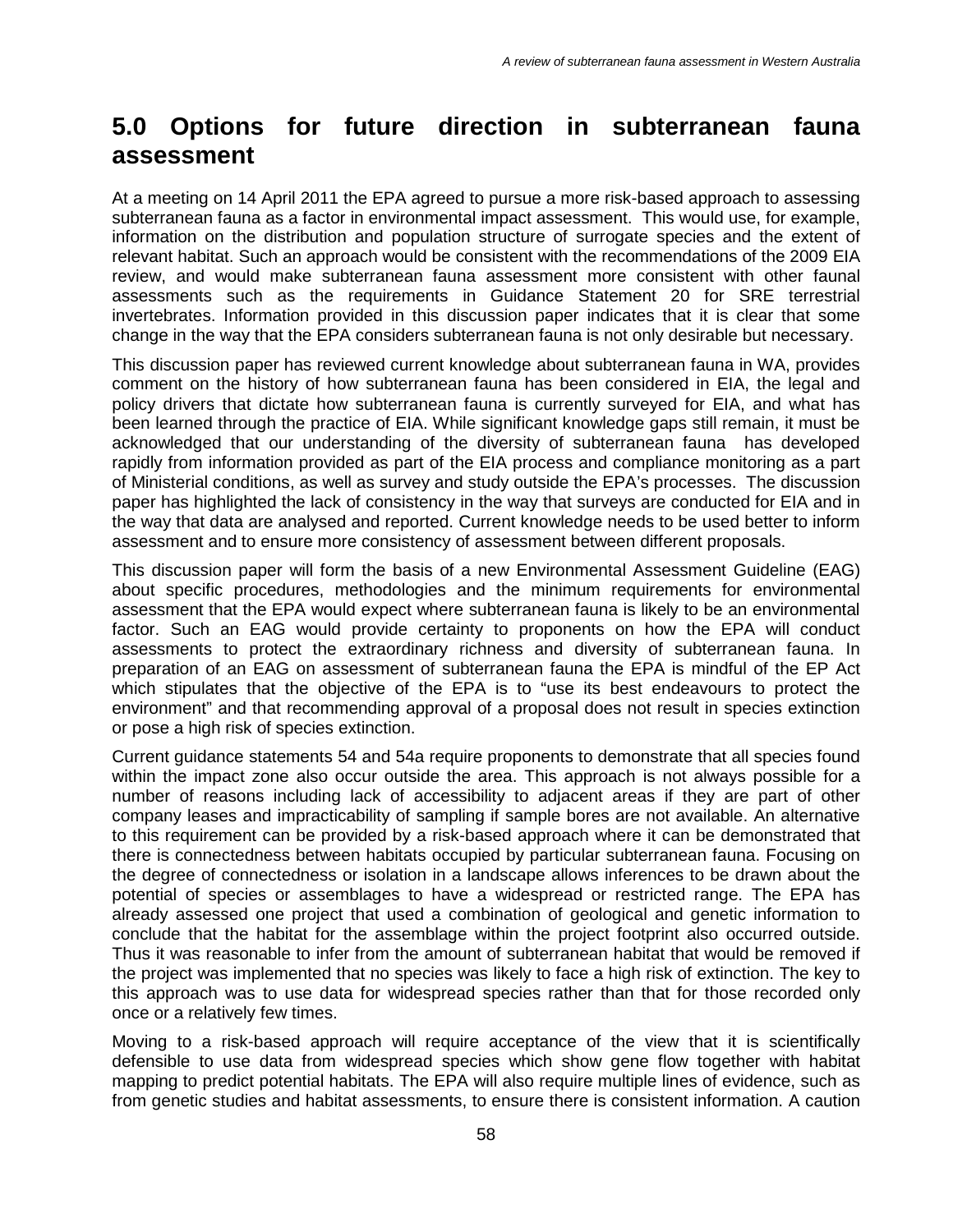to this approach is uncertainty regarding within-assemblage distribution and diversity, i.e. some species may be restricted, while some may be widespread. Adoption of this assessment procedure generally would require significant changes in survey design and analysis. Significant investigation of use of geology (and likely other factors) to predict habitat would be required, along with addressing questions of accuracy, on-ground verification and rigour.

If there is consistency within regional subterranean fauna assemblages, a strategic approach for that region may be adopted. Implementing this approach will require new policy development to define which regions are appropriate for a regional approach because some areas lack adequate background information. Some geologies and groundwater types have reasonable information available on their subterranean assemblage. However, there are examples of substrates or geologies which were not thought to contain subterranean fauna, but subsequent sampling has revealed the presence of fauna.

There is a need to define areas for which there is reasonable information available to indicate whether the likelihood of finding subterranean fauna is high or low. Ideally, where the location and geology show that subterranean fauna is unlikely to occur, the need for survey may be minor or nil. However the information available does not allow this kind of decision-making yet, although it can be investigated for the future. In general, it is reasonable to presume that geological types that are well-known to support subterranean fauna will require adequate survey before impacts of proposals can be determined. If the potential for subterranean fauna to be present has been identified but proponents have information which indicates it is not a key environmental factor for their proposal area, the EPA will examine this information before requesting detailed survey information.

Processes that act on the substrate occupied by subterranean fauna are quite different for stygofauna and troglofauna, so it may be appropriate to take a different approach to risk assessment for the two groups of organisms. There is strong evidence to show that species distribution within calcretes is patchy and that within species there may be limited gene flow. It would appear from this evidence that using a risk-based approach for stygofauna in calcretes may be problematic.

The most analogous example of assessment of a similar factor is that of SREs where Guidance Statement 20 suggests the use of geographic boundaries, landform changes or habitat isolates together with advice from the WA Museum and DEC to determine the likelihood of SRE fauna occurring. However this is dependent on the time and resourcing of these agencies to allow capacity to provide advice. Proponents are able to use a risk-based approach and use a process to determine the level of survey effort required for EIA.

At present, the survey and monitoring reports submitted by proponents as requirements of EPA assessment and approval conditions, are now usually publicly available, but may not be in the form or detail that would be useful to other proponents or government agencies. At present, there is no requirement to enable data to be incorporated into a consolidated database. Much of this information, (i.e. environmental and species data as well as the interpretation) although important for building biodiversity understanding and which ideally should be used to support industry and government planning, decision-making and management, is inadequately used.

There is an imperative for information to be better shared, to be better defined so that targets can be audited and validated, and to be subjected to value-adding, data derivatives and interpretation to ensure the information can be accessed and used effectively. While recognising the importance of intellectual property and ensuring that it is appropriately protected, the EPA is progressing solutions for the sharing and better use of environmental information (including full disclosure of methods, data and analysis) gathered during assessment, condition compliance or other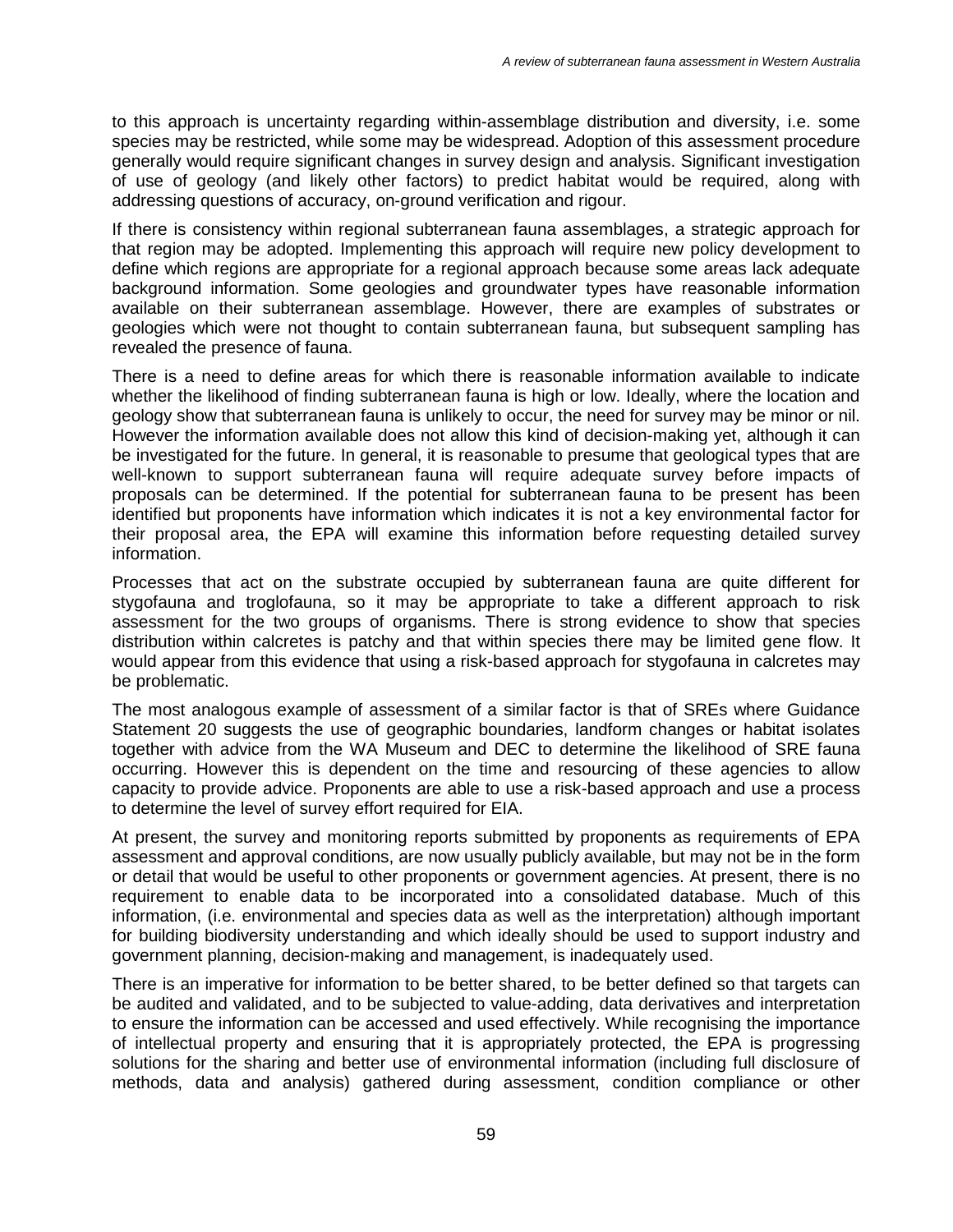monitoring. A data management system would require appropriate data capture to ensure the system is able to support clear and consistent decision-making and record-keeping into the future.

Sufficient flexibility must be allowed to enable the use of new or advanced cost-effective monitoring technologies as they develop or evolve. Best practice is expected.

In summary, it is anticipated that an EAG on assessment of subterranean fauna will cover issues such as risk assessment, regional context, when a strategic approach is appropriate and how to manage uncertainty. A review of survey requirements and analysis will be required to accommodate policy changes. Pivotal to changes in approach will be the development of standard procedures for adoption of a prescriptive system for all subterranean fauna data to ensure that it becomes part of a coordinated Statewide data system.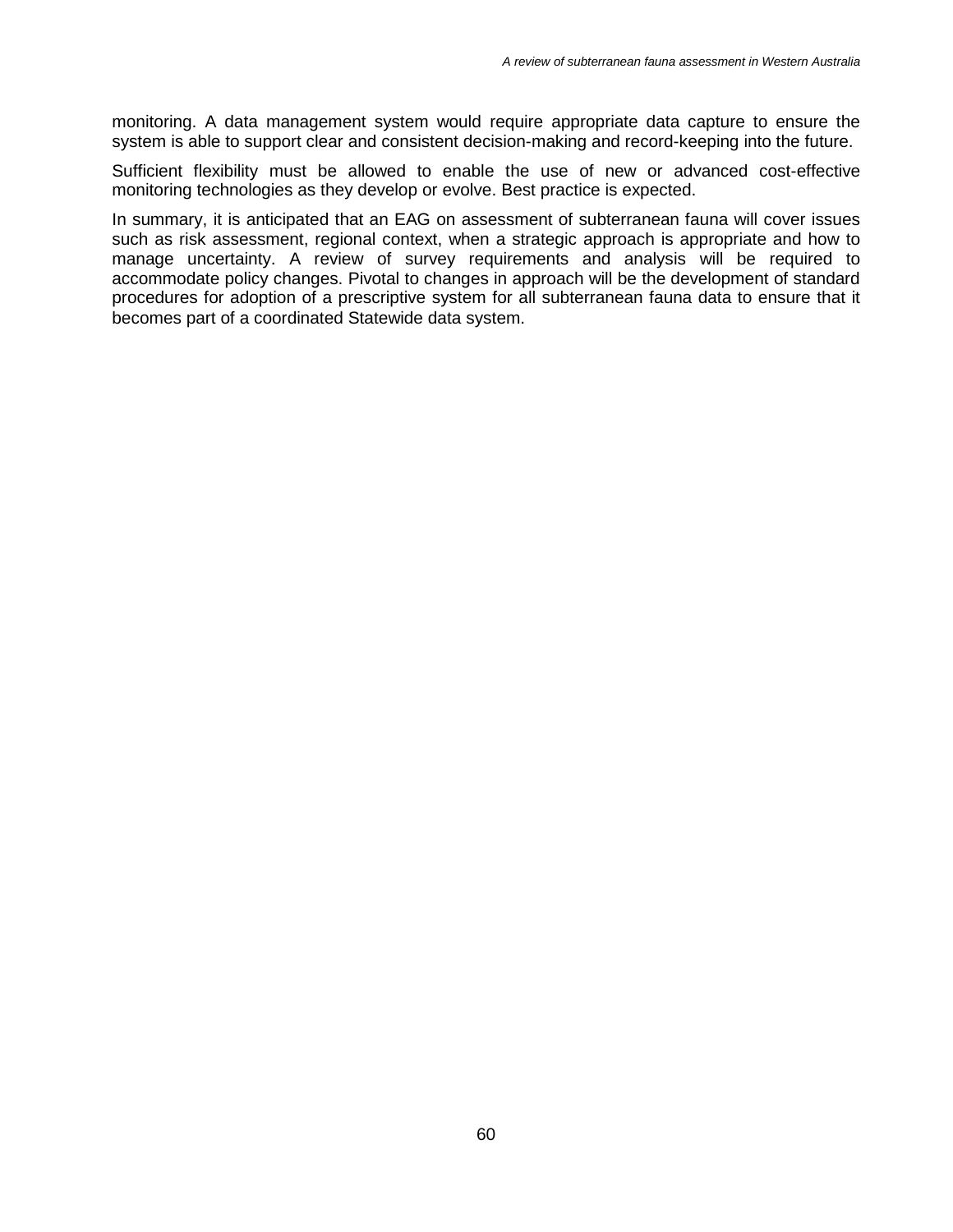## **6.0 References**

- ADAMS, M. & HUMPHREYS, W. F. (1993) Patterns of genetic diversity within selected subterranean fauna of the Cape Range peninsula, Western Australia: systematic and biogeographic implications. pp 145-164 In: HUMPHREYS, W. F. (Ed.) The Biogeography of Cape Range Western Australia. Perth, *Records of the Western Australian Museum* Supplement 45.
- ALLEN, A. D. (1993) Outline of the geology and hydrogeology of Cape Range, Carnarvon Basin, Western Australia. pp 24-38 In: HUMPHREYS, W. F. (Ed.) The Biogeography of Cape Range Western Australia. Perth, *Records of the Western Australian Museum* Supplement 45.
- ANAND, R. R. & PAINE, M. (2002) Regolith geology of the Yilgarn Craton, Western Australia: Implications for exploration. *Australian Journal of Earth Sciences,* 49**,** 3-162.
- ANZECC (1996) National Strategy for the Conservation of Australia's Biological Diversity. Canberra, Department of the Environment, Sport and Territories.
- APPEALS COMMITTEE (2006) Report to the Minister for the Environment, Gorgon Gas Development, Barrow Island Gorgon Joint Venture, appeals against report and recommendations of the Environmental Protection Authority, Appeal numbers 229 to 239 or 2006. Perth, Office of the Appeals Convenor WA.
- APPEALS CONVENOR (2009) Report to the Minister for the Environment, Appeals against report and recommendations of the Environmental Protection Authority, Revised and Expanded Gorgon Gas Proposal, Barrow Island Nature Reserve, Gorgon Joint Venture, Appeal numbers 77 to 79 of 2009. Perth, Office of the Appeals Convenor.
- BIOTA ENVIRONMENTAL SCIENCES & RPS BOWMAN BISHAW GORHAM ENVIRONMENTAL MANAGEMENT CONSULTANTS (2005) Technical Appendix C5 Subterranean Fauna. Perth, ChevronTexaco Australia Pty Ltd.
- BLACK, S., BURBIDGE, A. A., BROOKS, D., GREEN, P., HUMPHREYS, W. F., KENDRICK, P., MYERS, D., SHEPHERD, R. & WANN, J. (2001a) Cape Range Remipede Community (Bundera Sinkhole) and Cape Range Remipded interim recovery plan 2000-2003. Perth, Department of Conservation and Land Management.
- BLACK, S., BURBIDGE, A. A., BROOKS, D., GREEN, P., HUMPHREYS, W. F., KENDRICK, P., MYERS, D., SHEPHERD, R. & WANN, J. (2001b) Cameron's Cave Troglobitic Community, Cameron's Cave Millipded and Cameron's Cave Pseudoscorpion interim recovery plan 2000-2003. Perth, Department of Conservation and Land Management.
- BLOCKLEY, J. G. (1975) Pilbara Block. *The Geology of Western Australia.* Perth, Geological Survey of Western Australia.
- BOULTON, A. J., FENWICK, G. D., HANCOCK, P. J. & HARVEY, M. S. (2008) Biodiversity, functional roles and ecosystem services of groundwater invertebrates. *Invertebrate Systematics,* 22**,** 103- 116.
- BOULTON, A. J., HUMPHREYS, W. F. & EBERHARD, S. M. (2003) Imperilled subsurface waters in Australia: Biodiversity, threatening processes and conservation. *Aquatic Ecosystem Health & Management,* 6**,** 41-54.
- BRADBURY, J. H. (2000) Western Australian stygobiont amphipods (Crustacea: Paramelitidae) from the Mt Newman and Millstream regions. *Records of the Western Australian Museum,* Supplement 60**,** 1-102.
- BRADFORD, T., ADAMS, M., HUMPHREYS, W. F., AUSTIN, A. D. & COOPER, S. J. B. (2010) DNA barcoding of stygofauna uncovers cryptic amphipod diversity in a calcrete aquifer in Western Australia's arid zone. *Molecular Ecology Resources,* 10**,** 41-50.
- BUHAY, J. E. & CRANDALL, K. A. (2005) Subterranean phylogeography of freshwater crayfishes shows extensive gene flow and surprisingly large population sizes *Molecular Ecology,* 14**,** 4259–4273.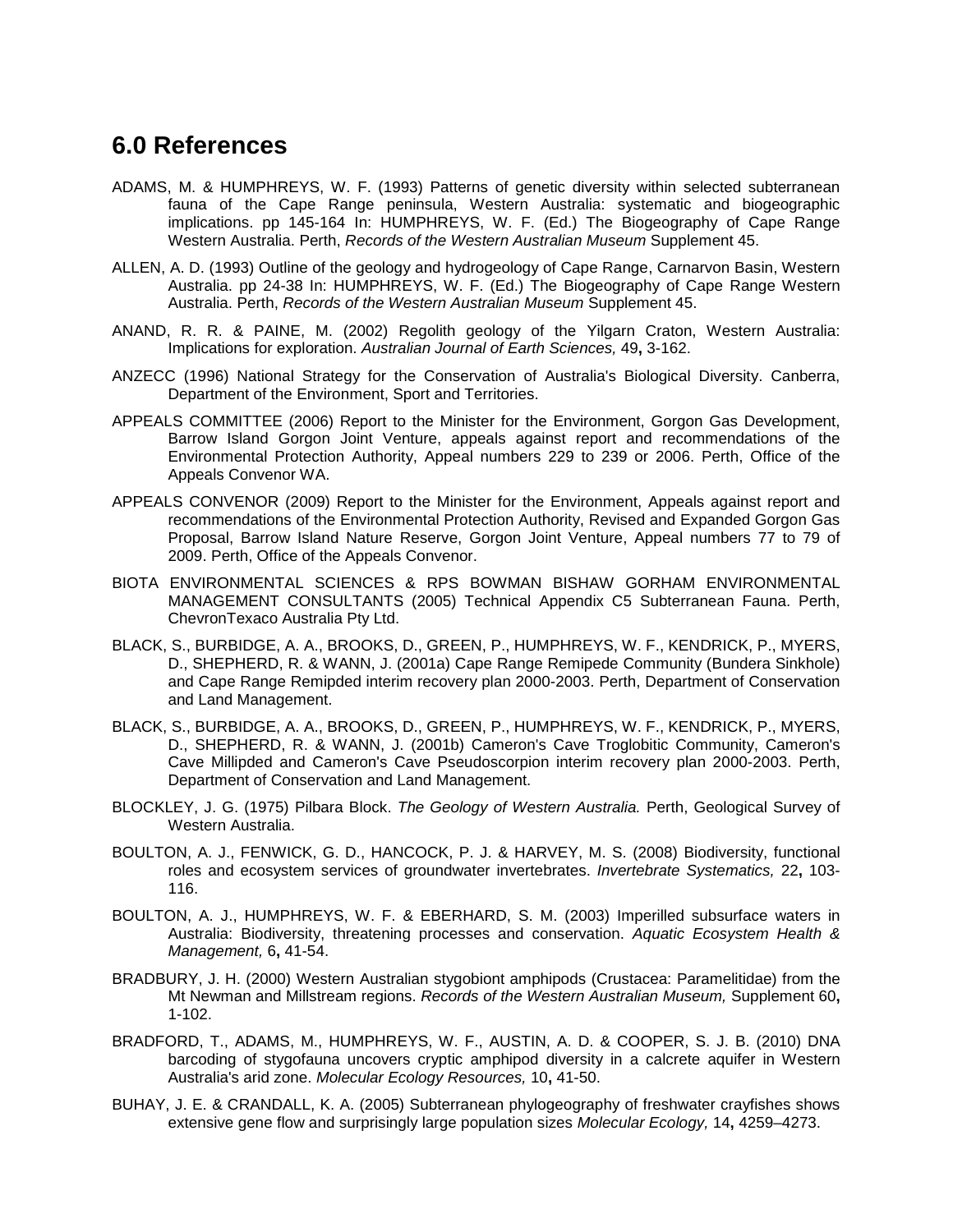- BUTT, C. R. M. & ZEEGERS, H. (1992) *Regolith Exploration Geochemistry in Tropical and Subtropical Terrains,* Amsterdam, Elsevier.
- CACCONE, A. (1985) Gene flow in cave arthropods: A qualitative and quantitative approach. *Evolution,* 39**,** 1223-1235.
- CALM (1987) Cape Range National Park Management Plan 1987-1997.Perth, Department of Conservation and Land Management.
- CALM (undated a) Cape Range Remipede Community Endangered ecological communities of Western Australia.Perth, Department of Conservation and Land Management.
- CALM (undated b) Invertebrate communities of caves of the South West coastal Plain. Perth, Department of Conservation and Land Management.
- CHAKRABARTY, P. (2010) Status and phylogeny of Milyeringidae (Teleosti: Gobiiformes), with description of a new blind cave-fish from Australia, Milyeringabrooksi, n. sp. *Zootaxa,* 2557**,** 19- 28.
- CHRISTMAN, M. C., CULVER, D. C., MADDEN, M. K. & WHITE, D. (2005) Patterns of endemism of the eastern North American cave fauna. *Journal of Biogeography,* 32.
- COOPER, S. J. B., BRADBURY, J. H., SAINT, K. M., LEYS, R., AUSTIN, A. D. & HUMPHREYS, W. F. (2007) Subterranean archipelago in the Australian arid zone: mitochondrial DNA phylogeography of amphipods from central Western Australia. *Molecular Ecology,* 16**,** 1533-1544.
- CULVER, D. C., MASTER, L. L., CHRISTMAN, M. C. & HORTON HOBBS III, H. H. (2000) Obligate cave fauna of the 48 contiguous United States. *Conservation Biology,* 14**,** 386-401.
- CULVER, D. C., PIPAN, T. & SCHNEIDER, K. (2009) Vicariance, dispersal and scale in the aquatic subterranean fauna of karst regions.*Freshwater Biology,* 54.
- DAVEY, A., GRAY, M., GRIMES, K., HAMILTON-SMITH, E., JAMES, J. & SPATE, A. (1992) World Heritage significance of karst and other landforms in the Nullarbor region. Canberra, Department of The Arts, Sport, The Environment and Territories.
- DEC (2008) Aquatic root mat communities numbers 1-4 of caves of the Leeuwin-Naturaliste Ridge interim recovery plan 2008-2013. Perth, Department of Environment and Conservation
- DEC (2010a) Cape Range National Park Management Plan 65 2010.Perth, Department of Environment and Conservation.
- DEC (2010b) List of Threatened Ecological Communities on the Department of Environment and Conservation's Threatened Ecological Community (TEC) database endorsed by the Minister for the Environment. Perth, Department of Environment and Conservation.
- DEC (2010c) Definitions, categories and criteria for threatened and priority ecological communities.Perth, Department of Environment and Conservation.
- DEC (2010d) Declared Threatened Fauna occurence by DEC region and Priority Fauna occurrence by DEC region.Perth, Department of Environment and Conservation.
- DEC (2011) Priority Ecological Communities for Western Australia version 16.Perth, Department of Environment and Conservation.
- DEC (undated a) Pilbara Region Biological Survey 2002-2009 Snapshot of the results so far. *http://www.dec.wa.gov.au/content/view/429/1525/1/4/.* Perth, Department of Environment and Conservation.
- DEC (undated b) WA's threatened ecological communities. Perth, Department of Environment and Conservation.
- DURRANT, B. (2009) Terrestrial Invertebrate Biodiversity Assessment for the Gnangara Sustainability Strategy. *Gnangara Sustainability Strategy.*Perth, Department of Environment and Conservation.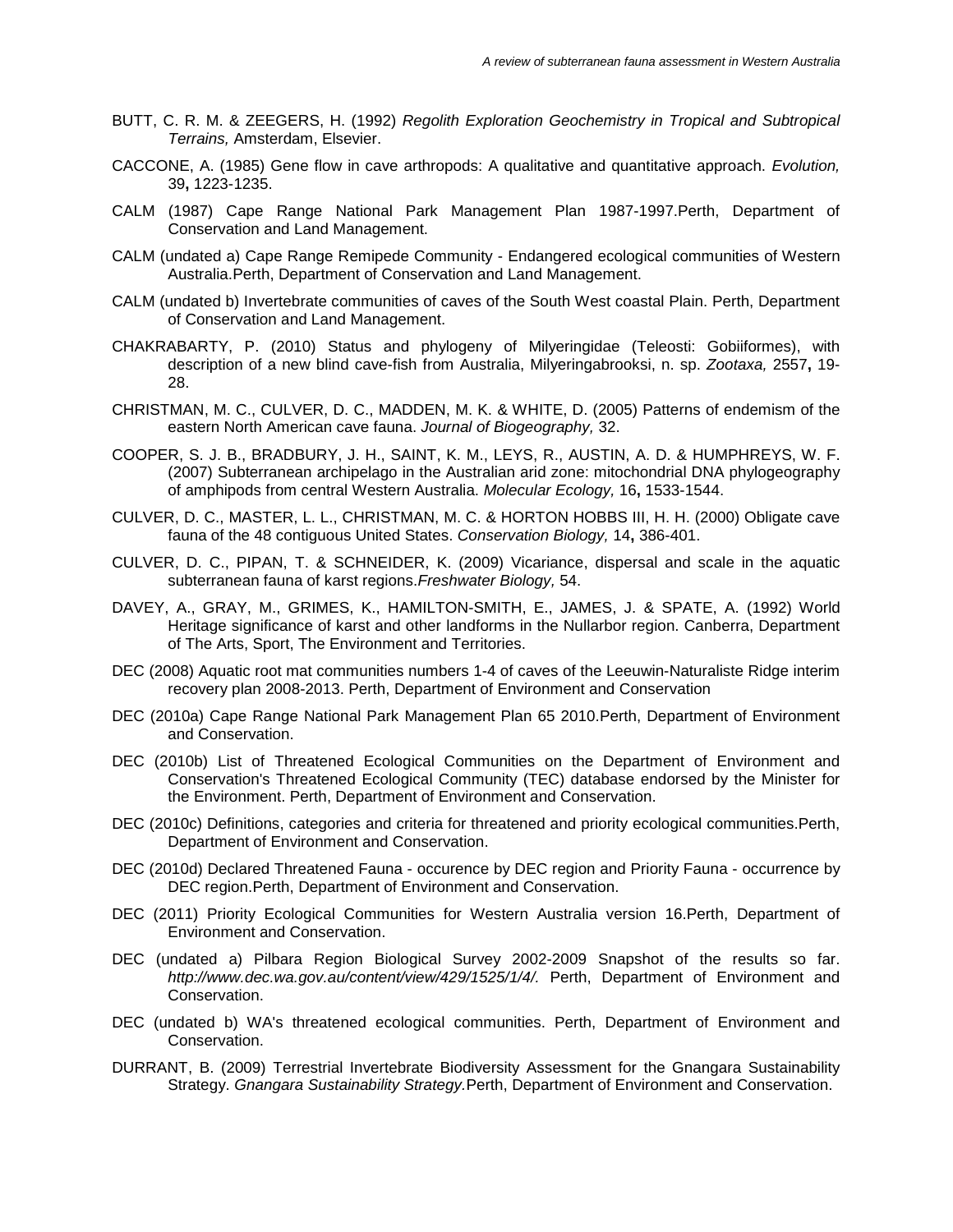- EBERHARD, S. M. & MOULDS, T. (2007) Subterranean biodiversity of the Nullarbor karst desktop survey. Perth, Department of Environment and Conservation.
- EBERHARD, S. M., HALSE, S. A. & HUMPHREYS, W. F. (2005a) Stygofauna in the Pilbara region, north-west Western Australia: a review. *Journal of the Royal Society of WA,* 88**,** 167-176.
- EBERHARD, S. M., HALSE, S. A., WILLIAMS, M. R., SCANLON, M. D., COCKING, J. & BARRON, H. J. (2009) Exploring the relationship between sampling efficiency and short-range endemism for groundwater fauna in the Pilbara region, Western Australia. *Freshwater Biology,* 54**,** 885-901.
- EBERHARD, S. M., LEYS, R. & ADAMS, M. (2005b) Conservation of subterranean biodiversity in Western Australia: using molecular genetics to define spatial and temporal relationships in two species of cave-dwelling Amphipoda.*Subterranean Biology***,** 13-27.
- ENGLISH, V., JASINSKA, E. J. & BLYTH, J. (2003) Aquatic Root Mat Community of Caves of the Swan Coastal Plain, and the Crystal Cave Crangonyctoid interim recovery plan 2003-2008.Perth, Department of Conservation and Land Management.
- EPA & DEC (2010) Technical *Guide - Terrestrial vertebrate fauna surveys for environmental impact assessment*. HYDER, B. M., DELL, J. & COWAN, M. A. (Eds.). Perth, Environmental Protection Authority and Department of Environment and Conservation.
- EPA (1997a) Limestone mine, quicklime project and used of existing port facility (Point Murat), Shire of Exmouth, Whitecrest Enterprises Pty Ltd., EPA Bulletin 846. Perth, Environmental Protection Authority.
- EPA (1997b) Exmouth limestone project barge loading facility, Mowbowra Creek, Shire of Exmouth, Whitecrest Enterprises Pty Ltd, EPA Bulletin 871 Perth, Environmental Protection Authority.
- EPA (1997c) Extensions to the Exmouth water supply borefield, Water Corporation, Bulletin 843. Perth, Environmental Protection Authority.
- EPA (1998) Newman Satellite Development Mining of Orebody 23 below the watertable, BHP Iron Ore Pty Ltd, EPA Bulletin 888. Perth, Environmental Protection Authority.
- EPA (1999) Environmental protection of Cape Range (Position Statement 1).Environmental Protection Authority.
- EPA (2003a) Consideration of subterranean fauna in groundwater and caves during environmental impact assessment in Western Australia (Guidance Statement 54).Environmental Protection Authority.
- EPA (2003b) Environmental advice on the principle of locating a gas processing complex on Barrow Island Nature Reserve, Bulletin 1101. Perth, Environmental Protection Authority.
- EPA (2004) Terrestrial Fauna Surveys for Environmental Impact Assessment in Western Australia. Perth, Environmental Protection Authority.
- EPA (2005) Pilbara Iron Ore & Infrastructure Project: East-West Railway and Mine Sites (Stage B), Fortescue Metals Group, Bulletin 1202. Perth, Environmental Protection Authority.
- EPA (2006) Gorgon Gas Development, Barrow Island Nature Reserve, Bulletin 1221. Perth, Environmental Protection Authority.
- EPA (2007a) Sampling methods and survey considerations for subterranean fauna in Western Australia (Guidance Statement 54a) draft. Perth, Environmental Protection Authority.
- EPA (2007b) Mesa A/Warramboo Iron Ore Project, Robe River Mining Company, EPA Bulletin 1251. Perth, Environmental Protection Authority.
- EPA (2007c) Mesa A/Warramboo Iron Ore Project, Robe River Mining Company Pty Ltd, EPA Bulletin 1264. Perth, Environmental Protection Authority.
- EPA (2008a) Environmental guidance for planning and development (Guidance Statement 33).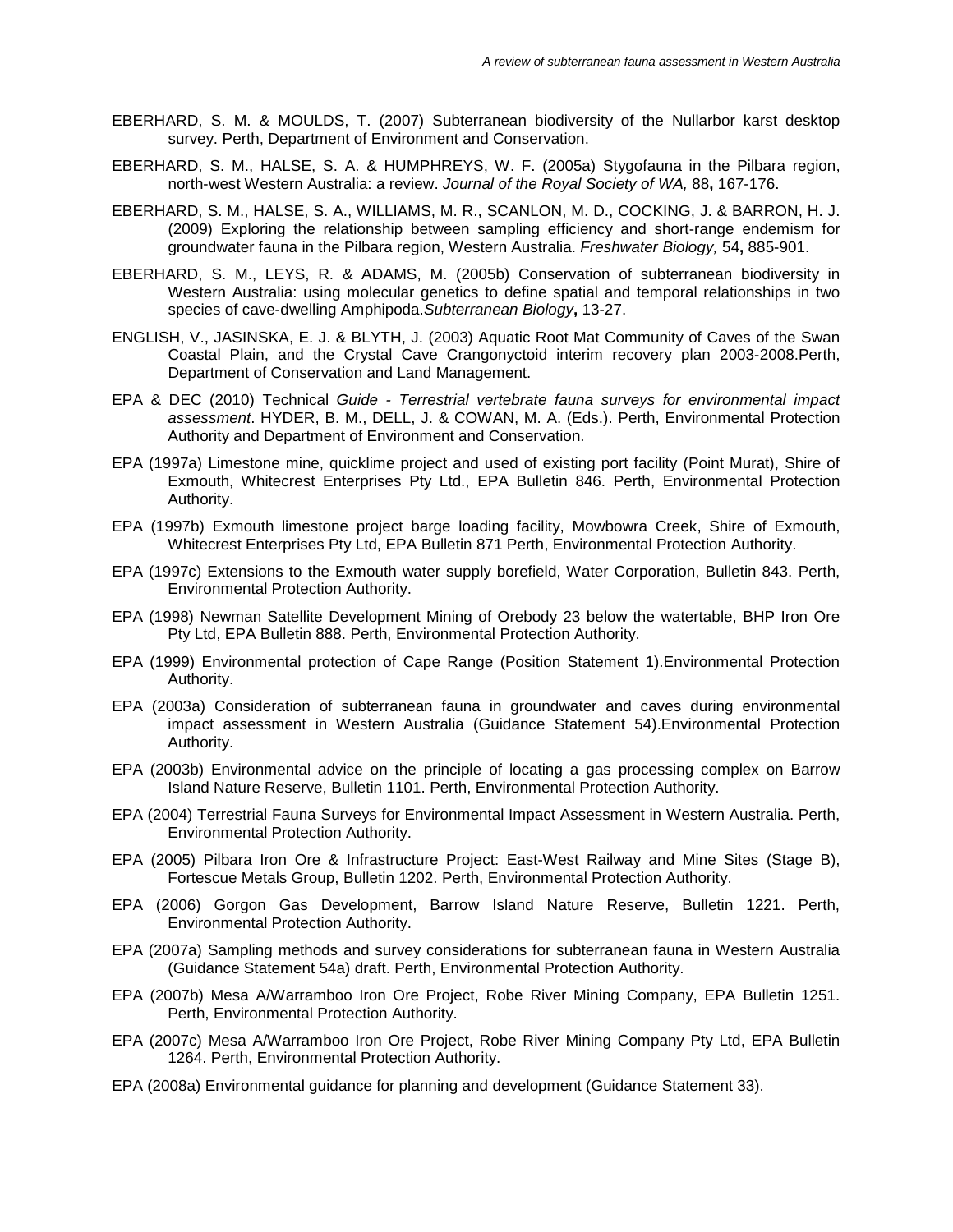- EPA (2008b) Mesa K Remnant Mining Project, Robe River Mining Company Pty Ltd, EPA Bulletin 1283. Perth, Environmental Protection Authority.
- EPA (2009a2012) Review of the Environmental Impact Assessment process. Perth, Environmental Protection Authority.
- EPA (2009b) Sampling of short range endemic invertebrate fauna for environmental impact assessment in Western Australia (Guidance Statement 20).Environmental Protection Authority.
- EPA (2009c) Environmental Protection Bulletin No. 3 EIA Review interim assessment procedures. Perth, Environmental Protection Authority.
- EPA (2009d) Gorgon Gas Development Revised and Expanded Proposal: Barrow Island Nature Reserve, Bulletin 1323. Perth, Environmental Protection Authority.
- EPA (2011a) Christmas Creek Water Management Scheme, Fortescue Metals Group Ltd, Report 1402. Perth, Environmental Protection Authority.
- EPA (2011b) West Pilbara Iron Ore Project, Stage 1 Mine and Rail Proposal, API Management Pty Ltd, EPA Report 1409. Perth, Environmental Protection Authority.
- FENWICK, G. D. & SCARSBROOK, M. (2004) Lightless, not lifeless: New Zealand's subterranean biodiversity.*Water and Atmosphere,* 12.
- FINSTON, T. L. & JOHNSON, M. S. (2004) Geographic patterns of genetic diversity in subterranean amphipods of the Pilbara, Western Australia.*Marine and Freshwater Research,* 55**,** 619-628.
- FINSTON, T. L., JOHNSON, M. S., HUMPHREYS, W. F., EBERHARD, S. M. & HALSE, S. A. (2007) Cryptic speciation in two widespread subterranean amphipod genera reflects historical drainage patterns in an ancient landscape. *Molecular Ecology,* 16**,** 355-365.
- FMG (2004) Pilbara Iron Ore Project Subterranean Fauna Management Plan. Fortescue Metals Group Ltd.
- GENTILE, G. & SBORDONI, V. (1998) Indirect methods to estimate gene flow in cave and surface populations of Androniscusdentiger (Isopoda: Oniscidea). *Evolution,* 2.
- GIBERT, J. & DEHARVENG, L. (2002) Subterranean ecosystems: A truncated functional biodiversity. *Bioscience,* 52**,** 437-481.
- GIBERT, J., STANFORD, J. A., DOLE-OLIVER, M. J. & WARD, J. V. (1994) Basic Attributes of Groundwater Ecosystems and Prospects for Research.IN GIBERT, J., DANIELOPOL, D. L. & STANFORD, J. A. (Eds.) *Groundwater Ecology.* San Diego, Academic Press Inc.
- GOATER, S. E. (2009) *Are Stygofauna Really Protected In Western Australia?* School of Animal Biology and Law School, PhD thesis, University of Western Australia. Perth.
- GUZIK, M. T., AUSTIN, A. D., COOPER, S. J. B., HARVEY, M. S., HUMPHREYS, W. F., BRADFORD, T., EBERHARD, S. M., KING, R. A., LEYS, R., MUIRHEAD, K. A. & TOMLINSON, M. (2010) Is the Australian subterranean fauna uniquely diverse? *Invertebrate Systematics,* 24**,** 407-418.
- GUZIK, M. T., COOPER, S. J. B., HUMPHREYS, W. F., ONG, S., KAWAKAMI, T. & AUSTIN, A. D. (2011) Evidence for population fragmentation within a subterranean aquatic habitat in the Western Australian desert. *Heredity,* 107**,** 215-230.
- HAHN, H. J. & MATZKE, D. (2005) A comparison of stygofauna communities inside and outside groundwater bores. *Limnologica,* 35.
- HAHN, H. J. (2006) The GW-Fauna-Index: A first approach to a quantitative ecological assessment of groundwater habitats. . *Limnologica***,** 119-137.
- HALSE, S. A., SCANLON, M. D. & COCKING, J. C. (2002) Do springs provide a window to the groundwater fauna of the Australia arid zone? .*Balancing the Groundwater Budget: Proceedings of an international Groundwater Conference.* Darwin, International Association of Hydrogeologists.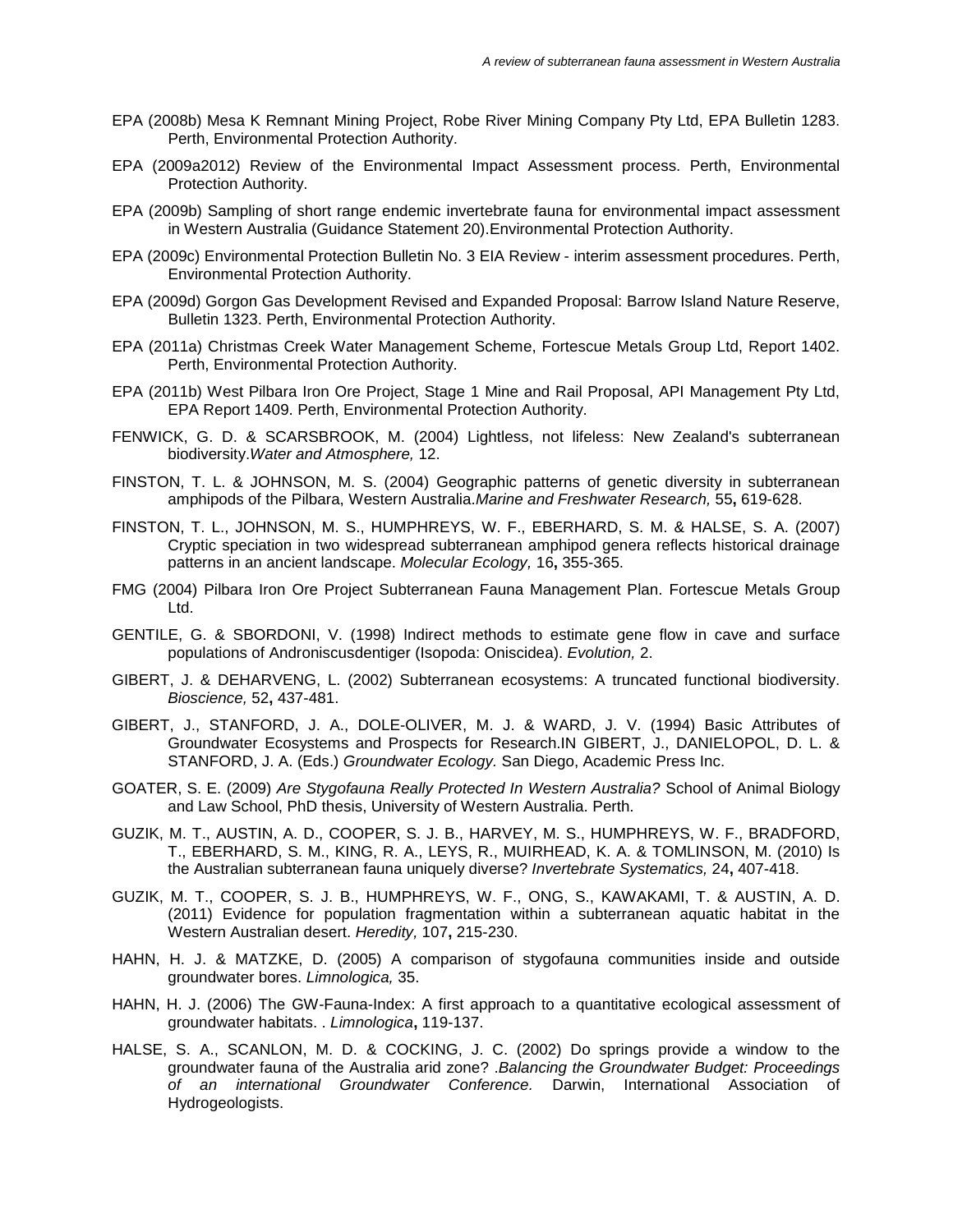- HAMILTON-SMITH, E., KIERNAN, K. & SPATE, A. (1998) *Karst management considerations for the Cape Range Karst Province Western Australia*. Department of Environmental Protection WA.
- HANCOCK, P. J., BOULTON, A. J. & HUMPHREYS, W. F. (2005) Aquifers and hyporheic zones: Towards an ecological understanding of groundwater. *Hydrogeology Journal,* 13**,** 98-111.
- HARVEY, M. S. (2002) Short-range endemism among the Australian fauna: some examples from nonmarine environments. *Invertebrate Systematics,* 16**,** 555-570.
- HARVEY, M. S., BERRY, O., EDWARD, K. L. & HUMPHREYS, G. (2008) Molecular and morphological systematics of hypogean schizomids (Schizomida: Hubbardiidae) in semiarid Australia. *Invertebrate Systematics,* 22**,** 167-194.
- HUMPHREYS, W. F. (1991) Experimental re-establishment of pulse-driven populations in a terrestrial troglobite community. *Journal of Animal Ecology,* 60**,** 609-623.
- HUMPHREYS, W. F. (1993) The significance of the subterranean fauna in biogeographical reconstruction: examples from Cape Range peninsula, Western Australia. pp 165-192 In: HUMPHREYS, W. F. (Ed.) The Biogeography of Cape Range Western Australia. Perth, *Records of the Western Australian Museum* Supplement 45.
- HUMPHREYS, W. F. (1999a) Relict stygofaunas living in sea salt, karst and calcrete habitats in arid northwestern Australia contain many ancient lineages. In: PONDER, W. & LUNNEY, D. (Eds.) *The Other 99% - The Conservation and Biodiversity of Invertebrates.* Transactions of the Royal Zoological Society of New South Wales.
- HUMPHREYS, W. F. (1999b) Physio-chemical profile and energy fixation in Bundera Sinkhole, an anchialineremipede habitat in north-western Australia. *Journal of the Royal Society of WA,* 82.
- HUMPHREYS, W. F. (2006) Aquifers: the ultimate groundwater-dependent ecosystems. *Australian Journal of Botany***,** 115-132.
- HUMPHREYS, W. F. (2008) Rising from Down Under: developments in subterranean biodiversity in Australia from a groundwater fauna perspective. *Invertebrate Systematics,* 22**,** 85-101.
- HUMPHREYS, W. F. (2009) Hydrogeology and groundwater ecology: Does each inform the other? *Hydrogeology Journal,* 17**,** 5-21.
- HUMPHREYS, W. F. & ADAMS, M. (1991) The subterranean aquatic fauna of the North West Cape peninsula, Western Australia. *Records of the Western Australian Museum,* 15**,** 383-411.
- HUMPHREYS, W. F. & ADAMS, M. (2001) Allozyme variation in the troglobitic millipede Stygiochiropus communis (Diplopoda: Paradoxosomatidae) from the arid tropical Cape Range, northwestern Australia: population structure and implications for the management of the region. pp 15-36 In: HUMPHREYS, W. F. & HARVEY, M. S. (Eds.) Subterranean Biology in Australia 2000*.* Perth, *Records of the Western Australian Museum* Supplement 64.
- HUMPHREYS, W. F. & EBERHARD, S. M. (2001) Subterranean fauna of Christmas Island, Indian Ocean. *Helicite,* 37**,** 59-74.
- HUMPHREYS, W. F., WATTS, C. H. S., COOPER, S. J. B. & LEIJS, R. (2009) Groundwater estuaries of salt lakes: buried pools of endemic biodiversity on the western plateau, Australia. *Hydrobiologia,* 626**,** 79-95.
- JASINSKA, E. J., KNOTT, B. & MCCOMB, A. J. (1996) Root mats in ground water: A fauna-rich cave habitat. *Journal of the North American Benthological Society,* 15**,** 508-519.
- KENDRICK, P. & MAU, R. (2004) Carnarvon 1 (CAR1 Cape Range subregion). pp 69-86 In: MAY, J. E. & MCKENZIE, N. L. (Eds.) *A Biodiversity Audit of Western Australia's 53 Biogeographical Subregions in 2002.* Perth, Department of Conservation and Land Management.

KIERNAN, K. (2003) Australia. In: GUNN, J. (Ed.) *Encyclopedia of caves and karst science.* Routledge.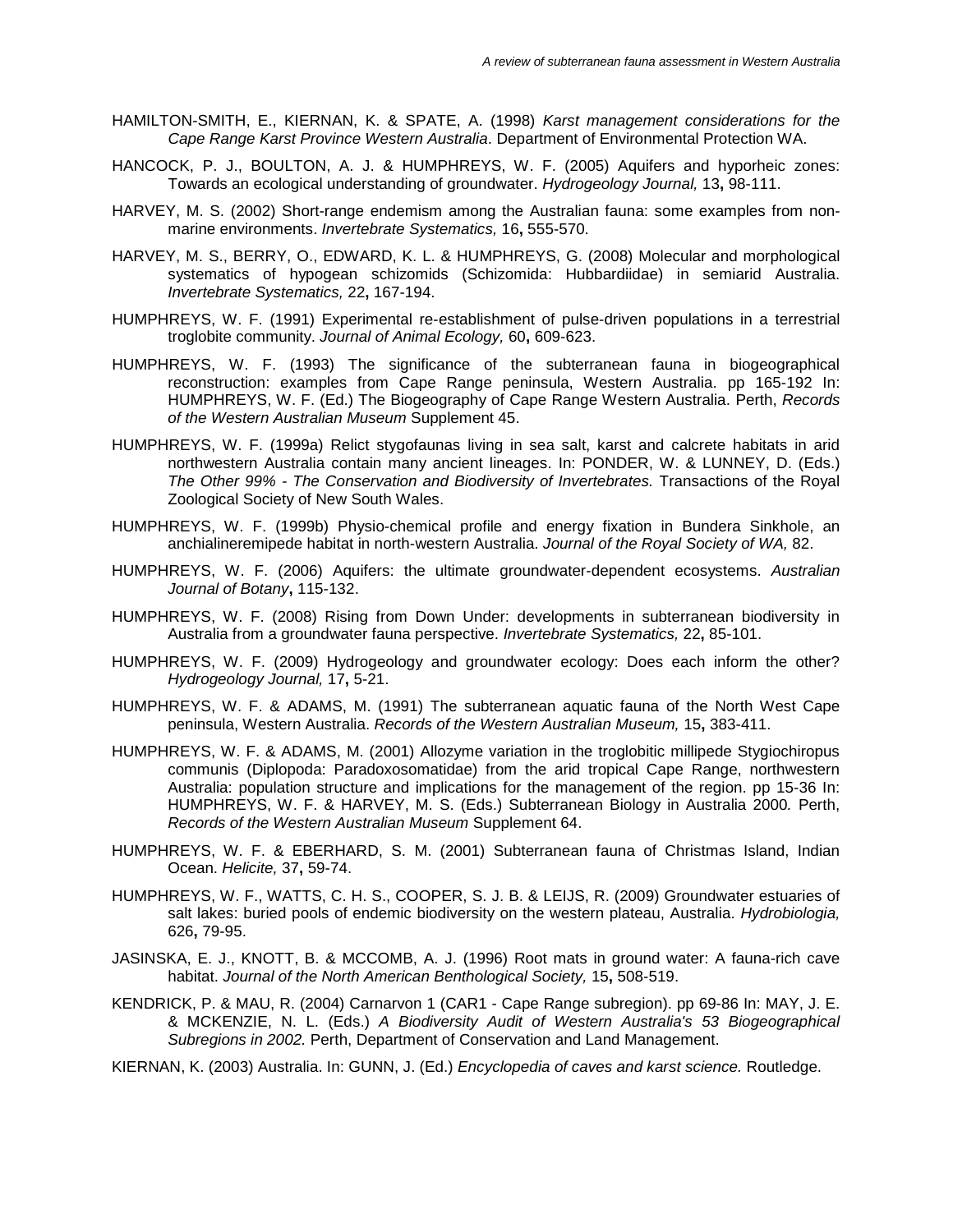- KNOTT, B. (1993) Stygofauna from Cape Range peninsula, Western Australia: tethyan relicts. Pp 109- 127 In: HUMPHREYS, W. F. (Ed.) The biogeography of Cape Range Western Australia*.* Perth, *Records of the Western Australian Museum* Supplement 45.
- LEYS, R., WATTS, C. H. S., COOPER, S. J. B. & HUMPHREYS, W. F. (2003) Evolution of subterranean diving beetles (Coleoptera: Dytiscidae: Hydroporini, Bidessini) in the arid zone of Australia. *Evolution,* 57**,** 2819-2834.
- MCKENZIE, N. L., MAY, J. E. & MCKENNA, S. (2004) Bioregional summary of the 2002 Biodiversity Audit for Western Australia. Perth, Department of Conservation and Land Management.
- MINISTER FOR ENVIRONMENT WATER HON BILL MARMION MLA (2011) Ministerial Statement 871 Statement that a proposal may be implemented, Christmas Creek Water Management Scheme Pilbara Region. Perth, Government of Western Australia.
- MINISTER FOR ENVIRONMENT YOUTH (2009) Ministerial Statement 800 Statement that a proposal may be implemented, Gorgon Gas Development Revised and Expanded Proposal Barrow Island Nature Reserve. Perth, Government of Western Australia.
- MINISTER FOR ENVIRONMENT YOUTH HON DONNA FARAGHER JP MLC (2009) Minister's Appeal Determination, Appeals against report and recommendation - Revised and Expanded Gorgon Gas Project, Barrow Island - Report 1323, Chevron Australia Pty Ltd, Appeal 77 to 79 of 2009. Perth, Government of Western Australia.
- MINISTER FOR THE ENVIRONMENT (2006) Appeals Decision Summary, Appeal numbers 229 to 239 of 2006. Perth, Government of Western Australia.
- MINISTER FOR THE ENVIRONMENT CLIMATE CHANGE PEEL (2007) Ministerial Statement 748 Statement that a proposal may be implemented, Gorgon Gas Development Barrow Island Nature Reserve. Perth, Government of Western Australia.
- MINISTER FOR THE ENVIRONMENT DAVID TEMPLEMAN MLA (2007) Minister Appeal Determination, Mesa A/Waramboo Iron Ore Project, Appeal numbers 079 to 081 of 2007. Perth, Government of Western Australia.
- MINISTER FOR THE ENVIRONMENT DAVID TEMPLEMAN MLA (2008) Minister's Appeal Determination, Appeal against level of assessment and report and recommendations of the Environmental Protection Authority in Bulletin 1283 - Mesa K Remnant Mining Project, Appeal number 025 and 026 of 2008. Perth, Government of Western Australia.
- MINISTER FOR THE ENVIRONMENT EMPLOYMENT TRAINING CHERYL EDWARDES MLA (1997) Ministerial Statement 459 - Statement that a proposal may be implemented, Extensions to Exmouth water supply borefield, Town of Exmouth Water Corporation. Perth, Government of Western Australia.
- MINISTER FOR THE ENVIRONMENT SCIENCE DR JUDY EDWARDS MLA (2005) Ministerial Statement 707 - Statement that a proposal may be implemented, Pilbara Iron Ore & Infrastructure Project East-West Railway & Mine Sites (Stage B). Perth, Government of Western Australia.
- MINISTER FOR THE ENVIRONMENT; CLIMATE CHANGE; PEEL (2007) Ministerial Statement 756 Statement that a proposal may be implemented. Perth, Government of Western Australia.
- MINISTER FOR THE ENVIRONMENT; EMPLOYMENT AND TRAINING (1997a) Ministerial Statement 461 - Statement that a proposal may be implemented.Perth Government of Western Australia.
- MINISTER FOR THE ENVIRONMENT; EMPLOYMENT AND TRAINING (1997b) Ministerial Statement 465 - Statement that a proposal may be implemented. Perth, Environmental Protection Authority.
- MINISTER FOR THE ENVIRONMENT; EMPLOYMENT AND TRAINING (1998) Ministerial Statement 478 - Statement that a proposal may be implemented. Perth, Environmental Protection Authority.
- MORO, D. & MACAULAY, I. (undated) A Guide to the Reptiles and Amphibians of Barrow Island. Chevron.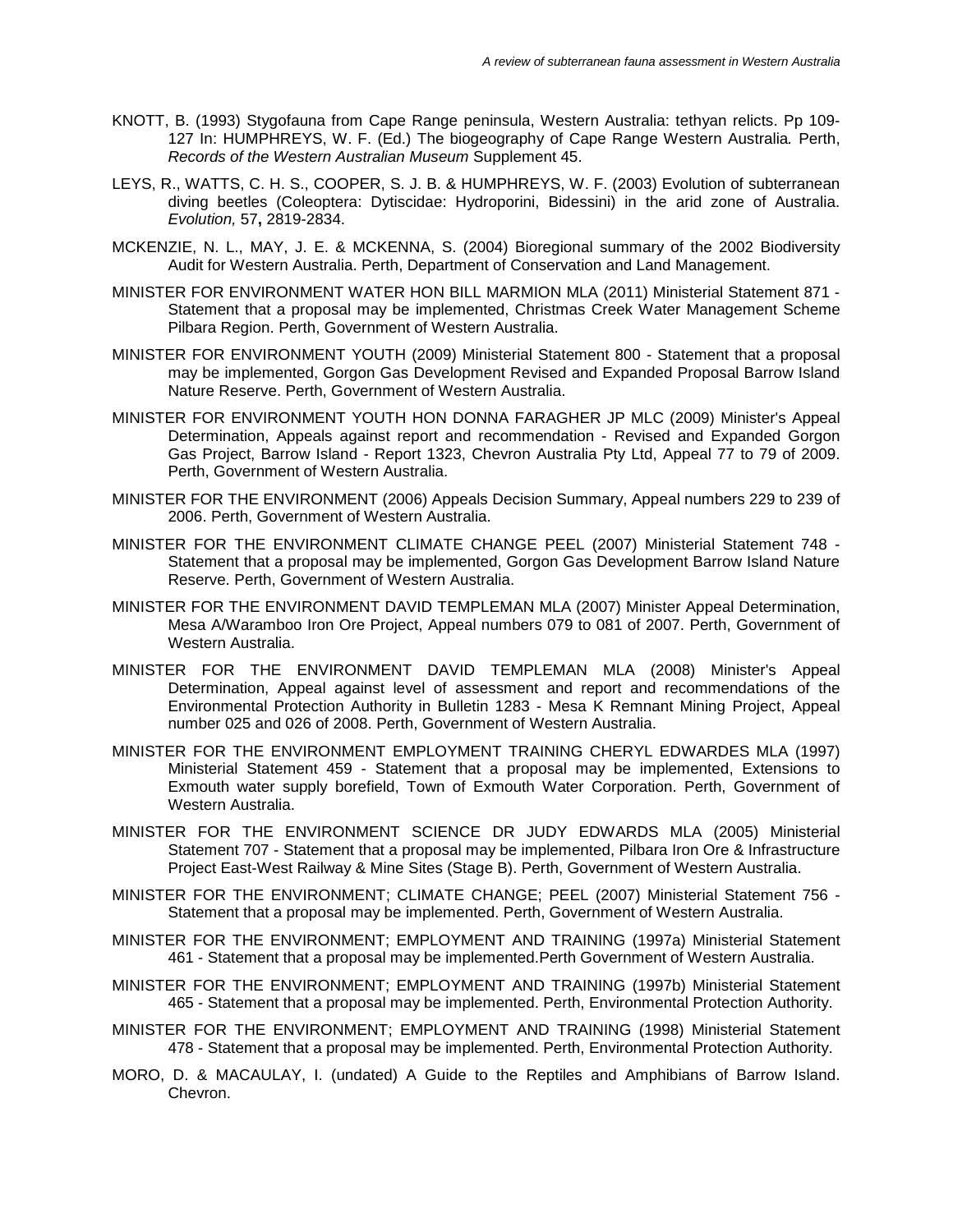- MOULDS, T. (2004) Review of Australian cave guano ecosystems with a checklist of guano invertebrates. *Proceedings of the Linnean Society of New South Wales,* 125**,** 1-42.
- NATIONAL WATER COMMISSION (2008) Subsurface groundwater-dependent ecosystems factsheet. IN NATIONAL WATER COMMISSION (Ed.).
- PAGE, T. J., HUMPHREYS, W. F. & HUGHES, J. M. (2008) Shrimps Down Under: Evolutionary Relationships of Subterranean Crustaceans from Western Australia (Decapoda: Atyidae: Stygiocaris). *PLoS ONE,* 3**,** 1-12.
- PATERSON, H. E. H. (1992) *Evolution and the Recognition Concept of Species: collected writings,*  London, Johns Hopkins Press.
- PECK, S. B. (1974) The invertebrate fauna of tropical American Caves, Part II: Puerto Rico, an ecological and zoogeographic analysis. *Biotropica,* 6**,** 14-31.
- PECK, S. B. (1990) Eyeless arthropods of the Galapagos Islands, Ecuador: Composition and origin of the cryptozoic fauna of a young, tropical, oceanic archipelago. *Biotropica,* 22**,** 366-381.
- PLAYFORD, P. E. (2001) Subterranean biotas in Western Australia: Report for the Environmental Protection Authority. Perth, Environmental Protection Authority.
- PLAYFORD, P. E., COPE, R. N., COCKBAIN, A. E., LOW, G. H. & LOWRY, D. C. (1975) Phanerozic. *The Geology of Western Australia.* Perth, Geological Survey of Western Australia.
- REBOLEIRA, A. S. P. S., BORGESS, P. A. V., GONCALVES, F., SERRANO, A. R. M. & OROMIA, P. (2011) The subterranean fauna of a biodiversity hotspot region - Portugal: an overview of its conservation *International Journal of Speleology,* 40**,** 23-37.
- ROCKWATER PROPRIETARY LIMITED (2006) Southdown Magnetite Project Regional Stygofauna Sampling Programme Redmond - King River Area and Proposed Southdown Mine (Phase three results and final report). Perth, Grange Resources.
- SCHMIDT, S. I., HAHN, H. J., HATTON, T. J. & HUMPHREYS, W. F. (2007) Do faunal assemblages reflect the exchange intensity in groundwater zones? . *Hydrobiologia***,** 1-19.
- SEYMOUR, J. R., HUMPHREYS, W. F. & MITCHELL, J. G. (2007) Stratification of the microbial community inhabiting an anchialine sinkhole. . *Aquatic Microbial Ecology,* 50**,** 11-24.
- SKET, B., PARAGAMIAN, K. & TRONTELJ, P. (2004) A census of the obligate subterranean fauna of the Balkan Peninsula. IN GRIFFITHS, H. I., KRYSTUFEK, B. & REED, J. M. (Eds.) *Balkan biodiversity - Pattern and process in the European hotspot.* Dordrecht, Kluwer Academic Publishers.
- THOM, J. H. (1975) Remaining Precambrian Areas, Kimberley Region. *The Geology of Western Australia.* Perth, Geological Survey of Western Australia.
- THOMPSON, G. G., THOMPSON, S. A., WHITHERS, P. C. & FRASER, J. (2007) Determining adequate trapping effort and species richness using species accumulation curves for environmental impact assessments. . *Austral Ecology***,** 570-580.
- THURGATE, M. E., GOUGH, J. S., SPATE, A. & EBERHARD, S. M. (2001) Subterranean biodiversity in New South Wales: from rags to riches. *Records of the Western Australian Museum,* 64**,** 37-47.
- TOMLINSON, M. & BOULTON, A. J. (2008) Subsurface groundwater dependent ecosystem: a review of their biodiversity, ecological processes and ecosystem services. *Waterlines Occasional Paper No 8.* Canberra, National Water Commission
- TRAJANO, E. (2000) Cave faunas in the Atlantic tropical rain forest: compostion, ecology and conservation. *Biotropica,* 32.
- TRENDALL, A. F. (1975a) Precambrian, Introduction. *The Geology of Western Australia.* Perth, Geological Survey of Western Australia.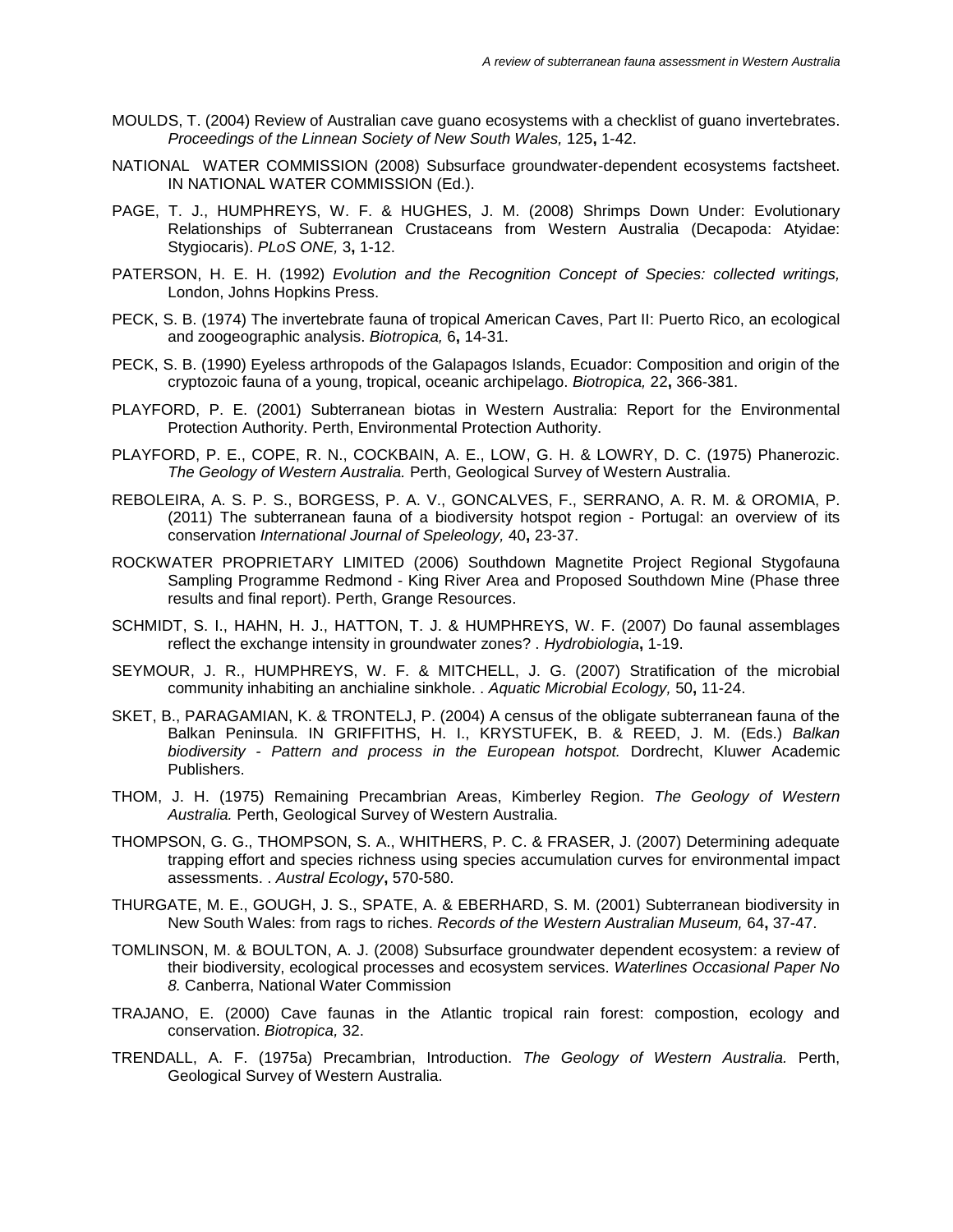- TRENDALL, A. F. (1975b) Main Areas of Proterozoic Sedimentary Rocks, Hamersley Basin. *The Geology of Western Australia.* Perth Geological Survey of Western Australia.
- TRONTELJ, P., DUOADY, C. J., FISER, C., GIBERT, J., GORICKI, S., LEFEBURE, T. & SKET, B. Z., VALERIJA (2009) A molecular test for cryptic diversity in ground water: how large are the ranges of macro-stygobionts? *Freshwater Biology,* 54**,** 727-744.
- UNESCO (2011) Decsions adopted by the World Heritage Committee at its 35th session (UNESCO, 2011). In: WORLD HERITAGE COMMITTEE (Ed.) *Convention Concerning the Protection of the World Cultural and Natural Heritage.* Paris.
- WA MUSEUM (undated, website) Banded Iron Formation. Perth, WA Museum.
- WILSON, E. O. (1987) The little things that run the world (the importance and conservation of invertebrates). *Conservation Biology,* 1**,** 344-346.
- WILSON, G. D. F. & PONDER, W. F. (1992) Extraordinary new subterranean isopods (Peracarida: Crustacea) from the Kimberley Region, Western Australia. *Records of the Australian Museum,* 44**,** 279-298.
- WILSON, G. D. F. (2003) A new genus of Tainisopidae fam. nov. (Crustacea: Isopoda) from the Pilbara, Western Australia. . *Zootaxa***,** 1-20.
- YAGER, J. & HUMPHREYS, W. F. (1996) Lasionectes exleyi, sp. nov., the first remipede crustacean recorded from Australia and the Indian Ocean, with a key to the world species. *Invertebrate Taxonomy,* 10**,** 171-187.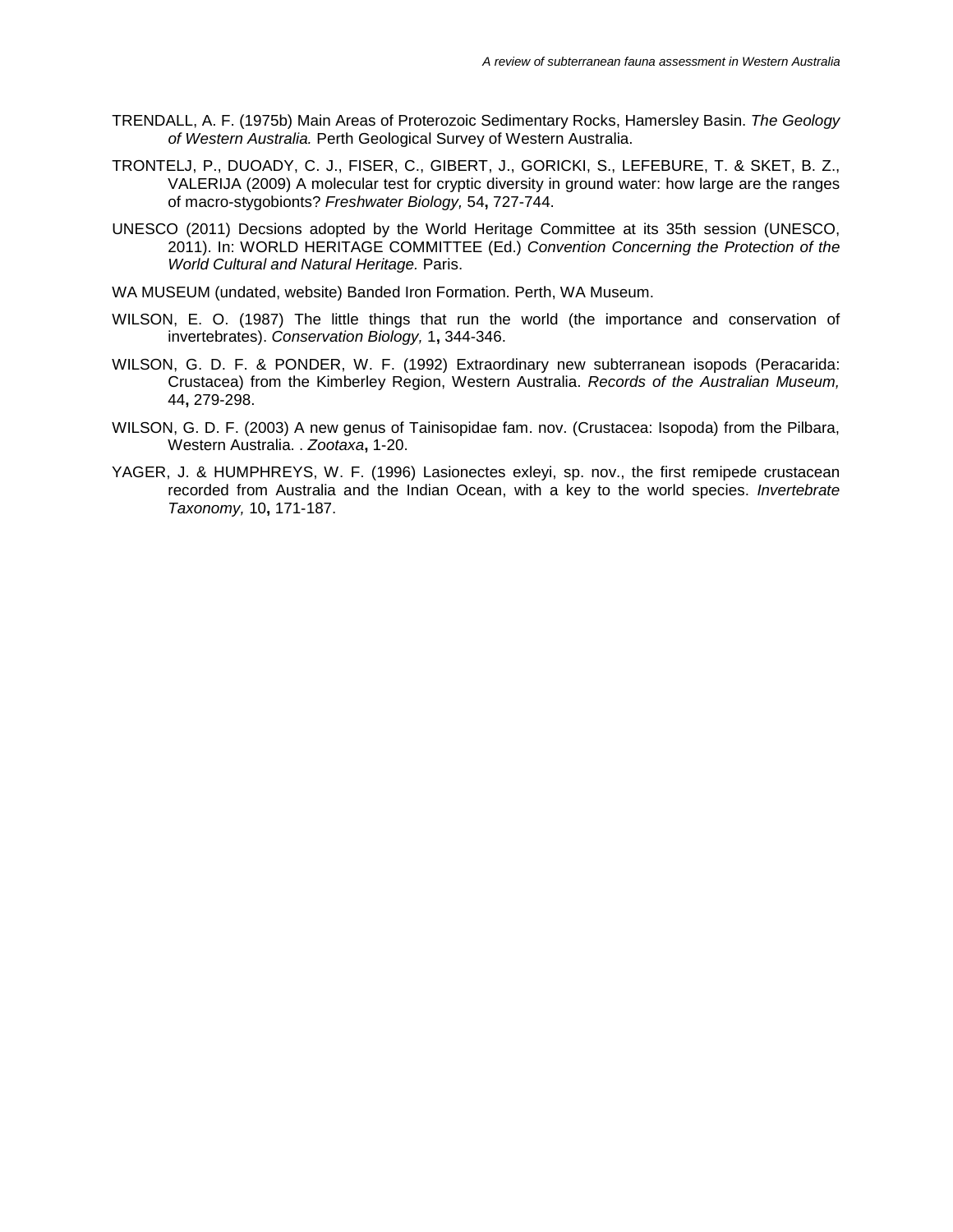# **Appendix 1 - Threatened subterranean fauna listed under Schedule 1 of the Wildlife Conservation Act 1950 and/or Environment Protection Biodiversity Conservation Act 1999**

| <b>Scientific name</b>           | <b>Common name</b>                            | Type of<br>fauna      | <b>Region</b>                        | <b>Threat category</b> |                                                           |  |
|----------------------------------|-----------------------------------------------|-----------------------|--------------------------------------|------------------------|-----------------------------------------------------------|--|
|                                  |                                               |                       |                                      | <b>EPBC</b><br>1999    | <b>WC Act (notice</b><br>2012) & date of<br>first listing |  |
| Milyeringa veritas               | <b>Blind Gudgeon</b>                          | fish                  | Cape Range &<br><b>Barrow Island</b> | VU                     | VU (16-11-1990)                                           |  |
| Ophisternon candidum             | <b>Blind Cave Eel</b>                         | fish                  | Cape Range &<br>Pilbara              | VU                     | VU (16-11-1990)                                           |  |
| Abebaioscia troglodytes          | Pannikin Plain Cave<br>Isopod                 | isopod                | Nullarbor                            |                        | VU (30-4-1996)                                            |  |
| Bamazomus subsolanus             | Eastern Cape Range<br><b>Bamazomus</b>        | pseudoscorpi<br>on    | Cape Range                           |                        | EN (14-8-2001)                                            |  |
| Bamazomus vespertinus            | Cape<br>Western<br>Range Bamazomus            | pseudoscorpi<br>on    | Cape Range                           |                        | EN (14-7-1998)                                            |  |
| Bogidomma australis              | <b>Barrow</b><br>Island<br>Bogidomma          | amphipod              | <b>Barrow Island</b>                 |                        | $\overline{VU(14-7-1998)}$                                |  |
| Bunderia misophaga               |                                               | copepod               | Cape Range                           |                        | CR (9-4-2002)                                             |  |
| Danielopolina kornickeri         |                                               | ostracod              | Cape Range                           |                        | CR (9-4-2002)                                             |  |
| Draculoides bramstokeri          | Island<br><b>Barrow</b><br><b>Draculoides</b> | schizomid             | <b>Barrow Island</b>                 |                        | VU (30-4-1996)                                            |  |
| Draculoides brooksi              | Northern<br>Cape<br>Range Draculoides         | schizomid             | Cape Range                           |                        | EN (14-8-2001)                                            |  |
| Draculoides julianneae           | Western<br>Cape<br>Range Draculoides          | schizomid             | Cape Range                           |                        | EN (14-7-1998)                                            |  |
| Draculoides mesozeirus           | Middle<br>Robe<br><b>Draculoides</b>          | schizomid             | Pilbara                              |                        | VU (22-1-2008)                                            |  |
| Hurleya sp. (WAM 642-<br>97)     | Crystal<br>Cave<br>Crangonyctoid              | amphipod              | South West                           |                        | CR (14-7-1998)                                            |  |
| Indohya damocles                 | Cameron's<br>Cave<br>Pseudoscorpion           | pseudoscorpi<br>on    | Cape Range                           |                        | CR (5-8-2008)                                             |  |
| Lasionectes exleyi               | Cape<br>Range<br>Remipede                     | aquatic<br>crustacean | Cape Range                           | VU                     | CR (30-4-1996)                                            |  |
| Liagoceradocus<br>branchialis    | Cape<br>Range<br>Liagoceradocus               | amphipod              | Cape Range                           |                        | EN (14-7-1998)                                            |  |
| Liagoceradocus<br>subthalassicus | <b>Barrow</b><br>Island<br>Liagoceradocus     | amphipod              | Cape Range                           |                        | VU (14-7-1998)                                            |  |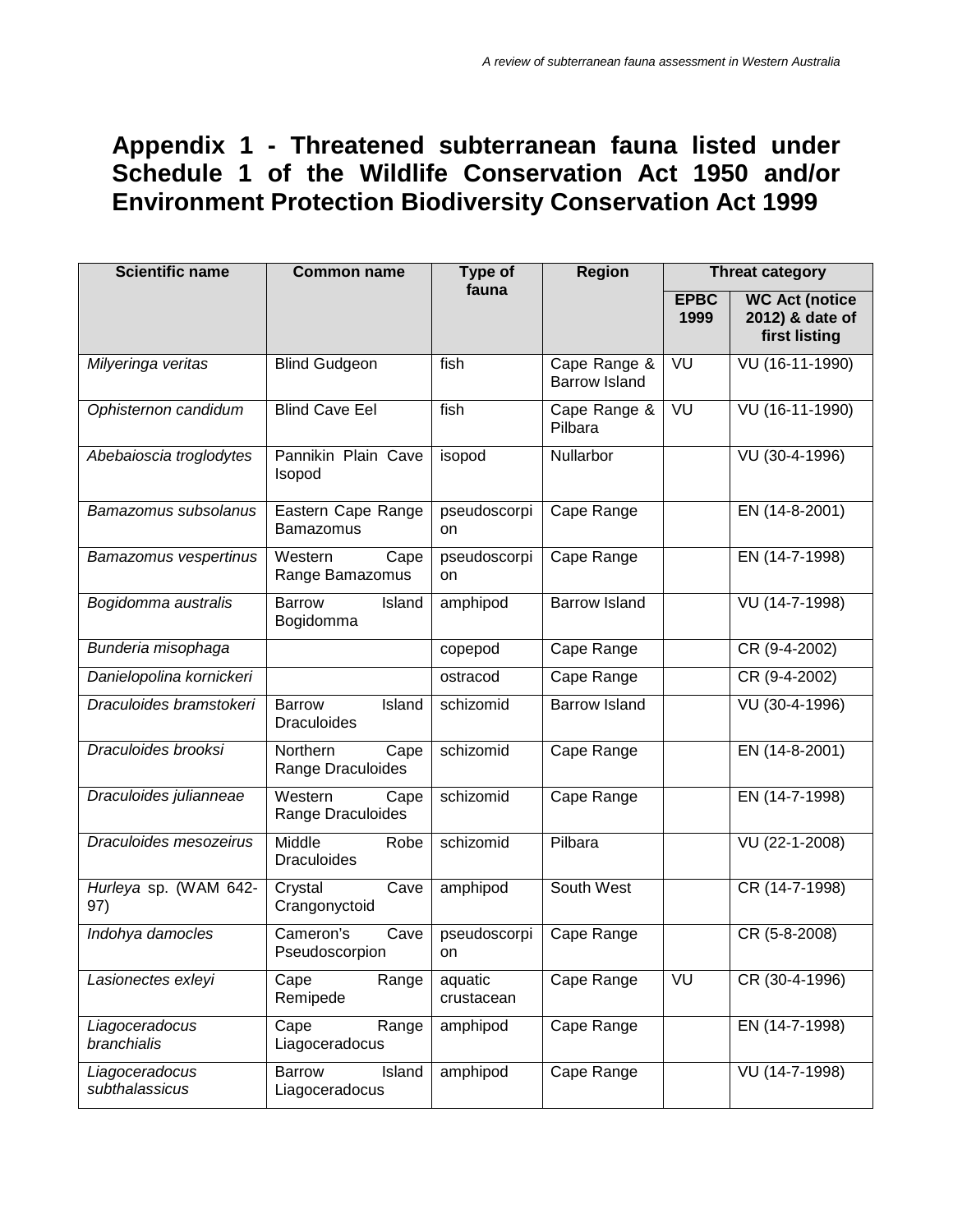| Scientific name                      | <b>Common name</b>                                 | Type of   | <b>Region</b>        | <b>Threat category</b> |                                                           |  |
|--------------------------------------|----------------------------------------------------|-----------|----------------------|------------------------|-----------------------------------------------------------|--|
|                                      |                                                    | fauna     |                      | <b>EPBC</b><br>1999    | <b>WC Act (notice</b><br>2012) & date of<br>first listing |  |
| Nedsia fragilis                      |                                                    | amphipod  | <b>Barrow Island</b> |                        | VU (14-7-1998)                                            |  |
| Nedsia humphreysi                    |                                                    | amphipod  | <b>Barrow Island</b> |                        | VU (14-7-1998)                                            |  |
| Nedsia hurlberti                     |                                                    | amphipod  | <b>Barrow Island</b> |                        | VU (14-7-1998)                                            |  |
| Nedsia macrosculptilis               |                                                    | amphipod  | <b>Barrow Island</b> |                        | VU (14-7-1998)                                            |  |
| Nedsia sculptilis                    |                                                    | amphipod  | <b>Barrow Island</b> |                        | VU (14-7-1998)                                            |  |
| Nedsia straskraba                    |                                                    | amphipod  | <b>Barrow Island</b> |                        | VU (14-7-1998)                                            |  |
| Nedsia urifimbriata                  |                                                    | amphipod  | <b>Barrow Island</b> |                        | VU (14-7-1998)                                            |  |
| Paradraculoides<br>anachoretus       | Mesa<br>Α<br>Paradraculoides                       |           | Pilbara              |                        | VU (22-1-2008)                                            |  |
| Paradraculoides bythius              | B/C<br>Mesa<br>Paradraculoides                     |           | Pilbara              |                        | VU (22-1-2008)                                            |  |
| Paradraculoides<br>gnophicola        | G<br>Mesa<br>Paradraculoides                       |           | Pilbara              |                        | VU (22-1-2008)                                            |  |
| Paradraculoides kryptus              | $\overline{\mathsf{K}}$<br>Mesa<br>Paradraculoides |           | Pilbara              |                        | VU (22-1-2008)                                            |  |
| Speleophria bunderae                 |                                                    | copepod   | Cape Range           |                        | CR (9-4-2002)                                             |  |
| Speleostrophus<br>nesiotese          | <b>Barrow</b><br>Island<br>Millipede               | millipede | <b>Barrow Island</b> |                        | VU (14-7-1998)                                            |  |
| Stygiocaris lancifera                | Lance-Beaked Cave<br>Shrimp                        |           | Cape Range           |                        | VU (8-4-1994)                                             |  |
| Stygiochiropus isolatus              |                                                    | millipede | Cape Range           |                        | VU (30-4-1996)                                            |  |
| Stygiochiropus<br>peculiaris         | Cameron's<br>Cave<br>Millipede                     | millipede | Cape Range           |                        | CR (28-11-1997)                                           |  |
| Stygiochiropus<br>sympatricus        |                                                    | millipede | Cape Range           |                        | VU (30-4-1996)                                            |  |
| Stygiocylopia australis              |                                                    |           |                      |                        | CR (9-4-2002)                                             |  |
| <b>Tartarus</b><br>mullamullangensis | Mullamullalang Cave<br>Spider                      | spider    | Nullarbor            |                        | $VU(8-4-1994)$                                            |  |
| Tartarus murdochensis                | Murdoch Sink Cave<br>spider                        | spider    | Nullarbor            |                        | VU (14-8-2001)                                            |  |
| Tartarus nurinensis                  | Nurina Cave Spider                                 | spider    | Nullarbor            |                        | VU (14-8-2001)                                            |  |
| Tartarus thampannensis               | Thampanna<br>Cave<br>Spider                        | spider    | Nullarbor            |                        | VU (14-8-2001)                                            |  |
| Troglodiplura lowryi                 | Nullarbor<br>Cave<br><b>Trapdoor Spider</b>        | spider    | Nullarbor            |                        | VU (8-4-1994)                                             |  |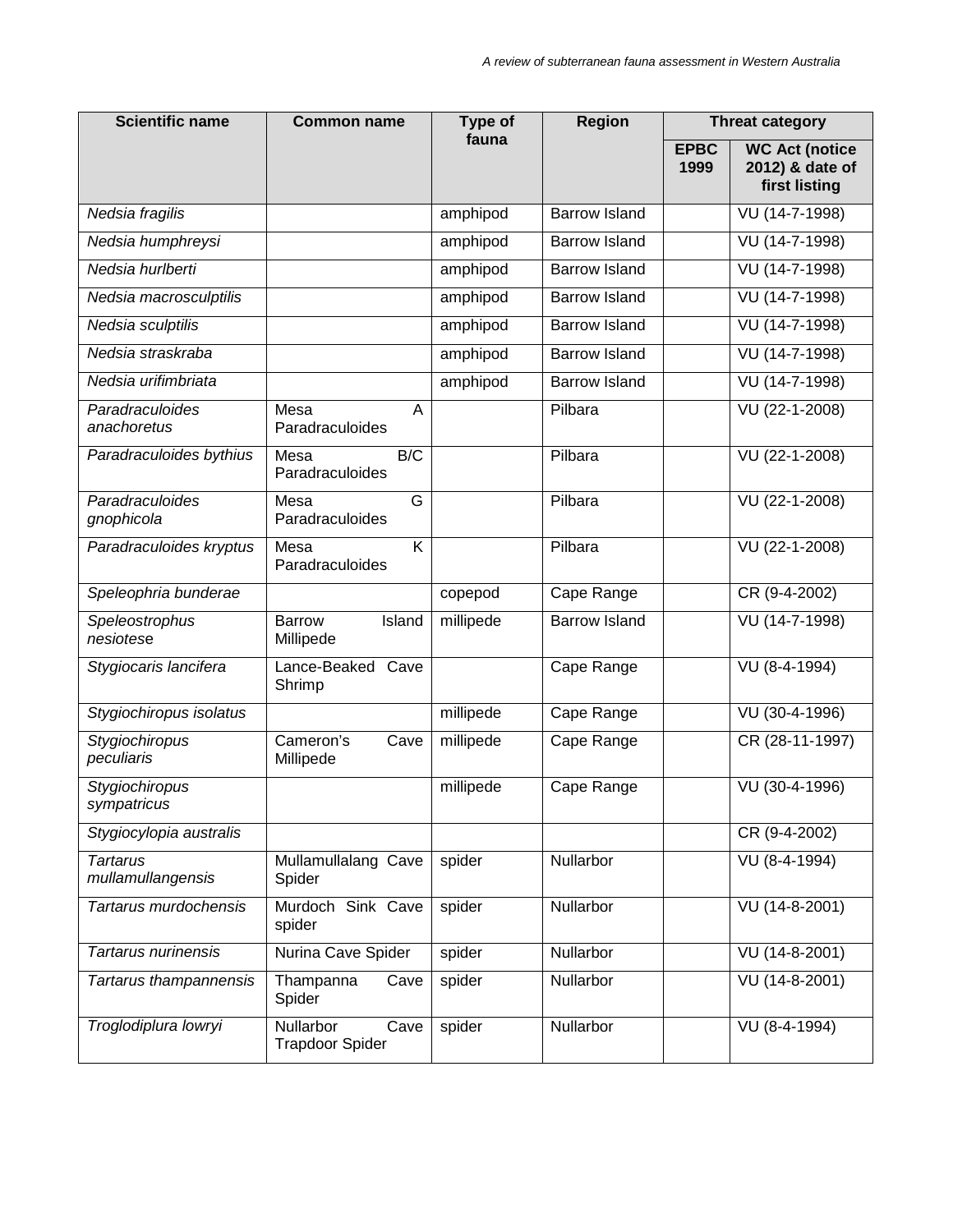## **Appendix 2 – Subterranean Threatened Ecological Communities of WA**

| <b>Community</b>                                                                 |                     | <b>Threat category</b>                                                                         | <b>Region</b> |  |
|----------------------------------------------------------------------------------|---------------------|------------------------------------------------------------------------------------------------|---------------|--|
|                                                                                  | <b>EPBC</b><br>1999 | <b>Endorsed by</b><br><b>Minister for</b><br><b>Environment</b><br>(current at August<br>2010) |               |  |
| Aquatic Root Mat Community Number 1 of<br>Caves of the Swan Coastal Plain        | EN                  | CR.                                                                                            | South West    |  |
| Aquatic Root Mat Community Number 1 of<br>Caves of the Leeuwin Naturaliste Ridge | EN                  | <b>CR</b>                                                                                      | South West    |  |
| Aquatic Root Mat Community Number 2 of<br>Caves of the Leeuwin Naturaliste Ridge | EN                  | <b>CR</b>                                                                                      | South West    |  |
| Aquatic Root Mat Community Number 3 of<br>Caves of the Leeuwin Naturaliste Ridge | EN                  | <b>CR</b>                                                                                      | South West    |  |
| Aquatic Root Mat Community Number 4 of<br>Caves of the Leeuwin Naturaliste Ridge | EN                  | <b>CR</b>                                                                                      | South West    |  |
| <b>Camerons Cave Troglobitic Community</b>                                       |                     | <b>CR</b>                                                                                      | Cape Range    |  |
| Cape Range Remipede Community                                                    |                     | CR                                                                                             | Cape Range    |  |
| Ethel Gorge Aquifer Stygobiont Community                                         |                     | EN                                                                                             | Pilbara       |  |
| Depot Springs Stygofauna Community                                               |                     | VU                                                                                             | Yilgarn       |  |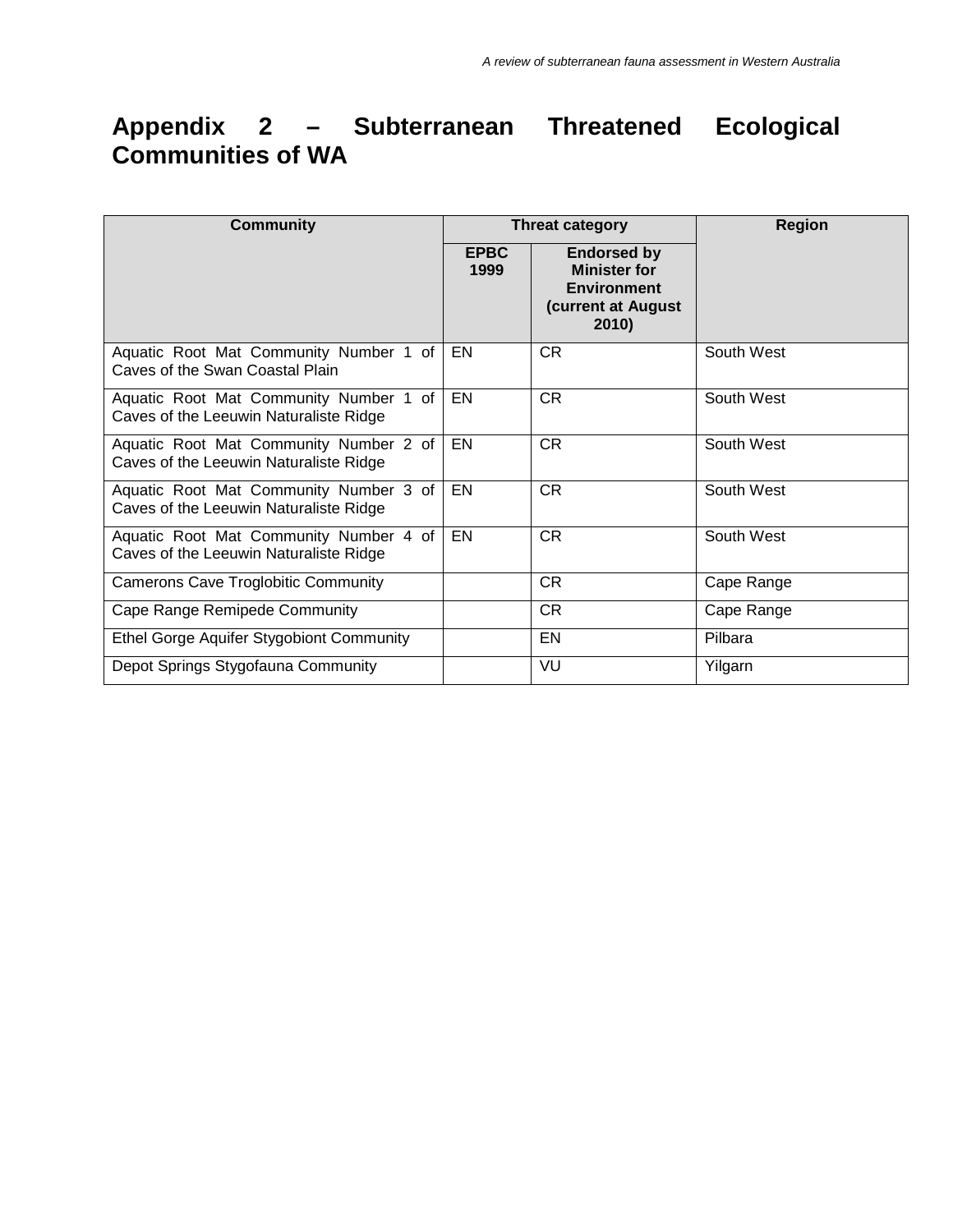## <span id="page-71-2"></span><span id="page-71-1"></span><span id="page-71-0"></span>**Appendix 3 - Summary of major EPA decisions, Ministerial decisions and conditions where subterranean fauna is a relevant environmental factor**

|                | Name, location<br>and bulletin<br>number                                                                  | EPA decision/<br>recommendation<br>to Minister                                                 | EPA conditions <sup>1</sup>                                                                                                                                                                                                    | Appeal details <sup>2</sup>                                                                                             | Ministerial Statement <sup>1</sup>                                                                                                                                                                                                                                                                                                                                                                                                                                                                                                                                                                                                                                                                                                                                                                                                                                 |
|----------------|-----------------------------------------------------------------------------------------------------------|------------------------------------------------------------------------------------------------|--------------------------------------------------------------------------------------------------------------------------------------------------------------------------------------------------------------------------------|-------------------------------------------------------------------------------------------------------------------------|--------------------------------------------------------------------------------------------------------------------------------------------------------------------------------------------------------------------------------------------------------------------------------------------------------------------------------------------------------------------------------------------------------------------------------------------------------------------------------------------------------------------------------------------------------------------------------------------------------------------------------------------------------------------------------------------------------------------------------------------------------------------------------------------------------------------------------------------------------------------|
|                | <b>Extensions to</b><br>the Exmouth<br>water supply<br>borefield (a'mnt<br>921), Bull 843,<br>Mar 1997    | Proposal can be<br>implemented if<br>subject to<br>conditions.                                 | • Proponent's commitments to be made<br>enforceable.<br>• Proponent should be required to implement an<br>environmental management plan.<br>• Proponent should be required to implement an<br>environmental management system. | Appeal 86 of 1997<br>had 5 grounds<br>relevant to<br>subterranean fauna <sup>3</sup> .<br>Dismissed.                    | Ministerial Statement 459. Proposal may be implemented. Conditions:<br>1-1 Proponent shall fulfil commitments in Consultative Environmental<br>Review: 1. Finalise detailed stygofauna and aquifer monitoring program;<br>2. Submit data on stygofauna species composition and numbers; 3.<br>Implement actions to protect stygofauna populations and habitat to EPA<br>requirements; If monitoring reveals that salinity of production or<br>monitoring wells is increasing, the proponent will 4. Immediately reduce<br>the rate of pumping; 5. Reduce the local production from the group of<br>bores in the area; and 6. If the salinity levels do not improve, cease<br>groundwater production from the bores involved.<br>5-1 to 5-4 – general conditions relating to due care and diligence,<br>implementing a management plan and manage the environmental |
|                |                                                                                                           |                                                                                                |                                                                                                                                                                                                                                |                                                                                                                         | factors to ensure environmental objectives are met.                                                                                                                                                                                                                                                                                                                                                                                                                                                                                                                                                                                                                                                                                                                                                                                                                |
| $\overline{2}$ | Limestone<br>mine.<br>quicklime and<br>use of existing<br>port facility<br>(Whitecrest)<br>(Point Murat), | Project can be<br>managed to<br>reasonably meet<br>EPA objective,<br>provided:<br>• Cape Range | · Proponent's conditions should be made<br>enforceable<br>• Proponent is required to address a number of<br>specified issues in the environmental<br>management plan.                                                          | Appeals 74, 75, 76,<br>78 and 79, 83, 84, 86<br>and 87 of 1997.<br>Two main appeal<br>grounds <sup>4</sup> are relevant | Ministerial Statement 461. Proposal may be implemented. Conditions:<br>Proponent to fulfil commitments made in PER (37 Ongoing program<br>of sampling identification and documentation of troglobitic fauna; 38<br>Prior to commencement of mining, proponent to develop a<br>practicable protocol for the notification, documentation and<br>management of any large or significant caverns encountered)                                                                                                                                                                                                                                                                                                                                                                                                                                                          |

<sup>1</sup> Text in these columns has been abbreviated where possible and does not represent legal wording of the conditions. Please refer to original documents for more information.

<sup>2</sup> Includes appeals related to the EPA report and recommendations to the Minister only, not appeals/decisions relating to levels of assessment.

 $\overline{a}$ 

<sup>&</sup>lt;sup>3</sup> Grounds were the loss of stygofauna, lack of survey and analysis for decision-making, potential for watertable drawdown in the absence of a wider development policy for Cape Range (Hamilton-Smith *et al.* 1998 was in preparation but had not been released).

<sup>4</sup> Risk of reduction in genetic diversity of troglofauna with the mining activities and destruction of caves. Other issues were also widely applicable - lack of consideration for the karst management report (Hamilton-Smith al. 1998); unsuitability of developing an environmental management plan after the proposal has been given approval; and inappropriateness of giving approval before the release of an environmental policy and integrated approach to development. The Minister allowed the appeals in part and required the proponent to undertaken subterranean fauna survey and release the environmental management plan for public comment prior to finalisation.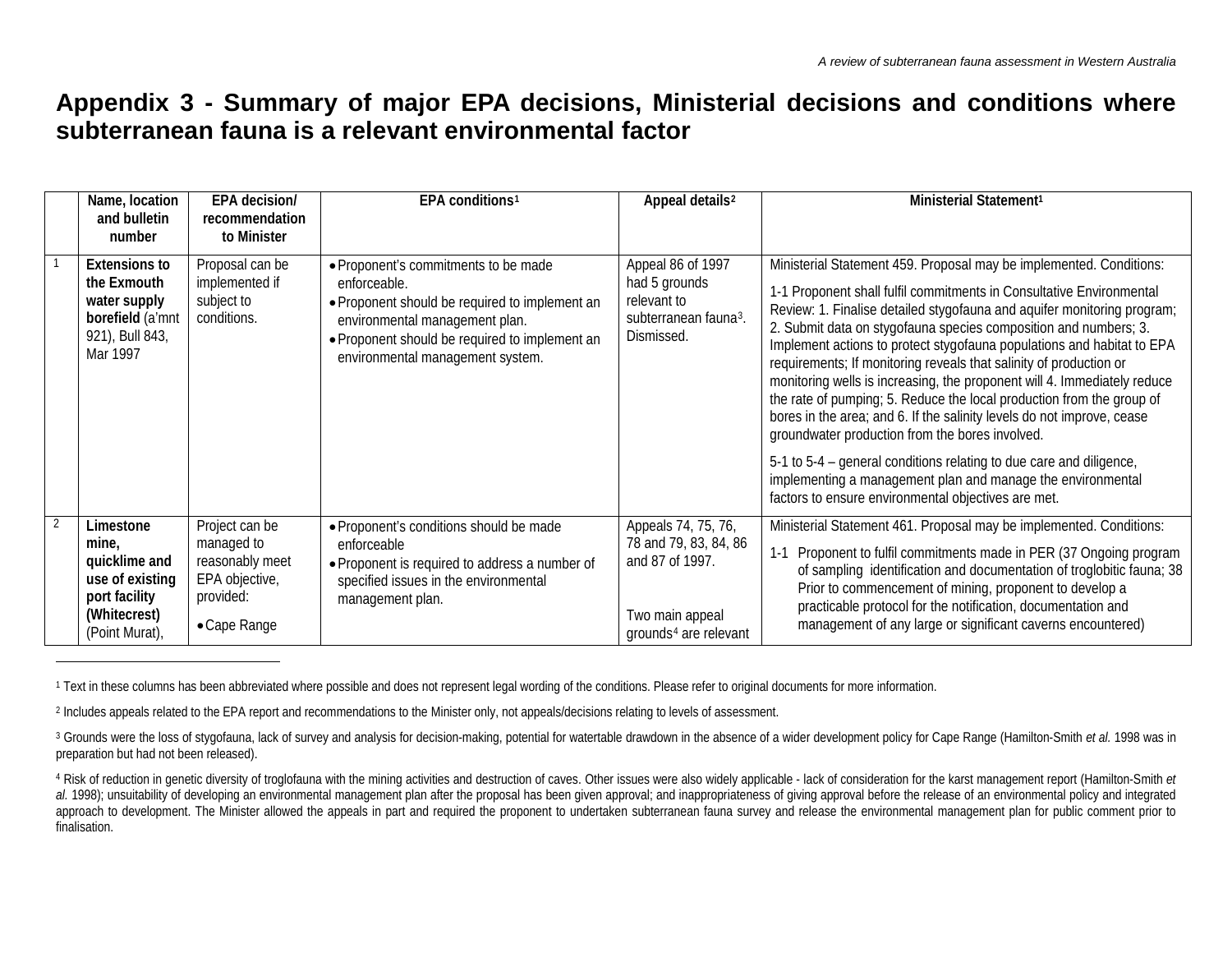| to subterranean fauna<br>4-1 Prior to construction proponent to prepare environmental<br>Exmouth (a'mnt<br>extended to<br>Allowed in part.<br>management plan<br>715) Bull 846,<br>include<br>4-2 Management plan to be available for public review and comment<br>Mar 1997.<br>comparable areas<br>prior to finalization and 4-3 Subjects for inclusion.<br>of troglofauna<br>habitat; and<br>6-1 Prior to commencement of mining, proponent in liaison with<br>• proponent is<br>required to<br>contribute to<br>extinct as a result.<br>research to<br>increase the<br>understanding of<br>subterranean<br>fauna.<br>Proposal does not<br>Appeal 217 of 1997<br>Exmouth<br>. proponent shall fulfil commitments (further<br>was recorded but not<br>limestone<br>impose an<br>investigate occurrences of karst features; report<br>unacceptable<br>relevant to<br>project barge<br>to agencies and investigate options to modify<br>impact on the<br>loading facility<br>subterranean fauna.<br>the proposal to conserve features; if cannot be<br>proposal to conserve features; if cannot be avoided, proponent to<br>(Whitecrest)<br>environment,<br>avoided, proponent to discuss with agencies<br>discuss with agencies regarding the need for investigation of karst<br>Mowbowra<br>provided that<br>regarding the need for investigation of karst<br>values)<br>Creek Exmouth<br>conditions are<br>values)<br>Gulf (a'mnt<br>imposed and the<br>• proponent to prepare and implement an<br>1107) Bull 871<br>proposal can<br>environmental management plan to address<br>Nov 1997.<br>conform to the WC<br>karst features and subterranean fauna (and<br>Act.<br>other subjects)<br>Proposal can be<br>No appeal recorded<br>Newman<br>. Within 2 years following commencement of<br>Satellite<br>managed to meet<br>mining below the water table, the proponent<br>EPA objectives<br>Development,<br>shall submit a performance review on: 1.<br>provided conditions<br>Mining of<br>environmental objectives reported in Bulletin<br>vicinity of OB 23; Assess conservation significance; Map the local<br>Orebody 23<br>are imposed.<br>888 (maintain the abundance, species diversity<br>distribution of species sampled; and undertake sampling in the<br>below the water<br>and geographical distribution of subterranean<br>table (a'mnt<br>fauna) and 2. proponents consolidated<br>1142) Bull 888<br>environmental management commitments<br>Apr 1998. Ethel<br>table, the proponent shall submit a performance review on: 1.<br>(Identify stygofauna species collected in the<br>environmental objectives reported in Bulletin 888 (maintain the<br>Gorge<br>vicinity of OB 23; Assess conservation<br>abundance, species diversity and geographical distribution of<br>significance; Map the local distribution of<br>An s45c amendment was approved to<br>species sampled; and undertake sampling in<br>subterranean fauna).<br>extend the life and maximum<br>the Opthalmia region if species found to be at<br>disturbance boundary of Orebody 23<br>significant conservation risk).<br>Mine in Sept 2010.<br>- 5<br><b>White Opal-1</b><br>Proposal can be<br>No appeal recorded.<br>. the proponent shall fulfil the commitments in the |          |                  |  |                                                                                                                                                                                                                                                                                                                                                                                    |
|-------------------------------------------------------------------------------------------------------------------------------------------------------------------------------------------------------------------------------------------------------------------------------------------------------------------------------------------------------------------------------------------------------------------------------------------------------------------------------------------------------------------------------------------------------------------------------------------------------------------------------------------------------------------------------------------------------------------------------------------------------------------------------------------------------------------------------------------------------------------------------------------------------------------------------------------------------------------------------------------------------------------------------------------------------------------------------------------------------------------------------------------------------------------------------------------------------------------------------------------------------------------------------------------------------------------------------------------------------------------------------------------------------------------------------------------------------------------------------------------------------------------------------------------------------------------------------------------------------------------------------------------------------------------------------------------------------------------------------------------------------------------------------------------------------------------------------------------------------------------------------------------------------------------------------------------------------------------------------------------------------------------------------------------------------------------------------------------------------------------------------------------------------------------------------------------------------------------------------------------------------------------------------------------------------------------------------------------------------------------------------------------------------------------------------------------------------------------------------------------------------------------------------------------------------------------------------------------------------------------------------------------------------------------------------------------------------------------------------------------------------------------------------------------------------------------------------------------------------------------------------------------------------------------------------------------------------------------------------------------------------------------------------------------------------------------------------------------------------------------------------------------------------------------------------------------------------------------------------------------------------------------|----------|------------------|--|------------------------------------------------------------------------------------------------------------------------------------------------------------------------------------------------------------------------------------------------------------------------------------------------------------------------------------------------------------------------------------|
|                                                                                                                                                                                                                                                                                                                                                                                                                                                                                                                                                                                                                                                                                                                                                                                                                                                                                                                                                                                                                                                                                                                                                                                                                                                                                                                                                                                                                                                                                                                                                                                                                                                                                                                                                                                                                                                                                                                                                                                                                                                                                                                                                                                                                                                                                                                                                                                                                                                                                                                                                                                                                                                                                                                                                                                                                                                                                                                                                                                                                                                                                                                                                                                                                                                                   | Shire of | National Park is |  |                                                                                                                                                                                                                                                                                                                                                                                    |
|                                                                                                                                                                                                                                                                                                                                                                                                                                                                                                                                                                                                                                                                                                                                                                                                                                                                                                                                                                                                                                                                                                                                                                                                                                                                                                                                                                                                                                                                                                                                                                                                                                                                                                                                                                                                                                                                                                                                                                                                                                                                                                                                                                                                                                                                                                                                                                                                                                                                                                                                                                                                                                                                                                                                                                                                                                                                                                                                                                                                                                                                                                                                                                                                                                                                   |          |                  |  |                                                                                                                                                                                                                                                                                                                                                                                    |
|                                                                                                                                                                                                                                                                                                                                                                                                                                                                                                                                                                                                                                                                                                                                                                                                                                                                                                                                                                                                                                                                                                                                                                                                                                                                                                                                                                                                                                                                                                                                                                                                                                                                                                                                                                                                                                                                                                                                                                                                                                                                                                                                                                                                                                                                                                                                                                                                                                                                                                                                                                                                                                                                                                                                                                                                                                                                                                                                                                                                                                                                                                                                                                                                                                                                   |          |                  |  | agencies shall prepare a subterranean fauna program to address<br>stratified sampling; Mining to only proceed in areas where the EPA<br>is satisfied that there is no significant risk of any species becoming                                                                                                                                                                     |
|                                                                                                                                                                                                                                                                                                                                                                                                                                                                                                                                                                                                                                                                                                                                                                                                                                                                                                                                                                                                                                                                                                                                                                                                                                                                                                                                                                                                                                                                                                                                                                                                                                                                                                                                                                                                                                                                                                                                                                                                                                                                                                                                                                                                                                                                                                                                                                                                                                                                                                                                                                                                                                                                                                                                                                                                                                                                                                                                                                                                                                                                                                                                                                                                                                                                   |          |                  |  | Ministerial Statement 465. Proposal may be implemented. Conditions:<br>1-1 Proponent shall fulfil commitments (further investigate occurrences of<br>karst features; report to agencies and investigate options to modify the<br>5-1 Prior to construction, the proponent shall prepare an environmental<br>management plan (including for karst features and subterranean fauna). |
|                                                                                                                                                                                                                                                                                                                                                                                                                                                                                                                                                                                                                                                                                                                                                                                                                                                                                                                                                                                                                                                                                                                                                                                                                                                                                                                                                                                                                                                                                                                                                                                                                                                                                                                                                                                                                                                                                                                                                                                                                                                                                                                                                                                                                                                                                                                                                                                                                                                                                                                                                                                                                                                                                                                                                                                                                                                                                                                                                                                                                                                                                                                                                                                                                                                                   |          |                  |  | Ministerial Statement 478. Proposal may be implemented. Conditions:<br>2-1 Proponent shall implement proponents consolidated environmental<br>management commitments (Identify stygofauna species collected in the<br>Opthalmia region if species found to be at significant conservation risk)<br>4-1 Within 2 years following commencement of mining below the water             |
|                                                                                                                                                                                                                                                                                                                                                                                                                                                                                                                                                                                                                                                                                                                                                                                                                                                                                                                                                                                                                                                                                                                                                                                                                                                                                                                                                                                                                                                                                                                                                                                                                                                                                                                                                                                                                                                                                                                                                                                                                                                                                                                                                                                                                                                                                                                                                                                                                                                                                                                                                                                                                                                                                                                                                                                                                                                                                                                                                                                                                                                                                                                                                                                                                                                                   |          |                  |  | Ministerial Statement 488. Proposal may be implemented. Conditions:                                                                                                                                                                                                                                                                                                                |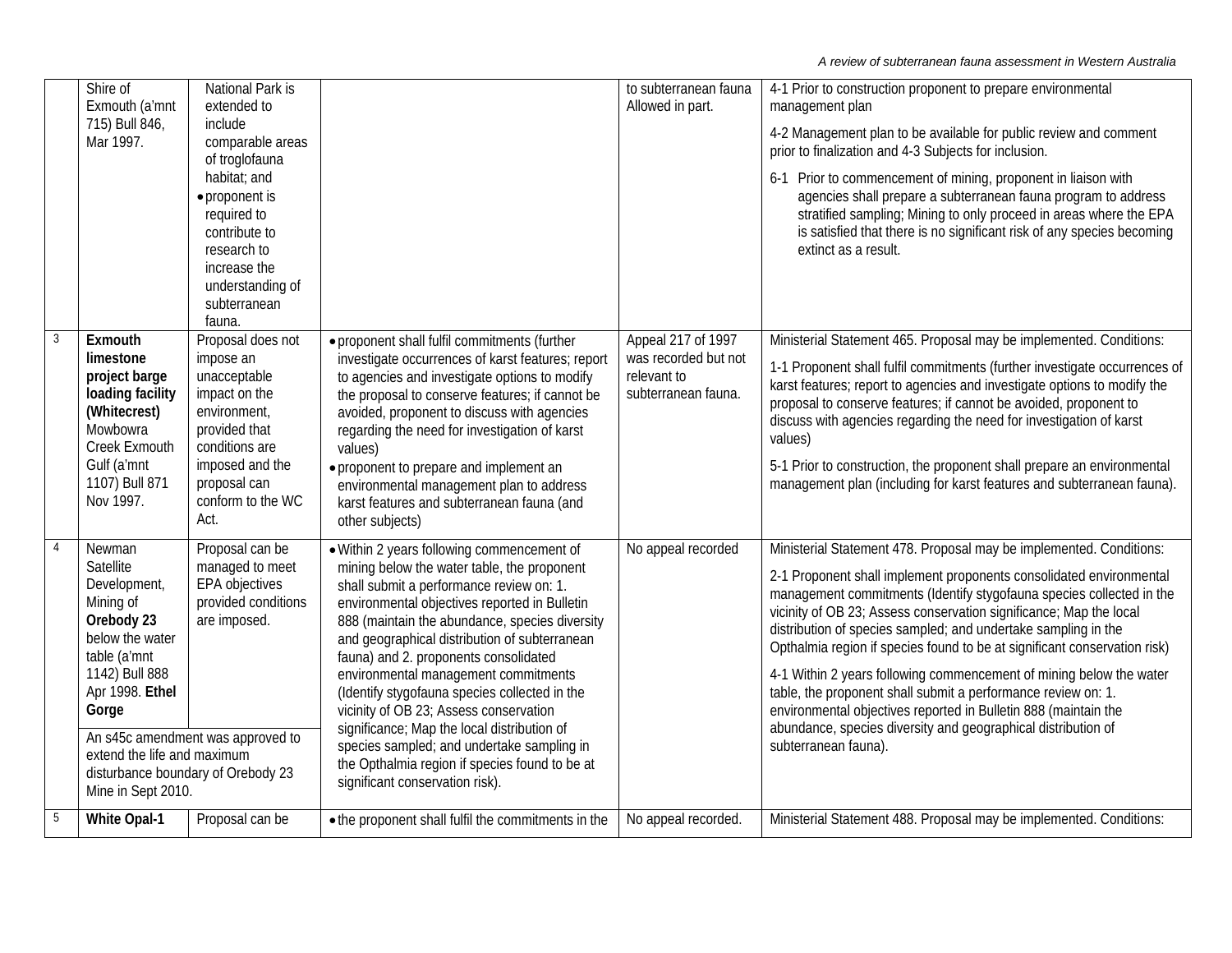<span id="page-73-0"></span>

| <b>Exploration Well</b><br>Cape Range<br>Peninsula<br>Exmouth, a'mnt<br>1167, Bull 905<br>Oct 1997.                              | managed in a<br>manner such that<br>the proposal does<br>not impose an<br>unacceptable<br>impact on the<br>environment,<br>provided that the<br>recommended<br>conditions are<br>imposed. | consolidated commitments statement (4.<br>Operational methods to prevent spillage; 5. Use<br>of non-toxic drilling fluids for exploration well; 6.<br>Operational methods to prevent seepage of<br>harmful pollutants; 7. Take action to restore<br>groundwater quality in the event of leakage or<br>spillage).                                                                                                                                                                                                                                                                                                                                                                                                                                                                                                                                                                                                                                                                                                                                                                                                                                                   |                                                                                                                                            | 2-1 implement the consolidated environmental management<br>commitments (4. Operational methods to prevent spillage; 5. Use of non-<br>toxic drilling fluids for exploration well; 6. Operational methods to prevent<br>seepage of harmful pollutants; 7. Take action to restore groundwater<br>quality in the event of leakage or spillage).<br>2-2 proponent shall implement subsequent environmental management<br>commitments.                                                                                                                                                                                                                                                                                                                                                                                                                                                                                                                                                                                                                                                                                                                                                                                    |
|----------------------------------------------------------------------------------------------------------------------------------|-------------------------------------------------------------------------------------------------------------------------------------------------------------------------------------------|--------------------------------------------------------------------------------------------------------------------------------------------------------------------------------------------------------------------------------------------------------------------------------------------------------------------------------------------------------------------------------------------------------------------------------------------------------------------------------------------------------------------------------------------------------------------------------------------------------------------------------------------------------------------------------------------------------------------------------------------------------------------------------------------------------------------------------------------------------------------------------------------------------------------------------------------------------------------------------------------------------------------------------------------------------------------------------------------------------------------------------------------------------------------|--------------------------------------------------------------------------------------------------------------------------------------------|----------------------------------------------------------------------------------------------------------------------------------------------------------------------------------------------------------------------------------------------------------------------------------------------------------------------------------------------------------------------------------------------------------------------------------------------------------------------------------------------------------------------------------------------------------------------------------------------------------------------------------------------------------------------------------------------------------------------------------------------------------------------------------------------------------------------------------------------------------------------------------------------------------------------------------------------------------------------------------------------------------------------------------------------------------------------------------------------------------------------------------------------------------------------------------------------------------------------|
| <b>West Angelas</b><br>Iron Ore<br>Project - East<br>Pilbara,<br>Ashburton,<br>Roebourne<br>(a'mnt 1144)<br>Bull 924 Jan<br>1999 | Proposal is largely<br>able to meet the<br>EPA's<br>environmental<br>objectives, some<br>portions of the<br>proposed rail line<br>are unable to do<br>$SO5$ .                             | • Prior to commencement of ground-disturbing<br>activities, proponent shall prepare an<br>environmental management program (including<br>2. Report on the assessment of subterranean<br>fauna as proposed in the proponents<br>commitments; 8. Assist WA Museum to<br>minimise and manage impacts to stygofauna<br>around the minesite and borefield; 9. Use<br>standby bores if further research indicates that<br>stygofauna species present are of significant<br>conservation value; 10. Bores to provide water<br>for construction phase if no stygofauna found;<br>11. Monitor production and dewatering bores for<br>stygofauna abundance and water levels; 12.<br>Drawdown and fauna abundance monitoring;<br>13. Pumping rates to be re-assessed or<br>stopped to ensure conditions for the protection<br>of stygofauna are met; 14. Alternative bores to<br>be utilised; 15. Workshops, stores and fuel<br>depots to prevent pollution to groundwater; 16.<br>Monitoring of abundance and water table levels;<br>17. Further survey and monitoring for<br>production bores; 18. Monitoring programme for<br>expanded borefield; 19. Mine staff briefed). | Appeals 15 and 16 of<br>1999 were made<br>against the EPA's<br>report and<br>recommendations but<br>not relevant to<br>subterranean fauna. | Ministerial Statement 514. Proposal may be implemented. Conditions:<br>4-1 Prior to commencement of ground-disturbing activities, proponent<br>shall prepare, an environmental management program (including 2.<br>Report on the assessment of subterranean fauna as proposed in the<br>proponents commitments; 8. Assist WA Museum to minimise and<br>manage impacts to stygofauna around the minesite and borefield; 9.<br>Use standby bores if further research indicates that stygofauna species<br>present are of significant conservation value; 10. Bores to provide water<br>for construction phase if no stygofauna found; 11. Monitor production<br>and dewatering bores for stygofauna abundance and water levels; 12.<br>Drawdown and fauna abundance monitoring; 13. Pumping rates to be<br>re-assessed or stopped to ensure conditions for the protection of<br>stygofauna are met; 14. Alternative bores to be utilised; 15. Workshops,<br>stores and fuel depots to prevent pollution to groundwater; 16.<br>Monitoring of abundance and water table levels; 17. Further survey and<br>monitoring for production bores; 18. Monitoring programme for<br>expanded borefield; 19. Mine staff briefed). |

<sup>&</sup>lt;sup>5</sup> This was because the railway line traversed sections of conservation estate, and inability to meet EPA objectives was not caused by impacts on subterranean fauna.

-

<u> 1989 - Johann Barnett, fransk kongres</u>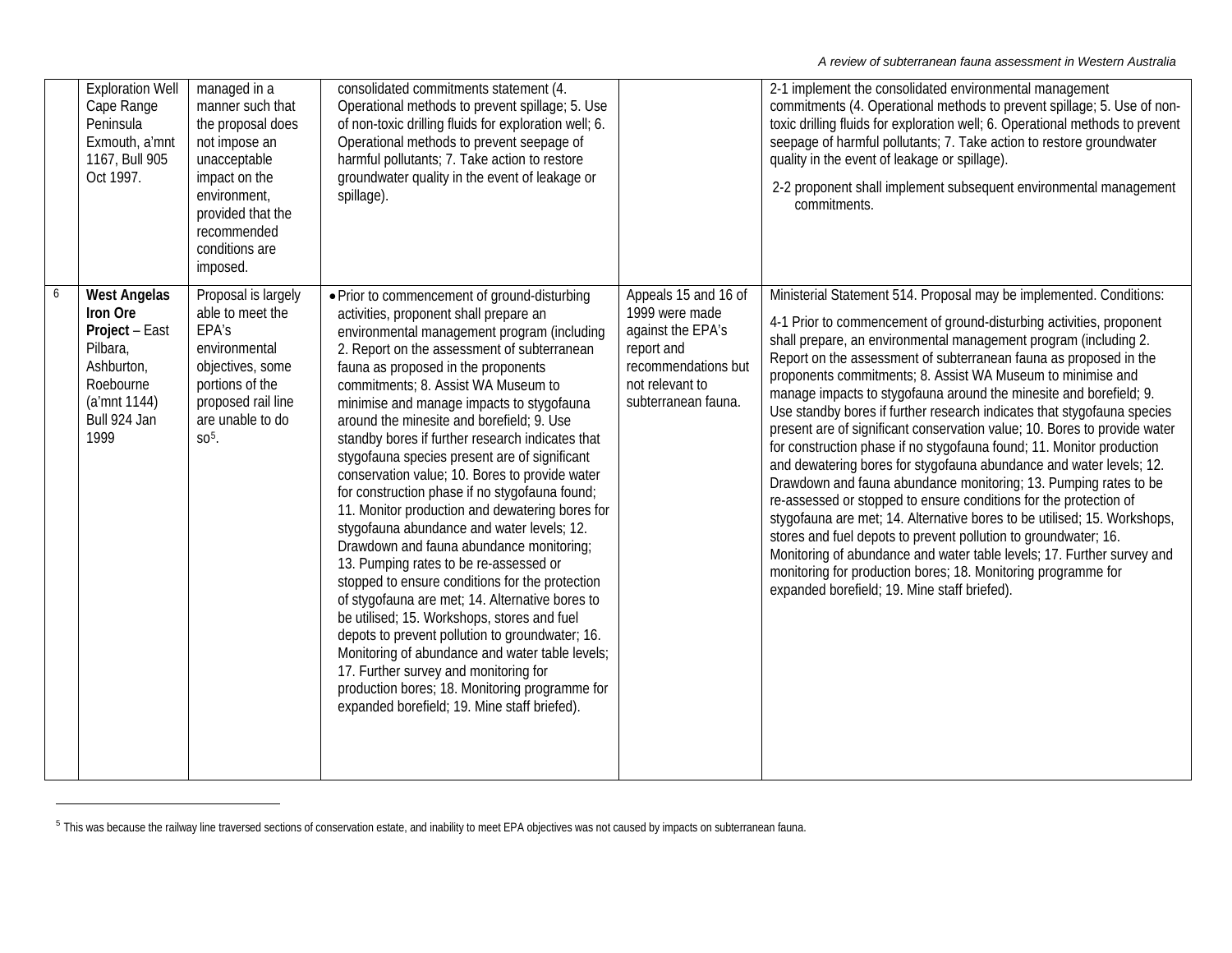<span id="page-74-0"></span>

|   | <b>Murrin Murrin</b><br>Nickel-Cobalt<br>Project Stage 2<br>Expansion, 60<br>km east of<br>Leonora (a'mnt<br>1229) Bull 931<br>Mar 1999. | Proposal can be<br>managed in an<br>environmentally<br>acceptable manner<br>such that it is<br>unlikely that the<br>EPA's objectives<br>would be<br>compromised,<br>provided there is<br>satisfactory<br>implementation of<br>the recommended<br>conditions. | • Prior to quarrying either calcrete deposit, the<br>proponent shall develop a subterranean fauna<br>management plan to conserve and protect<br>subterranean fauna species. Plan shall<br>address: 1. Subterranean fauna surveys of the<br>calcrete areas, and possibly outside, to<br>establish the conservation significance; 2.<br>Mapping of the local and regional distribution;<br>and 3. measures to limit the impacts on any<br>localised species.<br>· Implement the plan.<br>• Make the plan publicly available.                                                                                                                                                                                                                                                                     | Appeal 56 of 1999<br>included impacts on<br>subterranean fauna<br>as one of the<br>grounds. Dismissed.          | Ministerial Statement 506. Proposal may be implemented. Conditions:<br>4-1 Prior to quarrying either calcrete deposit, the proponent shall develop<br>a subterranean fauna management plan to conserve and protect<br>subterranean fauna species. Plan shall address: 1. Subterranean fauna<br>surveys of the calcrete areas, and possibly outside, to establish the<br>conservation significance; 2. Mapping of the local and regional<br>distribution; and 3. measures to limit the impacts on any localised<br>species.<br>4-2 Implement the plan.<br>4-3 Make the plan publicly available.                                                                                                                                                                                                                                                     |
|---|------------------------------------------------------------------------------------------------------------------------------------------|--------------------------------------------------------------------------------------------------------------------------------------------------------------------------------------------------------------------------------------------------------------|------------------------------------------------------------------------------------------------------------------------------------------------------------------------------------------------------------------------------------------------------------------------------------------------------------------------------------------------------------------------------------------------------------------------------------------------------------------------------------------------------------------------------------------------------------------------------------------------------------------------------------------------------------------------------------------------------------------------------------------------------------------------------------------------|-----------------------------------------------------------------------------------------------------------------|----------------------------------------------------------------------------------------------------------------------------------------------------------------------------------------------------------------------------------------------------------------------------------------------------------------------------------------------------------------------------------------------------------------------------------------------------------------------------------------------------------------------------------------------------------------------------------------------------------------------------------------------------------------------------------------------------------------------------------------------------------------------------------------------------------------------------------------------------|
| 8 | Industrial<br>subdivision<br>Lot 51 Murat<br>Road Exmouth<br>(a'mnt 1269)<br>Bull 972 Mar<br>2000.                                       | Proposal could be<br>readily managed to<br>meet the EPA's<br>environmental<br>objectives.                                                                                                                                                                    | . Prior to the commencement of subdivision<br>works, the proponent shall prepare an<br>environmental management programme,<br>including: 3. preparation of a karst management<br>plan which a) incorporates a ground survey<br>using ground probing radar; and b) includes<br>recommendations for further detailed<br>geotechnical investigations of areas of high risk<br>karst; 4. Environmental requirements to be<br>addressed by prospective<br>occupiers/purchasers: a) follow-up geotechnical<br>investigations, if necessary; b) management of<br>the storage, handling and disposal of<br>environmentally sensitive materials; d) volume<br>and management of wastewater. e)<br>management of stormwater; f) the volume of<br>effluent and management of on-site disposal<br>systems. | No appeal recorded.                                                                                             | Ministerial Statement 545. Proposal may be implemented. Conditions:<br>5-1 Prior to the commencement of subdivision works, the proponent<br>shall prepare an environmental management programme, including: 3.<br>preparation of a karst management plan which a) incorporates a ground<br>survey using ground probing radar; and b) includes recommendations for<br>further detailed geotechnical investigations of areas of high risk karst; 4.<br>Environmental requirements to be addressed by prospective<br>occupiers/purchasers: a) follow-up geotechnical investigations, if<br>necessary; b) management of the storage, handling and disposal of<br>environmentally sensitive materials; d) volume and management of<br>wastewater. e) management of stormwater; f) the volume of effluent and<br>management of on-site disposal systems. |
| 9 | <b>Ord River</b><br>irrigation area<br>Stage 2<br>Kununurra<br>(revised<br>proposal) (a'mnt                                              | Proposal can be<br>managed to meet<br>the EPA's<br>objectives, subject<br>to conditions and                                                                                                                                                                  | . Prior to finalisation of detailed design and<br>ground disturbing activities, the proponent shall<br>prepare a flora and fauna survey plan to<br>conserve and protect listed and subterranean<br>fauna species. Plan shall address: 1.<br>Identification and protection of subterranean                                                                                                                                                                                                                                                                                                                                                                                                                                                                                                      | Appeal 126 of 2000 <sup>6</sup><br>appealed the<br>provisions for<br>additional survey of<br>subterranean fauna | Ministerial Statement 585. Proposal may be implemented. Conditions:<br>9-1 Prior to finalisation of detailed design and ground disturbing<br>activities, the proponent shall prepare a flora and fauna survey plan to<br>conserve and protect listed and subterranean fauna species. Plan shall<br>address: 1. Identification and protection of subterranean fauna.                                                                                                                                                                                                                                                                                                                                                                                                                                                                                |

<sup>6</sup> Appeals 124, 125, 127, 128 and 131 of 2000 were not relevant to subterranean fauna.

<u> 1990 - Johann Barbara, martin a</u>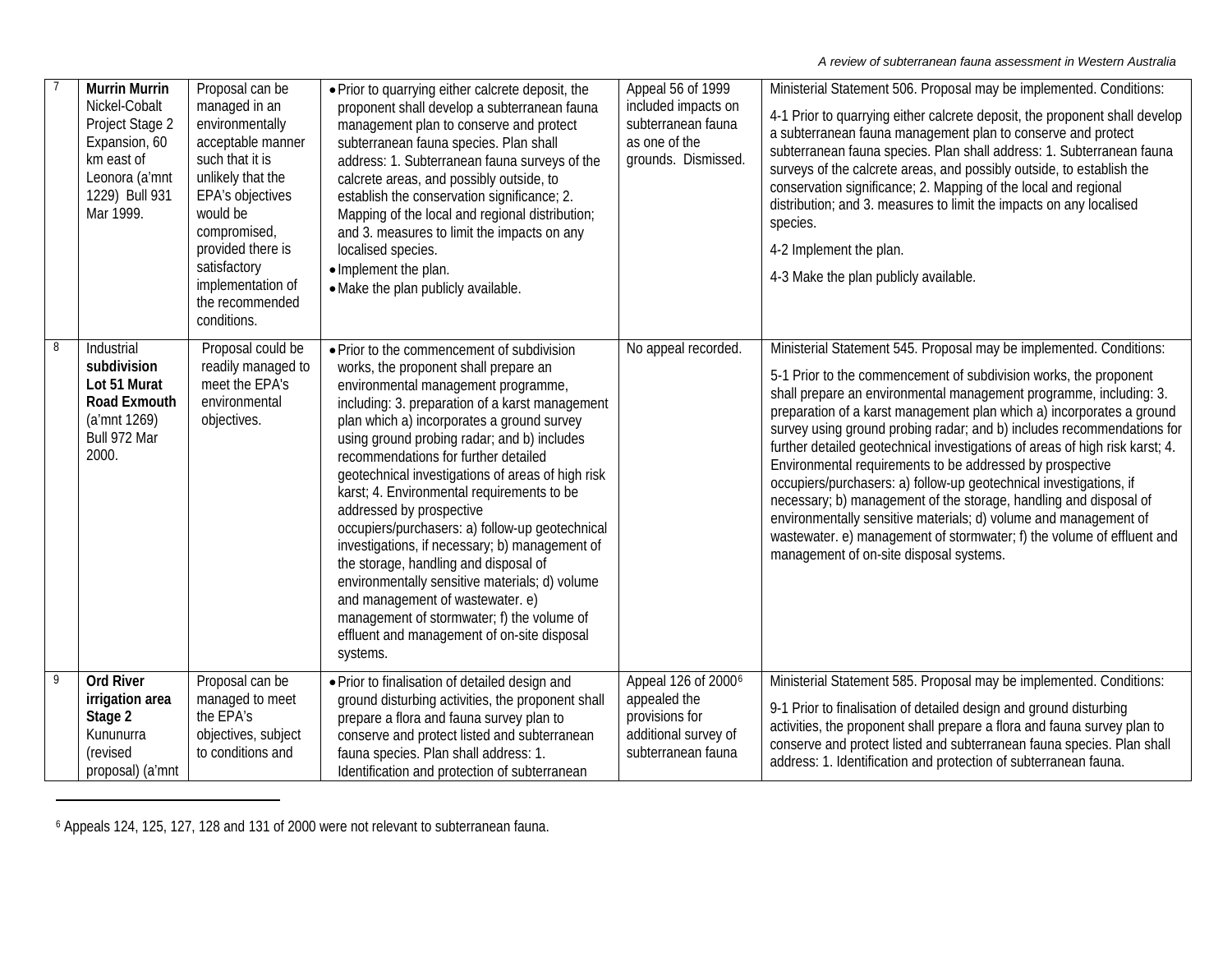<span id="page-75-0"></span>

|                  | 1240), Bull 988<br>Aug 2000.                                                                                                                                                                                                             | commitments.                                                                                                                                                                                                                                                                           | fauna.                                                                                                                                                                                                                                                                                                                                                                                                                                                                                                                                                                                                                                                                                                                                   | was dismissed.                                                                                                        |                                                                                                                                                                                                                                                                                                                                                                                                                                                                                                                                                                                                                                                                                                                                                                                                                                                                                                                                                            |
|------------------|------------------------------------------------------------------------------------------------------------------------------------------------------------------------------------------------------------------------------------------|----------------------------------------------------------------------------------------------------------------------------------------------------------------------------------------------------------------------------------------------------------------------------------------|------------------------------------------------------------------------------------------------------------------------------------------------------------------------------------------------------------------------------------------------------------------------------------------------------------------------------------------------------------------------------------------------------------------------------------------------------------------------------------------------------------------------------------------------------------------------------------------------------------------------------------------------------------------------------------------------------------------------------------------|-----------------------------------------------------------------------------------------------------------------------|------------------------------------------------------------------------------------------------------------------------------------------------------------------------------------------------------------------------------------------------------------------------------------------------------------------------------------------------------------------------------------------------------------------------------------------------------------------------------------------------------------------------------------------------------------------------------------------------------------------------------------------------------------------------------------------------------------------------------------------------------------------------------------------------------------------------------------------------------------------------------------------------------------------------------------------------------------|
|                  | <b>Ord River</b><br>irrigation area<br>Stage 2, M2<br>Supply<br>Channel),<br>Kununurra,<br>(a'mnt 1240 and<br>1828), Bull<br>1016, May<br>2010.                                                                                          | Proposal is capable<br>of being managed<br>to meet the EPA's<br>objectives related to<br>management.                                                                                                                                                                                   | • Prior to the preparation of the final project<br>design layout, proponent shall prepare a flora<br>and fauna protection plan for the project area,<br>as part of the environmental management<br>programme, to conserve and protect listed and<br>subterranean species. The Plan shall address:<br>4 the identification and protection of<br>subterranean fauna.                                                                                                                                                                                                                                                                                                                                                                       | Appeal 61 of 20017<br>appealed the<br>provisions for<br>additional survey of<br>subterranean fauna,<br>was dismissed. | Ministerial Statement 830. Proposal may be implemented. Conditions:<br>9-1 Prior to the preparation of the final project design layout, proponent<br>shall prepare a flora and fauna protection plan for the project area, as<br>part of the environmental management programme, to conserve and<br>protect listed and subterranean species. The Plan shall address: 4 the<br>identification and protection of subterranean fauna.                                                                                                                                                                                                                                                                                                                                                                                                                                                                                                                         |
|                  | <b>Ord River</b><br>irrigation area<br>Stage 2 (M2<br>Supply<br>Channel)<br>proposal under<br>S46 to make<br>changes.<br>Rep1354, Apr<br>2010.                                                                                           | relevant to subterranean fauna.                                                                                                                                                                                                                                                        | The proponents made a s46 request to change the timing of formation of<br>the environmental management entity, update the titles of the Minister<br>and government departments and remove the need for the EPA to<br>approve a number of management plans. No change to conditions                                                                                                                                                                                                                                                                                                                                                                                                                                                       | No appeal recorded                                                                                                    | Ministerial Statement wording as above                                                                                                                                                                                                                                                                                                                                                                                                                                                                                                                                                                                                                                                                                                                                                                                                                                                                                                                     |
| 10 <sup>10</sup> | <b>Hope Downs</b><br>Iron Ore Mine<br>75 km north-<br>west of<br>Newman<br>Pilbara Region,<br>a'mnt 1308,<br>Bulletin 1024<br>Aug 2001.<br>Other a'mnts for<br>the same<br>proponent (eg<br>Bull 1066) do<br>not include<br>subterranean | Proposal is<br>capable of being<br>managed in an<br>environmentally<br>acceptable<br>manner such that<br>it is most unlikely<br>that the EPA's<br>objectives would<br>be compromised,<br>provided there is<br>satisfactory<br>implementation by<br>the proponent of<br>the recommended | • The proponent shall implement the environmental<br>management commitments (3 Prepare and<br>implement a Water Management Plan; 10<br>Undertake a comprehensive stygofauna sampling<br>programme within the project area).<br>· Prior to commencing dewatering operations, the<br>proponent shall develop a subterranean fauna<br>sampling plan for the respective area. The<br>objective of the plan is to increase scientific<br>knowledge about subterranean fauna to assist in<br>the conservation of this element of the<br>environment. Plan shall address: 1. subterranean<br>fauna surveys of the areas to be affected by<br>dewatering; 2. characterisation of subterranean<br>fauna habitats to be affected by dewatering and | Appeal 86 of 2001<br>made against the<br>EPA's report and<br>recommendations but<br>not relevant to<br>subterranean.  | Ministerial Statement 584. Proposal may be implemented. Conditions:<br>2-1 The proponent shall implement the environmental management<br>commitments (3 Prepare and implement a Water Management Plan; 10<br>Undertake a comprehensive stygofauna sampling programme within the<br>project area)<br>6-1 At least 12 months prior to commencing dewatering operations, the<br>proponent shall develop subterranean fauna sampling plan for the<br>respective area. The objective of the plan is to increase scientific<br>knowledge about subterranean fauna to assist in the conservation of<br>this element of the environment. Plan shall address: 1. subterranean<br>fauna surveys of the areas to be affected by dewatering; 2.<br>characterisation of subterranean fauna habitats to be affected by<br>dewatering and identification of similar subterranean fauna habitats<br>outside the affected areas; 3 surveys of similar habitats to assist in |

<sup>7</sup> Appeals 63, 64, 54, 66 and 67 of 2001 were not relevant to subterranean fauna.

<u> 1989 - Johann Barbara, martin a</u>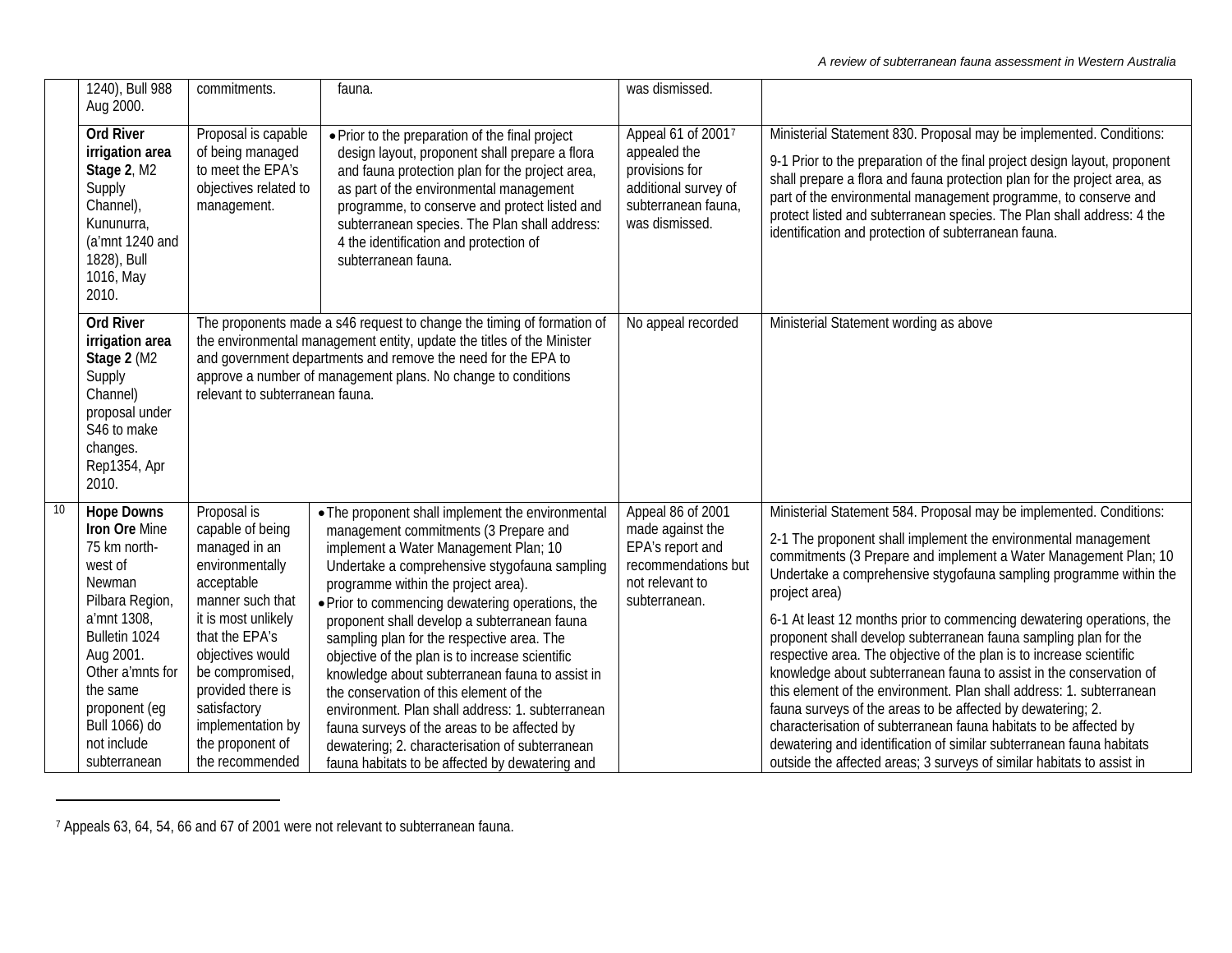<span id="page-76-0"></span>

|    | fauna.<br>Weeli Wolli                                                                                                                                                         | conditions,<br>including the<br>proponent's<br>commitments.                                                                                                                                                  | identification of similar subterranean fauna<br>habitats outside the affected areas; 3 surveys of<br>similar habitats to assist in establishing the<br>conservation significance of fauna within the<br>areas to be affected; and 4. specific measures to<br>record and preserve biological information on any<br>species collected in the project area).<br>· Implement the plan.<br>• Make the plan publicly available.<br>• Submit results from the plan to the EPA, CALM<br>and WAM.<br>. In the event that the EPA consider, based on the<br>results of plan, that its objective would be<br>compromised, the proponent shall develop an<br>action plan.                   |                                                                                                                                                                                                                                                                                            | establishing the conservation significance of fauna within the areas to<br>be affected; and 4. specific measures to record and preserve biological<br>information on any species collected in the project area)<br>6-2 Implement the plan.<br>6-3 Make the plan publicly available.<br>6-4 Submit results from the plan to the EPA, CALM and WAM.<br>6-5 In the event that the EPA consider, based on the results of plan, that<br>its objective would be compromised, the proponent shall develop an<br>action plan.                                                                                                                                                                                                                                                                           |
|----|-------------------------------------------------------------------------------------------------------------------------------------------------------------------------------|--------------------------------------------------------------------------------------------------------------------------------------------------------------------------------------------------------------|---------------------------------------------------------------------------------------------------------------------------------------------------------------------------------------------------------------------------------------------------------------------------------------------------------------------------------------------------------------------------------------------------------------------------------------------------------------------------------------------------------------------------------------------------------------------------------------------------------------------------------------------------------------------------------|--------------------------------------------------------------------------------------------------------------------------------------------------------------------------------------------------------------------------------------------------------------------------------------------|-------------------------------------------------------------------------------------------------------------------------------------------------------------------------------------------------------------------------------------------------------------------------------------------------------------------------------------------------------------------------------------------------------------------------------------------------------------------------------------------------------------------------------------------------------------------------------------------------------------------------------------------------------------------------------------------------------------------------------------------------------------------------------------------------|
|    | <b>Hope Downs 4</b><br>Iron Ore Mine<br>approximately<br>30 km north-<br>west of<br>Newman (a'mnt<br>1738) Bull 1374,<br>Dec 2010.                                            | Unlikely that the<br>EPA's objectives<br>would be<br>compromised<br>provided there is<br>satisfactory<br>implementation by<br>the proponent of<br>the recommended<br>conditions.                             | . No conditions or proponent commitments relevant<br>to subterranean fauna recommended.<br>• Surveys were conducted to identify stygofauna<br>and troglofauna and were not considered to be<br>restricted to the site. Therefore subterranean<br>fauna was not considered to be significant and no<br>further assessment was required.                                                                                                                                                                                                                                                                                                                                          | No appeals recorded.                                                                                                                                                                                                                                                                       | Ministerial Statement 854. Proposal may be implemented.<br>No conditions or proponent commitments relevant to subterranean<br>fauna.                                                                                                                                                                                                                                                                                                                                                                                                                                                                                                                                                                                                                                                            |
| 11 | Pilbara Iron Ore<br>& Infrastructure<br>Project: East-<br><b>West Railway</b><br>and Mine sites<br>(Stage B) (a'mnt<br>1520) Bull 1202<br>Oct 2005, FMG<br>Christmas<br>Creek | Unlikely that the<br>EPA's objectives<br>would be<br>compromised<br>provided there is<br>satisfactory<br>implementation by<br>the proponent of<br>their commitments<br>and the<br>recommended<br>conditions. | . Within six months the proponent shall commence<br>surveys for subterranean fauna in accordance<br>with a subterranean fauna survey plan. Plan shall<br>set out procedures and measures to: 1. survey<br>areas likely to be affected by project operations;<br>and 2. survey areas with similar habitats outside<br>the areas to be affected by project operations.<br>. In the event that the results of the surveys<br>indicate that there is a risk of loss of subterranean<br>species or communities as a result of project<br>operations, proponent shall institute management<br>measures in accordance with a subterranean<br>fauna management plan which shall set out | Appeal 231 of 2005 <sup>8</sup><br>was against the EPA<br>report and<br>recommendations on<br>the grounds the<br>proposal had been<br>allowed to proceed<br>when the stygofauna<br>taxonomy was not<br>complete and survey<br>was inadequate.<br>Upheld in part and<br>required amendments | Ministerial Statement 707. Proposal may be implemented. Conditions:<br>10-1 Within six months the proponent shall commence surveys for<br>subterranean fauna in accordance with a subterranean fauna survey<br>plan. Plan shall set out procedures and measures to: 1. survey areas<br>likely to be affected by project operations; and 2. survey areas with<br>similar habitats outside the areas to be affected by project operations.<br>10-2 The proponent shall review and revise the subterranean fauna<br>survey plan at intervals not exceeding five years.<br>10-3 In the event that the results of the surveys indicate that there is a<br>risk of loss of subterranean species or communities as a result of project<br>operations, proponent shall institute management measures in |

<sup>&</sup>lt;sup>8</sup> Appeal 232 of 2005 was also made against the EPA's report and recommendations but was not relevant to subterranean fauna.

-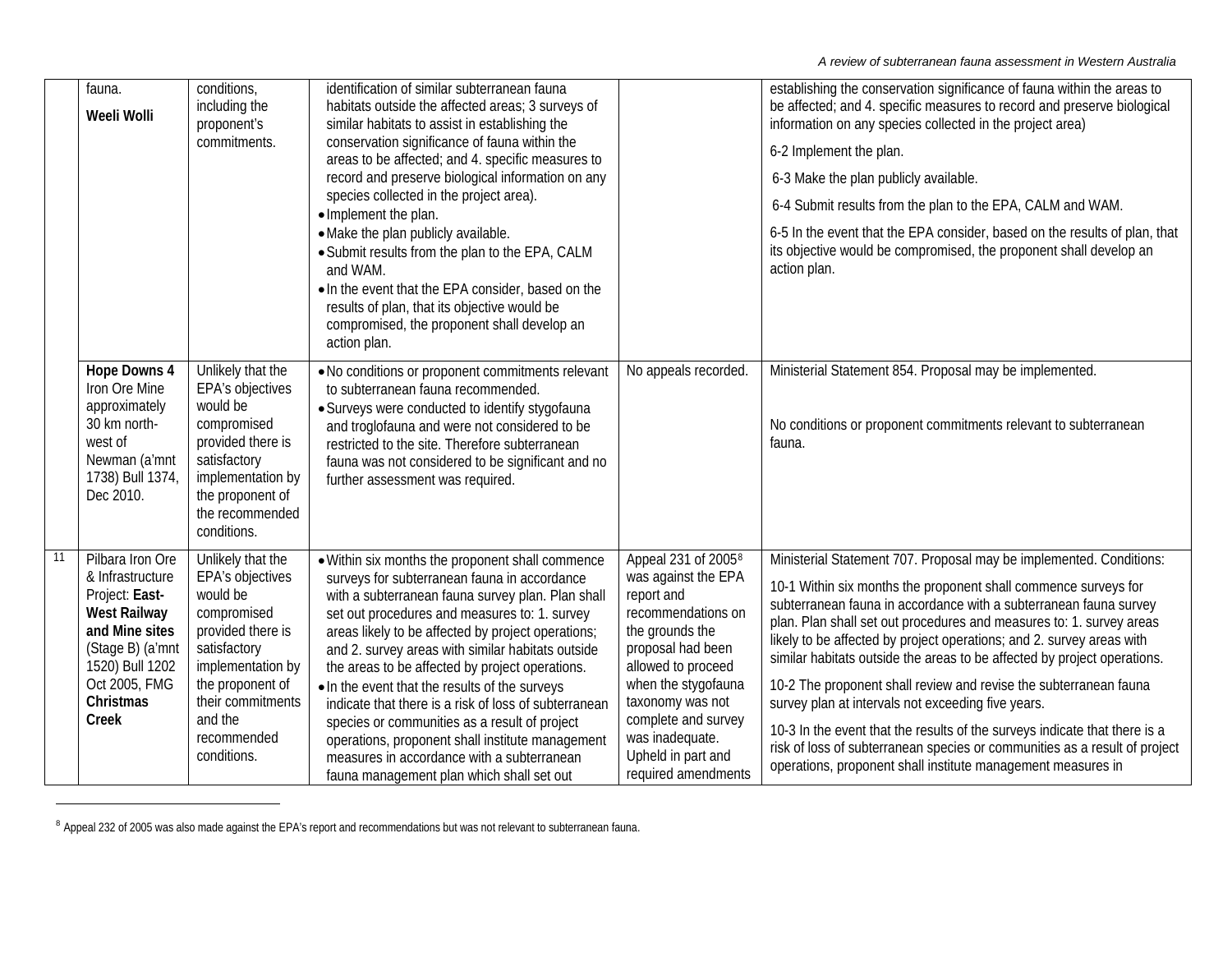|    |                                                                                                   |                                                                                                                                                                                                 | procedures and measures to: 1. avoid and/or<br>manage impacts on fauna and/or communities<br>and their habitats where the long-term survival<br>may be at risk; 2. monitor the distribution and<br>abundance of species and/or communities,<br>groundwater levels, groundwater quality and other<br>relevant aspects to ensure that the long-term<br>survival is not compromised; 3. Take timely<br>remedial action in the event that monitoring<br>indicates that project operations may compromise<br>the long-term survival.<br>. Prior to the commencement of dewatering the<br>proponent shall, if applicable, implement the<br>subterranean fauna management plan.<br>• Make the plan publicly available.                                                                                                                                                                                                                                                                                                                                                                                                                                                                                                               | to the EPA's<br>recommended<br>conditions. | accordance with a subterranean fauna management plan which shall set<br>out procedures and measures to: 1. avoid and/or manage impacts on<br>fauna and/or communities and their habitats where the long-term survival<br>may be at risk; 2. monitor the distribution and abundance of species<br>and/or communities, groundwater levels, groundwater quality and other<br>relevant aspects to ensure that the long-term survival is not<br>compromised; 3. Take timely remedial action in the event that monitoring<br>indicates that project operations may compromise the long-term survival.<br>10-4 Prior to the commencement of dewatering the proponent shall, if<br>applicable, implement the subterranean fauna management plan.<br>10-5 Make the plan publicly available. |
|----|---------------------------------------------------------------------------------------------------|-------------------------------------------------------------------------------------------------------------------------------------------------------------------------------------------------|-------------------------------------------------------------------------------------------------------------------------------------------------------------------------------------------------------------------------------------------------------------------------------------------------------------------------------------------------------------------------------------------------------------------------------------------------------------------------------------------------------------------------------------------------------------------------------------------------------------------------------------------------------------------------------------------------------------------------------------------------------------------------------------------------------------------------------------------------------------------------------------------------------------------------------------------------------------------------------------------------------------------------------------------------------------------------------------------------------------------------------------------------------------------------------------------------------------------------------|--------------------------------------------|------------------------------------------------------------------------------------------------------------------------------------------------------------------------------------------------------------------------------------------------------------------------------------------------------------------------------------------------------------------------------------------------------------------------------------------------------------------------------------------------------------------------------------------------------------------------------------------------------------------------------------------------------------------------------------------------------------------------------------------------------------------------------------|
| 12 | Christmas<br><b>Creek Water</b><br>Management<br>Scheme (a'mnt<br>1873) Rep<br>1402, June<br>2011 | Proposal can be<br>managed to meet<br>the EPA"s<br>environmental<br>objectives,<br>provided there is<br>satisfactory<br>implementation by<br>the proponent of<br>the recommended<br>conditions. | . No conditions relevant to subterranean fauna<br>survey or management were recommended,<br>however conditions to address groundwater<br>mounding and potential effects of dewatering and<br>mounding on vegetation were included.<br>• Six stygofauna species were recorded within the<br>proposal area but all of these species are<br>considered widespread as they were all recorded<br>outside the area of impact and therefore the<br>impact is unlikely to be significant.<br>• Desktop survey concluded that it was very likely<br>that troglofauna species occur and field surveys<br>had been undertaken but were results were not<br>available at the time of assessment. Mounding of<br>groundwater was predicted to reduce the total<br>volume of potential troglofauna habitat (up to<br>19%), but there are difficulties in prediction of the<br>impact of dewatering on soil humidity within<br>potential troglofauna habitat. Connectivity and<br>size of habitat volume along the Fortescue valley<br>and footslopes of the Chichester range make it<br>unlikely that any troglofauna species is restricted<br>to the area and therefore the EPA concluded that<br>the risk to troglofauna species was low. | No appeals recorded                        | Ministerial Statement 871. Proposal may be implemented.<br>No conditions relevant to subterranean fauna survey or management<br>were recommended, however conditions to address groundwater<br>mounding and potential effects of dewatering and mounding on<br>vegetation were included.                                                                                                                                                                                                                                                                                                                                                                                                                                                                                           |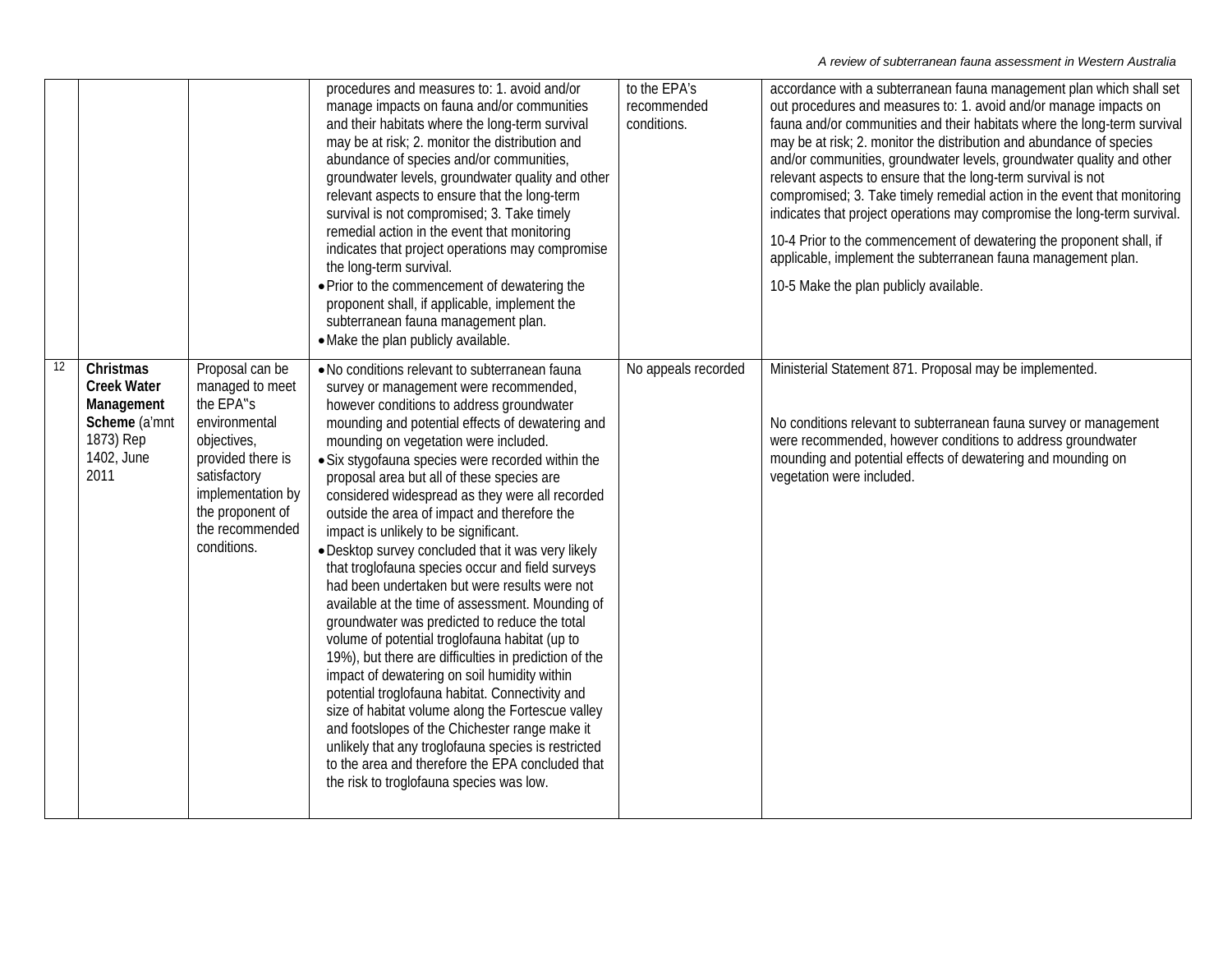| 13 | Ellendale 4<br>Diamond<br><b>Project West</b><br>Kimberley<br>(a'mnt 1571)<br><b>Bull 1181, Jun</b><br>2005.                                                                        | Proposal can be<br>managed in an<br>acceptable<br>manner subject to<br>the EPA's<br>recommended<br>conditions and the<br>proponent's<br>commitments<br>being made<br>legally binding. | . No conditions or proponent commitments relevant<br>to subterranean fauna recommended. Stygofauna<br>studies showed that species were widespread<br>and not restricted to the area of dewatering<br>impact and connectivity between aquifers, and<br>results from similar limestone geology in the West<br>Kimberley showed that stygofauna can recolonise<br>areas of historic dewatering.                                                                                                                                                                                                                                                                                                                                                                                                                                                                                                                              | Appeals 110, 111 and<br>112 of 2005 against<br>the EPA report and<br>recommendations<br>included grounds that<br>insufficient<br>information was in the<br>report and potential<br>impacts on<br>stygofauna.<br>Dismissed. | No conditions or proponent commitments relevant to subterranean fauna<br>recommended.                                                                                                                                                                                                                                                                                                                                                                                                                                                                                                                                                                                                                                                                                                                                                                                                                                                                                                                                                                                                                                                                      |
|----|-------------------------------------------------------------------------------------------------------------------------------------------------------------------------------------|---------------------------------------------------------------------------------------------------------------------------------------------------------------------------------------|---------------------------------------------------------------------------------------------------------------------------------------------------------------------------------------------------------------------------------------------------------------------------------------------------------------------------------------------------------------------------------------------------------------------------------------------------------------------------------------------------------------------------------------------------------------------------------------------------------------------------------------------------------------------------------------------------------------------------------------------------------------------------------------------------------------------------------------------------------------------------------------------------------------------------|----------------------------------------------------------------------------------------------------------------------------------------------------------------------------------------------------------------------------|------------------------------------------------------------------------------------------------------------------------------------------------------------------------------------------------------------------------------------------------------------------------------------------------------------------------------------------------------------------------------------------------------------------------------------------------------------------------------------------------------------------------------------------------------------------------------------------------------------------------------------------------------------------------------------------------------------------------------------------------------------------------------------------------------------------------------------------------------------------------------------------------------------------------------------------------------------------------------------------------------------------------------------------------------------------------------------------------------------------------------------------------------------|
| 14 | Argyle<br><b>Diamond Mine</b><br>- underground<br>project 110km<br>south of<br>Kununurra East<br>Kimberley<br>(a'mnt 1606),<br><b>Bull 1205, Nov</b><br>2005.                       | Proposal can be<br>managed in an<br>acceptable<br>manner subject to<br>the commitments<br>to the proposal<br>being legally<br>binding.                                                | • The proponent shall review and update, if<br>necessary, the subterranean fauna management<br>plan which forms part of the Argyle Underground<br>Environmental Management Plan (September<br>$2005$ ).<br>· Implement plan.<br>• Make the plan publicly available.                                                                                                                                                                                                                                                                                                                                                                                                                                                                                                                                                                                                                                                       | No appeal recorded                                                                                                                                                                                                         | Ministerial Statement 711. Proposal may be implemented. Conditions:<br>12-1 The proponent shall review and update, if necessary, the<br>subterranean fauna management plan which forms part of the Argyle<br>Underground Environmental Management Plan (September 2005).<br>12-2 Implement the plan.<br>12-3 Make the plan, monitoring and associated subterranean fauna<br>reports publicly available.                                                                                                                                                                                                                                                                                                                                                                                                                                                                                                                                                                                                                                                                                                                                                    |
| 15 | Orebody 25<br>Extension 8 km<br>north east of<br>Newman<br>Pilbara Region,<br><b>Bull 1210, Nov</b><br>2005.<br>See also<br>Orebody 23 and<br>24/25 (Bull 888;<br><b>Bull 1356)</b> | Proposal<br>described can be<br>managed in an<br>acceptable<br>manner subject to<br>the commitments<br>to the proposal<br>being legally<br>binding.                                   | . Within six months, the proponent shall commence<br>surveys for subterranean fauna in accordance<br>with a subterranean fauna survey plan. The plan<br>shall set out procedures and measures to: 1.<br>survey areas affected by project operations; and<br>2. survey areas with similar habitats outside the<br>areas to be affected by project operations to<br>establish conservation significance.<br>. In the event that the results of the surveys<br>indicate that there is a risk of loss of subterranean<br>species or communities as a result of project<br>operations, the proponent shall institute<br>management measures in accordance with a<br>subterranean fauna management plan which sets<br>out procedures and measures to: 1. avoid and/or<br>manage impacts on subterranean fauna species<br>and/or communities and their habitats where the<br>long-term survival of may be at risk as a result of | No appeal recorded                                                                                                                                                                                                         | Ministerial Statement 712. The proposal may be implemented.<br>Conditions:<br>9-1 Within six months, the proponent shall commence surveys for<br>subterranean fauna in accordance with a subterranean fauna survey<br>plan. The plan shall set out procedures and measures to: 1. survey areas<br>affected by project operations; and 2. survey areas with similar habitats<br>outside the areas to be affected by project operations to establish<br>conservation significance.<br>9-2 In the event that the results of the surveys indicate that there is a risk<br>of loss of subterranean species or communities as a result of project<br>operations, the proponent shall institute management measures in<br>accordance with a subterranean fauna management plan which sets out<br>procedures and measures to: 1. avoid and/or manage impacts on<br>subterranean fauna species and/or communities and their habitats where<br>the long-term survival of may be at risk as a result of project operations;<br>2. monitor the distribution and abundance of species and/or<br>communities, groundwater levels, groundwater quality and other relevant |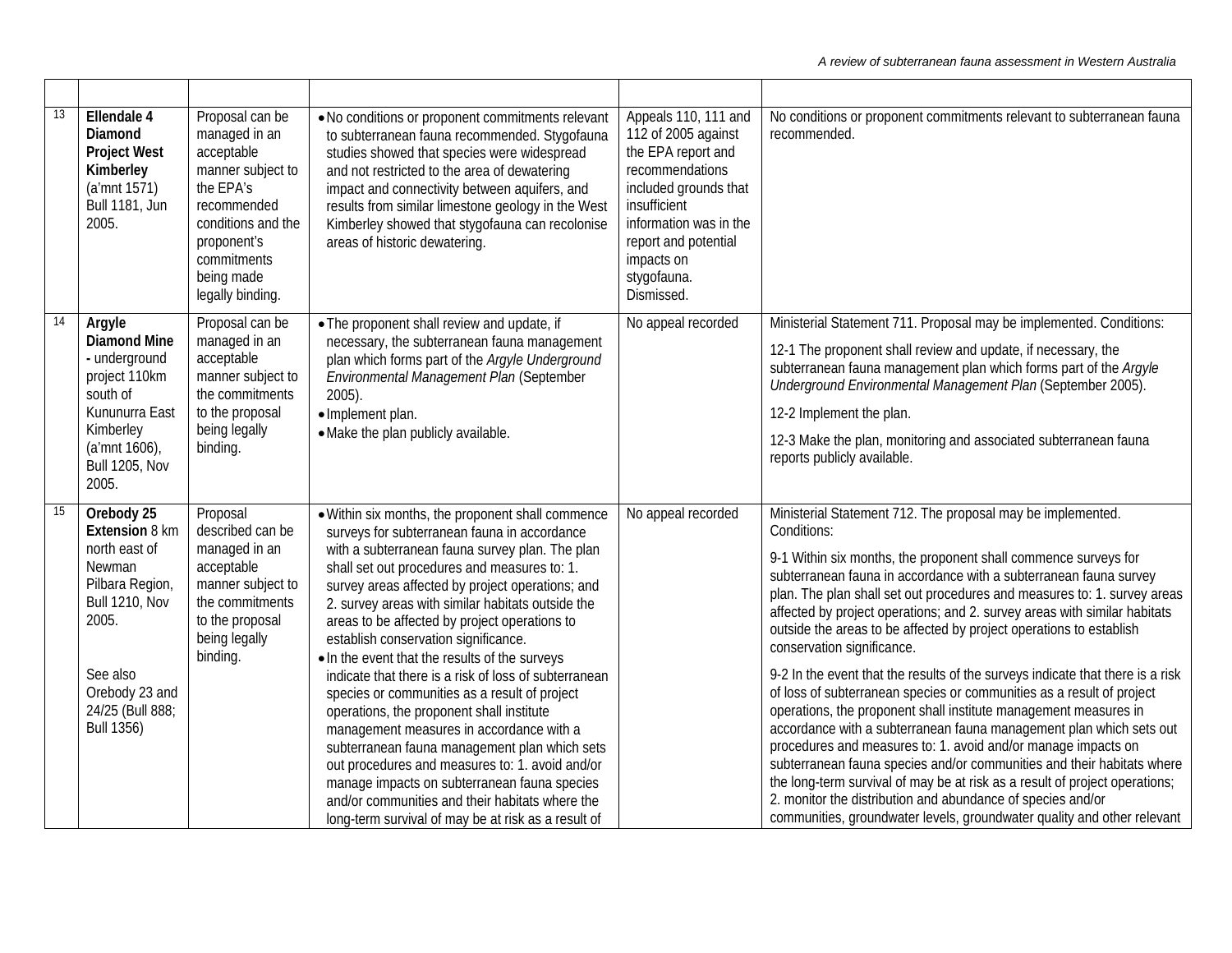|    |                                                                                                                               |                                                                                                                                                                                                                                                       | project operations; 2. monitor the distribution and<br>abundance of species and/or communities,<br>groundwater levels, groundwater quality and other<br>relevant aspects of subterranean fauna habitat to<br>ensure that the long-term survival is not<br>compromised as a result of project operations;<br>and 3. take timely remedial action in the event<br>that monitoring indicates that project operations<br>may compromise the long-term survival of<br>subterranean fauna and / or communities.<br>• Prior to the commencement of dewatering<br>activities at Cattle Gorge or Nimingarra I,<br>proponent shall implement the subterranean<br>fauna management plan.<br>• Make the plan publicly available.                                                                                                                                                                                                                 |                                                                                                     | aspects of subterranean fauna habitat to ensure that the long-term<br>survival is not compromised as a result of project operations; and 3. take<br>timely remedial action in the event that monitoring indicates that project<br>operations may compromise the long-term survival of subterranean<br>fauna and / or communities.<br>9-3 Prior to commencement of dewatering activities at Orebody 25,<br>proponent shall implement the subterranean fauna management<br>plan.<br>9-4 Make the plan publicly available.                                                                                                                                                                                                                                                                                                                                                                                                                                                                                                                                                                                                                                                                                                                                                           |
|----|-------------------------------------------------------------------------------------------------------------------------------|-------------------------------------------------------------------------------------------------------------------------------------------------------------------------------------------------------------------------------------------------------|-------------------------------------------------------------------------------------------------------------------------------------------------------------------------------------------------------------------------------------------------------------------------------------------------------------------------------------------------------------------------------------------------------------------------------------------------------------------------------------------------------------------------------------------------------------------------------------------------------------------------------------------------------------------------------------------------------------------------------------------------------------------------------------------------------------------------------------------------------------------------------------------------------------------------------------|-----------------------------------------------------------------------------------------------------|-----------------------------------------------------------------------------------------------------------------------------------------------------------------------------------------------------------------------------------------------------------------------------------------------------------------------------------------------------------------------------------------------------------------------------------------------------------------------------------------------------------------------------------------------------------------------------------------------------------------------------------------------------------------------------------------------------------------------------------------------------------------------------------------------------------------------------------------------------------------------------------------------------------------------------------------------------------------------------------------------------------------------------------------------------------------------------------------------------------------------------------------------------------------------------------------------------------------------------------------------------------------------------------|
| 16 | Orebody 24/25<br>Upgrade<br>project (a'mnt<br>1833) Rep<br>1356, Apr 2010.                                                    | Proposal can be<br>managed in an<br>acceptable<br>manner subject to<br>the commitments<br>to the proposal<br>being legally<br>binding.                                                                                                                | . No conditions relevant to subterranean fauna<br>recommended by the EPA.                                                                                                                                                                                                                                                                                                                                                                                                                                                                                                                                                                                                                                                                                                                                                                                                                                                           | Appeal 56 of 2010<br>was received but the<br>grounds were not<br>relevant to<br>subterranean fauna. | Ministerial Statement 834. The proposal may be implemented.<br>No conditions relevant to subterranean fauna recommended by the<br>Minister.                                                                                                                                                                                                                                                                                                                                                                                                                                                                                                                                                                                                                                                                                                                                                                                                                                                                                                                                                                                                                                                                                                                                       |
| 17 | <b>Wheelarra Hill</b><br>iron ore mine<br>extension<br>project<br>Jimblebar<br>Newman (a'mnt<br>1558) Bull 1168,<br>Apr 2005. | Proposal could be<br>carried out in an<br>environmentally<br>acceptable<br>manner provided<br>that the<br>recommended<br>conditions, which<br>address all the<br>main issues,<br>together with the<br>proponent's<br>commitments, are<br>implemented. | • Within 12 months, the proponent shall prepare a<br>stygofauna investigation plan to maintain the<br>abundance, diversity, geographic distribution and<br>productivity of stygofauna at species and<br>ecosystem levels through the avoidance or<br>management of adverse impacts and through<br>improvements in knowledge. plan shall include: 1.<br>subterranean fauna surveys in areas affected by<br>project operations; 2. subterranean fauna surveys<br>in areas with similar habitats outside the areas to<br>be affected by project operations to assist in<br>establishing the conservation significance of<br>fauna within the areas to be affected; 3. records<br>of biological information on any species collected<br>in the project area; 4. effects that climate change<br>may have on stygofauna in the wellfield; 5. a<br>stygofauna management plan where surveys<br>indicate that species and/or communities of | Appeal 61 of 2005<br>was received but the<br>grounds were not<br>relevant to<br>subterranean fauna. | Ministerial Statement 683. The proposal may be implemented.<br>Conditions:<br>7-1 Within 12 months, the proponent shall prepare a stygofauna<br>investigation Plan to maintain the abundance, diversity, geographic<br>distribution and productivity of stygofauna at species and ecosystem<br>levels through the avoidance or management of adverse impacts and<br>through improvements in knowledge. plan shall include: 1. subterranean<br>fauna surveys in areas affected by project operations; 2. subterranean<br>fauna surveys in areas with similar habitats outside the areas to be<br>affected by project operations to assist in establishing the conservation<br>significance of fauna within the areas to be affected; 3. records of<br>biological information on any species collected in the project area; 4.<br>effects that climate change may have on stygofauna in the wellfield; 5. a<br>stygofauna management plan where surveys indicate that species and/or<br>communities of conservation significance exist within the impact areas<br>(including monitoring for species and/or communities of conservation<br>significance and details of management measures); 6. reporting<br>procedures and schedule; and 7. the timeframe for implementation of the |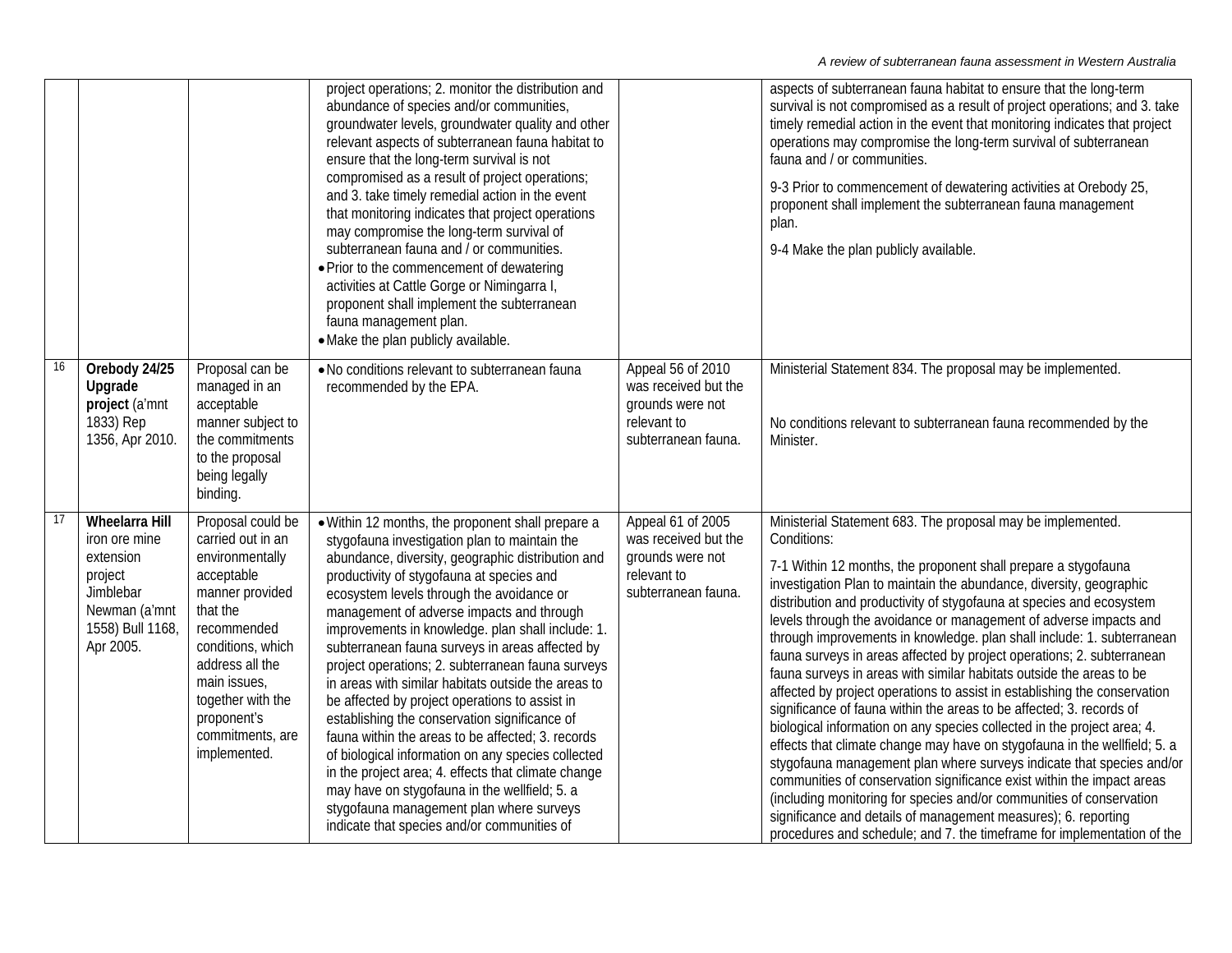|    |                                                                                                   |                                                                                                                                                                         | conservation significance exist within the impact<br>areas (including monitoring for species and/or<br>communities of conservation significance and<br>details of management measures); and 6.<br>reporting procedures and schedule.<br>· Within 12 months, the proponent shall implement<br>the stygofauna investigation plan.<br>• Make the plan publicly available.                                                                                                                                                                                                                                                                                                                                                                                                                                                                                                                                                                                                                                                                                                                                                                                                                                                                                                                                                                                                                                                                                                                                                                                                                         |                                                                                                     | plan.<br>7-2 Implement the plan.<br>7-3 Make the plan publicly available.                                                                                                                                                                                                                                                                                                                                                                                                                                                                                                                                                                                                                                                                                                                                                                                                                                                                                                                                                                                                                                                                                                                                                                                                                                                                                                                                                                                                                                                                                                                                                                                |
|----|---------------------------------------------------------------------------------------------------|-------------------------------------------------------------------------------------------------------------------------------------------------------------------------|------------------------------------------------------------------------------------------------------------------------------------------------------------------------------------------------------------------------------------------------------------------------------------------------------------------------------------------------------------------------------------------------------------------------------------------------------------------------------------------------------------------------------------------------------------------------------------------------------------------------------------------------------------------------------------------------------------------------------------------------------------------------------------------------------------------------------------------------------------------------------------------------------------------------------------------------------------------------------------------------------------------------------------------------------------------------------------------------------------------------------------------------------------------------------------------------------------------------------------------------------------------------------------------------------------------------------------------------------------------------------------------------------------------------------------------------------------------------------------------------------------------------------------------------------------------------------------------------|-----------------------------------------------------------------------------------------------------|----------------------------------------------------------------------------------------------------------------------------------------------------------------------------------------------------------------------------------------------------------------------------------------------------------------------------------------------------------------------------------------------------------------------------------------------------------------------------------------------------------------------------------------------------------------------------------------------------------------------------------------------------------------------------------------------------------------------------------------------------------------------------------------------------------------------------------------------------------------------------------------------------------------------------------------------------------------------------------------------------------------------------------------------------------------------------------------------------------------------------------------------------------------------------------------------------------------------------------------------------------------------------------------------------------------------------------------------------------------------------------------------------------------------------------------------------------------------------------------------------------------------------------------------------------------------------------------------------------------------------------------------------------|
| 18 | Goldsworthy<br>Iron Ore Mines<br>Extension<br>Project Northern<br>Pilbara, Bull<br>1171, May 2005 | Proposal can be<br>managed in an<br>acceptable<br>manner subject to<br>the recommended<br>conditions and<br>commitments to<br>the proposal<br>being legally<br>binding. | • Within 6 months, the proponent shall commence<br>surveys for subterranean fauna in accordance<br>with a subterranean fauna survey programme<br>which sets out procedures and measures to: 1.<br>survey areas affected by project operations; and<br>2. survey areas with similar habitats outside the<br>areas to be affected by project operations to<br>establish the conservation significance.<br>. If results of the surveys indicate that there is a risk<br>of loss of subterranean species or communities<br>as a result of project operations, the proponent<br>shall institute management measures in<br>accordance with a subterranean fauna<br>management plan including procedures and<br>measures to: 1. avoid and/or manage impacts on<br>subterranean fauna species and/or communities<br>and their habitats where the long-term survival of<br>those species and/or communities may be at risk<br>as a result of project operations; 2. monitor the<br>distribution and abundance of species and/or<br>communities of subterranean fauna, groundwater<br>levels, groundwater quality and other relevant<br>aspects of subterranean fauna habitat to ensure<br>that the long-term survival of subterranean fauna<br>species and communities; and 3. take timely<br>remedial action in the event that monitoring<br>indicates that project operations may compromise<br>the long-term survival.<br>• Prior to the commencement of dewatering<br>activities at Cattle Gorge or Nimingarra I, the<br>proponent shall implement the plan.<br>• Make the plan publicly available. | Appeal 95 of 2005<br>was received but the<br>grounds were not<br>relevant to<br>subterranean fauna. | Ministerial Statement 682. The proposal may be implemented.<br>Conditions:<br>8-1 Within 6 months, the proponent shall commence surveys for<br>subterranean fauna in accordance with a subterranean fauna survey<br>programme which sets out procedures and measures to: 1. survey areas<br>affected by project operations; and 2. survey areas with similar habitats<br>outside the areas to be affected by project operations to establish the<br>conservation significance.<br>8-2 If results of the surveys indicate that there is a risk of loss of<br>subterranean species or communities as a result of project operations,<br>the proponent shall institute management measures in accordance with<br>a subterranean fauna management plan including procedures and<br>measures to: 1. avoid and/or manage impacts on subterranean fauna<br>species and/or communities and their habitats where the long-term<br>survival of those species and/or communities may be at risk as a result<br>of project operations; 2. monitor the distribution and abundance of<br>species and/or communities of subterranean fauna, groundwater levels,<br>groundwater quality and other relevant aspects of subterranean fauna<br>habitat to ensure that the long-term survival of subterranean fauna<br>species and communities; and 3. take timely remedial action in the event<br>that monitoring indicates that project operations may compromise the<br>long-term survival<br>8-3 Prior to the commencement of dewatering activities at Cattle Gorge<br>or Nimingarra I, the proponent shall implement the plan.<br>8-4 Make the plan publicly available. |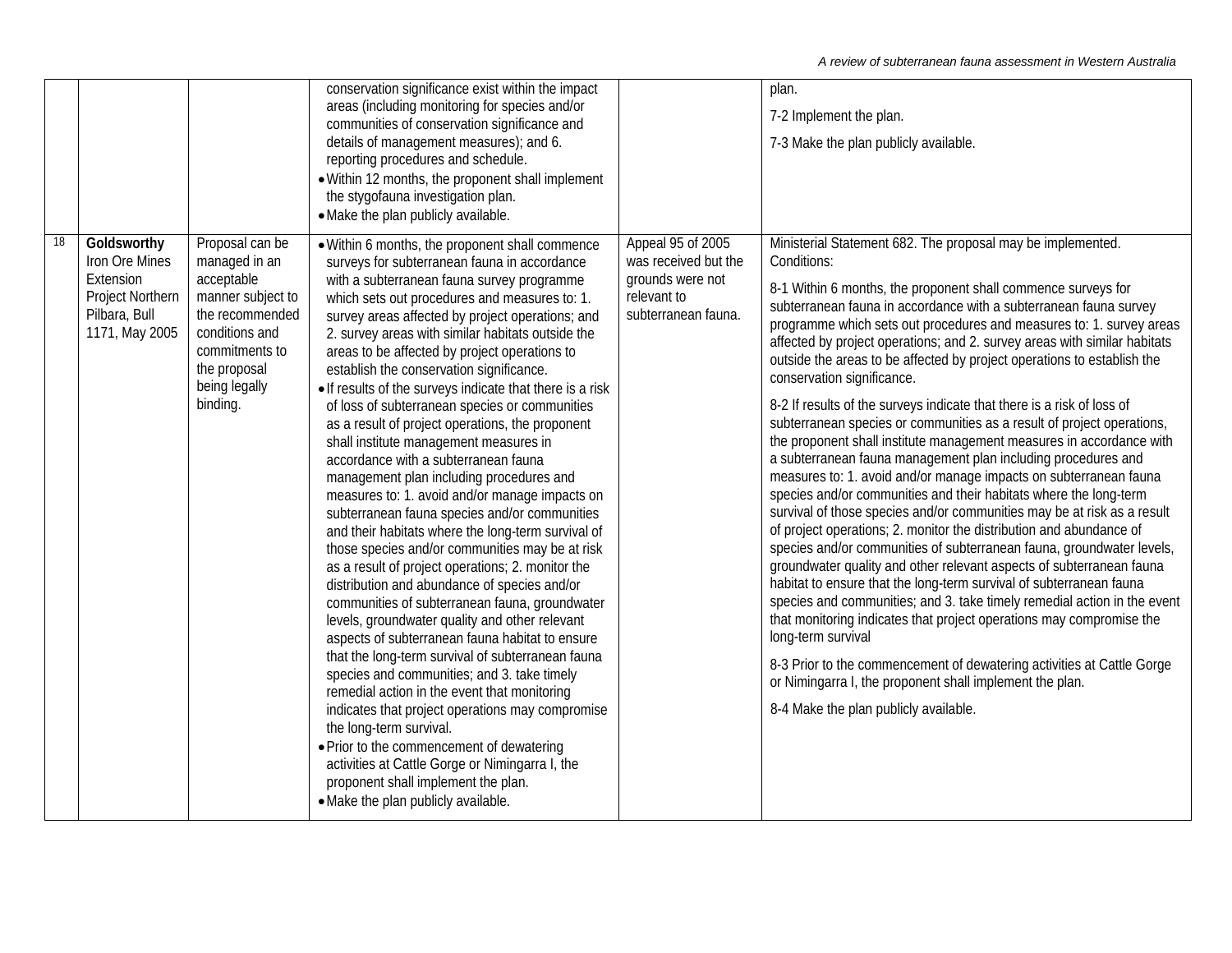| 19 | Mesa A/<br>Warramboo<br>Iron Ore Project<br>(a'mnt 1574)<br>Bull 1251,<br>March 2007. | Proposal is<br>environmentally<br>unacceptable<br>because it cannot<br>be managed to<br>meet the EPA's<br>objectives in<br>relation to<br>subterranean<br>fauna (also<br>landforms, closure<br>planning &<br>rehabilitation). | • The EPA did not include conditions & procedures<br>to which the proposal should be subject in the<br>bulletin because it held the view that the proposal<br>should not be implemented.                                                                                                                         | Two appeals were<br>received (32 & 33 of<br>2007) during which<br>new information was<br>introduced by the<br>proponent to address<br>the EPA's concerns.                                                                                          | The Minister remitted the proposal to the EPA for reassessment on two<br>factors (one of which was subterranean fauna) (see Bulletin 1264.<br>Ministerial Statement 756).                                                                                                                                                                                                                                                                                    |                                                                                                                                                                                                                                                                                              |
|----|---------------------------------------------------------------------------------------|-------------------------------------------------------------------------------------------------------------------------------------------------------------------------------------------------------------------------------|------------------------------------------------------------------------------------------------------------------------------------------------------------------------------------------------------------------------------------------------------------------------------------------------------------------|----------------------------------------------------------------------------------------------------------------------------------------------------------------------------------------------------------------------------------------------------|--------------------------------------------------------------------------------------------------------------------------------------------------------------------------------------------------------------------------------------------------------------------------------------------------------------------------------------------------------------------------------------------------------------------------------------------------------------|----------------------------------------------------------------------------------------------------------------------------------------------------------------------------------------------------------------------------------------------------------------------------------------------|
| 20 | Mesa A/<br>Warramboo<br>Iron Ore Mine                                                 | Proposal can be<br>managed to meet<br>its environmental                                                                                                                                                                       | After the publication of Bulletin 1251 (during the<br>appeals process), the proponent provided the<br>results of further investigations into troglobitic fauna                                                                                                                                                   | Appeals 79, 80 & 81<br>of 2007 were<br>received. The minister                                                                                                                                                                                      | Ministerial Statement 756. The proposal may be implemented.<br>Conditions:                                                                                                                                                                                                                                                                                                                                                                                   |                                                                                                                                                                                                                                                                                              |
|    | 43 km West of<br>Pannawonica<br>Shire of<br>Ashburton<br>(a'mnt 1574)                 | objectives<br>provided that<br>conditions are<br>imposed.                                                                                                                                                                     | & also a geotechnical assessment. The Minister for<br>Environment remitted the proposal to the EPA for<br>reassessment & the proponent changed the project<br>design to enlarge the mining exclusion zone (MEZ).                                                                                                 | allowed the appeals in<br>part and made<br>changes to the<br>suggested conditions<br>in the Ministerial                                                                                                                                            | 5-1 Prior to the commencement of productive mining, the proponent shall<br>submit a troglobitic fauna monitoring program for approval with the<br>objective to gather information about the response of troglobitic fauna<br>species and populations to direct and indirect impacts of mining, both<br>during the mining process and after mining has ceased.                                                                                                |                                                                                                                                                                                                                                                                                              |
|    | Bull 1264, Sept<br>2007.                                                              |                                                                                                                                                                                                                               | The EPA recommended the following conditions:<br>• Prior to the commencement of productive mining,<br>the proponent shall submit a troglobitic fauna<br>monitoring program for approval with the objective<br>to gather information about the response of<br>troglobitic fauna species & populations to direct & | Statement.                                                                                                                                                                                                                                         | 5-2 The monitoring program shall incorporate periodic sampling of: 1.<br>troglobitic fauna species and populations; 2. key habitat parameters<br>including humidity within the underground spaces; and shall provide for<br>studies on: 3. the impacts of blasting and mining on the integrity of the<br>troglobitic fauna habitat; and 4. the effectiveness of re-creating troglobitic<br>fauna habitat through such measures as replacement of waste rock. |                                                                                                                                                                                                                                                                                              |
|    |                                                                                       |                                                                                                                                                                                                                               |                                                                                                                                                                                                                                                                                                                  | indirect impacts of mining, both during the mining<br>process & after mining has ceased.<br>• The monitoring program shall incorporate periodic<br>sampling of: 1. troglobitic fauna species &<br>populations; 2. key habitat parameters including |                                                                                                                                                                                                                                                                                                                                                                                                                                                              | 5-3 Proponent shall implement the troglobitic fauna sampling program<br>before the start of ground disturbing activity and shall continue through<br>the active mining phase of the project and into the post-mining phase,<br>until the CEO determines that monitoring may be discontinued. |
|    |                                                                                       |                                                                                                                                                                                                                               | humidity within the underground spaces; & shall<br>provide for studies on: 3. the impacts of blasting &                                                                                                                                                                                                          |                                                                                                                                                                                                                                                    | 5-4 Make the sampling program publicly available.                                                                                                                                                                                                                                                                                                                                                                                                            |                                                                                                                                                                                                                                                                                              |
|    |                                                                                       |                                                                                                                                                                                                                               | mining on the integrity of the troglobitic fauna<br>habitat; & 4. the effectiveness of re-creating<br>troglobitic fauna habitat through such measures                                                                                                                                                            |                                                                                                                                                                                                                                                    | 5-5 Proponent shall report annually to the CEO: 1. the results of the<br>monitoring program, and 2. assessment of the risk to the survival of<br>remaining populations of troglobitic fauna.                                                                                                                                                                                                                                                                 |                                                                                                                                                                                                                                                                                              |
|    |                                                                                       |                                                                                                                                                                                                                               | as replacement of waste rock.                                                                                                                                                                                                                                                                                    |                                                                                                                                                                                                                                                    | 5-6 Should the monitoring show that the risk to these populations is<br>increasing, the proponent is required to develop and implement                                                                                                                                                                                                                                                                                                                       |                                                                                                                                                                                                                                                                                              |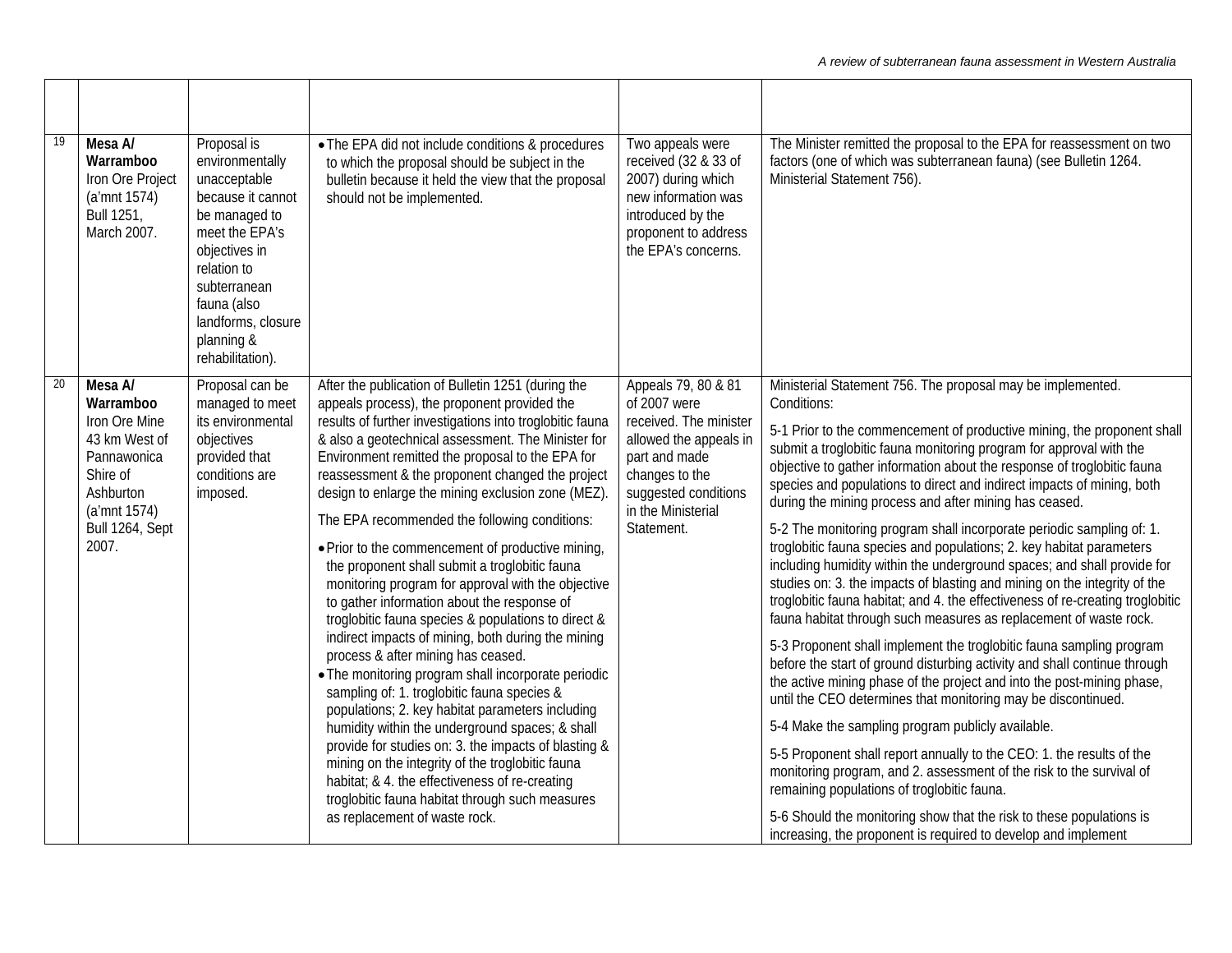|  | • Proponent shall implement the troglobitic fauna                                                                                                                                                                                                                                           | mitigation measures to reduce that risk to.                                                                                                                                                                                                                                                                                                                                                                                                  |
|--|---------------------------------------------------------------------------------------------------------------------------------------------------------------------------------------------------------------------------------------------------------------------------------------------|----------------------------------------------------------------------------------------------------------------------------------------------------------------------------------------------------------------------------------------------------------------------------------------------------------------------------------------------------------------------------------------------------------------------------------------------|
|  | sampling program before the start of ground<br>disturbing activity & shall continue through the<br>active mining phase of the project & into the post-<br>mining phase, until the CEO determines that<br>monitoring may be discontinued.<br>• Make the sampling program publicly available. | 6-1 Prior to commencement of productive mining, the proponent shall<br>provide to DEC an accurate 3-dimensional plan of the proposed final<br>contours of the mine pit following mining and rehabilitation that would<br>ensure the depth of material suitable for troglobitic fauna habitat that<br>would be retained under the pit floor after mining.                                                                                     |
|  |                                                                                                                                                                                                                                                                                             | 6-2 Proponent is required to carry out works consistent with the plan<br>unless otherwise authorised.                                                                                                                                                                                                                                                                                                                                        |
|  |                                                                                                                                                                                                                                                                                             | 6-3 12 months after commencement of productive mining and every 12<br>months after that the proponent is to carry out an annual audit to<br>determine the actual pit shell contours for the area of the project where<br>mining and rehabilitation has been completed and compare that to the<br>plan. In locations where the actual pit shell is deeper than the plan<br>(operational error), the proponent is to carry out remedial works. |
|  |                                                                                                                                                                                                                                                                                             | 6-4 Any operational error is to be no more than 2m and the total area of<br>mining that is subject to operation error in any one year should not<br>exceed 5% of the actual area mined in any one year.                                                                                                                                                                                                                                      |
|  |                                                                                                                                                                                                                                                                                             | 6-5 Within 15 months of commencement of productive mining and every<br>12 months after that the proponent is to report to DEC on: 1. how the<br>actual pit shell contours for the area of the project where mining and<br>rehabilitation has been completed and any remediation required has<br>been carried out compares with the planned pit shell; and 2. extent of<br>any operations errors that occurred in the reporting period.       |
|  |                                                                                                                                                                                                                                                                                             | 6-6 The CEO may agree to minor changes to the plan if proponent can<br>demonstrate that such a change is consistent with, or provides more<br>troglobitic fauna habitat                                                                                                                                                                                                                                                                      |
|  |                                                                                                                                                                                                                                                                                             | 9-1 Prior to productive mining, the proponent is to lodge data, including<br>in an appropriate GIS format, which accurately depicts the MEZ.                                                                                                                                                                                                                                                                                                 |
|  |                                                                                                                                                                                                                                                                                             | 9-2 Proponent shall ensure that the mining activities are carried out so<br>that the MEZ is not mined and not affected by mining activities                                                                                                                                                                                                                                                                                                  |
|  |                                                                                                                                                                                                                                                                                             | 9-3 Any minor unintended operational errors shall be less than 5m and in<br>any one year should not exceed 5% of the MEZ isolated because of<br>mining.                                                                                                                                                                                                                                                                                      |
|  |                                                                                                                                                                                                                                                                                             | 9-4 In locations where the MEZ is less wide than required the proponent<br>is to carry out remedial works.                                                                                                                                                                                                                                                                                                                                   |
|  |                                                                                                                                                                                                                                                                                             | 9-5 Proponent shall report annually the geographic extent of the MEZ<br>isolated because of mining in that year and how that compares with the                                                                                                                                                                                                                                                                                               |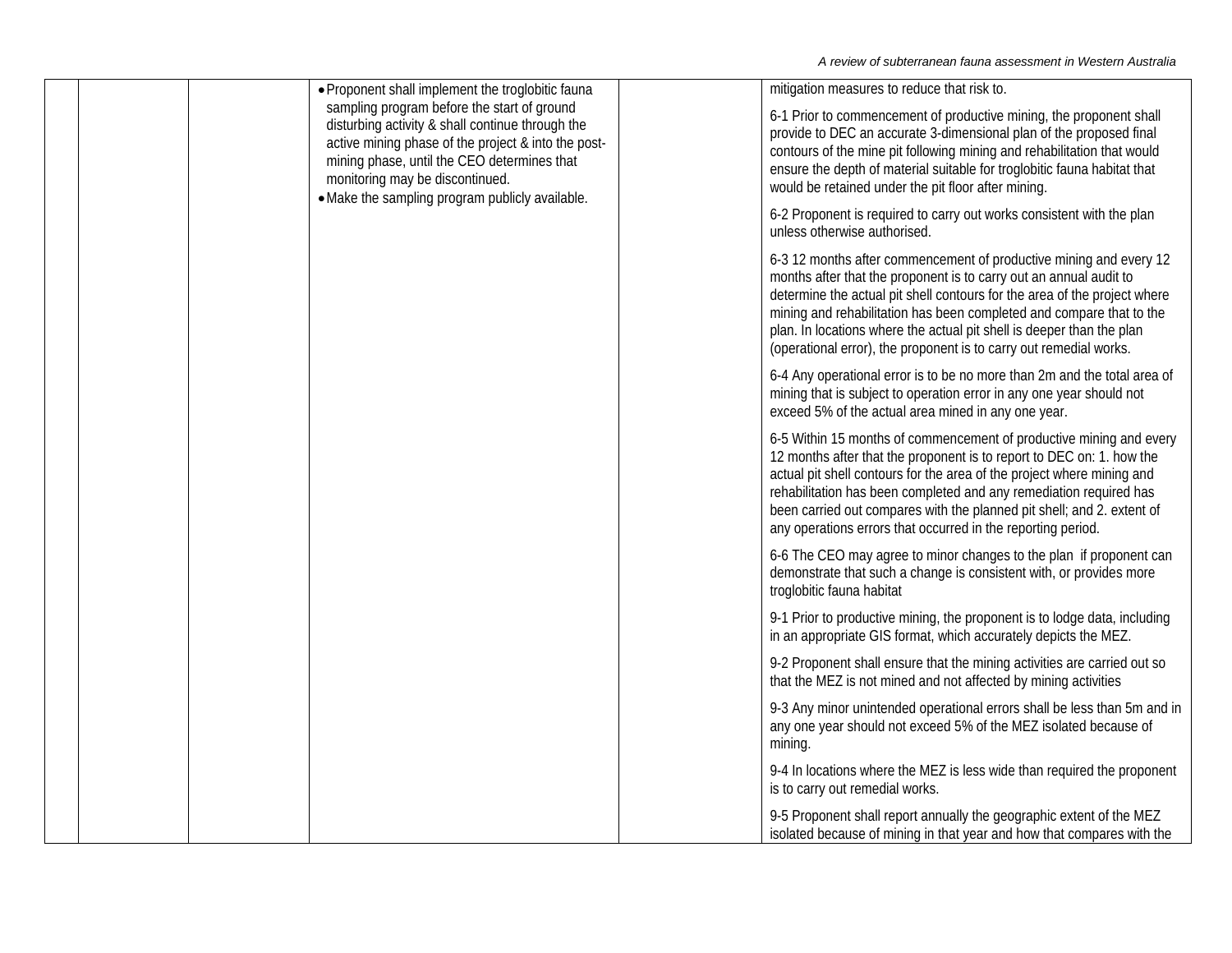|                 |                                                                                                                                             |                                                                                                                                                                                               |                                                                                                                                                                                                                                                                                                                                                                                                                                                                                                                                                                                                                                                                                                                                                                                                                                                                                                                                                                                                                                                                                                                                                                                                                                                                               |                                          | data provide.                                                                                                                                                                                                                                                                                                                                                                                                                                                                                                                                                                                                                                                                                                                                                                                                                                                                                                                                                                                                                                                                                                                                                                                                                                                   |
|-----------------|---------------------------------------------------------------------------------------------------------------------------------------------|-----------------------------------------------------------------------------------------------------------------------------------------------------------------------------------------------|-------------------------------------------------------------------------------------------------------------------------------------------------------------------------------------------------------------------------------------------------------------------------------------------------------------------------------------------------------------------------------------------------------------------------------------------------------------------------------------------------------------------------------------------------------------------------------------------------------------------------------------------------------------------------------------------------------------------------------------------------------------------------------------------------------------------------------------------------------------------------------------------------------------------------------------------------------------------------------------------------------------------------------------------------------------------------------------------------------------------------------------------------------------------------------------------------------------------------------------------------------------------------------|------------------------------------------|-----------------------------------------------------------------------------------------------------------------------------------------------------------------------------------------------------------------------------------------------------------------------------------------------------------------------------------------------------------------------------------------------------------------------------------------------------------------------------------------------------------------------------------------------------------------------------------------------------------------------------------------------------------------------------------------------------------------------------------------------------------------------------------------------------------------------------------------------------------------------------------------------------------------------------------------------------------------------------------------------------------------------------------------------------------------------------------------------------------------------------------------------------------------------------------------------------------------------------------------------------------------|
| $\overline{21}$ | Pilbara Iron Ore<br>and<br>Infrastructure<br>Project: Cloud<br>Break (no<br>beneficiation)<br>(a'mnt 1577)<br><b>Bull 1216, Jan</b><br>2007 | Unlikely that the<br>EPA's objectives<br>would be<br>compromised<br>provided there is<br>satisfactory<br>implementation by<br>the proponent of<br>their commitments<br>and the<br>recommended | • Requirement to prepare a groundwater and bore<br>management plan.<br>. Within six months following, the proponent shall<br>commence surveys in accordance with a<br>subterranean fauna survey plan which shall set<br>out procedures and measures to: 1. survey areas<br>likely to be affected by project operations; and 2.<br>survey areas with similar habitats outside the<br>areas to be affected by project operations to<br>establish the conservation significance of fauna.                                                                                                                                                                                                                                                                                                                                                                                                                                                                                                                                                                                                                                                                                                                                                                                        | No appeals recorded.                     | Ministerial Statement 721. Proposal may be implemented. Conditions:<br>9-1 to 9-3 relate to preparation of a groundwater and bore management<br>plan.<br>10-1 Within six months following, the proponent shall commence surveys<br>in accordance with a subterranean fauna survey plan which shall set out<br>procedures and measures to: 1. survey areas likely to be affected by<br>project operations; and 2. survey areas with similar habitats outside the<br>areas to be affected by project operations to establish the conservation<br>significance of fauna.                                                                                                                                                                                                                                                                                                                                                                                                                                                                                                                                                                                                                                                                                           |
|                 |                                                                                                                                             | conditions.                                                                                                                                                                                   | . In the event that the results of the surveys<br>indicate that there is a risk of loss of subterranean<br>species or communities as a result of project<br>operations, the proponent shall institute<br>management measures in accordance with a<br>subterranean fauna management plan which will<br>include: 1. avoid and/or demonstrate<br>management of impacts on subterranean fauna<br>species and/or communities and their habitats<br>where the long-term survival of those species<br>and/or communities may be at risk as a result of<br>project operations; 2. monitor the distribution and<br>abundance of species and/or communities of<br>subterranean fauna, groundwater levels,<br>groundwater quality and other relevant aspects of<br>subterranean fauna habitat to ensure that the<br>long-term survival is not compromised; and 3.<br>take timely remedial action in the event that<br>monitoring indicates that project operations may<br>compromise the long-term survival of<br>subterranean fauna and / or communities.<br>• Prior to the commencement of dewatering<br>activities, proponent shall, implement the<br>subterranean fauna management plan.<br>. The proponent shall make the subterranean fauna<br>management plan publicly available. |                                          | 10-2 In the event that the results of the surveys indicate that there is a<br>risk of loss of subterranean species or communities as a result of project<br>operations, the proponent shall institute management measures in<br>accordance with a subterranean fauna management plan which will<br>include: 1. avoid and/or demonstrate management of impacts on<br>subterranean fauna species and/or communities and their habitats where<br>the long-term survival of those species and/or communities may be at<br>risk as a result of project operations; 2. monitor the distribution and<br>abundance of species and/or communities of subterranean fauna,<br>groundwater levels, groundwater quality and other relevant aspects of<br>subterranean fauna habitat to ensure that the long-term survival is not<br>compromised; and 3. take timely remedial action in the event that<br>monitoring indicates that project operations may compromise the long-<br>term survival of subterranean fauna and / or communities.<br>10-3 Prior to the commencement of dewatering activities, proponent<br>shall, implement the subterranean fauna management plan.<br>10-4 The proponent shall make the subterranean fauna management<br>plan publicly available. |
| 22              | <b>Cloud Break</b><br>Life of Mine<br>Project, 120kms<br>north of                                                                           | It is likely that the<br>EPA's objectives<br>would be<br>achieved provided                                                                                                                    | • Subterranean fauna was not a key factor in the<br>assessment.<br>• Stygofauna surveys were conducted for the<br>assessment of the expansion, and two stygofauna                                                                                                                                                                                                                                                                                                                                                                                                                                                                                                                                                                                                                                                                                                                                                                                                                                                                                                                                                                                                                                                                                                             | Appeal period closed<br>22 February 2012 | The appeal period was still open at the time of writing. The EPA did not<br>recommend any conditions related to management of subterranean<br>fauna.                                                                                                                                                                                                                                                                                                                                                                                                                                                                                                                                                                                                                                                                                                                                                                                                                                                                                                                                                                                                                                                                                                            |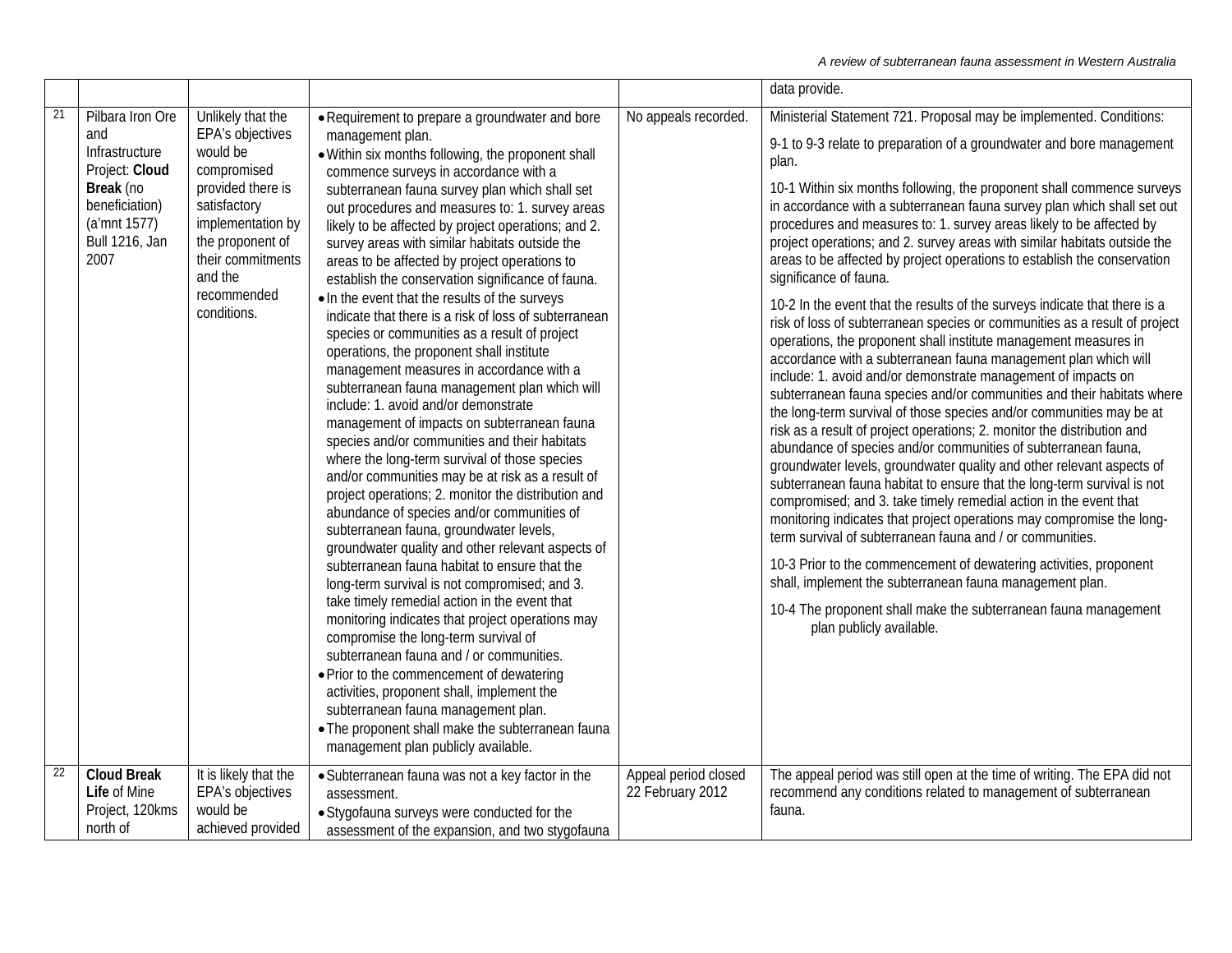|                 | Newman<br>Pilbara (a'mnt<br>1848) Rep 1429<br>Feb 2012                                                                 | there is<br>satisfactory<br>implementation by<br>the proponent of<br>the recommended<br>conditions.                                                                                                                                                                                                                                                                                         | species were sampled only within the project<br>footprint area, however the predicted impacts<br>were 1m drawdown and 1 m mounding and this<br>was considered to be within the natural variation<br>of groundwater and therefore not significant.<br>Other stygofauna species were found outside the<br>area of impact.<br>• Two species of troglofauna were found during<br>stygofauna sampling but these were located<br>outside the project footprint. The EPA considered<br>that the potential impacts to troglofauna were not<br>significant given that the habitat within the impact<br>area is likely to be well connected with other<br>habitat outside the impact area for more than 100<br>km, therefore the factor did not require further<br>evaluation.<br>. No conditions relating to management of<br>subterranean fauna were recommended by the<br>EPA.                                                                                                                                                                                                                                                               |                                                                                                                                                                           |                                                                                                                                                                                                                                                                                                                                                                                                                                                                                                                                                                                                                                                                                                                                                                                                                                                                                                                                                                                                                                                                                                                                                                                                                                                                                                                                                                                                                                                                               |
|-----------------|------------------------------------------------------------------------------------------------------------------------|---------------------------------------------------------------------------------------------------------------------------------------------------------------------------------------------------------------------------------------------------------------------------------------------------------------------------------------------------------------------------------------------|---------------------------------------------------------------------------------------------------------------------------------------------------------------------------------------------------------------------------------------------------------------------------------------------------------------------------------------------------------------------------------------------------------------------------------------------------------------------------------------------------------------------------------------------------------------------------------------------------------------------------------------------------------------------------------------------------------------------------------------------------------------------------------------------------------------------------------------------------------------------------------------------------------------------------------------------------------------------------------------------------------------------------------------------------------------------------------------------------------------------------------------|---------------------------------------------------------------------------------------------------------------------------------------------------------------------------|-------------------------------------------------------------------------------------------------------------------------------------------------------------------------------------------------------------------------------------------------------------------------------------------------------------------------------------------------------------------------------------------------------------------------------------------------------------------------------------------------------------------------------------------------------------------------------------------------------------------------------------------------------------------------------------------------------------------------------------------------------------------------------------------------------------------------------------------------------------------------------------------------------------------------------------------------------------------------------------------------------------------------------------------------------------------------------------------------------------------------------------------------------------------------------------------------------------------------------------------------------------------------------------------------------------------------------------------------------------------------------------------------------------------------------------------------------------------------------|
| $\overline{23}$ | Gorgon Gas<br>Development,<br><b>Barrow Island</b><br>Nature Reserve<br>(a'mnt 1496)<br><b>Bull 1221, Jun</b><br>2006. | Overall impacts of<br>the proposal<br>would be<br>environmentally<br>unacceptable.<br>The extent of<br>predicted impacts<br>and degree of<br>residual<br>uncertainty and<br>risks posed by the<br>proposal remain<br>unacceptably<br>high; EPA did not<br>believe that the<br>proposal could be<br>made<br>environmentally<br>acceptable and<br>recommended<br>against<br>implementation of | • The EPA did not consider that its environmental<br>objectives could be met, therefore did not<br>included recommended environmental conditions<br>for the management of the proposal in this report.<br>• If Government was to decide that the proposal<br>may proceed for other than environmental<br>reasons, a set of strict conditions and governance<br>arrangements would be required, along with<br>implementation of the proponent's commitments.<br>A draft framework to guide the necessary content<br>of environmental conditions is included.<br>• If the proposal were to be allowed to proceed, it<br>would be incumbent on the proponent to promptly<br>undertake studies to locate the taxa so far known<br>only from the project<br>• footprint in similar environments elsewhere on the<br>island or demonstrate convincingly why it is likely<br>that they do occur elsewhere and hence would<br>not be driven to extinction. Depending on the<br>results, this work could lower the level of risk but<br>there is currently no certainty that that would be<br>the case. Short of finding these taxa elsewhere, | 11 appeals total<br>(Appeals 229 to 239<br>of 2006) but the<br>Appeals Committee<br>report does not detail<br>how many appellants<br>raised subterranean<br>fauna issues. | Ministerial Statement 748. The proposal may be implemented.<br>Conditions:<br>6.1. Prior to commencement of construction of terrestrial facilities on<br>Barrow Island, proponent shall submit to the Minister a terrestrial and<br>subterranean baseline state and environmental impact report that meets<br>the purposes determined by the Minister. The report shall cover the<br>following ecological elements: i. flora; ii. vegetation; iii. fauna (including<br>subterranean fauna and short range endemics); iv. habitat; v. ecological<br>communities; vi. groundwater; vii. surface water landforms; and viii. other<br>significant landforms.<br>6.2. The Proponent shall consult with DEC in the preparation of the<br>report, including the methodology to be used to survey, collect and<br>collate the baseline data and information for all ecological elements.<br>6.3. The terrestrial facilities are: i. Gas Treatment Plant; ii. Carbon<br>Dioxide Injection System; iii. Associated Terrestrial Infrastructure; iv.<br>Areas impacted for seismic data acquisition; and v. Onshore Feed-gas<br>Pipeline System and terrestrial component of the Shore Crossing<br>6.4. The purposes of the report are to: i. Define and map the pre-<br>development baseline state for the ecological elements within the areas<br>that are expected to, or may be at risk of Material or Serious<br>Environmental Harm due to any works associated with the terrestrial |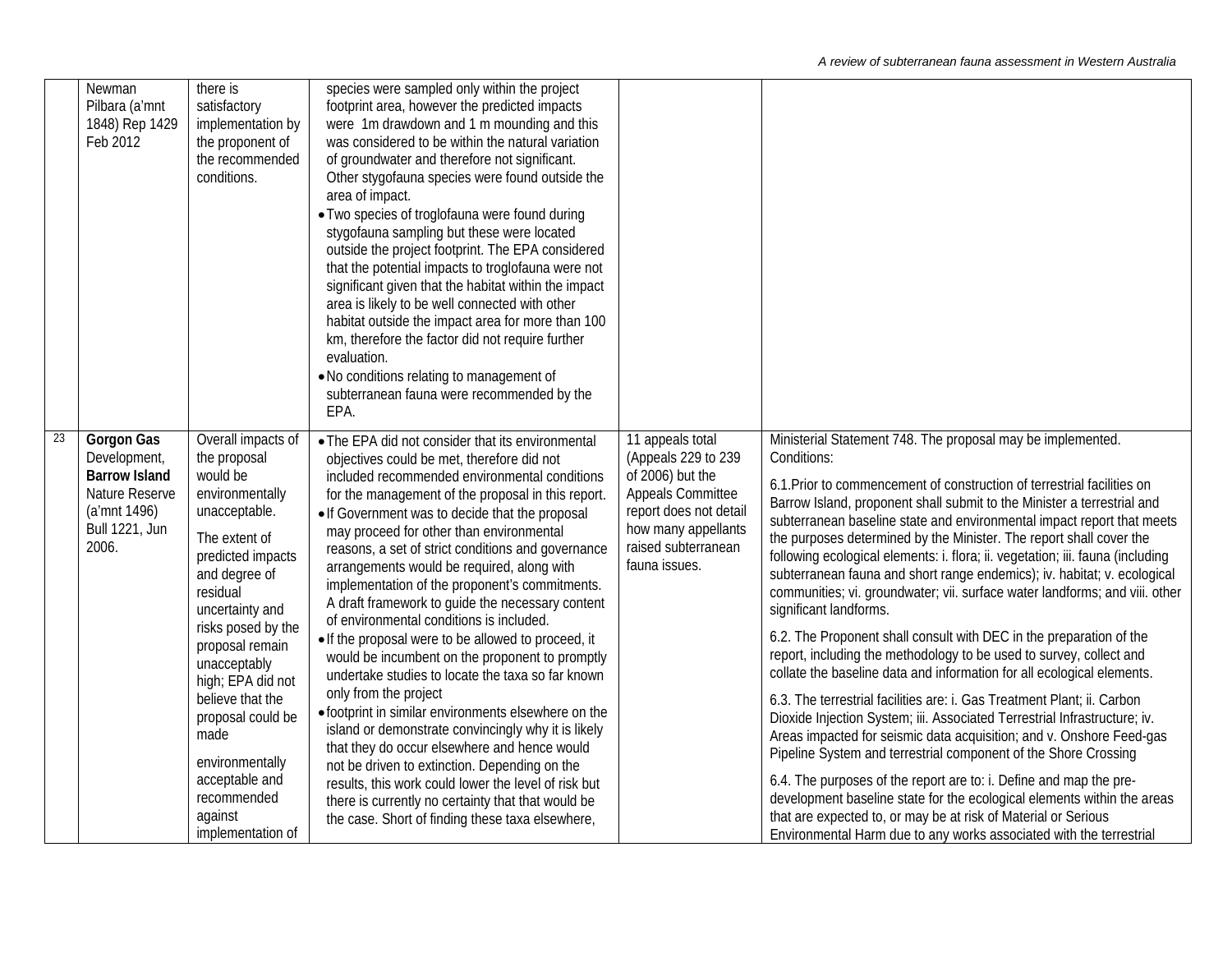|  | the proposal. | or at least demonstrating that there is a high<br>likelihood that they occur elsewhere, a real risk<br>exists that they would become extinct as a result<br>of the proposal. | facilities; ii. Define and map the ecological elements within the Terrestrial<br>Disturbance Footprint; and iii. Define and map the ecological elements<br>which are at risk of Material or Serious Environmental Harm due to<br>construction or operation of the terrestrial facilities; iv. Define and map<br>the ecological elements of reference sites, which are not at risk of<br>Material or Serious Environmental Harm due to construction or operation<br>of the terrestrial facilities.                                                                                                                                                                                                                                                                                                                                                                                                                                                                                                                                                                                                                                                                                                                                                                                                                                                                                                                                                                                                                                                                                                                                                                                                                                                                                                                                                                |
|--|---------------|------------------------------------------------------------------------------------------------------------------------------------------------------------------------------|------------------------------------------------------------------------------------------------------------------------------------------------------------------------------------------------------------------------------------------------------------------------------------------------------------------------------------------------------------------------------------------------------------------------------------------------------------------------------------------------------------------------------------------------------------------------------------------------------------------------------------------------------------------------------------------------------------------------------------------------------------------------------------------------------------------------------------------------------------------------------------------------------------------------------------------------------------------------------------------------------------------------------------------------------------------------------------------------------------------------------------------------------------------------------------------------------------------------------------------------------------------------------------------------------------------------------------------------------------------------------------------------------------------------------------------------------------------------------------------------------------------------------------------------------------------------------------------------------------------------------------------------------------------------------------------------------------------------------------------------------------------------------------------------------------------------------------------------------------------|
|  |               |                                                                                                                                                                              | 6.5. The report shall include: i. A review of the results of the existing<br>qualitative ecological risk assessments of the likelihood and<br>consequence of Proposal impacts on the ecological elements identified;<br>ii. Details of the methodology that was used to survey, collect and collate<br>the baseline data and information for all ecological elements; iii. A<br>description and map of the ecological elements within the Terrestrial<br>Disturbance Footprint; iv. A description and map of the ecological<br>elements which are at risk of Material or Serious Environmental Harm<br>outside the Terrestrial Disturbance Footprint due to construction and<br>operation of the terrestrial facilities; v. A review of the results to include<br>existing areas of disturbance, including clearing, existing non indigenous<br>species (including weeds) and disturbed landscapes; vi. Spatially<br>accurate (e.g. rectified and geographically referenced) maps showing the<br>baseline data and information for the ecological elements; vii. Discussion<br>of the data on the baseline biological, physical and chemical variables<br>including any significant relationships, for the ecological elements; viii.<br>Significant ecological elements to be protected in areas of risk - e.g.<br>DRF, TECs, Threatened Species under the EPBC Act, habitats of rare<br>fauna; ix. An analysis of, and procedures to address reasonable data<br>and information gaps associated with the baseline data for the areas<br>identified in iv. above for the ecological elements and associated<br>relationships; and x. A description and map of the ecological elements of<br>reference sites in locations which are not at risk of Material or Serious<br>Environmental harm due to construction and operation of the terrestrial<br>facilities. |
|  |               |                                                                                                                                                                              | 6.6. The Proponent shall not cause or allow Material or Serious<br>Environmental Harm outside the Terrestrial Disturbance Footprint.                                                                                                                                                                                                                                                                                                                                                                                                                                                                                                                                                                                                                                                                                                                                                                                                                                                                                                                                                                                                                                                                                                                                                                                                                                                                                                                                                                                                                                                                                                                                                                                                                                                                                                                             |
|  |               |                                                                                                                                                                              | 7.1. Prior to commencement of construction of any of the terrestrial<br>facilities, the Proponent shall submit a terrestrial and subterranean<br>environment protection plan (the plan) that meets the objectives and the<br>requirements determined by the Minister, unless otherwise allowed.                                                                                                                                                                                                                                                                                                                                                                                                                                                                                                                                                                                                                                                                                                                                                                                                                                                                                                                                                                                                                                                                                                                                                                                                                                                                                                                                                                                                                                                                                                                                                                  |
|  |               |                                                                                                                                                                              | 7.2. In the event that any portions of the plan related to specific elements<br>or subelements (Schedule 1) is not submitted, the proponent shall submit                                                                                                                                                                                                                                                                                                                                                                                                                                                                                                                                                                                                                                                                                                                                                                                                                                                                                                                                                                                                                                                                                                                                                                                                                                                                                                                                                                                                                                                                                                                                                                                                                                                                                                         |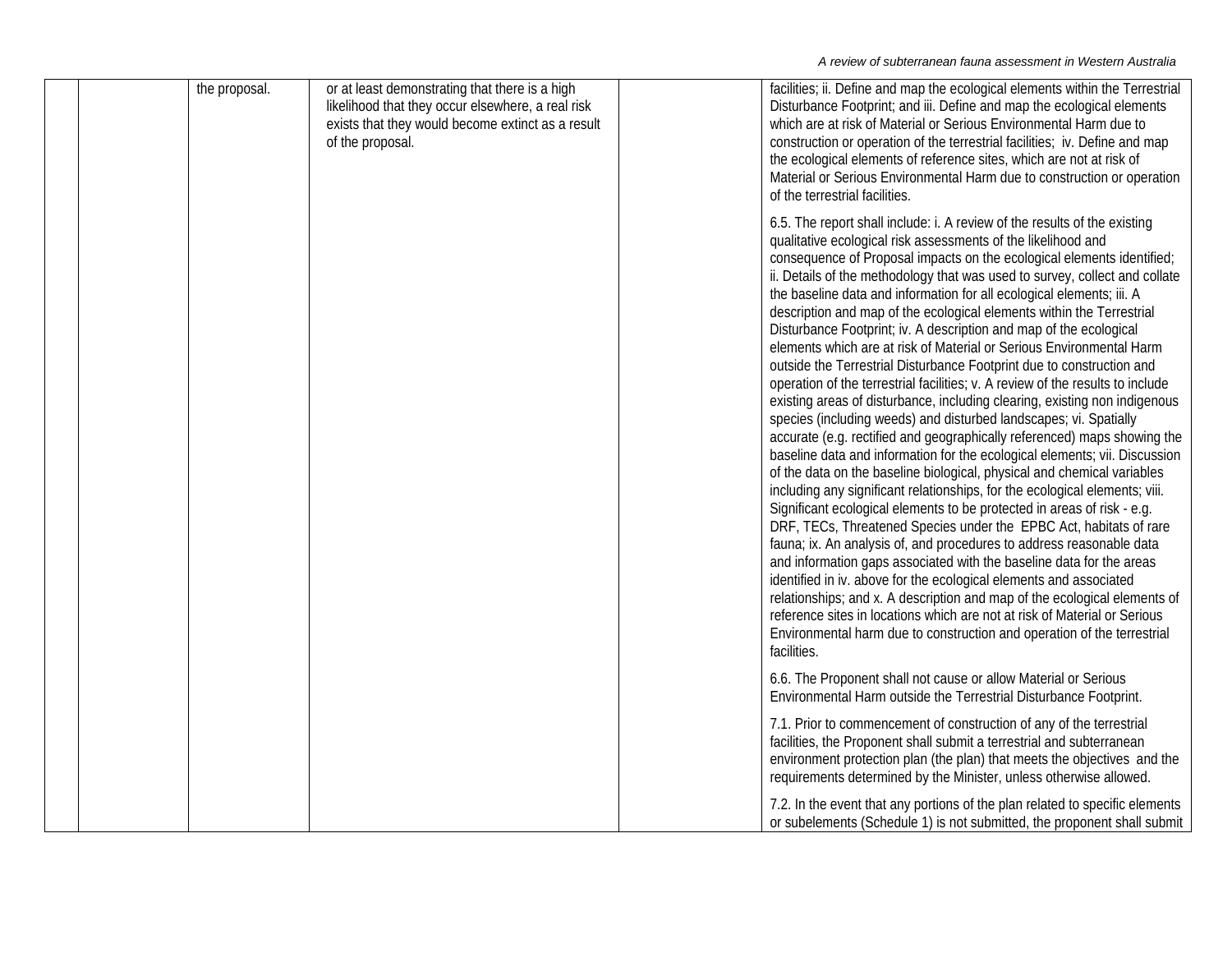|  |  | the portions of the plan relevant to that element or sub-element to the<br>Minister prior to the commencement of construction of that element or<br>sub-element. All portions of the Plan shall meet the objectives and<br>requirements as determined by the Minister.                                                                                                                                                                                                                                                                                                                                                                                                                                                                                                                                                                                                                                                                                                                                                                                                                                                                  |
|--|--|-----------------------------------------------------------------------------------------------------------------------------------------------------------------------------------------------------------------------------------------------------------------------------------------------------------------------------------------------------------------------------------------------------------------------------------------------------------------------------------------------------------------------------------------------------------------------------------------------------------------------------------------------------------------------------------------------------------------------------------------------------------------------------------------------------------------------------------------------------------------------------------------------------------------------------------------------------------------------------------------------------------------------------------------------------------------------------------------------------------------------------------------|
|  |  | 7.3. The Proponent shall consult with DEC in the preparation of the plan.                                                                                                                                                                                                                                                                                                                                                                                                                                                                                                                                                                                                                                                                                                                                                                                                                                                                                                                                                                                                                                                               |
|  |  | 7.4. The objectives of the Plan are: i. To reduce the adverse impacts<br>from the construction and operation of the Terrestrial Disturbance<br>Footprint as far as practicable; ii. To ensure that construction and<br>operation of the terrestrial facilities does not cause Material or Serious<br>Environmental Harm outside and below the Terrestrial Disturbance<br>Footprint.                                                                                                                                                                                                                                                                                                                                                                                                                                                                                                                                                                                                                                                                                                                                                     |
|  |  | 7.5. The plan shall include the following: i. Management measures to<br>reduce the adverse impacts from the construction and operation on the<br>Terrestrial Disturbance Footprint as far as practicable; and ii.<br>Management measures to ensure that construction and operation of the<br>terrestrial facilities does not cause Material or Serious Environmental<br>Harm outside and below the Terrestrial Disturbance Footprint.                                                                                                                                                                                                                                                                                                                                                                                                                                                                                                                                                                                                                                                                                                   |
|  |  | 7.6. The measures required by 7.5.i. and ii. shall address but not be<br>limited to: i. Vegetation Clearing Audit Procedures to determine the<br>extent of clearing and rehabilitation on an annual basis; ii. Procedures in<br>relation to and protocols for capturing, relocating, handling, housing and<br>caring for significant fauna found within the Terrestrial Disturbance<br>Footprint that are not required by DEC for translocation to other islands;<br>iii. Procedures to avoid secondary impacts to fauna as a consequence of<br>risks such as animals being trapped in construction trenches or subject<br>to vehicle strike; iv. Measures including detailed drainage and<br>containment designs for all works and infrastructure that control<br>stormwater run-off outside the Terrestrial Disturbance Footprint with the<br>aim of ensuring that runoff is consistent with the pre-development runoff<br>regime as far as practicable, and any recharge does not cause pollution;<br>and v. Measurable limits which specify the performance standards to be<br>met when undertaking actions controlled by the plan. |
|  |  | 7.7. The Proponent shall report any Material or Serious Environmental<br>Harm outside the Terrestrial Disturbance Footprint to DEC within 48<br>hours of their detection.                                                                                                                                                                                                                                                                                                                                                                                                                                                                                                                                                                                                                                                                                                                                                                                                                                                                                                                                                               |
|  |  | 7.8. The Proponent shall implement the plan.                                                                                                                                                                                                                                                                                                                                                                                                                                                                                                                                                                                                                                                                                                                                                                                                                                                                                                                                                                                                                                                                                            |
|  |  | 8.1. Prior to commencement of construction of the terrestrial facilities the<br>proponent shall prepare and submit a terrestrial and subterranean<br>environment monitoring program (the program) to the Minister that meets                                                                                                                                                                                                                                                                                                                                                                                                                                                                                                                                                                                                                                                                                                                                                                                                                                                                                                            |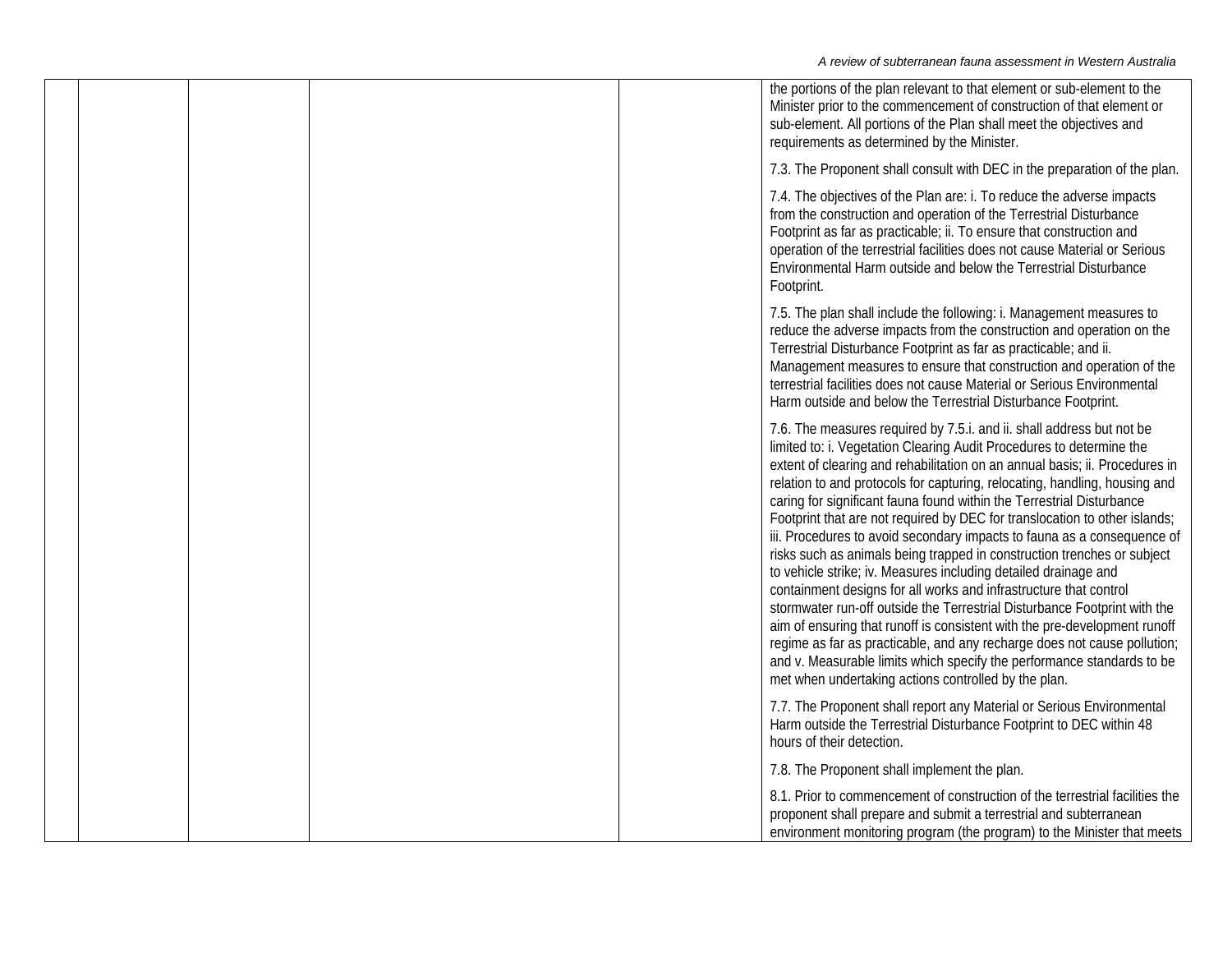|  |  | the aim and the requirements as determined by the                                                                                                                                                                                                                                                                                                                                                                                                                                                                                                                                                                                                                                                                                                                                                                                                                                                                                                                                                                                                |
|--|--|--------------------------------------------------------------------------------------------------------------------------------------------------------------------------------------------------------------------------------------------------------------------------------------------------------------------------------------------------------------------------------------------------------------------------------------------------------------------------------------------------------------------------------------------------------------------------------------------------------------------------------------------------------------------------------------------------------------------------------------------------------------------------------------------------------------------------------------------------------------------------------------------------------------------------------------------------------------------------------------------------------------------------------------------------|
|  |  | Minister, unless otherwise allowed.                                                                                                                                                                                                                                                                                                                                                                                                                                                                                                                                                                                                                                                                                                                                                                                                                                                                                                                                                                                                              |
|  |  | 7.2. In the event that any portion of the program related to specific<br>elements or subelements (Schedule 1) is not submitted as required, the<br>proponent shall submit the portion of the program relevant to that<br>element or sub-element to the Minister prior to the commencement of<br>construction of that element or subelement. All portions of the Plan shall<br>meet the objectives identified and the requirements as determined by the<br>Minister.                                                                                                                                                                                                                                                                                                                                                                                                                                                                                                                                                                              |
|  |  | 7.3. The objective of this program is to establish a statistically valid<br>ecological monitoring program to detect any Material or Serious<br>Environmental Harm to the ecological elements outside the Terrestrial<br>Disturbance Footprint.                                                                                                                                                                                                                                                                                                                                                                                                                                                                                                                                                                                                                                                                                                                                                                                                   |
|  |  | 7.4. The program shall include: i. Indicators, parameters and /or criteria<br>to be used in measuring changes on the ecological elements that are at<br>risk of Material or Serious Environmental Harm. ii. Protocols for on-going<br>reporting of adverse changes to the ecological elements identified; iii.<br>Protocols for identifying additional areas not originally identified that are<br>at risk of sustaining Material or Serious Environmental Harm from the<br>proposal, and for adding monitoring sites to include these additional<br>locations if required; iv. Establishing an ecological monitoring program<br>with the ability to detect at a statistical power of 0.8 or greater, or an<br>alternative statistical power as determined by the Minister, any<br>environmental harm to the ecological elements; v. Location of monitoring<br>sites in areas that are at risk of Material or Serious Environmental Harm<br>due to construction and operation of terrestrial facilities; and vi. Location<br>of reference sites. |
|  |  | 7.5. The proponent shall implement the program.                                                                                                                                                                                                                                                                                                                                                                                                                                                                                                                                                                                                                                                                                                                                                                                                                                                                                                                                                                                                  |
|  |  | 11.1. Prior to commencement of construction of the Gas Treatment<br>Plant, the proponent shall prepare and submit to the Minister, a short<br>range endemics and subterranean fauna monitoring plan (the plan) for<br>the further survey and identification of those short range endemics and<br>subterranean fauna species which have previously only been located on<br>the Gas Treatment Plant site. The Plan shall address the following: i.<br>survey methods; ii. survey sites; iii. frequency of surveys; and iv.<br>indicators for cessation of surveys, as determined by the Minister.<br>11.2. The proponent shall implement the plan.                                                                                                                                                                                                                                                                                                                                                                                                 |
|  |  |                                                                                                                                                                                                                                                                                                                                                                                                                                                                                                                                                                                                                                                                                                                                                                                                                                                                                                                                                                                                                                                  |
|  |  |                                                                                                                                                                                                                                                                                                                                                                                                                                                                                                                                                                                                                                                                                                                                                                                                                                                                                                                                                                                                                                                  |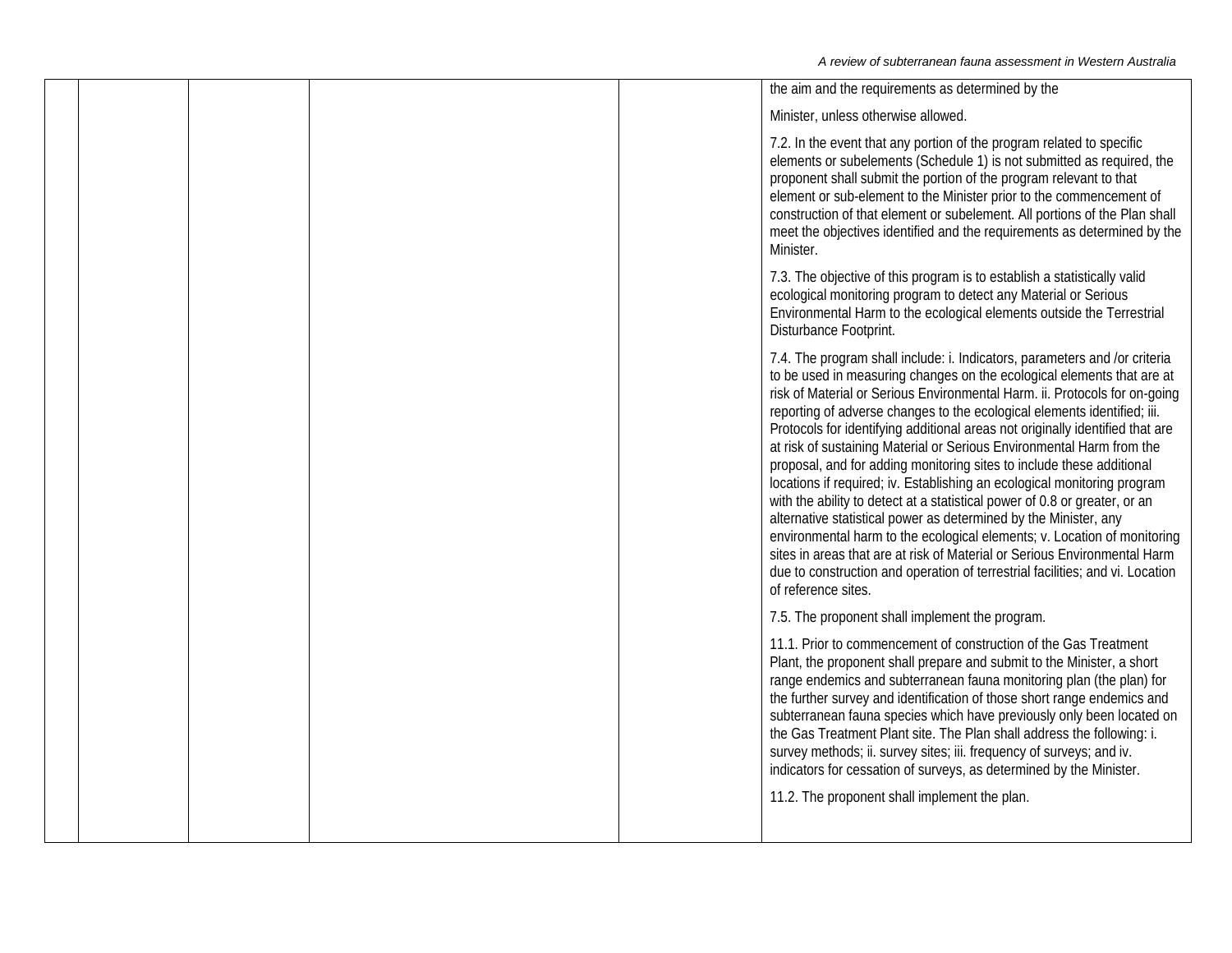| 24 | Gorgon Gas<br>Development,<br>revised and<br>expanded<br>proposal,<br><b>Barrow Island</b><br>Nature reserve<br>(a'mnt 1727)<br>Rep 1323 Apr<br>2009. | EPA reiterates its<br>original<br>view that any<br>development on<br>Barrow Island A<br>class nature<br>reserve should<br>not be<br>implemented,<br>particularly given                                                          | • The EPA's assessment of the revised and<br>expanded proposal has lead it to a different view.<br>The EPA considers that there is an increased<br>likelihood of additional impacts and risks (for<br>marine turtles and coral dominated habitat of the<br>Lowendal Shelf), beyond those assessed as likely<br>from the approved project. | 3 appeals in total,<br>only one which<br>related to<br>subterranean fauna. | Ministerial Statement 800. The proposal may be implemented.<br>Conditions:<br>5.1 The proponent shall submit annually to the Minister an environmental<br>performance report covering the topics listed, and the specific details<br>shown in Schedule 3, covering the previous 12 month period as<br>determined by the Minister. The date of the first environmental<br>performance report (the report) shall be 15 months from the date this<br>Statement with each subsequent report 12 months from the date of the<br>previous report.                                                                                                                                                                                                                                                    |
|----|-------------------------------------------------------------------------------------------------------------------------------------------------------|---------------------------------------------------------------------------------------------------------------------------------------------------------------------------------------------------------------------------------|-------------------------------------------------------------------------------------------------------------------------------------------------------------------------------------------------------------------------------------------------------------------------------------------------------------------------------------------|----------------------------------------------------------------------------|-----------------------------------------------------------------------------------------------------------------------------------------------------------------------------------------------------------------------------------------------------------------------------------------------------------------------------------------------------------------------------------------------------------------------------------------------------------------------------------------------------------------------------------------------------------------------------------------------------------------------------------------------------------------------------------------------------------------------------------------------------------------------------------------------|
|    |                                                                                                                                                       | the very high and<br>unique<br>conservation and<br>environmental<br>values of the<br>island.                                                                                                                                    |                                                                                                                                                                                                                                                                                                                                           |                                                                            | 5.2 The report shall cover the following topics: i. Terrestrial and<br>subterranean environment state; ii. Terrestrial and marine quarantine<br>(including weed management); iii. Marine turtles (including light and<br>noise management); iv. Short range endemics and subterranean fauna;<br>v. Fire management; vi. Carbon Dioxide Injection System; vii. Air quality;<br>viii. Coastal stability; ix. Terrestrial rehabilitation; and x. Greenhouse gas<br>abatement.                                                                                                                                                                                                                                                                                                                    |
|    |                                                                                                                                                       | However, the EPA<br>recognises that an<br>LNG processing<br>and export project<br>has been granted<br>environmental<br>approval on<br>Barrow Island,<br>following an<br>appeals process,<br>undertakings by<br>the proponent to |                                                                                                                                                                                                                                                                                                                                           |                                                                            | 5.3 Every five years from the date of the first annual environmental<br>performance report the proponent shall submit to the Minister an<br>environmental performance report for review by the Minister, covering<br>the previous five year period, comprising: i. The topics listed in Condition<br>5.2; ii. Specific details shown in Schedule 3; iii. A five year overview of<br>environmental performance; iv. Proposed environmental management<br>improvements; and v. A review of whether there are any reasonably<br>practicable management measures, operating controls or design<br>features that can be implemented to reduce or eliminate the alteration of<br>the light horizon on the east coast beaches of Barrow Island as a result<br>of the implementation of the proposal. |
|    |                                                                                                                                                       | provide a number<br>of offsets and the<br>imposition of<br>environmental                                                                                                                                                        |                                                                                                                                                                                                                                                                                                                                           |                                                                            | 5.4 The proponent shall, if required by the Minister, update management<br>plans, programs, systems or reports to include any reasonably<br>practicable improvements identified as part of the environmental<br>performance report.                                                                                                                                                                                                                                                                                                                                                                                                                                                                                                                                                           |
|    |                                                                                                                                                       | conditions by the<br>then Minister for<br>the Environment.<br>The EPA<br>considers that the<br>current proposal<br>could only meet<br>the EPA's                                                                                 |                                                                                                                                                                                                                                                                                                                                           |                                                                            | 6.1 Prior to commencement of construction of terrestrial facilities on<br>Barrow Island, the proponent shall submit to the Minister a terrestrial and<br>subterranean baseline state and environmental impact report (the report)<br>that meets the purposes as determined by the Minister, unless otherwise<br>allowed. The report shall cover the following ecological elements: i. flora;<br>ii. vegetation; iii. fauna (including subterranean fauna and short range<br>endemics); iv. habitat; v. ecological communities; vi. groundwater; vii.<br>surface water landforms; and viii. physical landforms.                                                                                                                                                                                |
|    |                                                                                                                                                       | environmental                                                                                                                                                                                                                   |                                                                                                                                                                                                                                                                                                                                           |                                                                            |                                                                                                                                                                                                                                                                                                                                                                                                                                                                                                                                                                                                                                                                                                                                                                                               |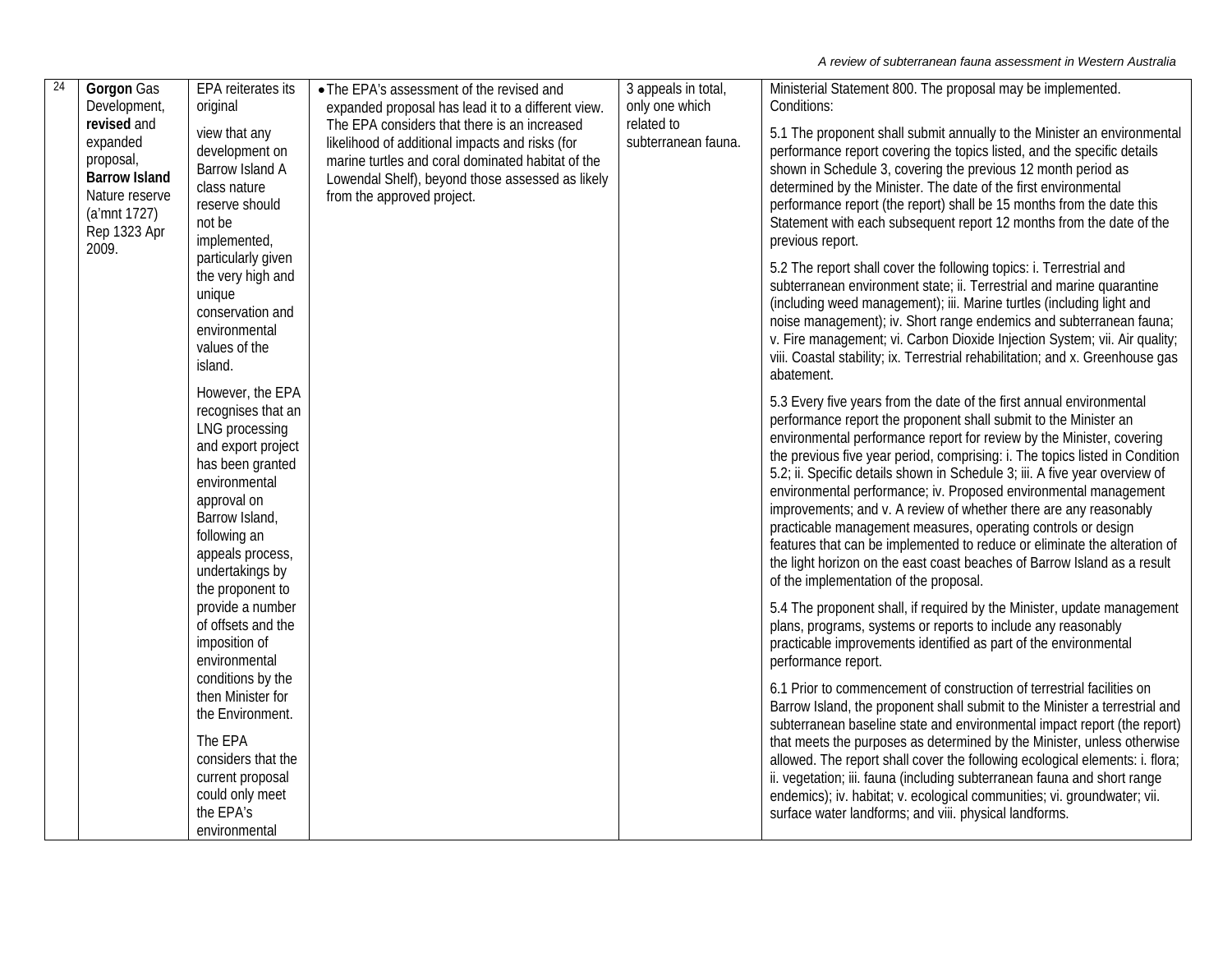| objectives if, and<br>only if, stringent<br>conditions were<br>applied to it. |  | 6.2 The proponent shall consult with DEC in the preparation of the report<br>required by Condition 6.1, including the methodology to be used to<br>survey, collect and collate the baseline data and information for the<br>ecological elements.                                                                                                                                                                                                                                                                                                                                                                                                                                                                                                                                                                                                                                                                                                                                                                                                                                                                                                                                                                                                                                                                |
|-------------------------------------------------------------------------------|--|-----------------------------------------------------------------------------------------------------------------------------------------------------------------------------------------------------------------------------------------------------------------------------------------------------------------------------------------------------------------------------------------------------------------------------------------------------------------------------------------------------------------------------------------------------------------------------------------------------------------------------------------------------------------------------------------------------------------------------------------------------------------------------------------------------------------------------------------------------------------------------------------------------------------------------------------------------------------------------------------------------------------------------------------------------------------------------------------------------------------------------------------------------------------------------------------------------------------------------------------------------------------------------------------------------------------|
|                                                                               |  | 6.3 The terrestrial facilities referred to are: i. Gas Treatment Plant; ii.<br>Carbon Dioxide Injection System; iii. Associated Terrestrial Infrastructure<br>forming part of the Proposal; iv. Areas impacted for seismic data<br>acquisition; and v. Onshore Feed Gas Pipeline System.                                                                                                                                                                                                                                                                                                                                                                                                                                                                                                                                                                                                                                                                                                                                                                                                                                                                                                                                                                                                                        |
|                                                                               |  | 6.3 A In the event that any portions of the Report related to specific<br>elements or sub-elements are not submitted as required, the proponent<br>shall submit the portions of the Report relevant to that element or sub-<br>element to the Minister prior to the commencement of construction of<br>that element or sub-element. All portions of the report shall meet the<br>purposes identified and the requirements as determined by the Minister.                                                                                                                                                                                                                                                                                                                                                                                                                                                                                                                                                                                                                                                                                                                                                                                                                                                        |
|                                                                               |  | 6.4 The purposes of the report are to: i. Define and map the pre-<br>development baseline state for the ecological elements within the areas<br>that are expected to, or may be at risk of Material or Serious<br>Environmental Harm due to any works associated with the terrestrial<br>facilities; ii. Define and map the ecological elements within the Terrestrial<br>Disturbance Footprint; and                                                                                                                                                                                                                                                                                                                                                                                                                                                                                                                                                                                                                                                                                                                                                                                                                                                                                                            |
|                                                                               |  | iii. Define and map the ecological elements of reference sites, which are<br>not at risk of Material or Serious Environmental Harm due to construction<br>or operation of the terrestrial facilities.                                                                                                                                                                                                                                                                                                                                                                                                                                                                                                                                                                                                                                                                                                                                                                                                                                                                                                                                                                                                                                                                                                           |
|                                                                               |  | 6.5 The report shall include: i. A review of the results of the qualitative<br>ecological risk assessments of the likelihood and consequence of<br>proposal impacts on the ecological elements identified; ii. Details of the<br>methodology that was used to survey, collect and collate the<br>baselinedata and information for all ecological elements identified; iii. A<br>description and map of the ecological elements within the Terrestrial<br>Disturbance Footprint; iv. A description and map of the ecological<br>elements which are at risk of Material or Serious Environmental Harm<br>outside the Terrestrial Disturbance Footprint due to construction and<br>operation of the terrestrial facilities; v. A review of the results to include<br>existing areas of disturbance, including clearing, existing non-indigenous<br>species (including weeds) and disturbed landscapes; vi. Spatially<br>accurate (i.e. rectified and geographically referenced) maps showing the<br>baseline data and information for the ecological elements; vii. Discussion<br>of the data on the baseline biological, physical and chemical variables<br>including any significant relationships, for the ecological elements<br>identified; viii. Significant ecological elements to be protected - e.g. DRF, |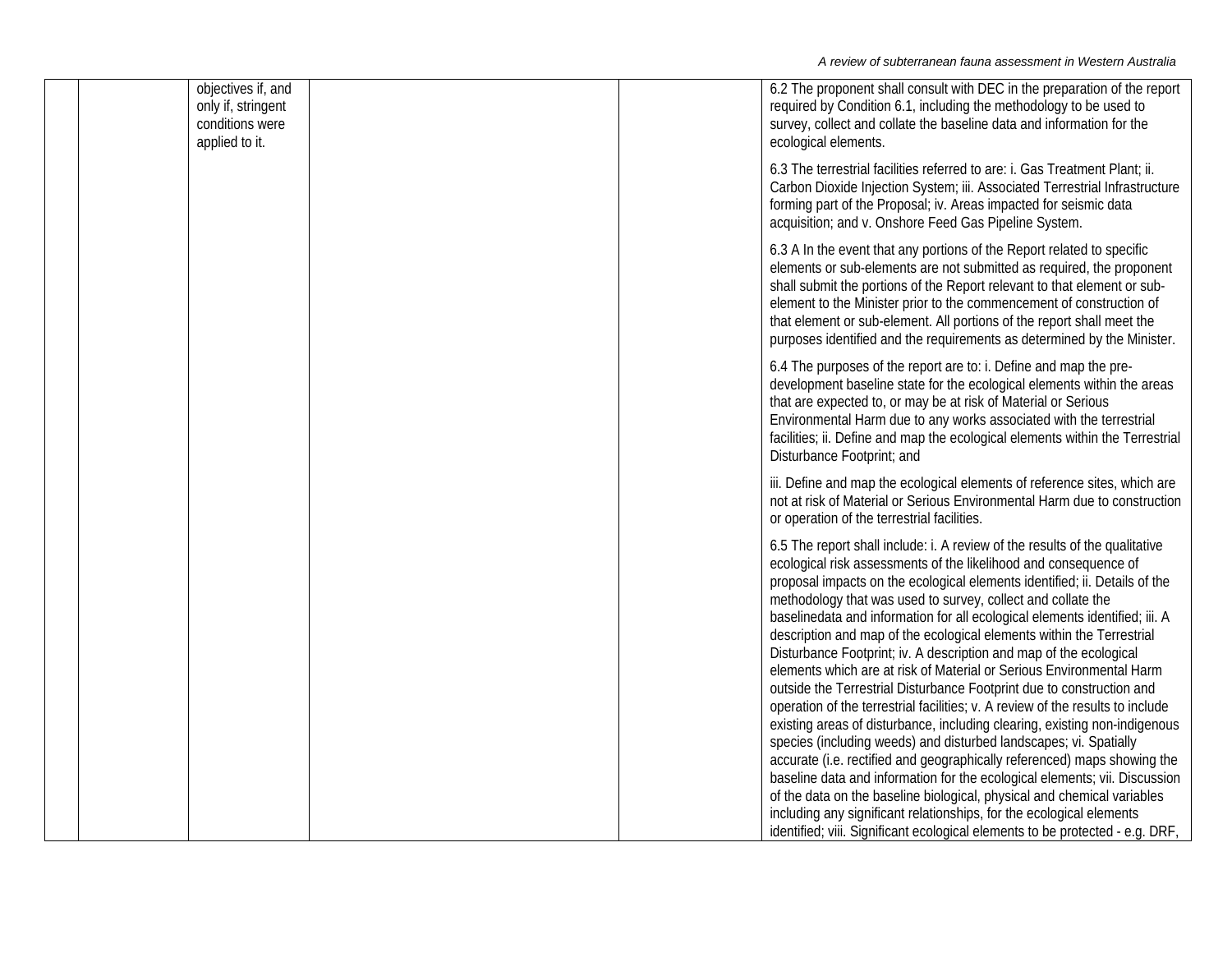|  |  | TECs, Threatened Species under the EPBC Act, habitats of rare fauna;<br>ix. An analysis of, and procedures to address data and information gaps<br>associated with the baseline data for the areas identified for the<br>ecological                                                                                                                                                                                                                                                          |
|--|--|----------------------------------------------------------------------------------------------------------------------------------------------------------------------------------------------------------------------------------------------------------------------------------------------------------------------------------------------------------------------------------------------------------------------------------------------------------------------------------------------|
|  |  | elements; and x. A description and map of the ecological elements of<br>reference sites in locations which are not at risk of Material or Serious<br>Environmental harm due to construction and operation of the terrestrial<br>facilities.                                                                                                                                                                                                                                                  |
|  |  | 6.6 The Proponent shall not cause or allow Material or Serious<br>Environmental Harm outside the Terrestrial Disturbance Footprint.                                                                                                                                                                                                                                                                                                                                                          |
|  |  | 7.1 Prior to commencement of construction of any of the terrestrial<br>facilities, the proponent shall submit a terrestrial and subterranean<br>environment protection plan (the plan) that meets the objectives<br>identified and requirements as determined by the Minister, unless<br>otherwise allowed.                                                                                                                                                                                  |
|  |  | 7.2 In the event that any portions of the Plan related to specific elements<br>or sub-elements (Schedule 1) is not submitted, the proponent shall<br>submit the portions of the plan relevant to that element or sub-element to<br>the Minister prior to the commencement of construction of that element<br>or sub-element. All portions of the plan shall meet the objectives<br>identified and requirements as determined by the Minister.                                                |
|  |  | 7.3 The Proponent shall consult with DEC and DEWHA in the<br>preparation of the plan.                                                                                                                                                                                                                                                                                                                                                                                                        |
|  |  | 7.4 The objectives of the Plan are: i. To reduce the adverse impacts from<br>the construction and operation of the terrestrial facilities as far as<br>practicable; and ii. To ensure that construction and operation of the<br>terrestrial facilities does not cause Material or Serious Environmental<br>Harm outside the Terrestrial Disturbance Footprint, including below the<br>surface of the land.                                                                                   |
|  |  | 7.5 The Plan shall include the following: i. Management measures to<br>reduce the adverse impacts (including from light and noise) from the<br>construction and operation of the terrestrial facilities as far as<br>practicable; and ii. Management measures to ensure that construction<br>and operation of the terrestrial facilities does not cause Material or<br>Serious Environmental Harm outside the Terrestrial Disturbance<br>Footprint, including below the surface of the land. |
|  |  | 7.6 The measures required by 7.5.i. and ii. shall address but not be<br>limited to: i. Vegetation Clearing Audit Procedures to determine the                                                                                                                                                                                                                                                                                                                                                 |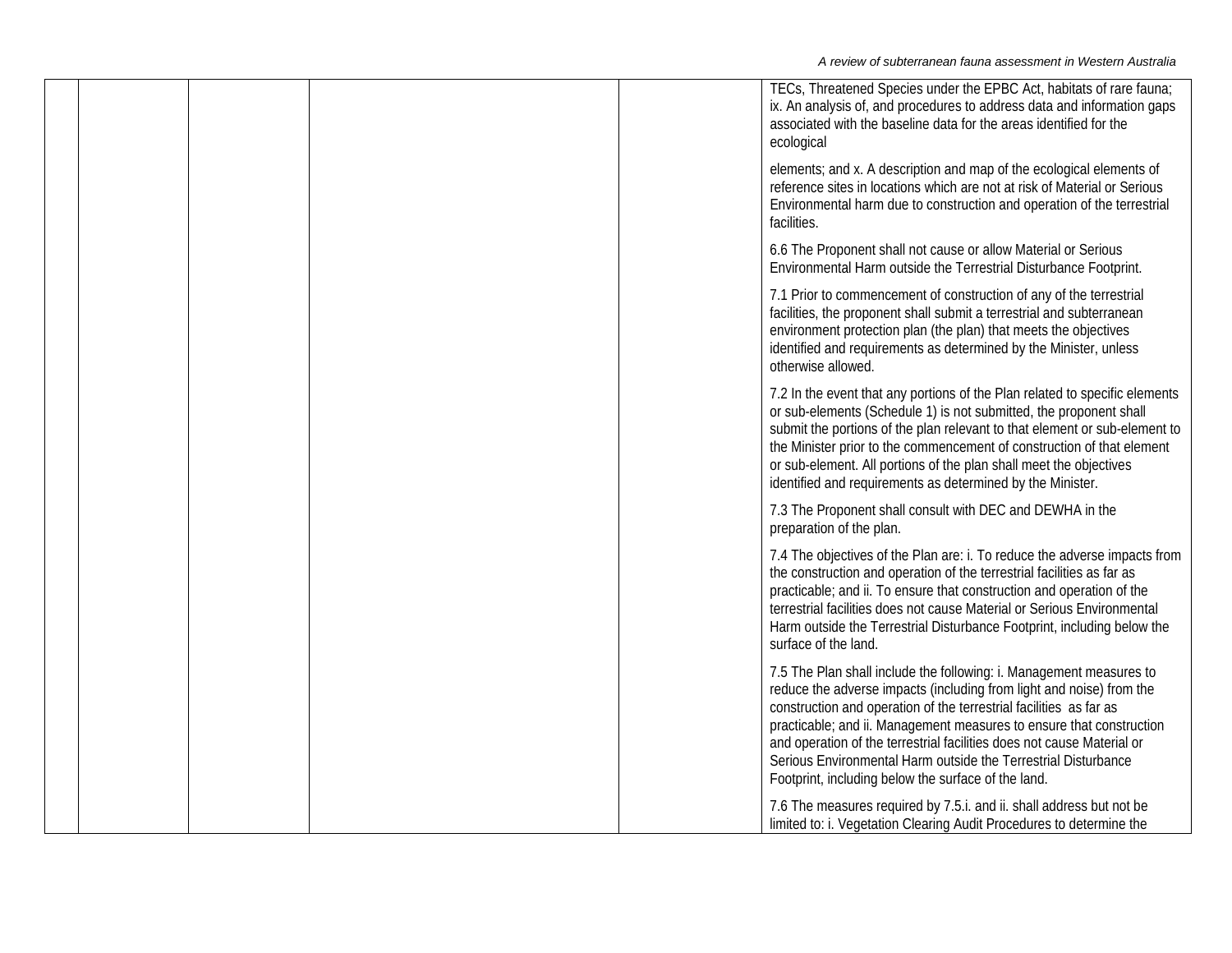|  |  | extent of clearing and rehabilitation on an annual basis; ii. Procedures in<br>relation to and protocols for capturing, relocating, handling, housing,<br>caring for and reporting to DEC threatened or listed fauna found within<br>the Terrestrial Disturbance Footprint that are not required by DEC for<br>translocation; iii. Procedures to avoid secondary impacts to fauna as a<br>consequence of risks such as animals being trapped in construction<br>trenches or subject to vehicle strike; iv. Measures including detailed<br>drainage and containment designs for all works and infrastructure that<br>control stormwater run-off outside the Terrestrial Disturbance Footprint<br>with the aim of ensuring that runoff is consistent with the pre-<br>development runoff regime as far as practicable, and any recharge does<br>not cause pollution; and v. Performance Standards against which<br>achievement of the objectives of this condition can be determined. |
|--|--|-------------------------------------------------------------------------------------------------------------------------------------------------------------------------------------------------------------------------------------------------------------------------------------------------------------------------------------------------------------------------------------------------------------------------------------------------------------------------------------------------------------------------------------------------------------------------------------------------------------------------------------------------------------------------------------------------------------------------------------------------------------------------------------------------------------------------------------------------------------------------------------------------------------------------------------------------------------------------------------|
|  |  | 7.7 The proponent shall report any Material or Serious Environmental<br>Harm outside the Terrestrial Disturbance Footprint to DEC and DEWHA<br>within 48 hours of detection.                                                                                                                                                                                                                                                                                                                                                                                                                                                                                                                                                                                                                                                                                                                                                                                                        |
|  |  | 7.8 The proponent shall implement the plan.                                                                                                                                                                                                                                                                                                                                                                                                                                                                                                                                                                                                                                                                                                                                                                                                                                                                                                                                         |
|  |  | 8.1 Prior to commencement of construction of the terrestrial facilities the<br>proponent shall prepare and submit a terrestrial and subterranean<br>environment monitoring program (the program) to the Minister that meets<br>the objective and requirements as determined by the Minister, unless<br>otherwise allowed.                                                                                                                                                                                                                                                                                                                                                                                                                                                                                                                                                                                                                                                           |
|  |  | 8.2 In the event that any portion of the program related to specific<br>elements or sub-elements (Schedule 1) is not submitted as required, the<br>proponent shall submit the portion of the program relevant to that<br>element or sub-element to the Minister prior to the commencement of<br>construction of that element or sub-element. All portions of the program<br>shall meet the objective identified and the requirements determined by<br>the Minister.                                                                                                                                                                                                                                                                                                                                                                                                                                                                                                                 |
|  |  | 8.3 The objective of this Program is to establish a statistically valid<br>ecological monitoring program to detect any Material or Serious<br>Environmental Harm to the ecological elements outside the Terrestrial<br>Disturbance Footprint.                                                                                                                                                                                                                                                                                                                                                                                                                                                                                                                                                                                                                                                                                                                                       |
|  |  | 8.4 The Program shall include: i. Indicators, parameters and criteria to be<br>used in measuring changes on the ecological elements identified that are<br>at risk of Material or Serious Environmental Harm due to construction<br>and operation of terrestrial facilities. ii. Protocols for on-going reporting of<br>adverse changes to the ecological elements listed; iii. Management<br>Triggers; iv. Protocols for identifying additional areas not originally                                                                                                                                                                                                                                                                                                                                                                                                                                                                                                               |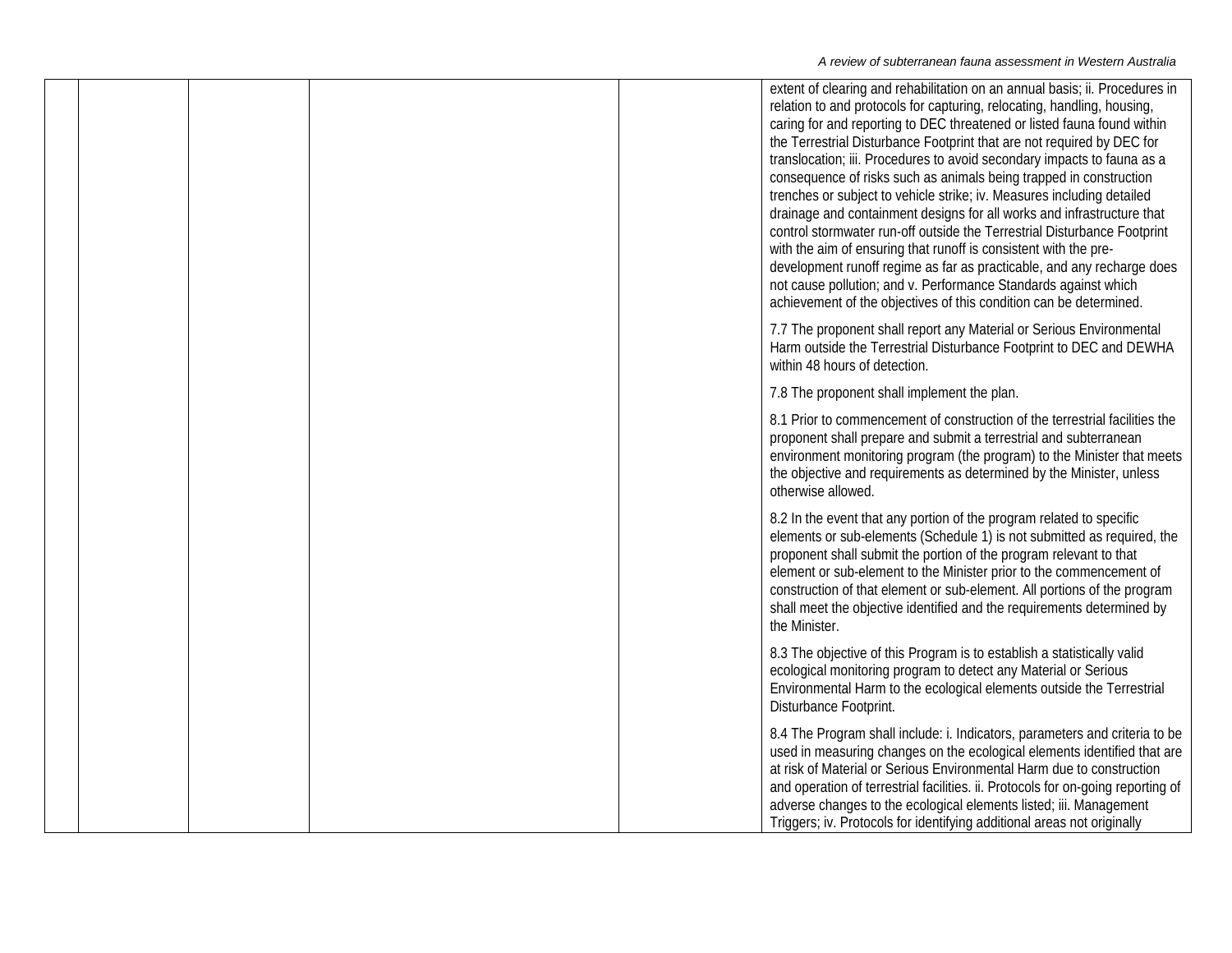|  |  | identified that are at risk of sustaining Material or Serious Environmental<br>Harm from the Proposal, and for adding monitoring sites to include these<br>additional locations, if required; v. Establishing an ecological monitoring<br>program with the ability to detect at a statistical power of 0.8 or greater,<br>or an alternative statistical power as determined by the Minister, any<br>environmental harm to the ecological elements listed; vi. Location of<br>monitoring sites in areas that are at risk of Material or Serious<br>Environmental Harm due to construction and operation of terrestrial<br>facilities listed; and vii. Location of reference sites.                                                                              |
|--|--|----------------------------------------------------------------------------------------------------------------------------------------------------------------------------------------------------------------------------------------------------------------------------------------------------------------------------------------------------------------------------------------------------------------------------------------------------------------------------------------------------------------------------------------------------------------------------------------------------------------------------------------------------------------------------------------------------------------------------------------------------------------|
|  |  | 8.5 The proponent shall implement the program.                                                                                                                                                                                                                                                                                                                                                                                                                                                                                                                                                                                                                                                                                                                 |
|  |  | 11.1 Prior to commencement of construction of the Gas Treatment Plant,<br>the proponent shall prepare and submit to the Minister, a short range<br>endemics and subterranean fauna monitoring plan (the plan) for the<br>further survey and identification of those short range endemics and<br>subterranean fauna species which have previously only been located on<br>the Gas Treatment Plant site. The plan shall address the following: i.<br>survey methods; ii. survey sites; iii. frequency of surveys; and iv. in<br>respect of any species that has only been found on the Gas Treatment<br>Plant site as at the date of this Statement, the continuation of surveys for<br>that species until it is found elsewhere, as determined by the Minister. |
|  |  | 11.2 The proponent shall implement the plan.                                                                                                                                                                                                                                                                                                                                                                                                                                                                                                                                                                                                                                                                                                                   |
|  |  | 13.1 Prior to the commencement of construction of facilities to abstract<br>groundwater for water supply purposes, the Proponent shall submit a<br>groundwater abstraction management plan to the Minister that meets the<br>objective and as determined by the Minister unless otherwise.                                                                                                                                                                                                                                                                                                                                                                                                                                                                     |
|  |  | 13.2 In preparing this plan the proponent shall consult with DEWHA,<br>DoW and DEC.                                                                                                                                                                                                                                                                                                                                                                                                                                                                                                                                                                                                                                                                            |
|  |  | 13.2A In the event that any portions of the plan related to specific<br>elements or sub-elements (Schedule 1) of the Proposal are not<br>submitted, the proponent shall submit the portion of the plan relevant to<br>that element or sub-element to the Minister prior to the planned<br>commencement of construction of that element or sub-element. All<br>portions of the Plan shall meet the objective identified and the<br>requirements as determined by the Minister.                                                                                                                                                                                                                                                                                  |
|  |  | 13.3 The objective of the plan is to ensure that groundwater abstraction<br>does not cause Material or Serious Environmental Harm to the target<br>aquifer, surface vegetation or subterranean fauna habitats of Barrow<br>Island.                                                                                                                                                                                                                                                                                                                                                                                                                                                                                                                             |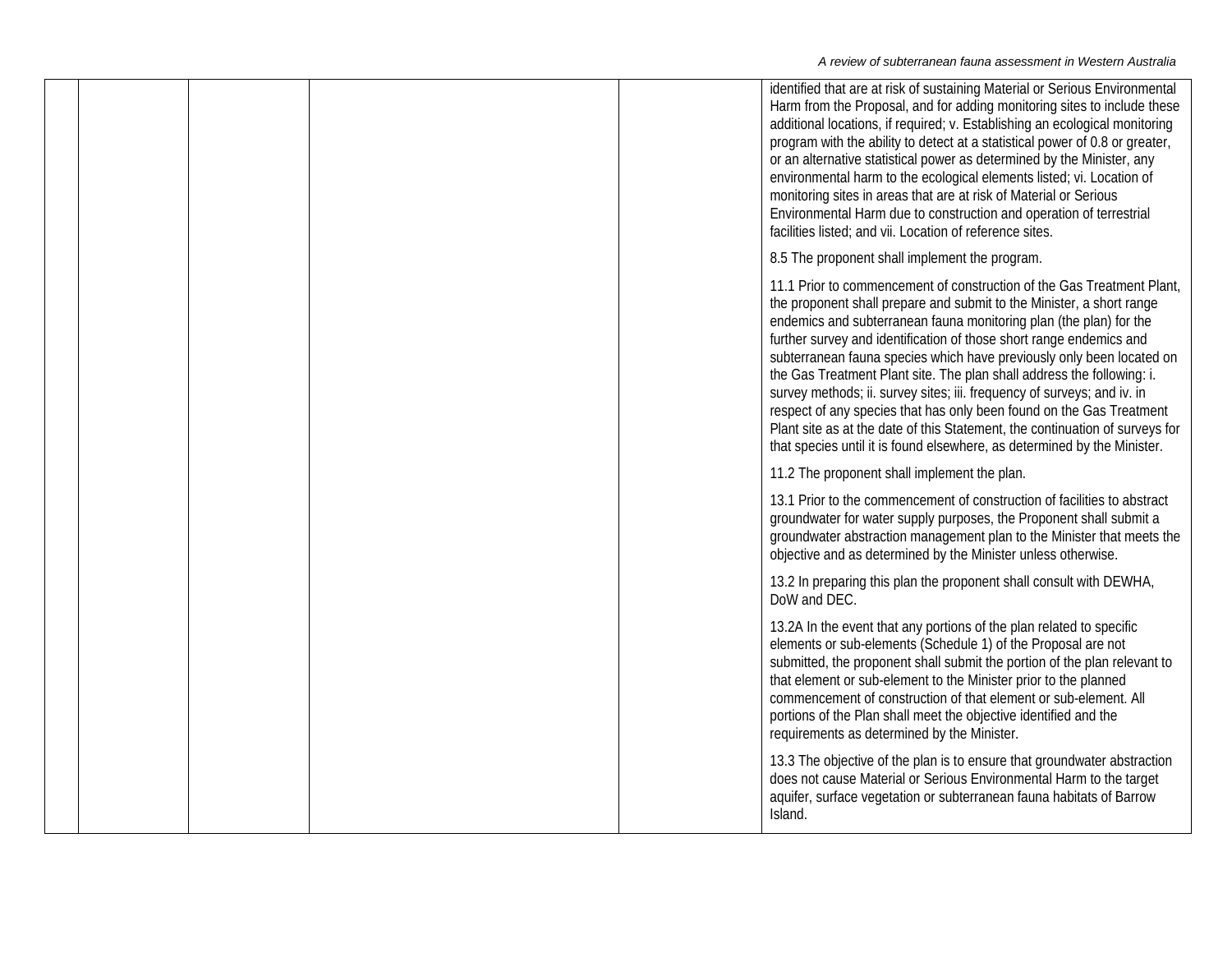|                 |                                                                                                                                                                                                                                                                           |                                                                                                                                                                                                                                                                                                                                       |                                                                                                                                                                                                                                                                                                                                                                                                                                                                                                                                                                                                                                                                                                                                                                                                                                                                                                                                                                                                                                                                                                                                                                                                                                                                                                                                                              |                                                                                                                                           | 13.4 The plan shall include: i. Practicable environmental triggers for<br>contingency plans to avoid Material or Serious Environmental Harm to<br>the target aquifer, surface vegetation or subterranean fauna habitats of<br>Barrow Island (this may include separate triggers for within and outside<br>the Terrestrial Disturbance Footprint); ii. Actions (including an immediate<br>reduction in the rate of or cessation of groundwater abstraction) which<br>will be taken to avoid Material or Serious Environmental Harm to the<br>target aquifer, surface vegetation or subterranean fauna habitats of<br>Barrow Island; iii. Reporting procedures; and iv. Performance standards<br>against which achievement of the objective of this condition can be<br>determined.<br>13.5 The proponent shall implement the plan.                                                                                                                                                                                                                                                                                                                                                                                                                                                                                                                                                                                                                                                                                                                                                                                                                                                                                                                                                          |
|-----------------|---------------------------------------------------------------------------------------------------------------------------------------------------------------------------------------------------------------------------------------------------------------------------|---------------------------------------------------------------------------------------------------------------------------------------------------------------------------------------------------------------------------------------------------------------------------------------------------------------------------------------|--------------------------------------------------------------------------------------------------------------------------------------------------------------------------------------------------------------------------------------------------------------------------------------------------------------------------------------------------------------------------------------------------------------------------------------------------------------------------------------------------------------------------------------------------------------------------------------------------------------------------------------------------------------------------------------------------------------------------------------------------------------------------------------------------------------------------------------------------------------------------------------------------------------------------------------------------------------------------------------------------------------------------------------------------------------------------------------------------------------------------------------------------------------------------------------------------------------------------------------------------------------------------------------------------------------------------------------------------------------|-------------------------------------------------------------------------------------------------------------------------------------------|--------------------------------------------------------------------------------------------------------------------------------------------------------------------------------------------------------------------------------------------------------------------------------------------------------------------------------------------------------------------------------------------------------------------------------------------------------------------------------------------------------------------------------------------------------------------------------------------------------------------------------------------------------------------------------------------------------------------------------------------------------------------------------------------------------------------------------------------------------------------------------------------------------------------------------------------------------------------------------------------------------------------------------------------------------------------------------------------------------------------------------------------------------------------------------------------------------------------------------------------------------------------------------------------------------------------------------------------------------------------------------------------------------------------------------------------------------------------------------------------------------------------------------------------------------------------------------------------------------------------------------------------------------------------------------------------------------------------------------------------------------------------------------------------|
| $\overline{25}$ | Roy Hill Iron<br>Ore Project<br>Stage 1,<br>approximately<br>100 km north of<br>Newman, Bull<br>1342, Nov 2009<br>A s45c<br>amendment<br>occurred to<br>February 2012<br>such that<br>access to Stage<br>1 and Stage 2<br>areas can occur<br>for the life of the<br>mine. | EPA has<br>concluded that it<br>is unlikely that the<br>EPA's objectives<br>would be<br>compromised<br>provided there is<br>satisfactory<br>implementation by<br>the proponent of<br>the recommended<br>conditions.<br><b>EPA</b> considers<br>that the project<br>will not have a<br>significant impact<br>on subterranean<br>fauna. | • A three phase subterranean survey was<br>undertaken for the project area in accordance<br>with draft EPA Guidance statement 54a and<br>although an adequate sampling effort was<br>performed the results gained were lower in yield<br>than is usual for the Pilbara area.<br>• Two stygofauna of conservation significant were<br>found outside the zone of impact but were unlikely<br>to be impacted by mining. Specimens found<br>within the impact zone had not been fully<br>identified at the time of assessment, however the<br>habitat assessment suggests that the species<br>found within the impact<br>• zone are not expected to be restricted to the<br>project area due to the connectivity between<br>aquifers and the presence of similar geology and<br>hydrogeology to that occurring throughout the<br>Fortescue Region. This opinion is supported by<br>the presence of similar specimens collected both<br>within and outside the project area.<br>• Changes to hydrology were thought to be the<br>main potential impacts on subterranean fauna,<br>especially the upconing of saline water into the<br>Fortescue River Aquifer due to the dewatering of<br>the borefield in the Stage 2 area. Thus such<br>management of dewatering was recommended to<br>ensure the factor was managed in an<br>environmentally acceptable manner | Two appeals were<br>made against the<br>EPA's report (315 and<br>316 of 2009) however<br>they were respectively<br>withdrawn and invalid. | Ministerial Statement 824. The proposal may be implemented.<br>Conditions:<br>6-1 The proponent shall ensure that during construction and operation of<br>the proposal that groundwater abstraction from the Stage 1 and Stage 2<br>mine areas does not adversely affect vegetation to be retained in the<br>project area and that drawdown of groundwater does not extend beyond<br>the co ordinates specified.<br>6-2 To verify that the requirements of condition 6-1 are met the<br>proponent shall: 1. undertake baseline monitoring of native vegetation<br>health and abundance in the project area prior to dewatering; 2. monitor<br>groundwater levels at the boundary of the project area and in the vicinity<br>of riparian and groundwater-dependent vegetation; and 3. monitor the<br>health and cover of riparian and groundwater dependent vegetation to be<br>retained in the proposal area and in adjacent areas.<br>6-3 The proponent shall submit annually the results of monitoring<br>required to CEO.<br>6-4 In the event that monitoring required by condition 6-2 indicates a<br>decline in the health and condition of riparian and groundwater<br>dependent vegetation: 1. the proponent shall report such findings to the<br>CEO within 21 days of the decline being identified; 2. the proponent shall<br>provide evidence which allows determination of the cause of the decline;<br>3. If determined by the CEO to be a result of activities undertaken in<br>implementing the proposal, the proponent shall submit actions to be<br>taken to remediate the decline within 21 days of the determination being<br>made to the CEO; and 4. The proponent shall implement actions to<br>remediate the decline of riparian and groundwater dependent vegetation |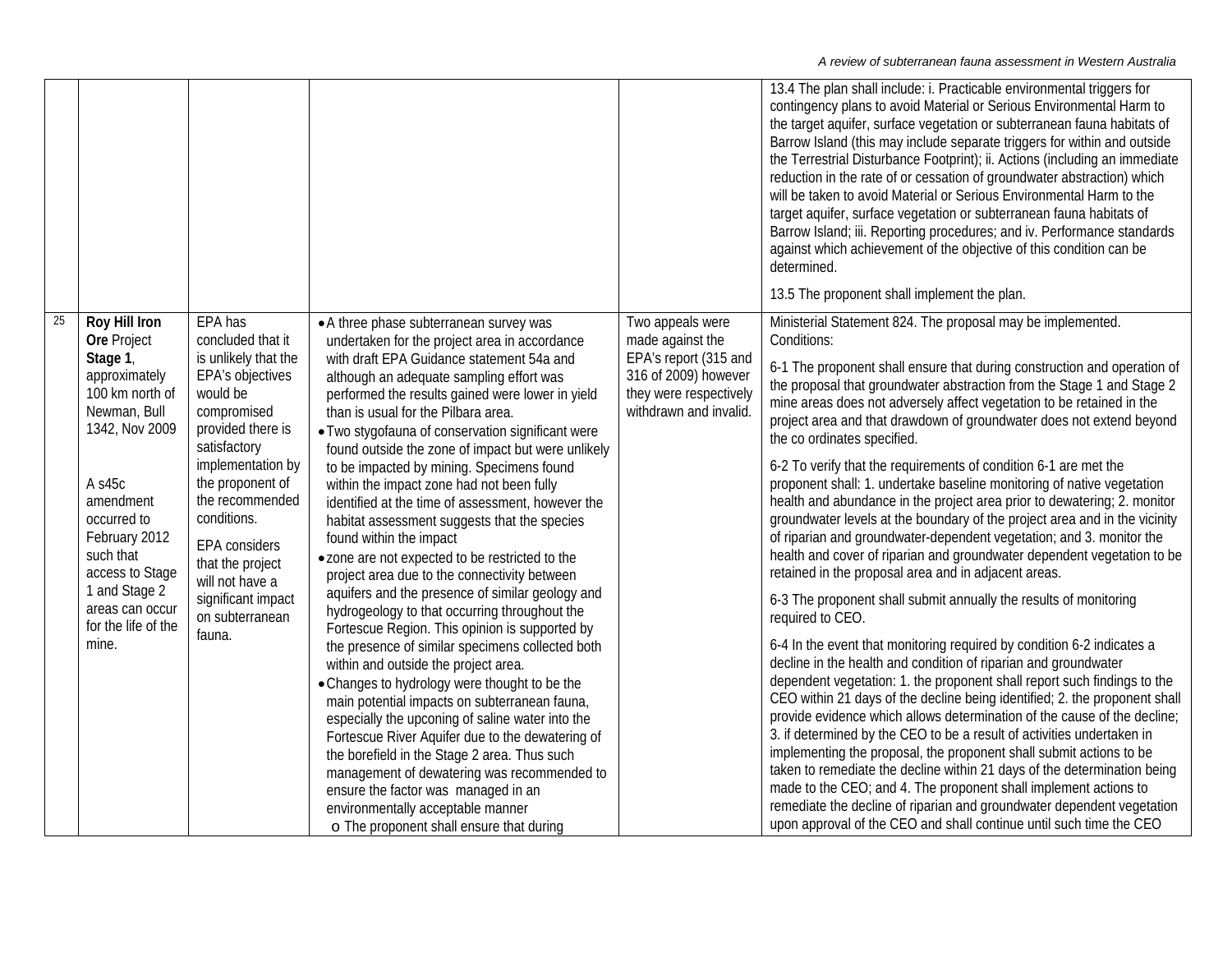| construction and operation of the proposal that    | determines that the remedial actions may cease.                         |
|----------------------------------------------------|-------------------------------------------------------------------------|
| groundwater abstraction from the Stage 1 and       |                                                                         |
| Stage 2 mine areas does not adversely affect       | 6-5 The proponent shall make the monitoring reports publicly available. |
| vegetation to be retained in the project area      |                                                                         |
| and that drawdown of groundwater does not          |                                                                         |
| extend beyond the co ordinates specified.          |                                                                         |
| o To verify that the requirements of condition 6-1 |                                                                         |
| are met the proponent shall: 1. undertake          |                                                                         |
| baseline monitoring of native vegetation health    |                                                                         |
| and abundance in the project area prior to         |                                                                         |
| dewatering; 2. monitor groundwater levels at       |                                                                         |
| the boundary of the project area and in the        |                                                                         |
| vicinity of riparian and groundwater-dependent     |                                                                         |
| vegetation; and 3. monitor the health and          |                                                                         |
| cover of riparian and groundwater dependent        |                                                                         |
| vegetation to be retained in the proposal area     |                                                                         |
| and in adjacent areas.                             |                                                                         |
| o The proponent shall submit annually the          |                                                                         |
| results of monitoring required to CEO of DEC.      |                                                                         |
| o In the event that monitoring required by         |                                                                         |
| condition 6-2 indicates a decline in the health    |                                                                         |
| and condition of riparian and groundwater          |                                                                         |
| dependent vegetation: 1. the proponent shall       |                                                                         |
| report such findings to the CEO of DEC within      |                                                                         |
| 21 days of the decline being identified; 2. the    |                                                                         |
| proponent shall provide evidence which allows      |                                                                         |
| determination of the cause of the decline; 3. if   |                                                                         |
| determined by the CEO of DEC to be a result        |                                                                         |
| of activities undertaken in implementing the       |                                                                         |
| proposal, the proponent shall submit actions to    |                                                                         |
| be taken to remediate the decline within 21        |                                                                         |
| days of the determination being made to the        |                                                                         |
| CEO of DEC; and 4. The proponent shall             |                                                                         |
| implement actions to remediate the decline of      |                                                                         |
| riparian and groundwater dependent                 |                                                                         |
| vegetation upon approval of the CEO of DEC         |                                                                         |
| and shall continue until such time the CEO         |                                                                         |
| determines that the remedial actions may           |                                                                         |
| cease.                                             |                                                                         |
| o The proponent shall make the monitoring          |                                                                         |
| reports publicly available.                        |                                                                         |
|                                                    |                                                                         |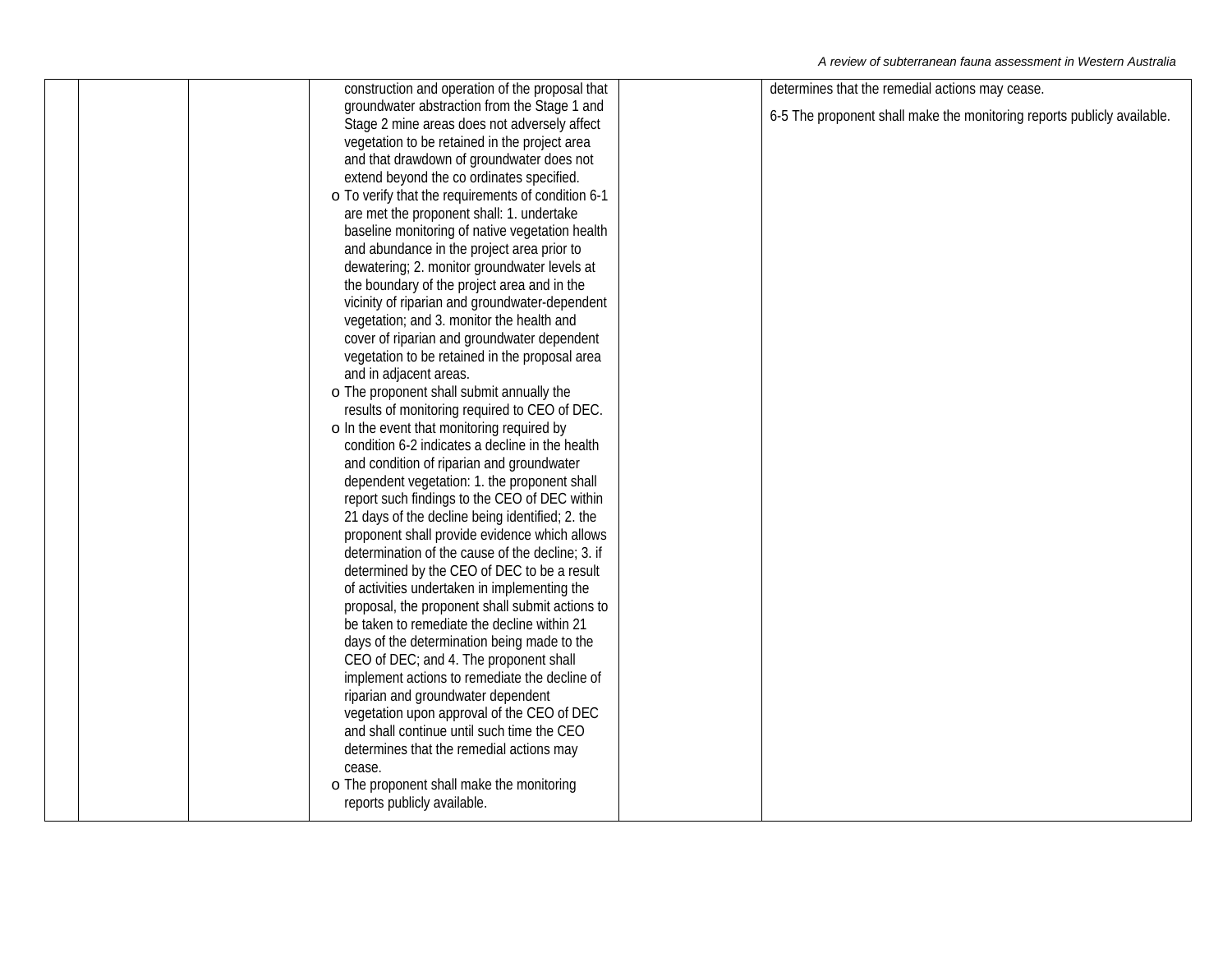| 26 | Roy Hill Iron       | Proposal can be                  | • As for Roy Hill Iron Ore Stage 1 above, and                                             | Appeal 338 of 2009   | Ministerial Statement 824. The proposal may be implemented.                                                                                 |
|----|---------------------|----------------------------------|-------------------------------------------------------------------------------------------|----------------------|---------------------------------------------------------------------------------------------------------------------------------------------|
|    | <b>Ore Mining</b>   | managed to meet                  | additional information was presented to the EPA.                                          | was received but did | Conditions                                                                                                                                  |
|    | Project Stage 2,    | the EPA's                        | . The stygofauna community within the impact zone                                         | not address matters  |                                                                                                                                             |
|    | 110 kms north       | environmental                    | of the remote borefield is also located outside the                                       | related to           | 6-1 The proponent shall ensure that groundwater abstraction from the<br>Stage 2 mine areas and borefield do not adversely affect vegetation |
|    | of Newman,          | objectives,                      | zone of impact or is widespread throughout the                                            | subterranean fauna.  | beyond the area identified by the coordinates specified and that                                                                            |
|    | A'mnt 1822,         | provided there is                | Pilbara. The proponent has committed to                                                   |                      | drawdown of groundwater does not extend beyond the co-ordinates                                                                             |
|    | Rep 1345 Dec        | satisfactory                     | monitoring the reference bores to ensure that the                                         |                      | specified.                                                                                                                                  |
|    | 2009.               | implementation by                | stygofauna bores located outside of the zone of                                           |                      |                                                                                                                                             |
|    |                     | the proponent of                 | impact are not at threat from increased salinity                                          |                      | 6-2 To verify that the requirements of condition 6-1 are met the                                                                            |
|    |                     | the recommended                  | resulting from dewatering.                                                                |                      | proponent shall:                                                                                                                            |
|    | A s45c              | conditions.                      | . The EPA considers that it is unlikely that mine                                         |                      | 1. submit a proposed monitoring program to measure vegetation health                                                                        |
|    | amendment           |                                  | dewatering and borefield abstraction would                                                |                      | to the requirements of the CEO;                                                                                                             |
|    | occurred to         |                                  | significantly affect subterranean fauna. Conditions                                       |                      |                                                                                                                                             |
|    | February 2012       | Proposal can be                  | applied to groundwater abstraction:                                                       |                      | 2. undertake baseline monitoring of native vegetation health and                                                                            |
|    | such that           | managed to meet                  | o The proponent shall ensure that groundwater                                             |                      | abundance in the proposal area prior to dewatering;                                                                                         |
|    | access to Stage     | the EPA's                        | abstraction from the Stage 2 mine areas and                                               |                      | 3. monitor groundwater levels at the boundary of the proposal area and                                                                      |
|    | 1 and Stage 2       | environmental                    | borefield do not adversely affect vegetation                                              |                      | in the locations where riparian and groundwater-dependent vegetation                                                                        |
|    | areas can occur     | objectives for this              | beyond the area identified by the coordinates                                             |                      | exist; and                                                                                                                                  |
|    | for the life of the | factor provided                  | specified in schedule 2 and that drawdown of                                              |                      |                                                                                                                                             |
|    | mine.               | that the condition               | groundwater does not extend beyond the co-                                                |                      | 4. monitor the health and cover of riparian and groundwater dependent                                                                       |
|    |                     | to limit the amount              | ordinates specified in schedule 2.                                                        |                      | vegetation outside of the area specified by the co-ordinates given in                                                                       |
|    |                     | of dewatering is<br>implemented. | o To verify that the requirements are met the                                             |                      | Schedule 2.                                                                                                                                 |
|    |                     |                                  | proponent shall: 1. submit a proposed                                                     |                      | 6-3 The proponent shall submit annually the results of monitoring                                                                           |
|    |                     |                                  | monitoring program to measure vegetation                                                  |                      | required by condition 6-2 to the CEO.                                                                                                       |
|    |                     |                                  | health to the requirements of the CEO of the<br>OEPA; 2. undertake baseline monitoring of |                      | 6-4 In the event that monitoring required by condition 6-2 indicates a                                                                      |
|    |                     |                                  | native vegetation health and abundance in the                                             |                      | decline in the health and condition of riparian or groundwater dependent                                                                    |
|    |                     |                                  | proposal area prior to dewatering; 3. monitor                                             |                      | vegetation:                                                                                                                                 |
|    |                     |                                  | groundwater levels at the boundary of the                                                 |                      |                                                                                                                                             |
|    |                     |                                  | project area and in the locations where riparian                                          |                      | 1. the proponent shall report such findings to the CEO within 21 days of                                                                    |
|    |                     |                                  | and groundwater-dependent vegetation exist;                                               |                      | the decline being identified;                                                                                                               |
|    |                     |                                  | and 4. monitor the health and cover of riparian                                           |                      | 2. the proponent shall provide evidence which allows determination of                                                                       |
|    |                     |                                  | and groundwater dependent vegetation outside                                              |                      | the cause of the decline:                                                                                                                   |
|    |                     |                                  | of the area specified by the co-ordinates given                                           |                      |                                                                                                                                             |
|    |                     |                                  | in schedule 2.                                                                            |                      | 3. if determined by the CEO to be a result of activities undertaken in                                                                      |
|    |                     |                                  | o The proponent shall submit annually the results                                         |                      | implementing the proposal, the proponent shall submit actions to be                                                                         |
|    |                     |                                  | of monitoring to the CEO of the OEPA.                                                     |                      | taken to remediate the decline within 21 days of the determination being                                                                    |
|    |                     |                                  | o In the event that monitoring indicates a decline                                        |                      | made to the CEO; and 4. the proponent shall implement actions to                                                                            |
|    |                     |                                  | in the health                                                                             |                      | remediate the decline of riparian or groundwater dependent vegetation                                                                       |
|    |                     |                                  | and condition of riparian or groundwater                                                  |                      | upon approval of the CEO on advice of DEC and shall continue until                                                                          |
|    |                     |                                  | dependent vegetation: 1. the proponent shall                                              |                      | such time the CEO determines that the remedial actions may cease.                                                                           |
|    |                     |                                  | report such findings to the CEO of the OEPA                                               |                      | 6-5 The proponent shall make the monitoring reports required by                                                                             |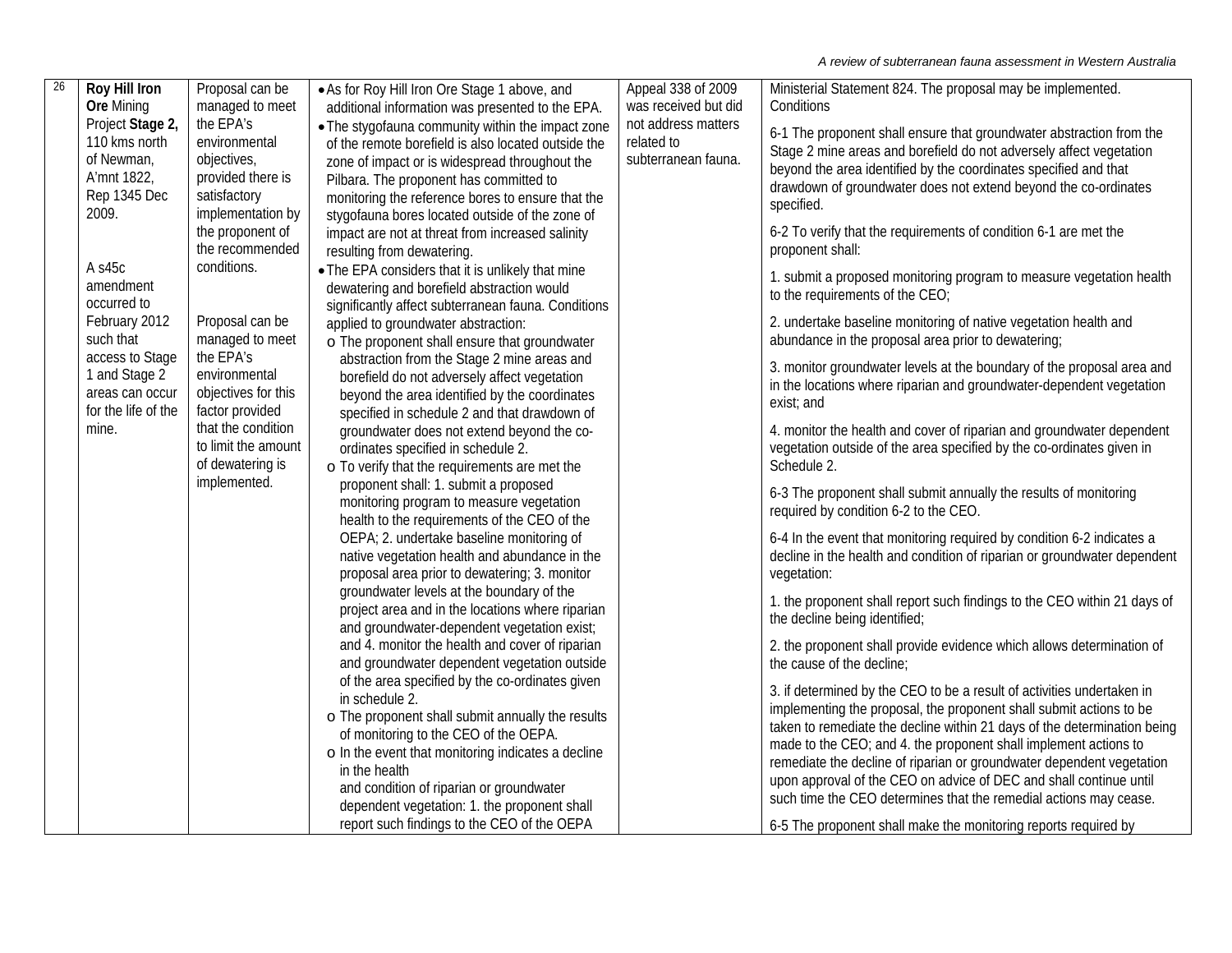|    |                                                                                                                                                 |                                                                                                                                                                                                                                           | within 21 days of the decline being identified; 2.<br>the proponent shall provide evidence which<br>allows determination of the cause of the<br>decline; 3. if determined by the CEO of the<br>OEPA to be a result of activities undertaken in<br>implementing the proposal, the proponent shall<br>submit actions to be taken to remediate the<br>decline within 21 days of the determination<br>being made to the CEO of the OEPA; and 4.<br>the proponent shall implement actions to<br>remediate the decline of riparian and<br>groundwater dependent vegetation upon<br>approval of the CEO of the OEPA on advice of<br>DEC and shall continue until such time the<br>CEO of the OEPA determines that the remedial<br>actions may cease.<br>o The proponent shall make the monitoring<br>reports publicly available in a manner approved<br>by the CEO of the OEPA.                                                                                                                                                                                                              |                                                                                                                          | conditions 6-2 publicly available in a manner approved by the CEO.                                                                                                                                                                                                                                                                                                                                                                                                                                                                                                                                                                                                                                                                                                                                                                                                                                                                                                                                                                                                                                                                                                                                                                                                                                          |
|----|-------------------------------------------------------------------------------------------------------------------------------------------------|-------------------------------------------------------------------------------------------------------------------------------------------------------------------------------------------------------------------------------------------|---------------------------------------------------------------------------------------------------------------------------------------------------------------------------------------------------------------------------------------------------------------------------------------------------------------------------------------------------------------------------------------------------------------------------------------------------------------------------------------------------------------------------------------------------------------------------------------------------------------------------------------------------------------------------------------------------------------------------------------------------------------------------------------------------------------------------------------------------------------------------------------------------------------------------------------------------------------------------------------------------------------------------------------------------------------------------------------|--------------------------------------------------------------------------------------------------------------------------|-------------------------------------------------------------------------------------------------------------------------------------------------------------------------------------------------------------------------------------------------------------------------------------------------------------------------------------------------------------------------------------------------------------------------------------------------------------------------------------------------------------------------------------------------------------------------------------------------------------------------------------------------------------------------------------------------------------------------------------------------------------------------------------------------------------------------------------------------------------------------------------------------------------------------------------------------------------------------------------------------------------------------------------------------------------------------------------------------------------------------------------------------------------------------------------------------------------------------------------------------------------------------------------------------------------|
| 27 | <b>Spinifex Ridge</b><br>Molybdenum<br>Project<br>approximately<br>50 km north<br>east of Marble<br>Bar (a'mnt<br>1657) Bull 1285,<br>Apr 2008. | Unlikely that the<br>EPA's objectives<br>would be<br>compromised,<br>provided there is<br>satisfactory<br>implementation by<br>the proponent of<br>recommended<br>conditions set out<br>in Appendix 4,<br>and summarized<br>in Section 4. | · Subterranean fauna (stygofauna) surveys showed<br>the majority of species found were considered to<br>be common within the Pilbara.<br>• The EPA identified the changes in groundwater to<br>have potential impacts on stygofauna but noted<br>that this could be managed through groundwater.<br>o The proponent shall ensure that the run-off or<br>seepage from the waste dumps and the tailings<br>storage facility do not cause the quality of<br>surface or ground water in or leaving the<br>proposal area to exceed ANZECC<br>requirements, taking into consideration natural<br>background water quality, so that existing and<br>potential uses, including ecosystem<br>maintenance, are protected.<br>o The proponent shall monitor the quality of any<br>run-off or seepage from the tailings storage<br>facility and waste dumps to surface and ground<br>water on and in proximity to the project area.<br>This monitoring is to be done to the satisfaction<br>of the CEO of DEC.<br>o The proponent shall submit a monitoring<br>program to the CEO of DEC prior to | Three appeals<br>received (38, 39 and<br>40 of 2008) but did<br>not address matters<br>related to<br>subterranean fauna. | Ministerial Statement 772. The proposal may be implemented.<br>Conditions:<br>6-1 The proponent shall ensure that the run-off or seepage from the<br>waste dumps and the tailings storage facility do not cause the quality of<br>surface or ground water in or leaving the proposal area to exceed<br>ANZECC requirements, taking into consideration natural background<br>water quality, so that existing and potential uses, including ecosystem<br>maintenance, are protected.<br>6-2 Where the requirements are not met, the proponent shall provide<br>proposed management measures to the CEO within three months.<br>6-3 The proponent shall implement the proposed management measures<br>to the satisfaction of the CEO.<br>6-4 The proponent shall monitor the quality of any run-off or seepage<br>from the tailings storage facility and waste dumps to surface and ground<br>water on and in proximity to the project area. This monitoring is to be<br>done to the satisfaction of the CEO.<br>6-5 The proponent shall ensure that water levels in Coppin Gap Pool are<br>not adversely affected by the implementation of the proposal. From the<br>commencement of mining, the proponent shall monitor the groundwater<br>levels between the pit and Coppin Gap to detect groundwater level |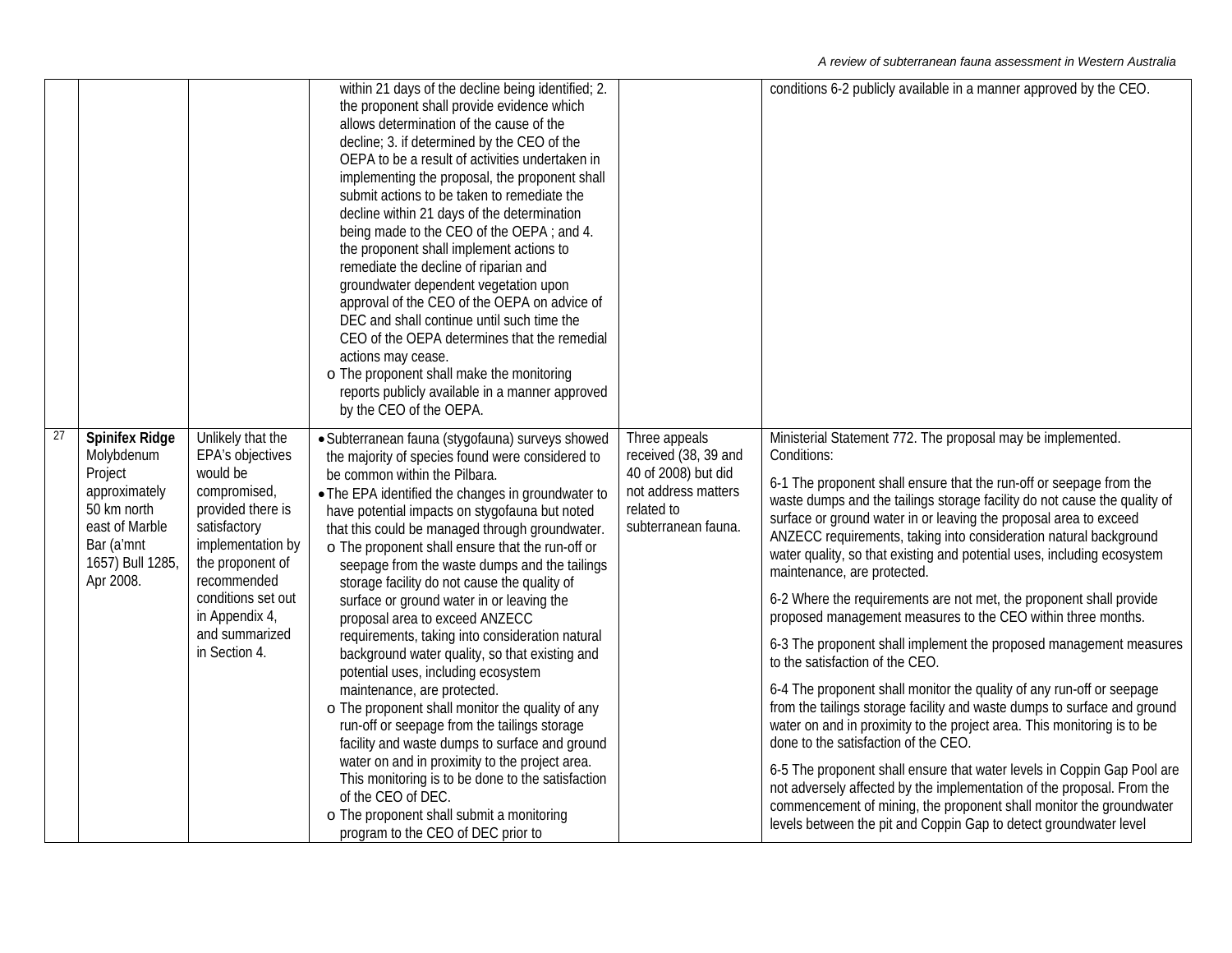|    |                                                                                                                                      |                                                                                                                                                                                                                                   | construction.<br>o The proponent shall submit the results of the<br>monitoring to the CEO.<br>o The proponent shall provide proposed<br>management measures to the CEO of DEC if<br>they are not met.                                                                                                                                                                                                                                                                                                                                                                                                                                                                                                                                                                                                                                                                                                                                                                                                                                                                                                                                                   |                                                                                                           | depression arising from mining activities. This monitoring is to be carried<br>out to the satisfaction of the CEO.<br>6-6 The proponent shall submit monitoring programs relating to the CEO<br>prior to construction.<br>6-7 The proponent shall submit the results of the monitoring to the CEO.<br>6-8 The proponent shall provide proposed management measures to the<br>CEO in the event that the monitoring required by condition 6-5 indicates<br>that mining activities are causing depression of the water levels in<br>Coppin Gap Pool.<br>6-9 The proponent shall provide proposed management measures to the<br>CEO of DEC if they are not met.CEO. |
|----|--------------------------------------------------------------------------------------------------------------------------------------|-----------------------------------------------------------------------------------------------------------------------------------------------------------------------------------------------------------------------------------|---------------------------------------------------------------------------------------------------------------------------------------------------------------------------------------------------------------------------------------------------------------------------------------------------------------------------------------------------------------------------------------------------------------------------------------------------------------------------------------------------------------------------------------------------------------------------------------------------------------------------------------------------------------------------------------------------------------------------------------------------------------------------------------------------------------------------------------------------------------------------------------------------------------------------------------------------------------------------------------------------------------------------------------------------------------------------------------------------------------------------------------------------------|-----------------------------------------------------------------------------------------------------------|-----------------------------------------------------------------------------------------------------------------------------------------------------------------------------------------------------------------------------------------------------------------------------------------------------------------------------------------------------------------------------------------------------------------------------------------------------------------------------------------------------------------------------------------------------------------------------------------------------------------------------------------------------------------|
| 28 | Balmoral<br>South Iron Ore<br>Project<br>Cape<br>Preston Region<br>80 km south of<br>Karratha (a'mnt<br>1677) Bull 1340,<br>Oct 2009 | EPA has therefore<br>concluded that it<br>is unlikely that the<br>EPA's objectives<br>would<br>be<br>compromised,<br>provided there is<br>satisfactory<br>implementation by<br>the proponent of<br>the recommended<br>conditions. | • Fifteen species of sytofauna were identified from<br>the groundwater drawdown impact zone but all<br>have also been recorded elsewhere in the Cape<br>Preston area. Nine species of troglofauna were<br>collected at the project area.<br>• Two troglofauna species found at Balmoral South<br>were not found outside the footprint are during the<br>assessment. The lack of major discontinuities<br>between the ore-bodies suggests that the Cape<br>Preston troglofauna community extends through<br>all ore-bodies in the area.<br>· Groundwater drawdown can potentially affect<br>troglofauna by reducing the relative humidity of<br>the subterranean habitat where the animals<br>occur. Relative humidity however is not expected<br>to change within the troglofauna habitat as it is<br>considered that relative humidity is dependent on<br>distance from root zone rather than the water<br>table. Therefore as the water table lowers, the<br>relative humidity is expected to remain<br>unchanged and the impacts to troglofauna are<br>considered to be minimal.<br>. No conditions specific to subterranean fauna were<br>included. | Appeal 303 of 2009<br>was received but did<br>not address matters<br>related<br>to<br>subterranean fauna. | Ministerial Statement 823. The proposal may be implemented. No<br>conditions specific to subterranean fauna were included.                                                                                                                                                                                                                                                                                                                                                                                                                                                                                                                                      |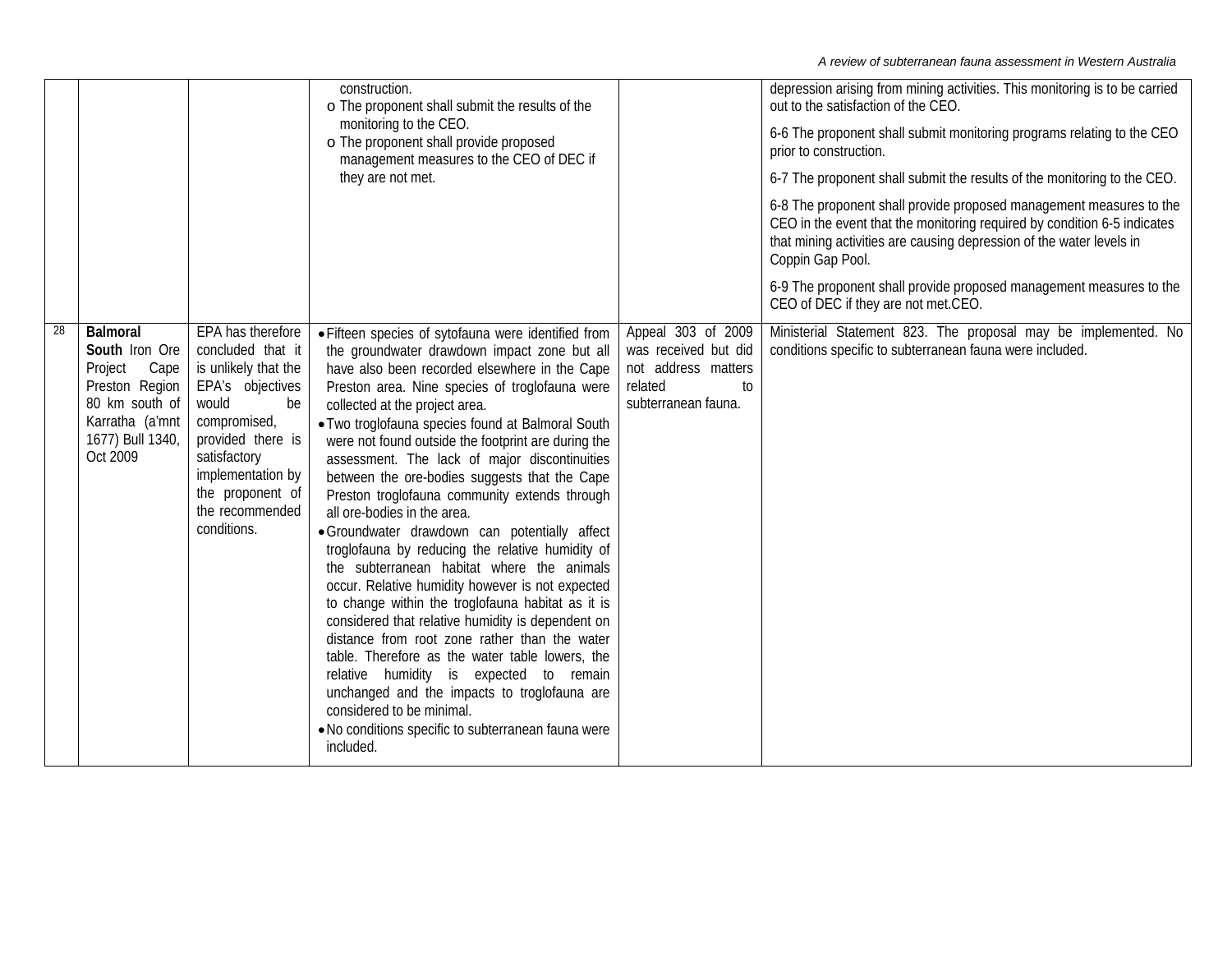<span id="page-98-0"></span>

| 29 | Pardoo Direct<br>Shipping Ore<br>(DSO) Project<br>Port Hedland<br>(a'mnt 1685)<br><b>Bull 1289, Jun</b><br>2008.                            | EPA has concluded<br>that it is unlikely that<br>the EPA's objectives<br>would be<br>compromised,<br>provided there is<br>satisfactory<br>implementation by the<br>proponent of the<br>recommended<br>conditions. | • Prior to commencement of operations within<br>the South Limb deposit, the proponent shall<br>have demonstrated the presence of the<br>troglobitic species Ideoblothrus n. sp. in an<br>area outside the mining footprint, to the<br>requirements of the Minister for the<br>Environment on advice of the EPA.                                                                                                                                                                                                                                                   | Appeal 51 of 20089<br>included grounds<br>inadequate<br>knowledge of the<br>impacts of the project<br>on subterranean<br>fauna. Dismissed as<br>the Minister was<br>satisfied that that<br>survey was adequate<br>and conducted in<br>accordance with EPA<br>guidance. | Ministerial Statement 775. The proposal may be implemented.<br>Conditions:<br>8-1 Prior to commencement of operations within the South Limb deposit,<br>the proponent shall have demonstrated the presence of the troglobitic<br>species Ideoblothrus n. sp. in an area outside the mining footprint, to the<br>requirements of the Minister for the Environment on advice of the EPA.<br>The Minister imposed EPA's condition that a survey for troglobitic fauna<br>be undertaken more widely than the area of impact. This was done and<br>the species was not re-sampled and therefore not found outside the area<br>of impact.<br>A Section 46 change was required to enable proponent to implement<br>their proposal (see below). |
|----|---------------------------------------------------------------------------------------------------------------------------------------------|-------------------------------------------------------------------------------------------------------------------------------------------------------------------------------------------------------------------|-------------------------------------------------------------------------------------------------------------------------------------------------------------------------------------------------------------------------------------------------------------------------------------------------------------------------------------------------------------------------------------------------------------------------------------------------------------------------------------------------------------------------------------------------------------------|------------------------------------------------------------------------------------------------------------------------------------------------------------------------------------------------------------------------------------------------------------------------|-----------------------------------------------------------------------------------------------------------------------------------------------------------------------------------------------------------------------------------------------------------------------------------------------------------------------------------------------------------------------------------------------------------------------------------------------------------------------------------------------------------------------------------------------------------------------------------------------------------------------------------------------------------------------------------------------------------------------------------------|
|    | Pardoo Direct<br>Shipping Ore<br>Project Report<br>1320 - Proposal<br>under s46 to<br>remove<br>condition 8-1<br>related to<br>troglofauna. | Recommendation that<br>Condition 8.1 referring<br>to the troglofauna<br>species Ideoblothrus<br>n.sp. be removed<br>from Ministerial<br>Statement 775.                                                            | • The intent of the condition which was<br>recommended to the Minister by the EPA to:<br>1. Demonstrate that mining in south limb was<br>not likely to pose a threat to the population of<br>the species Ideoblothrus n. sp;<br>2. Ensure that the proponent had been<br>sufficiently diligent in assessing risks to the<br>species; and<br>3. Contribute to risk assessment of this fauna<br>into the future.                                                                                                                                                    | No appeals recorded.                                                                                                                                                                                                                                                   | Ministerial Statement 797. Statement to amend conditions applying to a<br>proposal (s46 of the EP Act).<br>The implementation of the proposal to which the aforementioned reports<br>of the EPA is subject to the conditions and procedures contained in<br>Ministerial Statement No. 775, as amended by the following:<br>Condition 8-1 referred to the troglofauna species Ideoblothrus n.sp. be<br>removed from Ministerial Statement No. 775                                                                                                                                                                                                                                                                                        |
|    |                                                                                                                                             |                                                                                                                                                                                                                   | . In response to this condition Atlas Iron Limited<br>conducted substantial troglofauna survey<br>work both within and outside the South Limb<br>Deposit (161 samples collected during the<br>assessment process, and an additional 228<br>specimens after approval from a variety of<br>other locations); however, no further<br>specimens of Ideoblothrus n. sp have been<br>collected from the Pardoo project area. Atlas<br>requests that the condition be removed from<br>Ministerial Statement 775 in order to allow<br>mining at the South Limb deposit to |                                                                                                                                                                                                                                                                        |                                                                                                                                                                                                                                                                                                                                                                                                                                                                                                                                                                                                                                                                                                                                         |

<sup>9</sup> The Minister advised the appellant that he shared the concern about possible extinction of subterranean fauna and committed to write to the key agencies and other experts and request that they work together to examine ap methodologies to build confidence when decisions are required to be made under levels of risk and uncertainty.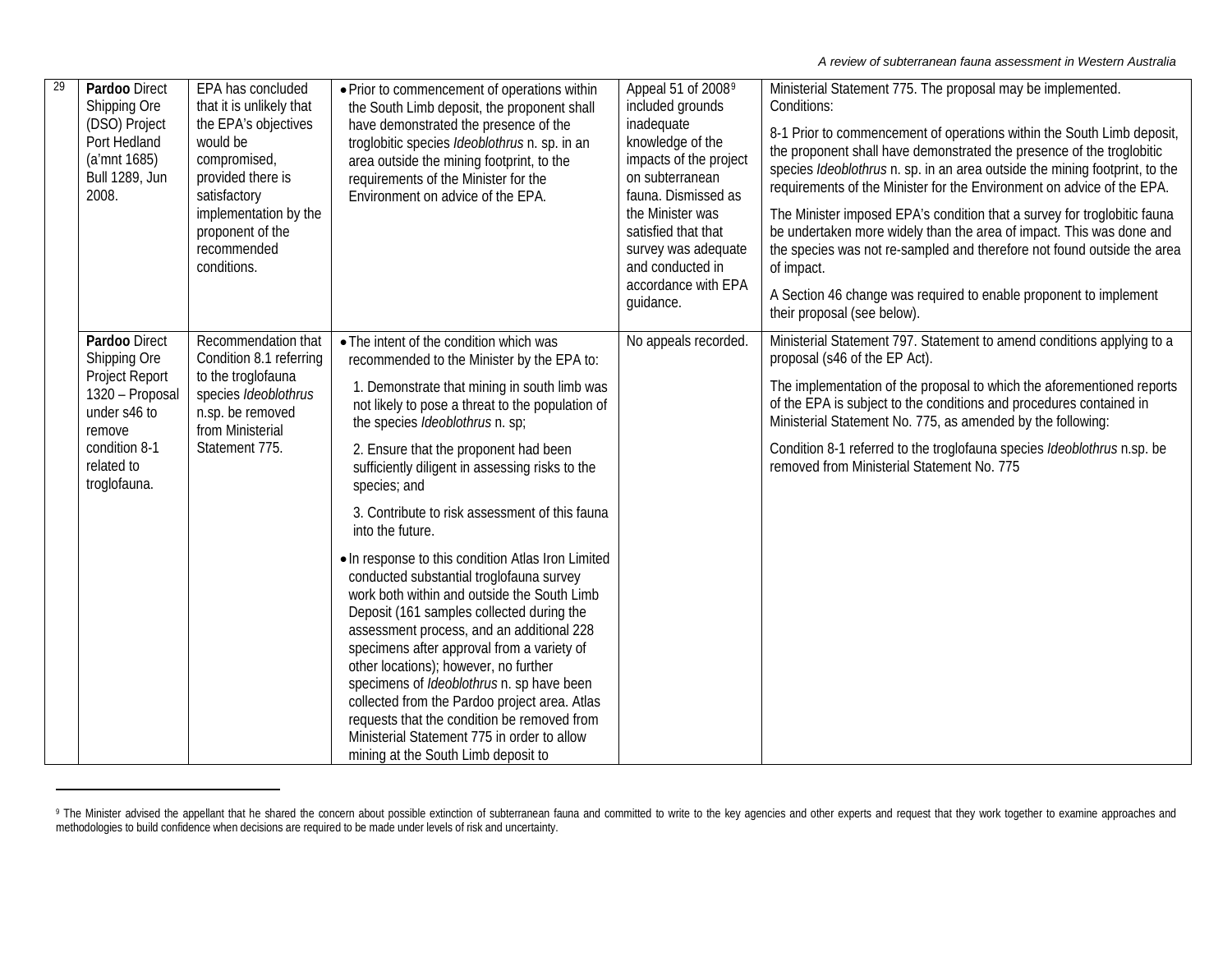|                 |                                                                                                                                                                                              |                                                                                                                                                                                            | commence. The EPA found that the<br>proponent has demonstrated appropriate<br>diligence in performing troglofauna surveys in<br>the Pardoo area and has contributed sufficient<br>knowledge to future troglofauna risk<br>assessments.                                                                                                                                                                                                                                                                                                                                                                                                                                                                                                                                                                                                 |                                                                                                                                                                                                                                     |                                                                                                                                                                                                                                                                                                                                                                                                                                                                                                                                                                                      |
|-----------------|----------------------------------------------------------------------------------------------------------------------------------------------------------------------------------------------|--------------------------------------------------------------------------------------------------------------------------------------------------------------------------------------------|----------------------------------------------------------------------------------------------------------------------------------------------------------------------------------------------------------------------------------------------------------------------------------------------------------------------------------------------------------------------------------------------------------------------------------------------------------------------------------------------------------------------------------------------------------------------------------------------------------------------------------------------------------------------------------------------------------------------------------------------------------------------------------------------------------------------------------------|-------------------------------------------------------------------------------------------------------------------------------------------------------------------------------------------------------------------------------------|--------------------------------------------------------------------------------------------------------------------------------------------------------------------------------------------------------------------------------------------------------------------------------------------------------------------------------------------------------------------------------------------------------------------------------------------------------------------------------------------------------------------------------------------------------------------------------------|
| $\overline{30}$ | Mesa K<br>Remnant Iron<br>Ore Mining<br>Project 11 km<br>south-west of<br>Pannawonica<br>Shire of<br>Ashburton<br>(a'mnt 1728)<br><b>Bull 1283, Mar</b><br>2008. Robe<br><b>River Valley</b> | EPA considers that<br>the proposal can be<br>managed to meet the<br>EPA's environmental<br>objectives, subject to<br>the EPA's<br>recommended<br>conditions being<br>made legally binding. | . The proponent shall implement the proposal<br>to avoid disturbance of areas where<br>troglofauna taxa represented by only one<br>individual have been recorded as shown in<br>Figure 4.<br>• The proponent shall establish a monitoring<br>regime to the requirements of the Minister for<br>the Environment on advice of the EPA to<br>demonstrate the effectiveness of the<br>disturbance avoidance areas as shown in<br>Figure 4.                                                                                                                                                                                                                                                                                                                                                                                                 | Appeals 25 and 26 of<br>2008 included two<br>grounds of appeal<br>related to<br>subterranean fauna -<br>the risk of extinction<br>was not adequately<br>addressed and the<br>use of Mesa K in the<br>Mesa A approval.<br>Dismissed. | Ministerial Statement 776. Proposal may be implemented. Conditions:<br>6-1 The proponent shall implement the proposal to avoid disturbance of<br>areas where troglofauna taxa represented by only one individual have<br>been recorded as shown in Figure 4.<br>6-2 The proponent shall establish a monitoring regime to the<br>requirements of the Minister for the Environment on advice of the EPA to<br>demonstrate the effectiveness of the disturbance avoidance areas as<br>shown in Figure 4.<br>Troglofauna avoidance areas were defined (boundaries and co-<br>ordinates). |
| 31              | Callawa and<br>Cundaline<br>Mining<br>Operations<br>approximately<br>200 km east of<br>Port Hedland<br>(a'mnt 1812)<br>Rep 1338, Sept<br>2009.                                               | Proposal can be<br>managed to meet the<br>EPA's environmental<br>objectives, subject to<br>the EPA's<br>recommended<br>conditions being<br>made legally binding.                           | • Surveys identified a moderate diversity of<br>stygofauna, however all species which were<br>located inside the deposit have also been<br>located outside of the proposed disturbance<br>area.<br>• Fifty six percent of the troglofaunan species<br>collected occur on both the Cundaline and<br>Callawa ridges. The study indicates that the<br>troglofauna communities in the project area<br>are likely to be continuous across the<br>Nimingarra formation, and are unlikely to be<br>restricted to the area of disturbance<br>associated with the proposal. Potential<br>troglofauna habitat on the Cundaline and<br>Callawa ridges is not limited to the area of<br>disturbance (6% of available habitat at<br>Cundaline and 1% of habitat at Callawa).<br>. No conditions specific to subterranean fauna<br>were recommended. | No appeals recorded.                                                                                                                                                                                                                | Ministerial Statement 814. Proposal may be implemented.<br>No conditions specific to subterranean fauna were included.                                                                                                                                                                                                                                                                                                                                                                                                                                                               |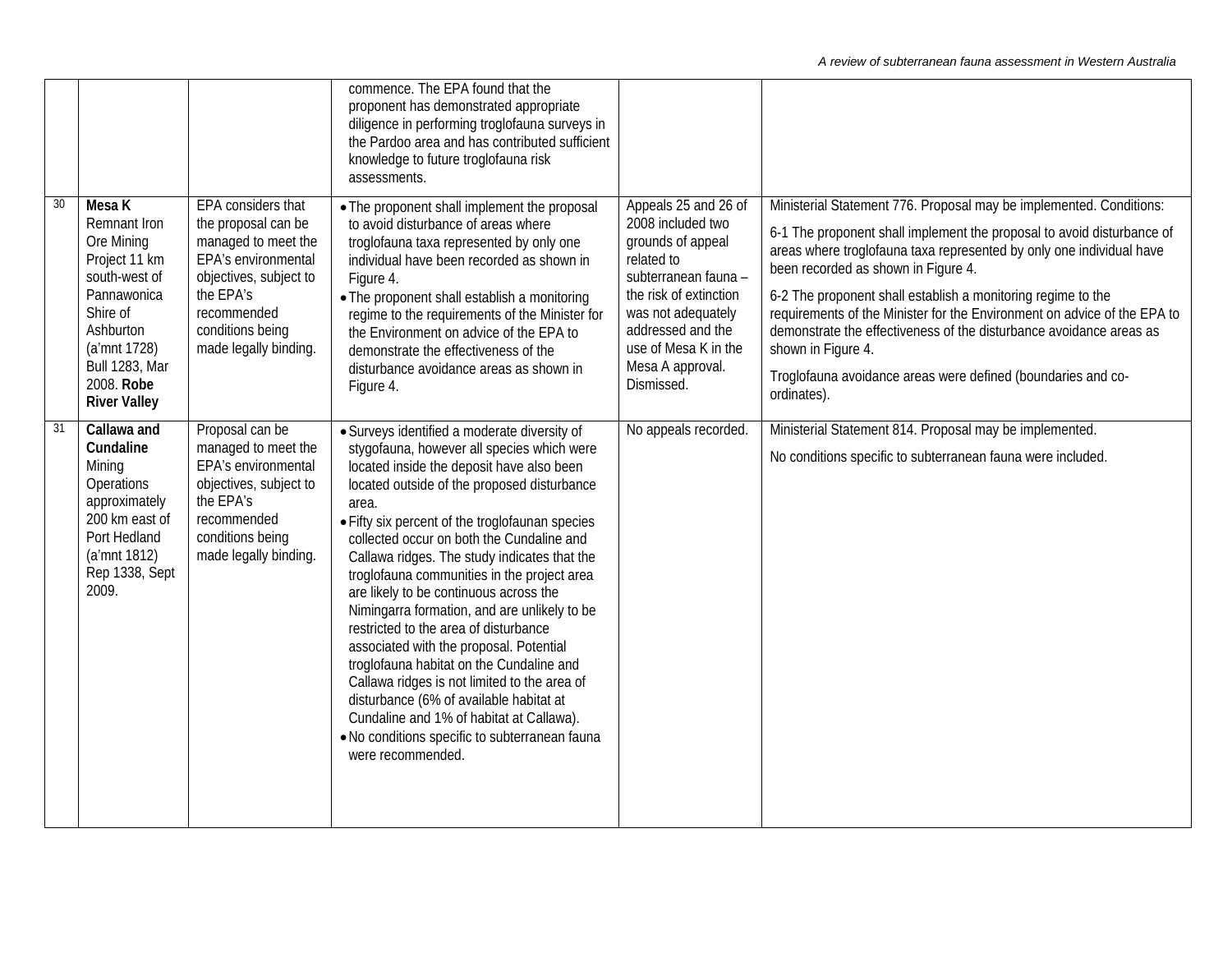| $\overline{32}$ | Carina Iron Ore<br>Mine north-east<br>of Southern<br>Cross Shire of<br>Yilgarn (a'mnt<br>1756) Rep<br>1368, Oct 2010<br><b>BIF</b>                                                          | Proposal can be<br>managed to meet the<br>EPA's objectives<br>subject to the<br>conditions being<br>implemented.                                                 | • The proponent shall undertake a baseline<br>troglofauna survey within 15 kilometres of the<br>Project Boundary in similar geological<br>formations to validate predictions of habitat<br>connectivity and improve knowledge of<br>troglofauna populations in the region to inform<br>future management of mining and associated<br>operations.<br>. The baseline troglofauna survey shall be<br>undertaken in accordance with the draft<br>GS54a and to the satisfaction of the CEO.<br>. Within 30 months of ground disturbing<br>activities the proponent shall prepare and<br>submit a technical report based on the results<br>of the survey required to the requirements of<br>the CEO on advice of DEC.<br>• The proponent shall make the report publicly<br>available in a manner approved by the CEO.        | Appeal 93 of 2010<br>was received but did<br>not address matters<br>related to<br>subterranean fauna. | Ministerial Statement 852. Proposal may be implemented. Conditions:<br>8-1 The proponent shall undertake a baseline troglofauna survey within<br>15 kilometres of the Project Boundary in similar geological formations to<br>validate predictions of habitat connectivity and improve knowledge of<br>troglofauna populations in the region to inform future management of<br>mining and associated operations.<br>8-2 The baseline troglofauna survey shall be undertaken in accordance<br>with the draft GS54a and to the satisfaction of the CEO.<br>8-3 Within 30 months of ground disturbing activities the proponent shall<br>prepare and submit a technical report based on the results of the survey<br>required to the requirements of the CEO on advice of DEC.<br>8-4 The proponent shall make the report publicly available in a manner<br>approved by the CEO. |
|-----------------|---------------------------------------------------------------------------------------------------------------------------------------------------------------------------------------------|------------------------------------------------------------------------------------------------------------------------------------------------------------------|------------------------------------------------------------------------------------------------------------------------------------------------------------------------------------------------------------------------------------------------------------------------------------------------------------------------------------------------------------------------------------------------------------------------------------------------------------------------------------------------------------------------------------------------------------------------------------------------------------------------------------------------------------------------------------------------------------------------------------------------------------------------------------------------------------------------|-------------------------------------------------------------------------------------------------------|------------------------------------------------------------------------------------------------------------------------------------------------------------------------------------------------------------------------------------------------------------------------------------------------------------------------------------------------------------------------------------------------------------------------------------------------------------------------------------------------------------------------------------------------------------------------------------------------------------------------------------------------------------------------------------------------------------------------------------------------------------------------------------------------------------------------------------------------------------------------------|
| 33              | <b>Spotted Quoll</b><br>open pit nickel<br>mine (part of<br>Forrestania<br>Nickel Project)<br>approximately<br>160 km south of<br>Southern Cross<br>(a'mnt 1334)<br>Rep 1334, July<br>2009. | Proposal can be<br>managed to meet the<br>EPA's environmental<br>objectives, subject to<br>the EPA's<br>recommended<br>conditions being<br>made legally binding. | • Core samples and groundwater sampling<br>results indicated that there was no suitable<br>habitat for troglofauna within the project area,<br>however a new species of troglomorphic<br>pseudoscorpion was identified from a bore<br>hole located outside of the proposed mine pit.<br>The EPA accepted that there would be no<br>direct impacts from the proposal and the<br>change in humidity within the zone of impact<br>for dewatering was not expected to be<br>significant.<br>• Stygofauna habitat would be affected by a<br>lowering of the water table by approximately<br>50m and the EPA recommended that the<br>proponent takes all practicable measures to<br>minimise dewatering and develop at<br>stygofauna management plan.<br>. No conditions specific to subterranean fauna<br>were recommended. | No appeals are<br>recorded.                                                                           | Ministerial Statement 808. Proposal may be implemented.<br>No conditions specific to subterranean fauna were included.                                                                                                                                                                                                                                                                                                                                                                                                                                                                                                                                                                                                                                                                                                                                                       |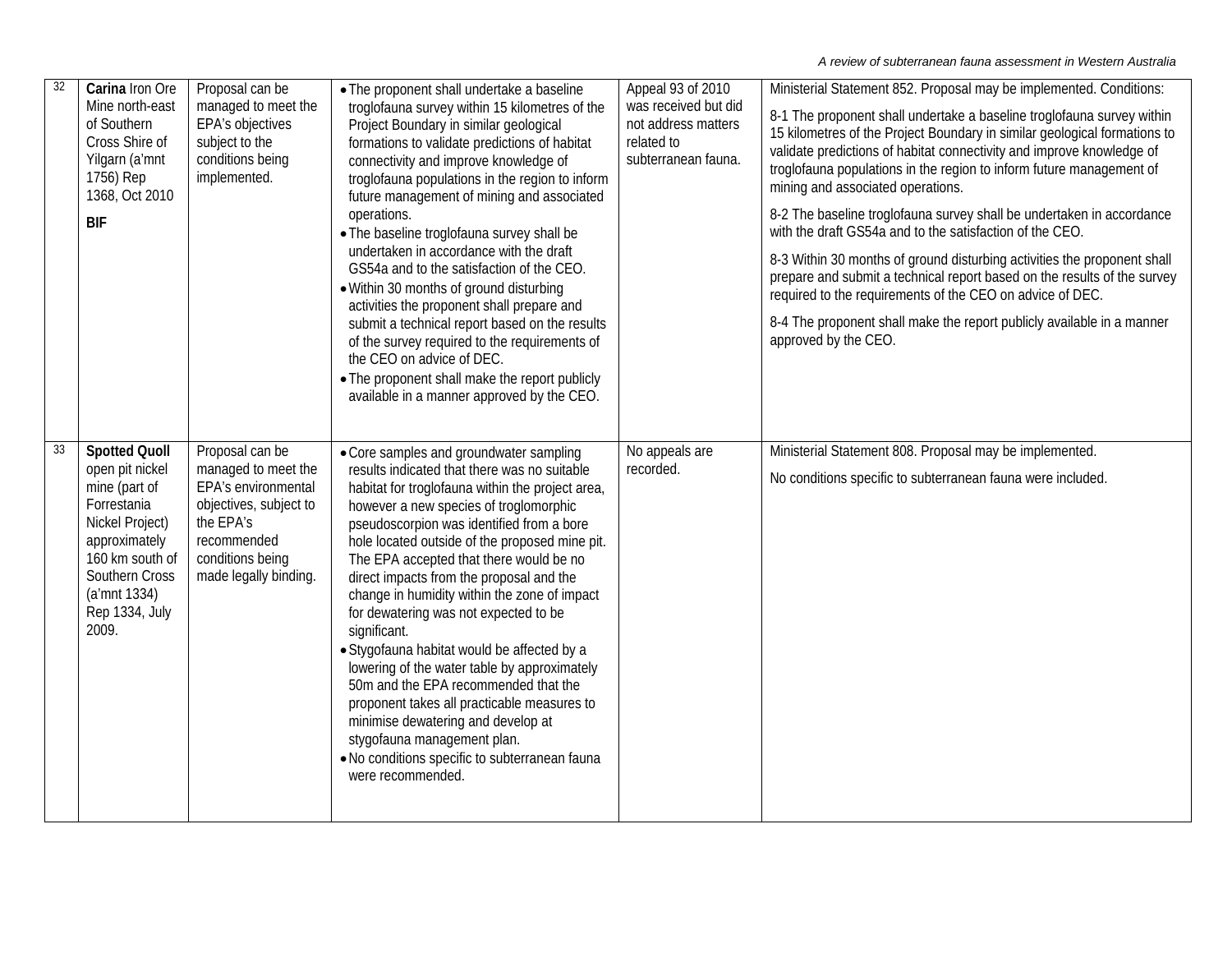| 34 | Koolyanobbing<br>Iron Ore Project<br>- Mount<br>Jackson J1<br>Deposit<br>Approximately<br>100km north-<br>north-east of<br>Southern Cross<br>Shire of Yilgarn,<br>Rep1347, Feb<br>2010. | EPA has concluded<br>that it is unlikely that<br>the EPA's objectives<br>would be<br>compromised<br>provided there is<br>satisfactory<br>implementation by the<br>proponent of the<br>recommended<br>conditions. | · Six potential troglofauna species were<br>identified, also recorded at other locations and<br>were either in continuous habitat or<br>particularly mobile species<br>. No conditions specific to subterranean fauna<br>were recommended.                                                                                                                                                                                                                                                                              | Appeals 14 and 15 of<br>2010 were received<br>including the ground<br>that changes to the<br>dewatering rate may<br>impact on stygofauna<br>assemblages.<br>Dismissed <sup>10</sup> . | No conditions specific to subterranean fauna were recommended.                                                             |
|----|-----------------------------------------------------------------------------------------------------------------------------------------------------------------------------------------|------------------------------------------------------------------------------------------------------------------------------------------------------------------------------------------------------------------|-------------------------------------------------------------------------------------------------------------------------------------------------------------------------------------------------------------------------------------------------------------------------------------------------------------------------------------------------------------------------------------------------------------------------------------------------------------------------------------------------------------------------|---------------------------------------------------------------------------------------------------------------------------------------------------------------------------------------|----------------------------------------------------------------------------------------------------------------------------|
|    | Western<br>Turner<br>Syncline -<br>Section 10 Iron<br>Ore Mine 20 km<br>west of Tom<br>Price (a'mnt<br>1786) Rep1325,<br>May 2009.                                                      | Proposal could be<br>managed to meet its<br>environmental<br>objectives, provided<br>there is satisfactory<br>implementation by the<br>proponent of the<br>recommended<br>conditions.                            | • Systematic sampling for subterranean fauna<br>revealed several thousand individual<br>specimens, none of which were unequivocally<br>troglofauna. Reviews of geological records of<br>rock types, fracture densities and down-hole<br>camera images suggest that the mine pit area<br>does not appear to be a core habitat for<br>subterranean fauna.<br>· Proposal impacts on subterranean fauna are<br>considered environmentally acceptable.<br>. No conditions specific to subterranean fauna<br>were recommended | Appeal 83 of 2009<br>was received but did<br>not address matters<br>related to<br>subterranean fauna.                                                                                 | Ministerial Statement 807. The proposal may be implemented. No<br>conditions specific to subterranean fauna were included. |
| 36 | Marillana Iron<br>Ore Mine<br>approximately<br>100 km north<br>north west from<br>Newman (a'mnt<br>1781) Rep<br>1376, Dec<br>2010. Weeli<br><b>Wolli Creek</b>                          | EPA's objectives can<br>be met provided there<br>is satisfactory<br>implementation by the<br>proponent of the<br>recommended<br>conditions.                                                                      | • It is likely that the proposal can be managed<br>to meet the EPA's environmental objectives<br>for this factor.<br>. No conditions specific to subterranean fauna<br>were recommended (groundwater quality,<br>Fortescue Marsh and Weeli Wolli Creek all<br>have associated conditions).                                                                                                                                                                                                                              | No appeals recorded.                                                                                                                                                                  | Ministerial Statement 855. Proposal may be implemented. No conditions<br>specific to subterranean fauna were included.     |

<sup>&</sup>lt;sup>10</sup> The Minister dismissed the appeal but clarified the pumping and error estimations on the Ministerial Statement. The EPA's report did not include consideration of impacts on stygofauna as an environmental factors and t but did not comment on subterranean species.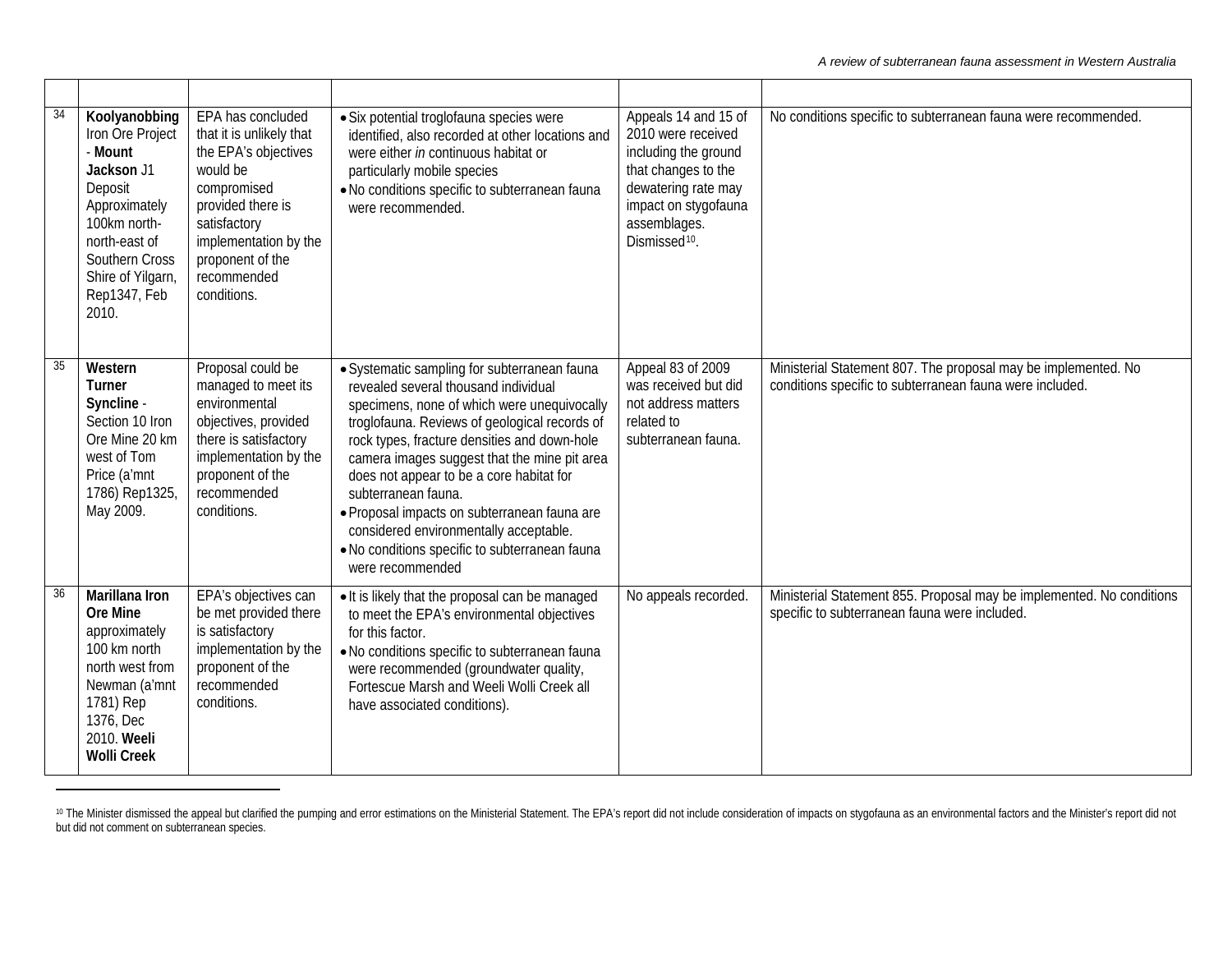| 37 | Jimblebar Iron<br>Ore Project 40<br>km east of<br>Newman Shire<br>of East Pilbara<br>(a'mnt 1847),<br>Rep 1371, Oct<br>2010.<br><b>Ethel Gorge</b> | EPA has concluded<br>that the proposal can<br>be managed to meet<br>the environmental<br>objectives, provided<br>there is satisfactory<br>implementation by the<br>proponent of the<br>recommended. | • The proponent shall monitor the Ethel Gorge<br>Aquifer Stygobiont Community TEC from prior<br>to implementation until 12 months after<br>completion of discharge into the Ophthalmia<br>Dam. This monitoring program shall be<br>designed and carried out to the requirements<br>of the CEO of the OEPA on advice of DEC<br>and include: 1. Monitoring of groundwater<br>levels and chemistry, including ionic balance;<br>2. Monitoring of stygofauna species richness;<br>and 3. Interpretation of the results in relation<br>to influences on stygofauna and their habitat.<br>• The proponent shall develop trigger levels for<br>stygofauna species richness and groundwater<br>chemistry for the approval of the CEO of the<br>OEPA on advice of DEC.<br>• Should the results of monitoring show that<br>trigger levels identified have been reached for<br>the stygofauna species richness and/or water<br>chemistry the proponent shall provide a report<br>to the CEO of the within 21 days of the<br>decline or change being identified which: 1.<br>describes the decline or change; 2. provides<br>information which allows determination of the<br>likely root cause of the decline or change; and<br>3. if considered likely to be the result of<br>activities undertaken in implementing the<br>proposal, proposes the actions and<br>associated timelines to remediate the decline<br>or change to the requirement of the CEO of<br>the OEPA on advice of DEC.<br>• The proponent shall, on approval by the CEO<br>of the OPEA implement the actions identified<br>until the CEO of the OEPA determines that<br>the remedial actions may cease.<br>• The proponent shall make the results of the<br>monitoring program, the trigger levels, and the<br>report publicly available in a manner approved<br>by the CEO of the Office EPA. | Appeal 94 of 2010<br>was received but it did<br>not address matters<br>related to<br>subterranean fauna. | Ministerial Statement 857. Proposal may be implemented. Conditions:<br>8-1 The proponent shall monitor the Ethel Gorge Aquifer Stygobiont<br>Community TEC from prior to implementation until 12 months after<br>completion of discharge into the Ophthalmia Dam. This monitoring<br>program shall be designed and carried out to the requirements of the<br>CEO of the OEPA on advice of DEC and include: 1. Monitoring of<br>groundwater levels and chemistry, including ionic balance; 2. Monitoring<br>of stygofauna species richness; and 3. Interpretation of the results in<br>relation to influences on stygofauna and their habitat.<br>8-2 The proponent shall develop trigger levels for stygofauna species<br>richness and groundwater chemistry for the approval of the CEO of the<br>OEPA on advice of DEC.<br>8-3 Should the results of monitoring show that trigger levels identified<br>have been reached for the stygofauna species richness and/or water<br>chemistry the proponent shall provide a report to the CEO of the within<br>21 days of the decline or change being identified which: 1. describes the<br>decline or change; 2. provides information which allows determination of<br>the likely root cause of the decline or change; and 3. if considered likely<br>to be the result of activities undertaken in implementing the proposal,<br>proposes the actions and associated timelines to remediate the decline<br>or change to the requirement of the CEO of the OEPA on advice of DEC.<br>8-4 The proponent shall, on approval by the CEO of the OPEA<br>implement the actions identified until the CEO of the OEPA determines<br>that the remedial actions may cease.<br>8-5 The proponent shall make the results of the monitoring program, the<br>trigger levels, and the report publicly available in a manner approved by<br>the CEO of the Office EPA. |
|----|----------------------------------------------------------------------------------------------------------------------------------------------------|-----------------------------------------------------------------------------------------------------------------------------------------------------------------------------------------------------|----------------------------------------------------------------------------------------------------------------------------------------------------------------------------------------------------------------------------------------------------------------------------------------------------------------------------------------------------------------------------------------------------------------------------------------------------------------------------------------------------------------------------------------------------------------------------------------------------------------------------------------------------------------------------------------------------------------------------------------------------------------------------------------------------------------------------------------------------------------------------------------------------------------------------------------------------------------------------------------------------------------------------------------------------------------------------------------------------------------------------------------------------------------------------------------------------------------------------------------------------------------------------------------------------------------------------------------------------------------------------------------------------------------------------------------------------------------------------------------------------------------------------------------------------------------------------------------------------------------------------------------------------------------------------------------------------------------------------------------------------------------------------------------------------------------------------------------------------------|----------------------------------------------------------------------------------------------------------|----------------------------------------------------------------------------------------------------------------------------------------------------------------------------------------------------------------------------------------------------------------------------------------------------------------------------------------------------------------------------------------------------------------------------------------------------------------------------------------------------------------------------------------------------------------------------------------------------------------------------------------------------------------------------------------------------------------------------------------------------------------------------------------------------------------------------------------------------------------------------------------------------------------------------------------------------------------------------------------------------------------------------------------------------------------------------------------------------------------------------------------------------------------------------------------------------------------------------------------------------------------------------------------------------------------------------------------------------------------------------------------------------------------------------------------------------------------------------------------------------------------------------------------------------------------------------------------------------------------------------------------------------------------------------------------------------------------------------------------------------------------------------------------------------------------------------------------------------------------------------------------------------|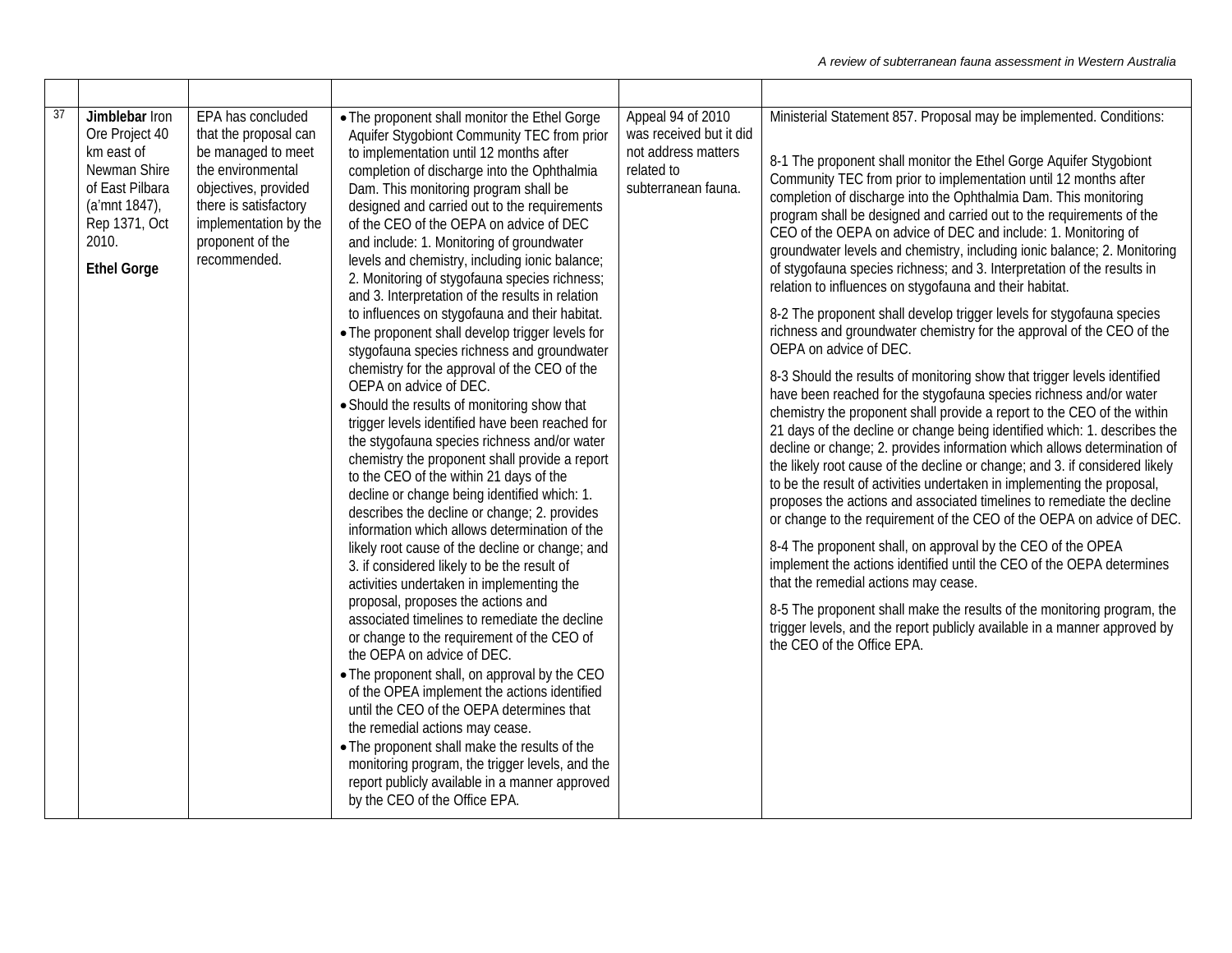| 38 | Solomon<br>Project<br>comprising the<br>Firetail and<br>Kings mines<br>and 127 km<br>railway to<br>existing FMG<br>North-South<br>railway<br>approximately<br>60 km north of<br>Tom Price<br>Pilbara Region<br>(a'mnt 1841)<br>Rep 1386, Mar<br>2011. | EPA's objectives<br>would be achieved<br>provided there is<br>satisfactory<br>implementation by the<br>proponent of the<br>recommended<br>conditions. | • The proponent shall undertake troglofauna<br>surveys biannually at a minimum in geological<br>formations similar to the project area to<br>validate predictions of habitat connectivity and<br>improve knowledge of troglofauna populations<br>in the region to inform future management of<br>mining and associated operations, until such<br>time as the CEO of the OEPA determines that<br>sufficient knowledge of troglofauna<br>populations has been acquired.<br>• The troglofauna surveys shall be undertaken<br>in accordance with the EPA draft GS54a to<br>the satisfaction of the CEO of the OEPA.<br>. Within 30 months of ground disturbing<br>activities the proponent shall prepare and<br>submit a technical report based on the results<br>of the surveys to the requirements of the CEO<br>of OEPA.<br>• Three months prior to commencement of<br>ground disturbing activities associated with<br>the Zion deposit, the proponent shall<br>demonstrate that similar and connected<br>troglofauna habitat exists outside of areas that<br>have been or are likely to be impacted by<br>mining to the satisfaction of the CEO of OEPA<br>on advice of DEC.<br>• The proponent shall prepare and submit<br>annually further technical reports based on<br>the results of the surveys to the requirements<br>of the CEO of the OEPA on advice of DEC.<br>• The proponent shall make the reports publicly<br>available in a manner approved by the CEO<br>of the OEPA. | No appeals recorded                                                                               | Ministerial Statement 862. The proposal may be implemented.<br>Conditions:<br>13-1 The proponent shall undertake troglofauna surveys biannually at a<br>minimum in geological formations similar to the project area to validate<br>predictions of habitat connectivity and improve knowledge of troglofauna<br>populations in the region to inform future management of mining and<br>associated operations, until such time as the CEO of the OEPA<br>determines that sufficient knowledge of troglofauna populations has been<br>acquired.<br>13-2 The troglofauna surveys shall be undertaken in accordance with the<br>EPA draft GS54a to the satisfaction of the CEO of the OEPA.<br>13-3 Within 30 months of ground disturbing activities the proponent shall<br>prepare and submit a technical report based on the results of the surveys<br>to the requirements of the CEO of the OEPA.<br>13-4 Three months prior to commencement of ground disturbing<br>activities associated with the Zion deposit, the proponent shall<br>demonstrate that similar and connected troglofauna habitat exists<br>outside of areas that have been or are likely to be impacted by mining to<br>the satisfaction of the CEO of the OEPA on advice of DEC.<br>13-5 The proponent shall prepare and submit annually further technical<br>reports based on the results of the surveys to the requirements of the<br>CEO of the OEPA on advice of DEC.<br>13-6 The proponent shall make the reports publicly available in a manner<br>approved by the CEO of the OEPA. |
|----|-------------------------------------------------------------------------------------------------------------------------------------------------------------------------------------------------------------------------------------------------------|-------------------------------------------------------------------------------------------------------------------------------------------------------|---------------------------------------------------------------------------------------------------------------------------------------------------------------------------------------------------------------------------------------------------------------------------------------------------------------------------------------------------------------------------------------------------------------------------------------------------------------------------------------------------------------------------------------------------------------------------------------------------------------------------------------------------------------------------------------------------------------------------------------------------------------------------------------------------------------------------------------------------------------------------------------------------------------------------------------------------------------------------------------------------------------------------------------------------------------------------------------------------------------------------------------------------------------------------------------------------------------------------------------------------------------------------------------------------------------------------------------------------------------------------------------------------------------------------------------------------------------------------------------|---------------------------------------------------------------------------------------------------|--------------------------------------------------------------------------------------------------------------------------------------------------------------------------------------------------------------------------------------------------------------------------------------------------------------------------------------------------------------------------------------------------------------------------------------------------------------------------------------------------------------------------------------------------------------------------------------------------------------------------------------------------------------------------------------------------------------------------------------------------------------------------------------------------------------------------------------------------------------------------------------------------------------------------------------------------------------------------------------------------------------------------------------------------------------------------------------------------------------------------------------------------------------------------------------------------------------------------------------------------------------------------------------------------------------------------------------------------------------------------------------------------------------------------------------------------------------------------------------------------------------------------------------------------------------|
| 39 | <b>West Pilbara</b><br>Iron Ore<br>Project, Stage 1<br>Mine and Rail<br>Proposal (a'mnt<br>1767) Rep1409,                                                                                                                                             | <b>EPA's objectives</b><br>would be achieved,<br>provided there is<br>satisfactory<br>implementation by the<br>proponent of the<br>recommended        | • The proponent shall carry out work within two<br>years of the commencement of mining to<br>further define the extent of the troglofauna<br>habitat in and adjacent to the project area.<br>This survey is to be carried out using<br>methodology satisfactory to the CEO of the                                                                                                                                                                                                                                                                                                                                                                                                                                                                                                                                                                                                                                                                                                                                                                                                                                                                                                                                                                                                                                                                                                                                                                                                     | Two appeals (87 & 88<br>of 2011) were<br>received but did not<br>relate to subterranean<br>fauna. | Ministerial Statement 881. Proposal may be implemented. Conditions:<br>6-1 The proponent shall carry out work within two years of the<br>commencement of mining to further define the extent of the troglofauna<br>habitat in and adjacent to the project area. This survey is to be carried<br>out using methodology satisfactory to the CEO of the OEPA.                                                                                                                                                                                                                                                                                                                                                                                                                                                                                                                                                                                                                                                                                                                                                                                                                                                                                                                                                                                                                                                                                                                                                                                                   |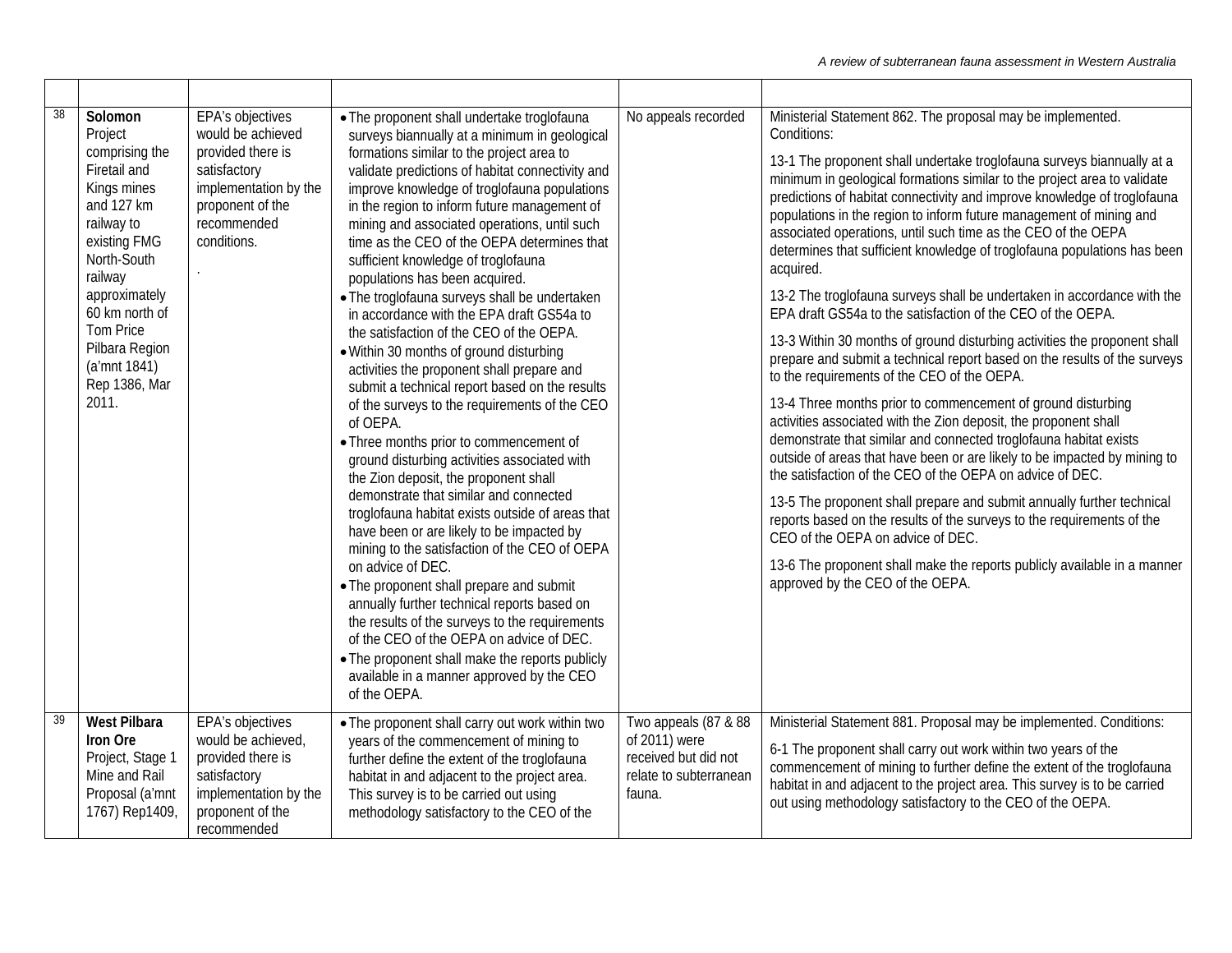|    | Aug 2011.                                                                                                                                 | conditions.                                                                                                                                                | OEPA.                                                                                                                                                                                                                                                                                                                                                                                                                                                                                                                                                                                                                                                                                                                                                                                                                                                                                                                                                                                                                                                                                                                                                                                                                                                                                                                                                                                                                                                                                                                                                                                                                                                                                                                                                                                                                                                                  |                      |                                                                                                                                                                                                                                                                                                                                                                                                                                                                                                                                                                                                                                                                                                                                                                                                                                                                                                                                                                                                                                                                                                                                                                                                                                                                                                                                                                                                                                                                                                                                                                                                                                                                                                                                                                                                                                                                                                                                          |
|----|-------------------------------------------------------------------------------------------------------------------------------------------|------------------------------------------------------------------------------------------------------------------------------------------------------------|------------------------------------------------------------------------------------------------------------------------------------------------------------------------------------------------------------------------------------------------------------------------------------------------------------------------------------------------------------------------------------------------------------------------------------------------------------------------------------------------------------------------------------------------------------------------------------------------------------------------------------------------------------------------------------------------------------------------------------------------------------------------------------------------------------------------------------------------------------------------------------------------------------------------------------------------------------------------------------------------------------------------------------------------------------------------------------------------------------------------------------------------------------------------------------------------------------------------------------------------------------------------------------------------------------------------------------------------------------------------------------------------------------------------------------------------------------------------------------------------------------------------------------------------------------------------------------------------------------------------------------------------------------------------------------------------------------------------------------------------------------------------------------------------------------------------------------------------------------------------|----------------------|------------------------------------------------------------------------------------------------------------------------------------------------------------------------------------------------------------------------------------------------------------------------------------------------------------------------------------------------------------------------------------------------------------------------------------------------------------------------------------------------------------------------------------------------------------------------------------------------------------------------------------------------------------------------------------------------------------------------------------------------------------------------------------------------------------------------------------------------------------------------------------------------------------------------------------------------------------------------------------------------------------------------------------------------------------------------------------------------------------------------------------------------------------------------------------------------------------------------------------------------------------------------------------------------------------------------------------------------------------------------------------------------------------------------------------------------------------------------------------------------------------------------------------------------------------------------------------------------------------------------------------------------------------------------------------------------------------------------------------------------------------------------------------------------------------------------------------------------------------------------------------------------------------------------------------------|
| 40 | Jack Hills,<br>expansion of<br>the Jack Hills<br>iron mine,<br>400km<br>northeast of<br>Geraldton<br>(a'mnt 1789)<br>Rep1413 Aug<br>2011. | The EPA's objectives<br>would be achieved,<br>provided there is<br>satisfactory<br>implementation by the<br>proponent of the<br>recommended<br>conditions. | · Previous Jack Hills assessment (1637,<br>Bulletin 1220) in 2006 found there was not<br>likely to be any significant impact on<br>troglofauna as their habitat is unlikely to be<br>restricted to the area to be mined. The<br>aquifers subject to groundwater extraction<br>were not thought to support stygofauna<br>• The assessment for the expansion of Jack<br>Hills iron ore mine identified potential impacts<br>on stygofauna through changes in water<br>quality and abstraction. Conditions<br>recommended:<br>o From the commencement of water extraction<br>from the Murchison Palaeochannel Borefield<br>the proponent shall monitor potentially<br>affected aquifer stygofauna communities until<br>at least twelve months after the cessation of<br>borefield operations, unless otherwise<br>agreed by the CEO of the OEPA. Monitoring<br>program shall be designed and carried out to<br>the requirements of the CEO of the OEPA on<br>advice from DEC and DoW and include: 1.<br>monitoring of groundwater levels and<br>chemistry at impact locations and reference<br>sites; 2. monitoring of stygofauna species<br>richness; and 3. interpretation of the results<br>in relation to influences on stygofauna and<br>their habitat.<br>o The proponent shall develop trigger levels for<br>ground water level and groundwater<br>chemistry for the approval of the CEO of the<br>OEPA on advice of DEC and DoW.<br>o Should the results of monitoring show that<br>trigger levels identified in condition 10-2 have<br>been reached for the ground water level or<br>chemistry the proponent shall provide a<br>report to the CEO of the OEPA within 21<br>days of the decline or change being identified<br>which: 1. describes the decline or change; 2.<br>provides information which allows<br>determination of the likely root cause of the | No appeals recorded. | Ministerial Statement 886. The proposal may be implemented.<br>Conditions:<br>10-1 From the commencement of water extraction from the Murchison<br>Palaeochannel Borefield the proponent shall monitor potentially affected<br>aquifer stygofauna communities until at least twelve months after the<br>cessation of borefield operations, unless otherwise agreed by the CEO of<br>the OEPA. Monitoring program shall be designed and carried out to the<br>requirements of the CEO of the OEPA on advice from DEC and DoW<br>and include: 1. monitoring of groundwater levels and chemistry at impact<br>locations and reference sites; 2. monitoring of stygofauna species<br>richness; and 3. interpretation of the results in relation to influences on<br>stygofauna and their habitat.<br>10-2 The proponent shall develop trigger levels for ground water level<br>and groundwater chemistry for the approval of the CEO of the OEPA on<br>advice of DEC and DoW.<br>10-3 Should the results of monitoring show that trigger levels identified in<br>condition 10-2 have been reached for the ground water level or<br>chemistry the proponent shall provide a report to the CEO of the OEPA<br>within 21 days of the decline or change being identified which: 1.<br>describes the decline or change; 2. provides information which allows<br>determination of the likely root cause of the decline or change; and 3. if<br>considered likely to be the result of activities undertaken in implementing<br>the proposal, proposes the actions and associated timelines to remediate<br>the decline or change to the requirement of the CEO of the OEPA on<br>advice of DEC and DoW.<br>10-4 The proponent shall, on approval by the CEO of the OEPA,<br>implement the actions identified until the CEO of the OEPA determines<br>that the remedial actions may cease.<br>12 - Offsets. Subterranean fauna offsets not included. |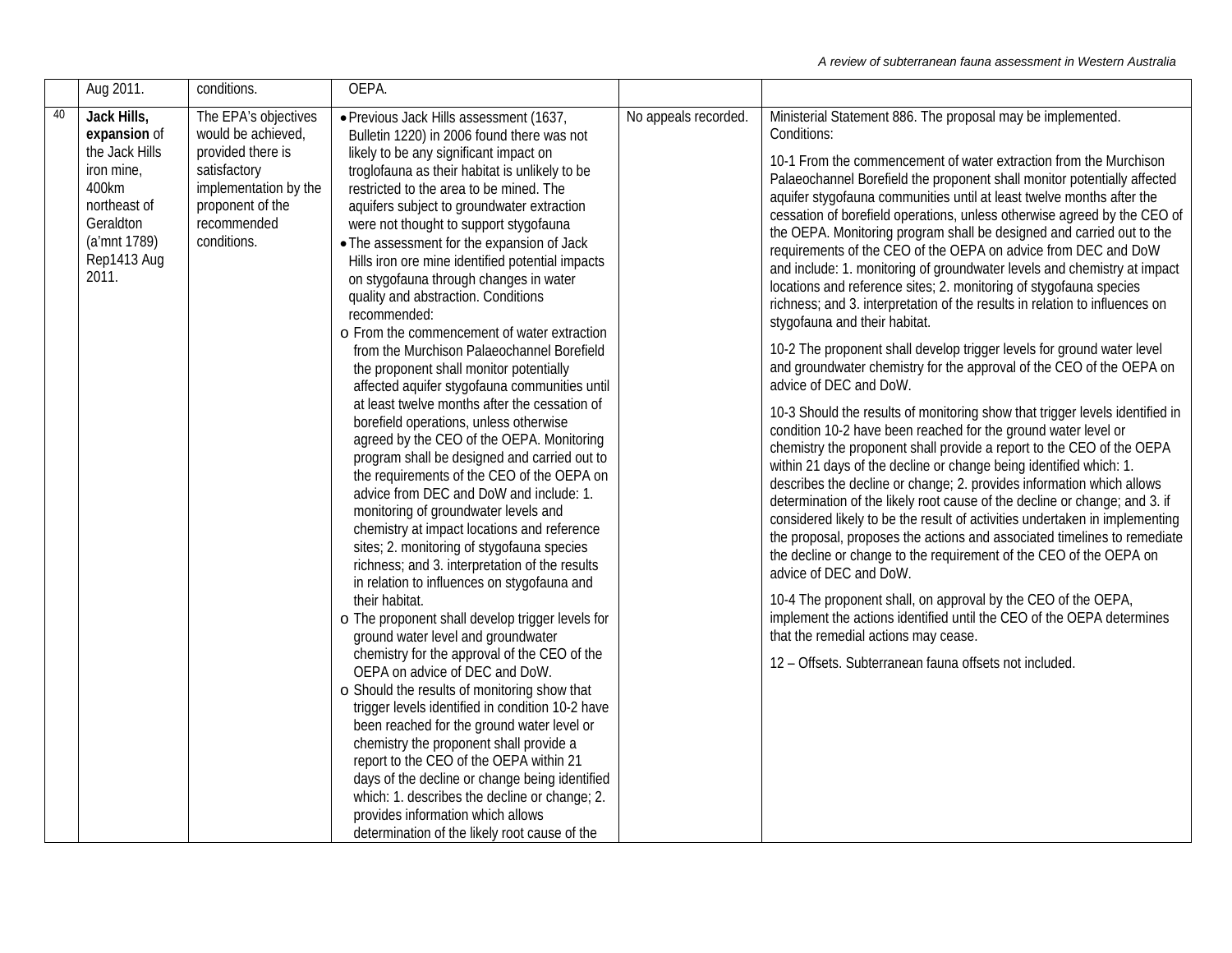```
A review of subterranean fauna assessment in Western Australia
```

|  | decline or change; and 3. if considered likely<br>to be the result of activities undertaken in<br>implementing the proposal, proposes the<br>actions and associated timelines to                                                                                                         |  |
|--|------------------------------------------------------------------------------------------------------------------------------------------------------------------------------------------------------------------------------------------------------------------------------------------|--|
|  | remediate the decline or change to the<br>requirement of the CEO of the OEPA on<br>advice of DEC and DoW.<br>o The proponent shall, on approval by the CEO                                                                                                                               |  |
|  | of the OEPA, implement the actions<br>identified until the CEO of the OEPA<br>determines that the remedial actions may                                                                                                                                                                   |  |
|  | cease.<br>o There are residual impacts and risks of the<br>project to the Priority 1 Triodia melvillei<br>Ecological Community, nine priority flora<br>species and short range endemics (including<br>Idiosoma nigrum and subterranean fauna).<br>The proponent shall undertake measures |  |
|  | during the implementation of the proposal,<br>consistent with the environmental offsets<br>plan (April 2011) as approved by the CEO of<br>the OEPA.                                                                                                                                      |  |